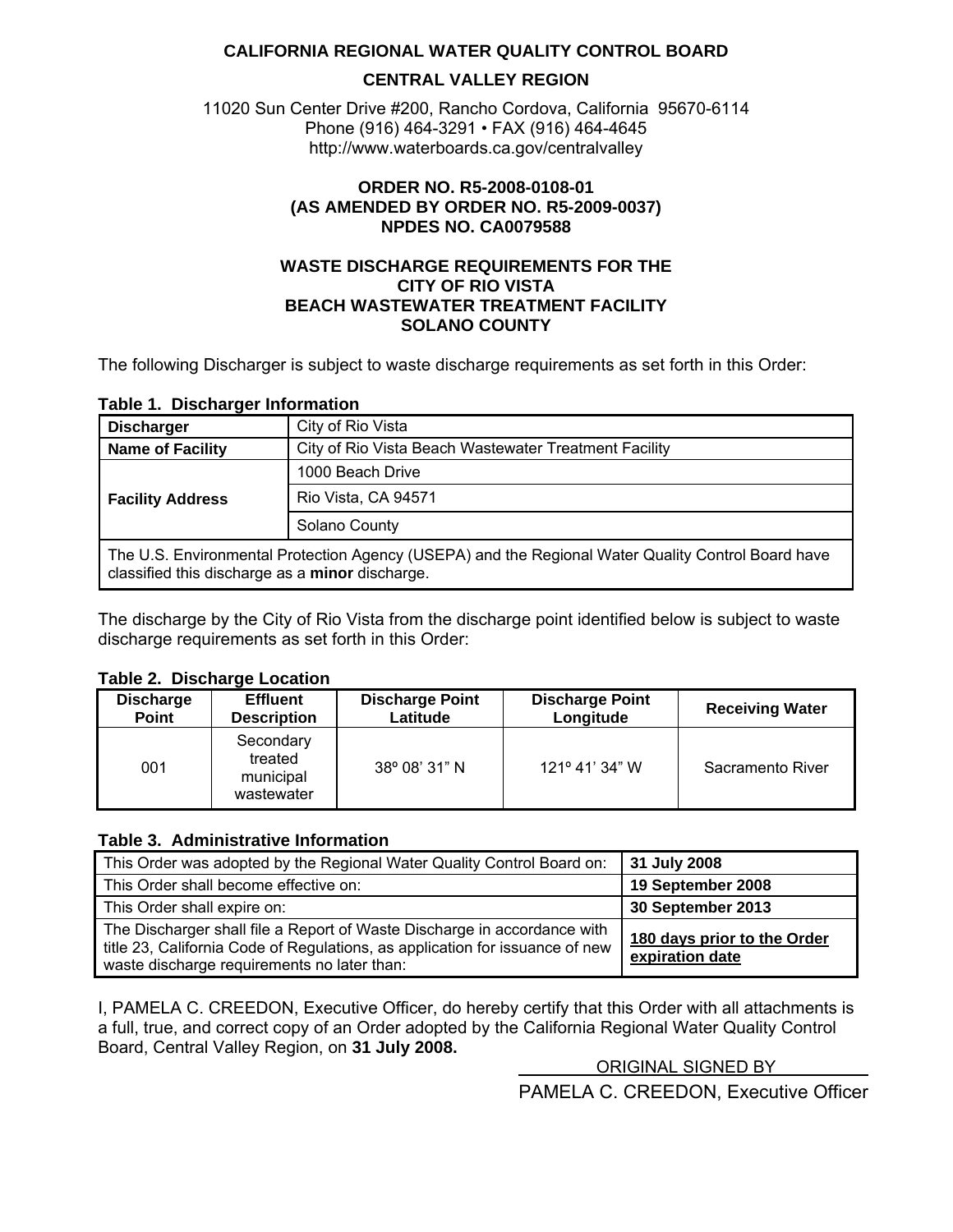# **Table of Contents**

| Ш.   |                                                                                  |  |
|------|----------------------------------------------------------------------------------|--|
| III. |                                                                                  |  |
| IV.  |                                                                                  |  |
|      |                                                                                  |  |
|      |                                                                                  |  |
|      |                                                                                  |  |
|      | B.                                                                               |  |
|      |                                                                                  |  |
| V.   |                                                                                  |  |
|      |                                                                                  |  |
|      | B.                                                                               |  |
| VI.  |                                                                                  |  |
|      | $A_{1}$                                                                          |  |
|      | В.                                                                               |  |
|      | C.                                                                               |  |
|      |                                                                                  |  |
|      | 2. Special Studies, Technical Reports and Additional Monitoring Requirements  20 |  |
|      |                                                                                  |  |
|      | 4.                                                                               |  |
|      |                                                                                  |  |
|      | 6.                                                                               |  |
|      |                                                                                  |  |
| VII. |                                                                                  |  |

# List of Tables

# List of Attachments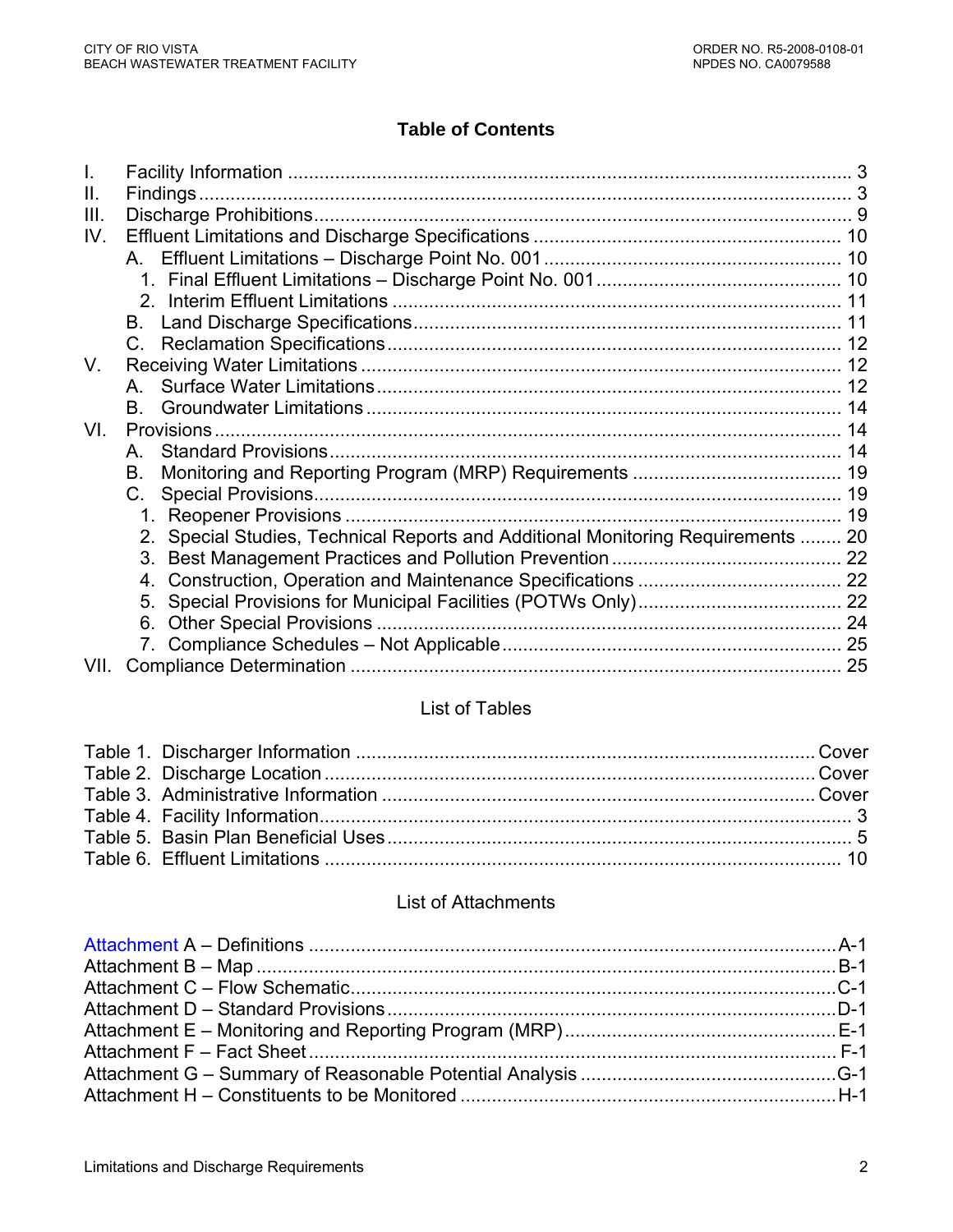### <span id="page-2-0"></span>**I. FACILITY INFORMATION**

The following Discharger is subject to waste discharge requirements as set forth in this Order:

 **Table 4. Facility Information** 

| <b>Discharger</b>               | City of Rio Vista                                                  |  |  |  |
|---------------------------------|--------------------------------------------------------------------|--|--|--|
| <b>Name of Facility</b>         | City of Rio Vista Beach Wastewater Treatment Facility              |  |  |  |
|                                 | 1000 Beach Drive                                                   |  |  |  |
| <b>Facility Address</b>         | Rio Vista, CA 94571                                                |  |  |  |
|                                 | Solano County                                                      |  |  |  |
| <b>Facility Contact, Title,</b> | Project Manager, 707-374-2633                                      |  |  |  |
| and Phone                       |                                                                    |  |  |  |
| <b>Mailing Address</b>          | One Main Street, Rio Vista, CA 94571                               |  |  |  |
| <b>Type of Facility</b>         | Publicly Owned Treatment Works (POTW)                              |  |  |  |
| <b>Facility Design Flow</b>     | Average daily discharge flow of 0.65 million gallons per day (mgd) |  |  |  |

### **II. FINDINGS**

The California Regional Water Quality Control Board, Central Valley Region (hereinafter Regional Water Board), finds:

**A. Background.** The City of Rio Vista (hereinafter Discharger) is currently discharging pursuant to Order No. 5-01-178 and National Pollutant Discharge Elimination System (NPDES) Permit No. CA0079588. The Discharger submitted a Report of Waste Discharge, dated 13 March 2006**,** and applied for a NPDES permit renewal to discharge an average daily discharge flow up to 0.65 million gallons per day (mgd) of secondary level treated wastewater from the City of Rio Vista Beach Wastewater Treatment Facility**,** hereinafter Facility. The application was deemed complete.

For the purposes of this Order, references to the "discharger" or "permittee" in applicable federal and state laws, regulations, plans, or policy are held to be equivalent to references to the Discharger herein.

**B. Facility Description.** Veolia Water Company is the operator of the City of Rio Vista Beach Wastewater Treatment Facility, which is owned by the City of Rio Vista. The U.S. Army Corps of Engineers owns the property at 1000 Beach Drive and has granted the City of Rio Vista a right of way in order to operate and maintain its sewage treatment and pumping facility on this property. The treatment system consists of bar screening and grit removal, two primary clarifiers, two activated sludge reactors, two secondary clarifiers, and chlorination/dechlorination. Sludge is dewatered on drying beds (lined and unlined) and disposed offsite at a local landfill. Wastewater is discharged through an outfall at Discharge Point No. 001, 77 feet offshore (see table on cover page) in the Sacramento River, a water of the United States, within Sacramento-San Joaquin Delta.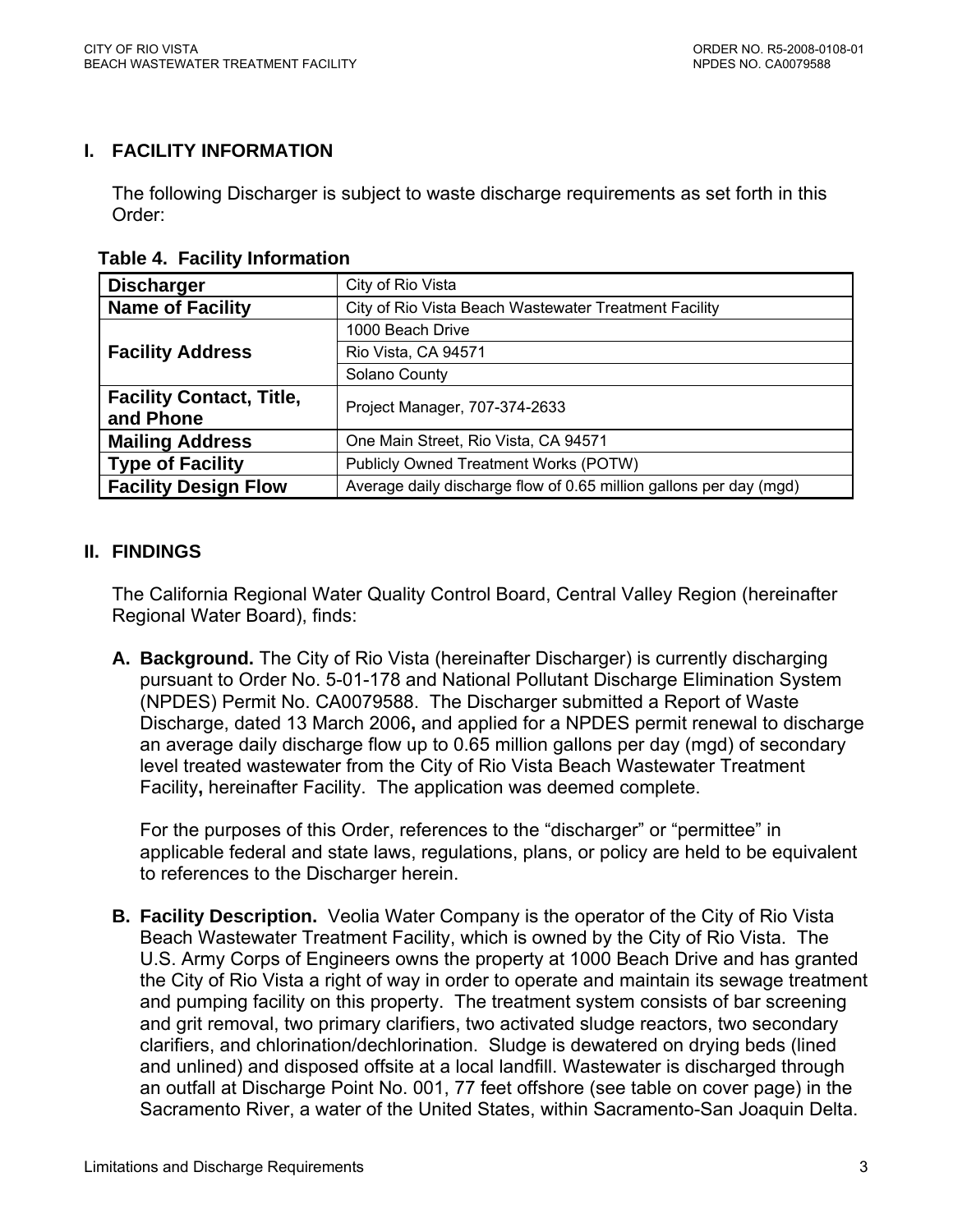Attachment B provides a map of the area around the Facility. Attachment C provides a flow schematic of the Facility.

- **C. Legal Authorities.** This Order is issued pursuant to section 402 of the federal Clean Water Act (CWA) and implementing regulations adopted by the U.S. Environmental Protection Agency (USEPA) and chapter 5.5, division 7 of the California Water Code (commencing with section 13370). It shall serve as a NPDES permit for point source discharges from this facility to surface waters. This Order also serves as Waste Discharge Requirements (WDRs) pursuant to article 4, chapter 4, division 7 of the Water Code (commencing with section 13260).
- **D. Background and Rationale for Requirements**. The Regional Water Board developed the requirements in this Order based on information submitted as part of the application, through monitoring and reporting programs, and other available information. The Fact Sheet (Attachment F), which contains background information and rationale for Order requirements, is hereby incorporated into this Order and constitutes part of the Findings for this Order. Attachments A through E and G are also incorporated into this Order.
- **E. California Environmental Quality Act (CEQA).** Under Water Code section 13389, this action to adopt an NPDES permit is exempt from the provisions of CEQA, Public Resources Code sections 21100-21177.
- **F. Technology-based Effluent Limitations***.* Section 301(b) of the CWA and implementing USEPA permit regulations at section 122.44, title 40 of the Code of Federal Regulations  $(CFR)^1$  $(CFR)^1$  require that permits include conditions meeting applicable technology-based requirements at a minimum, and any more stringent effluent limitations necessary to meet applicable water quality standards. The discharge authorized by this Order must meet minimum federal technology-based requirements based on Secondary Treatment Standards at Part 133 and Best Professional Judgment (BPJ) in accordance with Part 125, section 125.3. A detailed discussion of the technology-based effluent limitations development is included in the Fact Sheet (Attachment F).
- **G. Water Quality-based Effluent Limitations.** Section 301(b) of the CWA and section 122.44(d) require that permits include limitations more stringent than applicable federal technology-based requirements where necessary to achieve applicable water quality standards.

Section 122.44(d)(1)(i) mandates that permits include effluent limitations for all pollutants that are or may be discharged at levels that have the reasonable potential to cause or contribute to an exceedance of a water quality standard, including numeric and narrative objectives within a standard. Where reasonable potential has been established for a pollutant, but there is no numeric criterion or objective for the pollutant, water quality-based effluent limitations (WQBELs) must be established using: (1) USEPA criteria guidance under CWA section 304(a), supplemented where necessary

 $\overline{a}$ 

<span id="page-3-0"></span><sup>1</sup> All further statutory references are to title 40 of the Code of Federal Regulations unless otherwise indicated.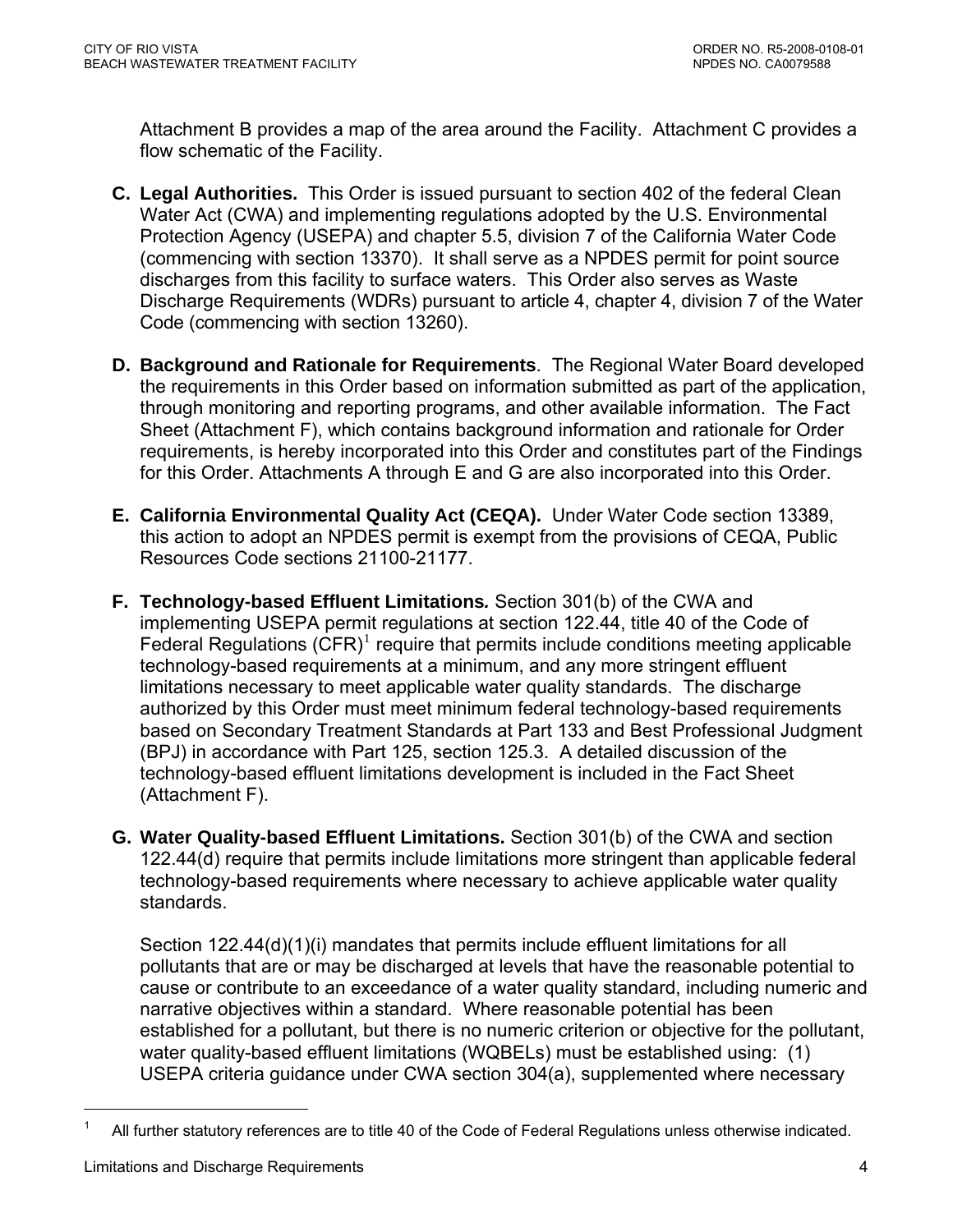<span id="page-4-0"></span>by other relevant information; (2) an indicator parameter for the pollutant of concern; or (3) a calculated numeric water quality criterion, such as a proposed State criterion or policy interpreting the State's narrative criterion, supplemented with other relevant information, as provided in 40 CFR 122.44(d)(1)(vi).

**H. Water Quality Control Plans.** The Regional Water Board adopted a *Water Quality Control Plan, Fourth Edition (Revised February 2007), for the Sacramento and San Joaquin River Basins* (hereinafter Basin Plan) that designates beneficial uses, establishes water quality objectives, and contains implementation programs and policies to achieve those objectives for all waters addressed through the plan. The beneficial uses of the Sacramento River within the Sacramento-San Joaquin Delta downstream of the discharge are municipal and domestic supply, agricultural irrigation, agricultural stock watering, industrial process supply, industrial service supply, water contact recreation, other non-contact water recreation, warm freshwater habitat, cold freshwater habitat, migration of aquatic organisms (warm and cold), warm spawning habitat, wildlife habitat, and navigation.

Thus, as discussed in detail in the Fact Sheet, beneficial uses applicable to the Sacramento River within the Sacramento-San Joaquin Delta are as follows:

| <b>Discharge</b><br><b>Point</b> | <b>Receiving Water</b><br><b>Name</b>                          | <b>Beneficial Use(s)</b>                                                                                                                                                                                                                                                                                                                                                              |
|----------------------------------|----------------------------------------------------------------|---------------------------------------------------------------------------------------------------------------------------------------------------------------------------------------------------------------------------------------------------------------------------------------------------------------------------------------------------------------------------------------|
| 001                              | Sacramento River within<br>the Sacramento-San<br>Joaquin Delta | Municipal and domestic supply, agricultural irrigation,<br>agricultural stock watering, industrial process supply,<br>industrial service supply, water contact recreation, other<br>non-contact water recreation, warm freshwater habitat,<br>cold freshwater habitat, migration of aquatic organisms<br>(warm and cold), warm spawning habitat, wildlife habitat,<br>and navigation. |

 **Table 5. Basin Plan Beneficial Uses** 

The Basin Plan includes a list of Water Quality Limited Segments (WQLSs), which are defined as "…*those sections of lakes, streams, rivers or other fresh water bodies where water quality does not meet (or is not expected to meet) water quality standards even after the application of appropriate limitations for point sources (40 CFR 130, et seq.)*." The Basin Plan also states, "*Additional treatment beyond minimum federal standards will be imposed on dischargers to WQLSs. Dischargers will be assigned or allocated a maximum allowable load of critical pollutants so that water quality objectives can be met in the segment.*" The listing for the Delta Waterways (western portion) is listed as a WQLS for chlorpyrifos, DDT,diazinon, electrical conductivity, exotic species, group A pesticides, mercury, and unknown toxicity in the 303(d) list of impaired water bodies.

The State Water Board adopted a *Water Quality Control Plan for Control of Temperature in the Coastal and Interstate Water and Enclosed Bays and Estuaries of California* (Thermal Plan) on 18 May 1972, and amended this plan on 18 September 1975. This plan contains temperature objectives for surface waters. Requirements of this Order implement the Thermal Plan.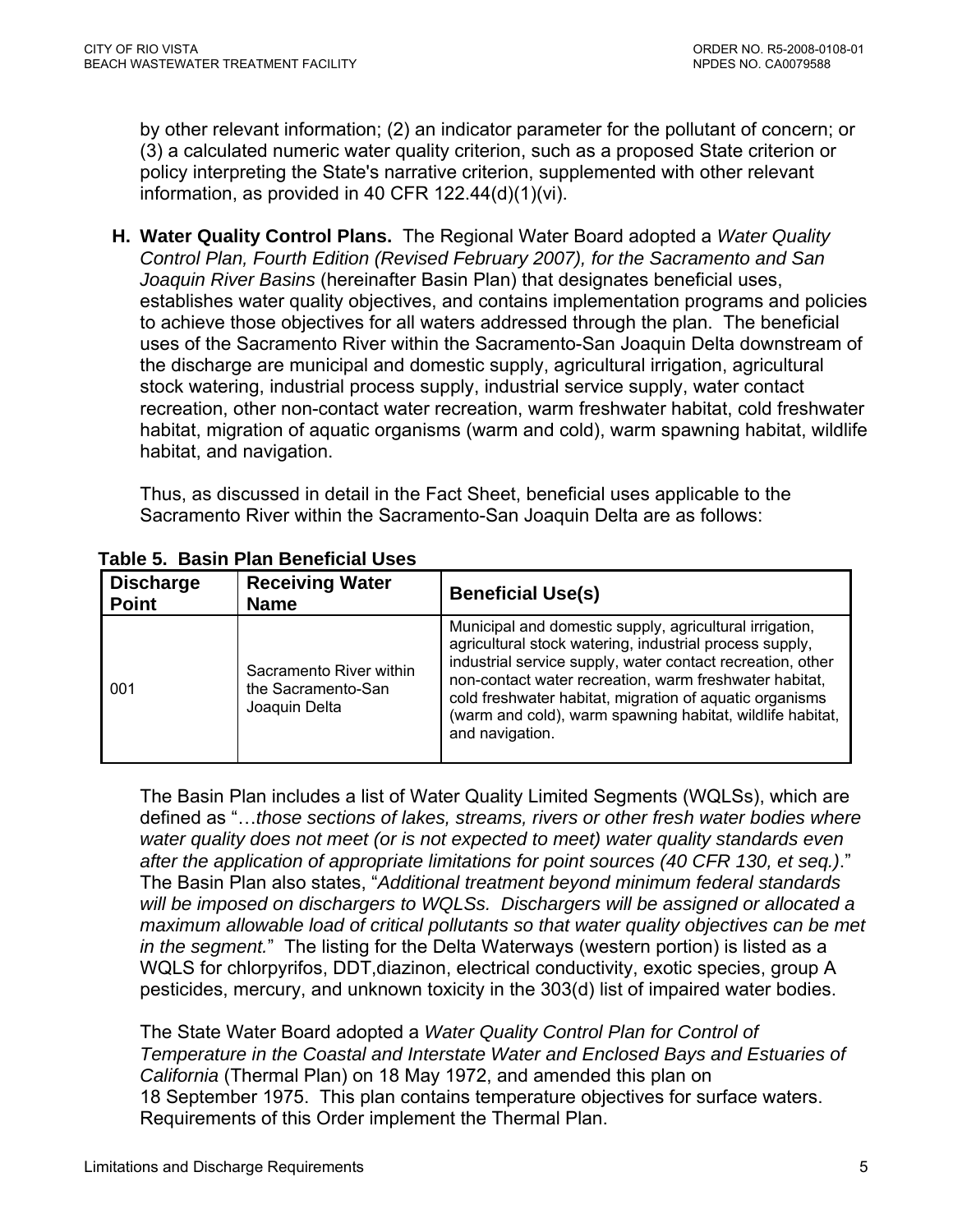Requirements of this Order specifically implement the applicable Water Quality Control Plans.

- **I. National Toxics Rule (NTR) and California Toxics Rule (CTR).** USEPA adopted the NTR on 22 December 1992, and later amended it on 4 May 1995 and 9 November 1999. About forty criteria in the NTR applied in California. On 18 May 2000, USEPA adopted the CTR. The CTR promulgated new toxics criteria for California and, in addition, incorporated the previously adopted NTR criteria that were applicable in the state. The CTR was amended on 13 February 2001. These rules contain water quality criteria for priority pollutants.
- **J. State Implementation Policy.** On 2 March 2000, the State Water Board adopted the *Policy for Implementation of Toxics Standards for Inland Surface Waters, Enclosed Bays, and Estuaries of California* (State Implementation Policy or SIP). The SIP became effective on 28 April 2000 with respect to the priority pollutant criteria promulgated for California by the USEPA through the NTR and to the priority pollutant objectives established by the Regional Water Board in the Basin Plan. The SIP became effective on 18 May 2000 with respect to the priority pollutant criteria promulgated by the USEPA through the CTR. The State Water Board adopted amendments to the SIP on 24 February 2005 that became effective on 13 July 2005. The SIP establishes implementation provisions for priority pollutant criteria and objectives and provisions for chronic toxicity control. Requirements of this Order implement the SIP.
- **K. Compliance Schedules and Interim Requirements.** In general, an NPDES permit must include final effluent limitations that are consistent with Clean Water Act section 301 and with 40 CFR 122.44(d). There are exceptions to this general rule. The State Water Board has concluded that where the Regional Water Board's Basin Plan allows for schedules of compliance and the Regional Water Board is newly interpreting a narrative standard, it may include schedules of compliance in the permit to meet effluent limits that implement a narrative standard. See In the Matter of Waste Discharge Requirements for Avon Refinery (State Board Order WQ 2001-06 at pp. 53-55). See also Communities for a Better Environment et al. v. State Water Resources Control Board, 34 Cal.Rptr.3d 396, 410 (2005). The Basin Plan for the Sacramento and San Joaquin Rivers includes a provision that authorizes the use of compliance schedules in NPDES permits for water quality objectives that are adopted after the date of adoption of the Basin Plan, which was 25 September 1995 (See Basin Plan at page IV-16). Consistent with the State Water Board's Order in the CBE matter, the Regional Water Board has the discretion to include compliance schedules in NPDES permits when it is including an effluent limitation that is a "new interpretation" of a narrative water quality objective. This conclusion is also consistent with the United States Environmental Protection Agency policies and administrative decisions (see for example Whole Effluent Toxicity (WET) Control Policy). The Regional Water Board, however, is not required to include a schedule of compliance, but may issue a Time Schedule Order pursuant to Water Code section 13300 or a Cease and Desist Order pursuant to Water Code section 13301 where it finds that the discharger is violating or threatening to violate the permit. The Regional Water Board will consider the merits of each case in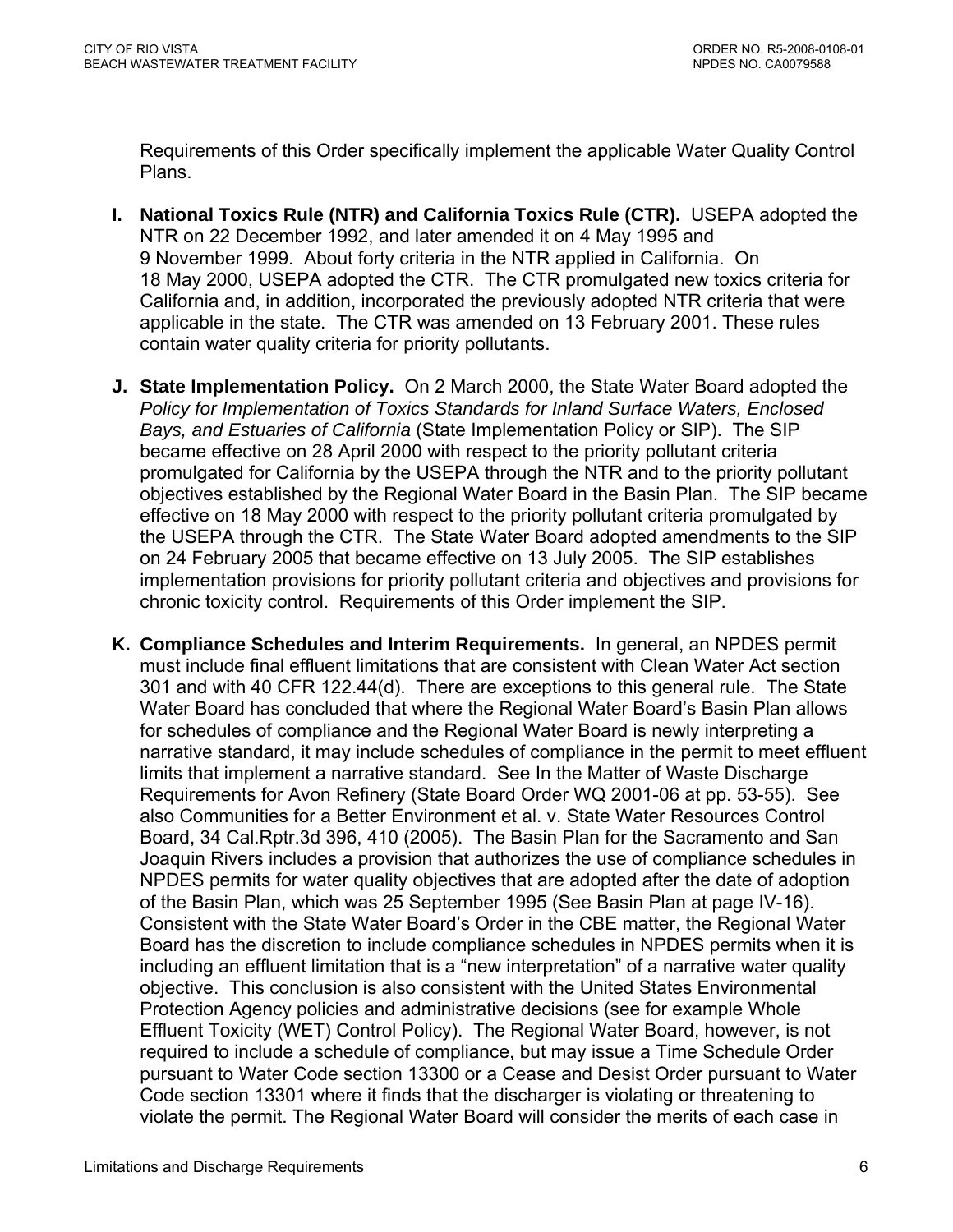determining whether it is appropriate to include a compliance schedule in a permit, and, consistent with the Basin Plan, should consider feasibility of achieving compliance, and must impose a schedule that is as short as practicable to achieve compliance with the objectives, criteria, or effluent limit based on the objective or criteria.

For CTR constituents, Section 2.1 of the SIP provides that, based on a Discharger's request and demonstration that it is infeasible for an existing Discharger to achieve immediate compliance with an effluent limitation derived from a CTR criterion, compliance schedules may be allowed in an NPDES permit. Unless an exception has been granted under section 5.3 of the SIP, a compliance schedule may not exceed 5 years from the date that the permit is issued or reissued, nor may it extend beyond 10 years from the effective date of the SIP (or 18 May 2010) to establish and comply with CTR criterion-based effluent limitations. Where a compliance schedule for a final effluent limitation that exceeds 1 year, the Order must include interim numeric limitations for that constituent or parameter. Where allowed by the Basin Plan, compliance schedules and interim effluent limitations or discharge specifications may also be granted to allow time to implement a new or revised water quality objective. This Order includes compliance schedules and interim effluent limitations. A detailed discussion of the basis for the compliance schedules and interim effluent limitations is included in the Fact Sheet.

- **L. Alaska Rule.** On 30 March 2000, USEPA revised its regulation that specifies when new and revised state and tribal water quality standards (WQS) become effective for CWA purposes. (40 CFR 131.21; 65 Fed. Reg. 24641 (27 April 2000).) Under the revised regulation (also known as the Alaska rule), new and revised standards submitted to USEPA after 30 May 2000, must be approved by USEPA before being used for CWA purposes. The final rule also provides that standards already in effect and submitted to USEPA by 30 May 2000 may be used for CWA purposes, whether or not approved by USEPA.
- **M. Stringency of Requirements for Individual Pollutants.** This Order contains both technology-based and water quality-based effluent limitations for individual pollutants. The technology-based effluent limitations consist of restrictions on biochemical oxygen demand (BOD) (5-day @ 20° C), total suspended solids (TSS), pH and settleable solids. Water quality-based effluent limitations consist of restrictions on aluminum, ammonia, arsenic, chlorine residual, copper, dibromochloromethane, dichlorobromomethane, iron, lead, manganese, nitrate, nitrite, pH, pathogens, and temperature. This Order's technology-based pollutant restrictions implement the minimum, applicable federal technology-based requirements.

Water quality-based effluent limitations have been scientifically derived to implement water quality objectives that protect beneficial uses. Both the beneficial uses and the water quality objectives have been approved pursuant to federal law and are the applicable federal water quality standards. To the extent that toxic pollutant water quality-based effluent limitations were derived from the CTR, the CTR is the applicable standard pursuant to 40 CFR 131.38. The scientific procedures for calculating the individual water quality-based effluent limitations are based on the CTR-SIP, which was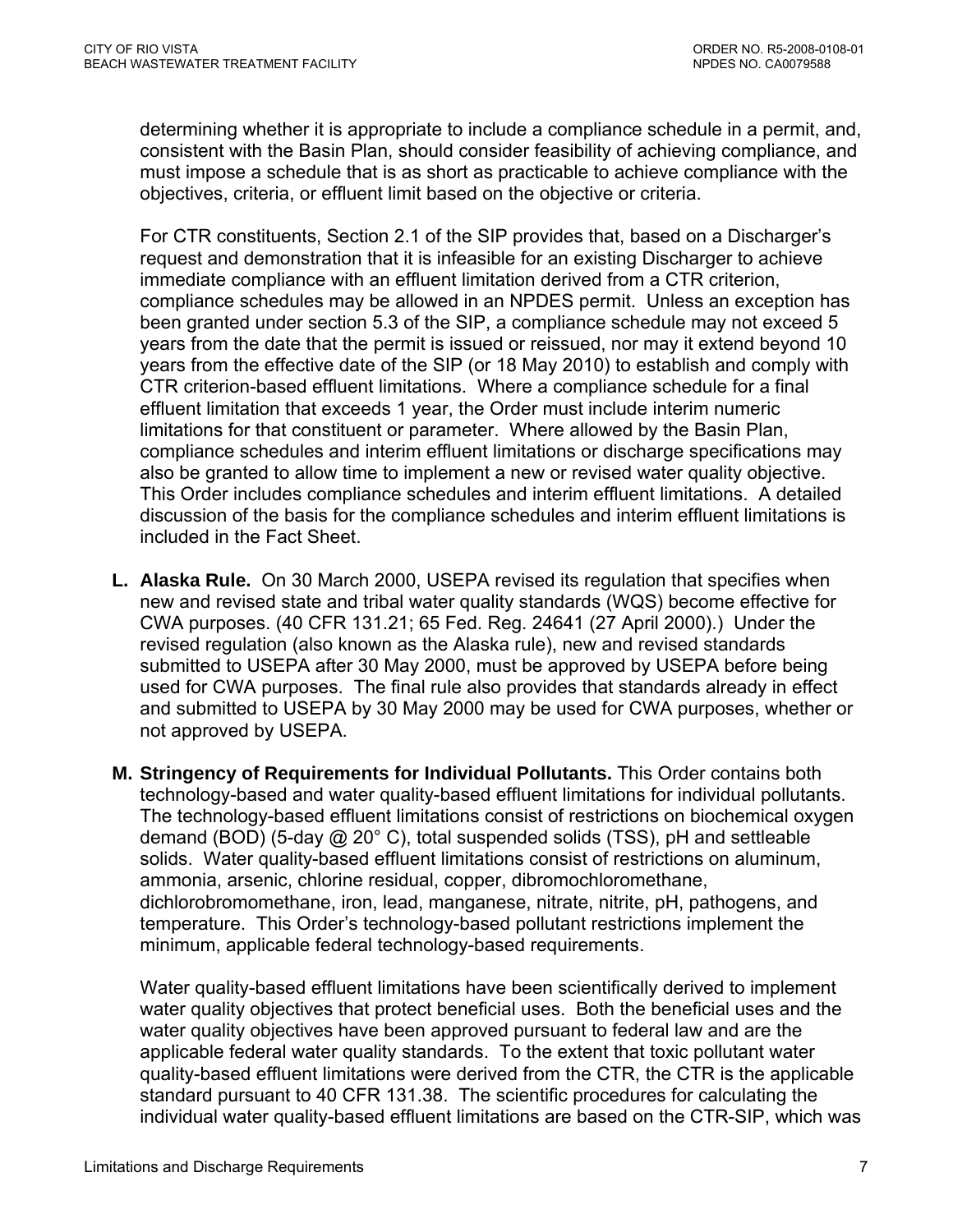approved by USEPA on 1 May 2001. All beneficial uses and water quality objectives contained in the Basin Plan were approved under state law and submitted to and approved by USEPA prior to 30 May 2000. Any water quality objectives and beneficial uses submitted to USEPA prior to 30 May 2000, but not approved by USEPA before that date, are nonetheless "*applicable water quality standards for purposes of the [Clean Water] Act*" pursuant to 40 CFR 131.21(c)(1). Collectively, this Order's restrictions on individual pollutants are no more stringent than required to implement the technology-based requirements of the CWA and the applicable water quality standards for purposes of the CWA.

- **N. Antidegradation Policy.** Section 131.12 requires that the state water quality standards include an antidegradation policy consistent with the federal policy. The State Water Board established California's antidegradation policy in State Water Board Resolution No. 68-16. Resolution No. 68-16 is consistent with the federal antidegradation policy where the federal policy applies under federal law. Resolution No. 68-16 requires that existing quality of waters be maintained unless degradation is justified based on specific findings. The Regional Water Board's Basin Plan implements, and incorporates by reference, both the state and federal antidegradation policies. As discussed in detail in the Fact Sheet the permitted discharge is consistent with the antidegradation provision of section 131.12 and State Water Board Resolution No. 68-16.
- **O. Anti-Backsliding Requirements.** Sections 402(o)(2) and 303(d)(4) of the CWA and federal regulations at title 40 CFR122.44(l) prohibit backsliding in NPDES permits. These anti-backsliding provisions require effluent limitations in a reissued permit to be as stringent as those in the previous permit, with some exceptions where limitations may be relaxed. All effluent limitations in this Order are at least as stringent as the effluent limitations in the previous Order.
- **P. Endangered Species Act.** This Order does not authorize any act that results in the taking of a threatened or endangered species or any act that is now prohibited, or becomes prohibited in the future, under either the California Endangered Species Act (Fish and Game Code sections 2050 to 2097) or the Federal Endangered Species Act (16 U.S.C.A. sections 1531 to 1544). This Order requires compliance with effluent limits, receiving water limits, and other requirements to protect the beneficial uses of waters of the state. The discharger is responsible for meeting all requirements of the applicable Endangered Species Act.
- **Q. Monitoring and Reporting.** Section 122.48 requires that all NPDES permits specify requirements for recording and reporting monitoring results. Water Code sections 13267 and 13383 authorizes the Regional Water Board to require technical and monitoring reports. The Monitoring and Reporting Program establishes monitoring and reporting requirements to implement federal and State requirements. This Monitoring and Reporting Program is provided in Attachment E.
- **R. Standard and Special Provisions.** Standard Provisions, which apply to all NPDES permits in accordance with section 122.41, and additional conditions applicable to specified categories of permits in accordance with section 122.42, are provided in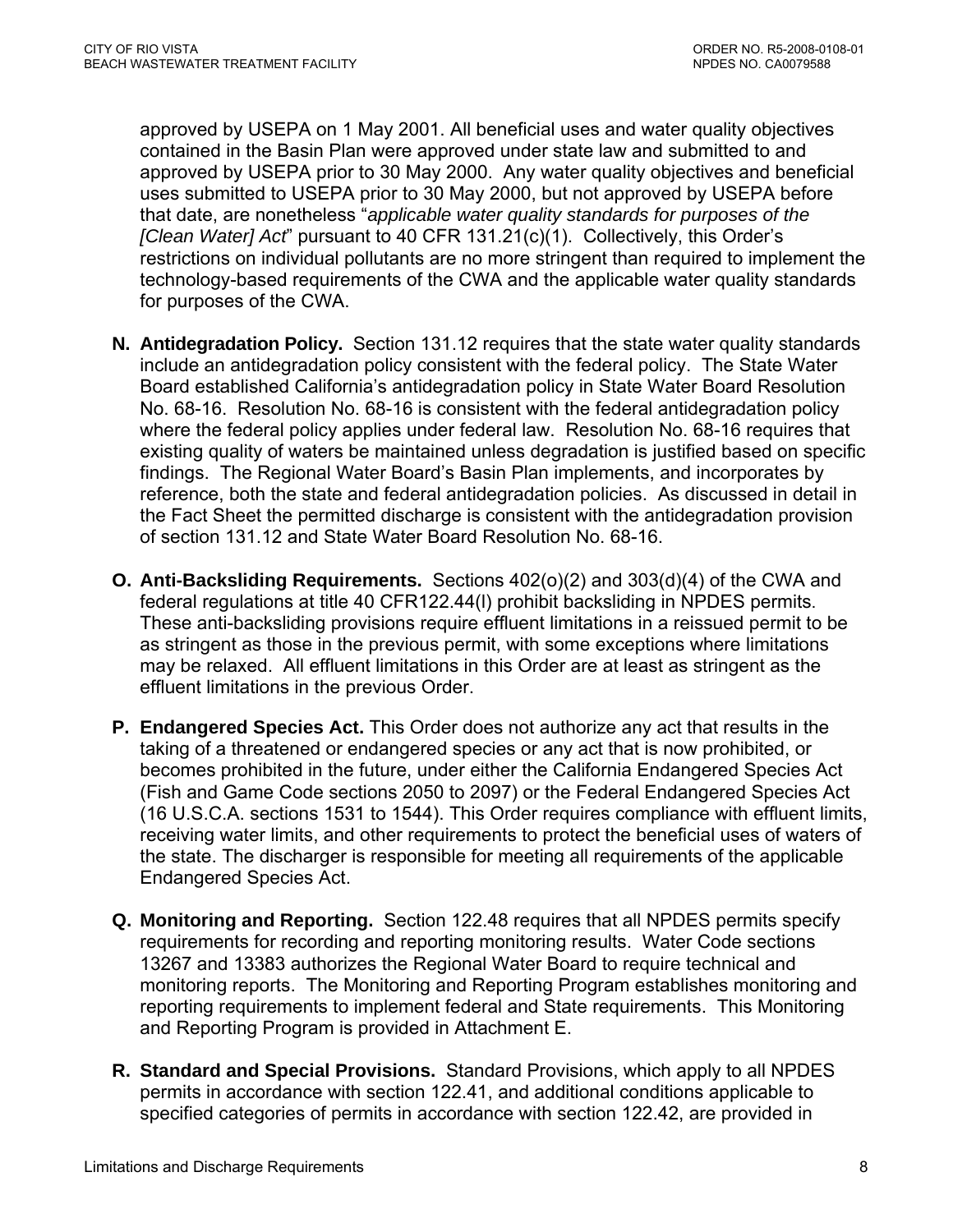<span id="page-8-0"></span>Attachment D. The discharger must comply with all standard provisions and with those additional conditions that are applicable under section 122.42. The Regional Water Board has also included in this Order special provisions applicable to the Discharger. A rationale for the special provisions contained in this Order is provided in the attached Fact Sheet.

- **S. Provisions and Requirements Implementing State Law.** The provisions/requirements in subsections VI.A.2.v and V.B of this Order are included to implement state law only. These provisions/requirements are not required or authorized under the federal CWA; consequently, violations of these provisions/requirements are not subject to the enforcement remedies that are available for NPDES violations.
- **T. Notification of Interested Parties.** The Regional Water Board has notified the Discharger and interested agencies and persons of its intent to prescribe Waste Discharge Requirements for the discharge and has provided them with an opportunity to submit their written comments and recommendations. Details of notification are provided in the Fact Sheet of this Order.
- **U. Consideration of Public Comment.** The Regional Water Board, in a public meeting, heard and considered all comments pertaining to the discharge. Details of the Public Hearing are provided in the Fact Sheet of this Order.

**IT IS HEREBY ORDERED**, that Order No. 5-01-178 is rescinded upon the effective date of this Order except for enforcement purposes, and, in order to meet the provisions contained in division 7 of the Water Code (commencing with section 13000) and regulations adopted thereunder, and the provisions of the federal Clean Water Act (CWA) and regulations and guidelines adopted thereunder, the Discharger shall comply with the requirements in this Order.

# **III. DISCHARGE PROHIBITIONS**

- A. Discharge of wastewater at a location or in a manner different from that described in the Findings is prohibited.
- B. The by-pass or overflow of wastes to surface waters is prohibited, except as allowed by Federal Standard Provisions [I.G.](#page-32-0) and [I.H.](#page-33-0) (Attachment D).
- C. Neither the discharge nor its treatment shall create a nuisance as defined in Section 13050 of the California Water Code.
- D. The Discharger shall not allow pollutant-free wastewater to be discharged into the collection, treatment, and disposal system in amounts that significantly diminish the system's capability to comply with this Order. Pollutant-free wastewater means rainfall, groundwater, cooling waters, and condensates that are essentially free of pollutants.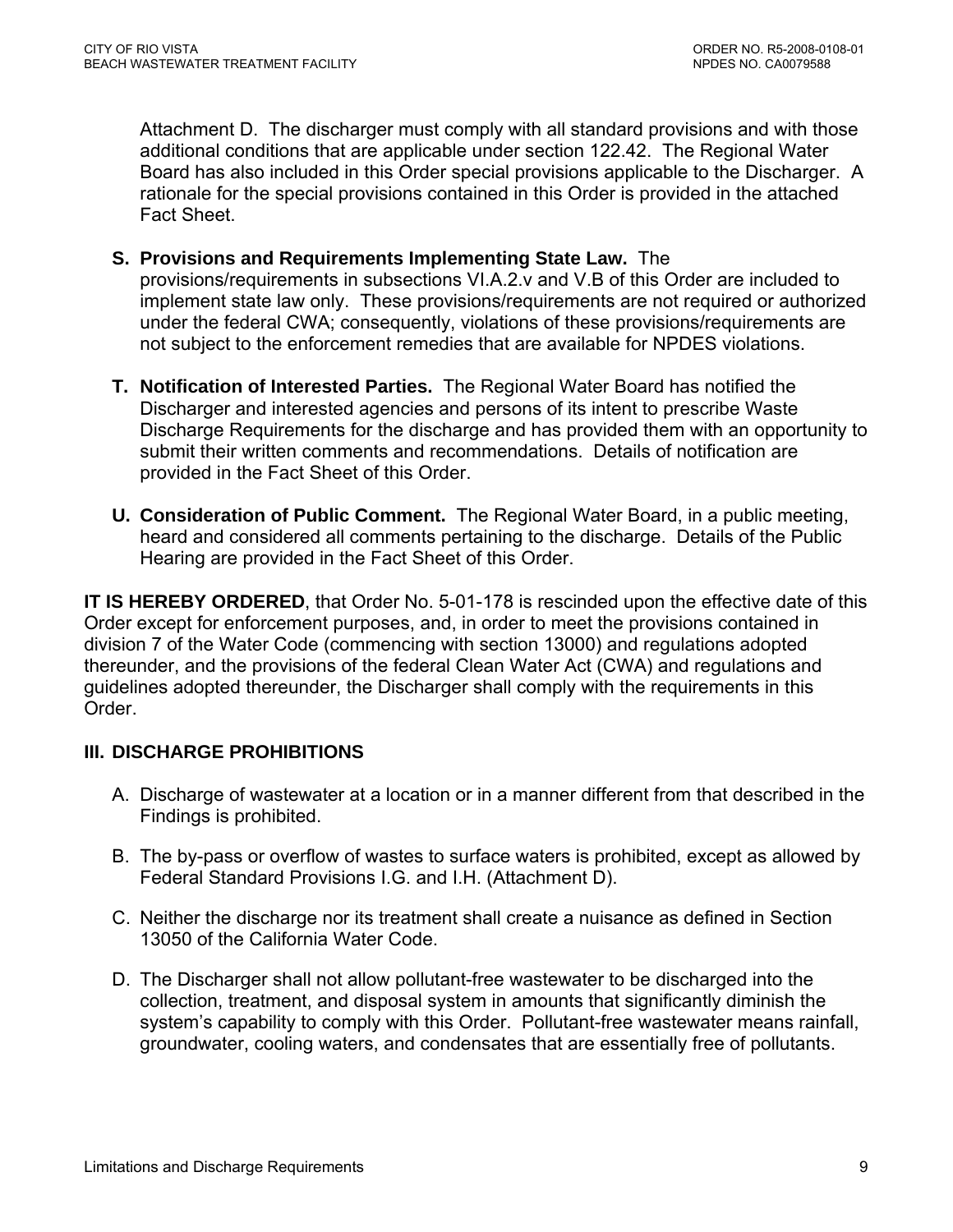# <span id="page-9-0"></span>**IV. EFFLUENT LIMITATIONS AND DISCHARGE SPECIFICATIONS**

#### **A. Effluent Limitations – Discharge Point No. 001**

#### **1. Final Effluent Limitations – Discharge Point No. 001**

The Discharger shall maintain compliance with the following effluent limitations at Discharge Point No. 001, with compliance measured at Monitoring Location EFF-001 as described in the attached MRP (Attachment E):

a. The Discharger shall maintain compliance with the effluent limitations specified in Table 6:

#### **Table 6. Effluent Limitations**

|                                        |                      | <b>Effluent Limitations</b> |                          |                                |                                 |                                        |
|----------------------------------------|----------------------|-----------------------------|--------------------------|--------------------------------|---------------------------------|----------------------------------------|
| <b>Parameter</b>                       | <b>Units</b>         | Average<br><b>Monthly</b>   | Average<br>Weekly        | <b>Maximum</b><br><b>Daily</b> | Instantaneous<br><b>Minimum</b> | <b>Instantaneous</b><br><b>Maximum</b> |
| Aluminum, Total<br>Recoverable         | $\mu$ g/L            | 411                         | --                       | 750                            |                                 |                                        |
|                                        | mg/L                 | 35                          | $\overline{\phantom{a}}$ | 91                             | --                              | --                                     |
| Ammonia, Total (as N)                  | lbs/day <sup>1</sup> | 190                         | $\overline{\phantom{a}}$ | 493                            | $=$                             | --                                     |
|                                        | lbs/day <sup>2</sup> | 671                         | $-$                      | 1746                           | --                              | --                                     |
| Arsenic, Total Recoverable             | µg/L                 | $\overline{a}$              | $-$                      | 16                             | --                              | --                                     |
| <b>Biochemical Oxygen</b>              | mg/L                 | 30                          | 45                       | 60                             | $-$                             | --                                     |
| Demand, 5-day @ 20°C                   | lbs/day <sup>1</sup> | 163                         | 244                      | 326                            | --                              | --                                     |
| (BOD <sub>5</sub> )                    | lbs/day <sup>2</sup> | 575                         | 863                      | 1151                           | --                              | $-$                                    |
| Copper, Total Recoverable              | $\mu$ g/L            | 58                          | $-$                      | 116                            | --                              | --                                     |
| Dibromochloromethane                   | µg/L                 | $\overline{\phantom{m}}$    | --                       | 41                             | --                              | --                                     |
| Dichlorobromomethane                   | µg/L                 | --                          | --                       | 38                             | --                              | --                                     |
| Iron, Total Recoverable                | µg/L                 | --                          | $-$                      | 300                            | --                              |                                        |
| Lead, Total Recoverable                | $\mu$ g/L            | --                          | --                       | 7.2                            |                                 |                                        |
| Manganese, Total<br>Recoverable        | µg/L                 |                             |                          | 467                            |                                 |                                        |
| Nitrate, Total (as N)                  | mg/L                 | $\overline{a}$              | $\overline{a}$           | 65                             | $-$                             |                                        |
| Nitrite, Total (as N)                  | mg/L                 | --                          | $-$                      | 3.1                            | --                              |                                        |
| pH                                     | Standard<br>Units    |                             |                          | --                             | 6.5                             | 8.1                                    |
| Settleable Solids                      | mI/L                 | 0.1                         | $\overline{a}$           | 0.2                            | $\overline{a}$                  | --                                     |
|                                        | mg/L                 | 30                          | 45                       | 60                             | $\overline{a}$                  | --                                     |
| <b>Total Suspended Solids</b><br>(TSS) | lbs/day <sup>1</sup> | 163                         | 244                      | 326                            | --                              | --                                     |
|                                        | lbs/day <sup>2</sup> | 575                         | 863                      | 1151                           |                                 | --                                     |

 $1/7$  Based on a design average dry weather flow capacity of 0.65 mgd (applicable May-Oct).

 $^2$  Based on a design peak wet weather flow capacity of 2.3 mgd (applicable Nov-Apr).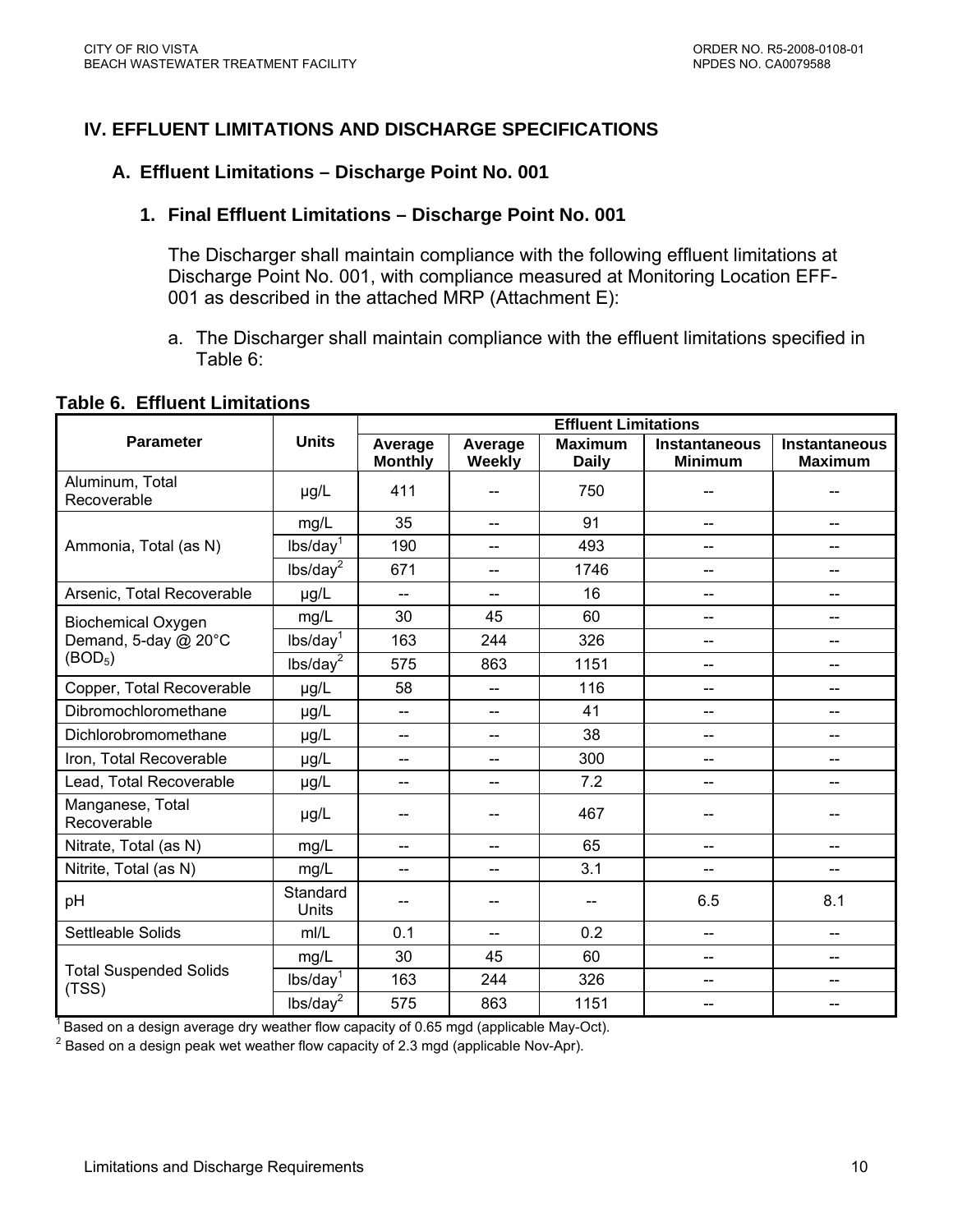- <span id="page-10-0"></span>b. **Percent Removal:** The average monthly percent removal of BOD 5-day 20°C and total suspended solids shall not be less than 85 percent.
- c. **Acute Whole Effluent Toxicity.** Survival of aquatic organisms in 96-hour bioassays of undiluted waste shall be no less than:
	- i. 70%, minimum for any one bioassay; and
	- ii. 90%, median for any three consecutive bioassays.
- d. **Total Residual Chlorine.** Effluent total residual chlorine shall not exceed:
	- i. 0.011 mg/L, as a 4-day average; and
	- ii. 0.019 mg/L, as a 1-hour average.
- e. **Total Coliform Organisms.** Effluent total coliform organisms shall not exceed:
	- i. 23 MPN/100 mL as a 7-day median; and
	- ii. 240 MPN/100 mL more than once in any 30 day period.
- f. **Discharge Flow (May-October).** The Average Daily Discharge Flow (May-October) shall not exceed 0.65 mgd.
- g. **Discharge Flow (November-April).** The Average Daily Discharge Flow (November-April) shall not exceed 2.3 mgd.
- h. **Temperature.** The maximum temperature shall not exceed the natural receiving water temperature by more than 20°F.
- i. **Aluminum.** The annual average effluent total aluminum concentration shall not exceed 200 μg/L.
- j. **Electrical Conductivity @ 25°C**. For a calendar year, the annual average electrical conductivity of the effluent shall not exceed 1,300 µmhos/cm.

### **2. Interim Effluent Limitations**

**Effective immediately,** the Discharger shall maintain compliance with the following effluent limitations at Discharge Point No. 001, with compliance measured at Monitoring Location **EFF-001** as described in the attached MRP.

a. **Mercury, Total Recoverable.** The monthly total mercury mass loading shall not exceed 0.0071 lbs.

### **B. Land Discharge Specifications**

# **[Not applicable]**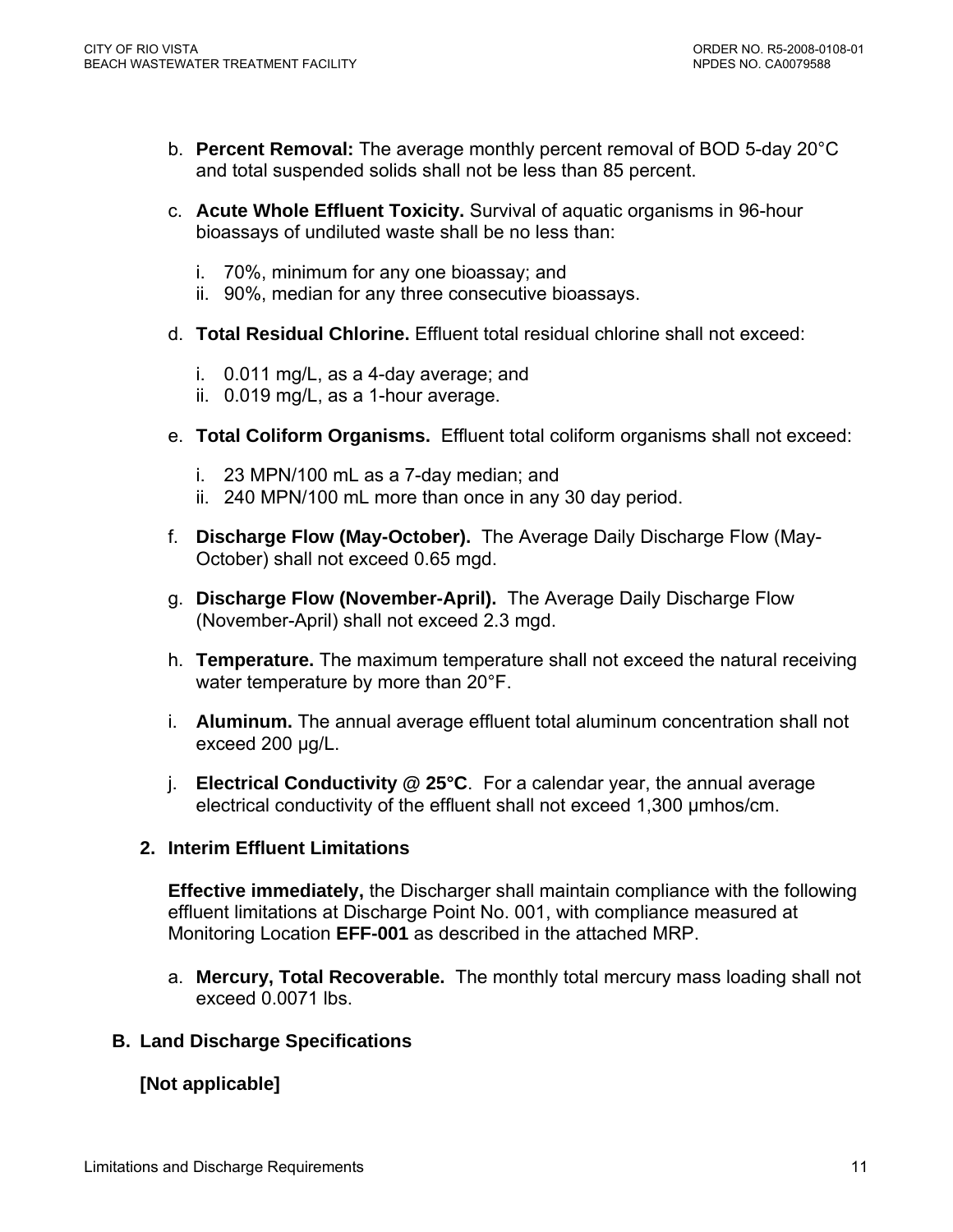# <span id="page-11-0"></span>**C. Reclamation Specifications**

### **[Not applicable]**

### **V. RECEIVING WATER LIMITATIONS**

### **A. Surface Water Limitations**

Receiving water limitations are based on water quality objectives contained in the Basin Plan and are a required part of this Order. The discharge shall not cause the following in the Sacramento River:

- 1. **Bacteria**. The fecal coliform concentration, based on a minimum of not less than five samples for any 30-day period, to exceed a geometric mean of 200 MPN/100 mL, nor more than 10 percent of the total number of fecal coliform samples taken during any 30-day period to exceed 400 MPN/100 mL.
- 2. **Biostimulatory Substances**. Water to contain biostimulatory substances which promote aquatic growths in concentrations that cause nuisance or adversely affect beneficial uses.
- 3. **Chemical Constituents**. Chemical constituents to be present in concentrations that adversely affect beneficial uses.
- 4. **Color**. Discoloration that causes nuisance or adversely affects beneficial uses.
- 5. **Dissolved Oxygen.** The dissolved oxygen concentration to be reduced below 5.0 mg/L at any time.
- 6. **Floating Material**. Floating material to be present in amounts that cause nuisance or adversely affect beneficial uses.
- 7. **Oil and Grease**. Oils, greases, waxes, or other materials to be present in concentrations that cause nuisance, result in a visible film or coating on the surface of the water or on objects in the water, or otherwise adversely affect beneficial uses.
- 8. **pH**. The pH to be depressed below 6.5 or raised above 8.5. The change in pH to be more than 0.5 units, as an annual average.

### 9. **Pesticides**:

- a. Pesticides to be present, individually or in combination, in concentrations that adversely affect beneficial uses;
- b. Pesticides to be present in bottom sediments or aquatic life in concentrations that adversely affect beneficial uses;
- c. Total identifiable persistent chlorinated hydrocarbon pesticides to be present in the water column at concentrations detectable within the accuracy of analytical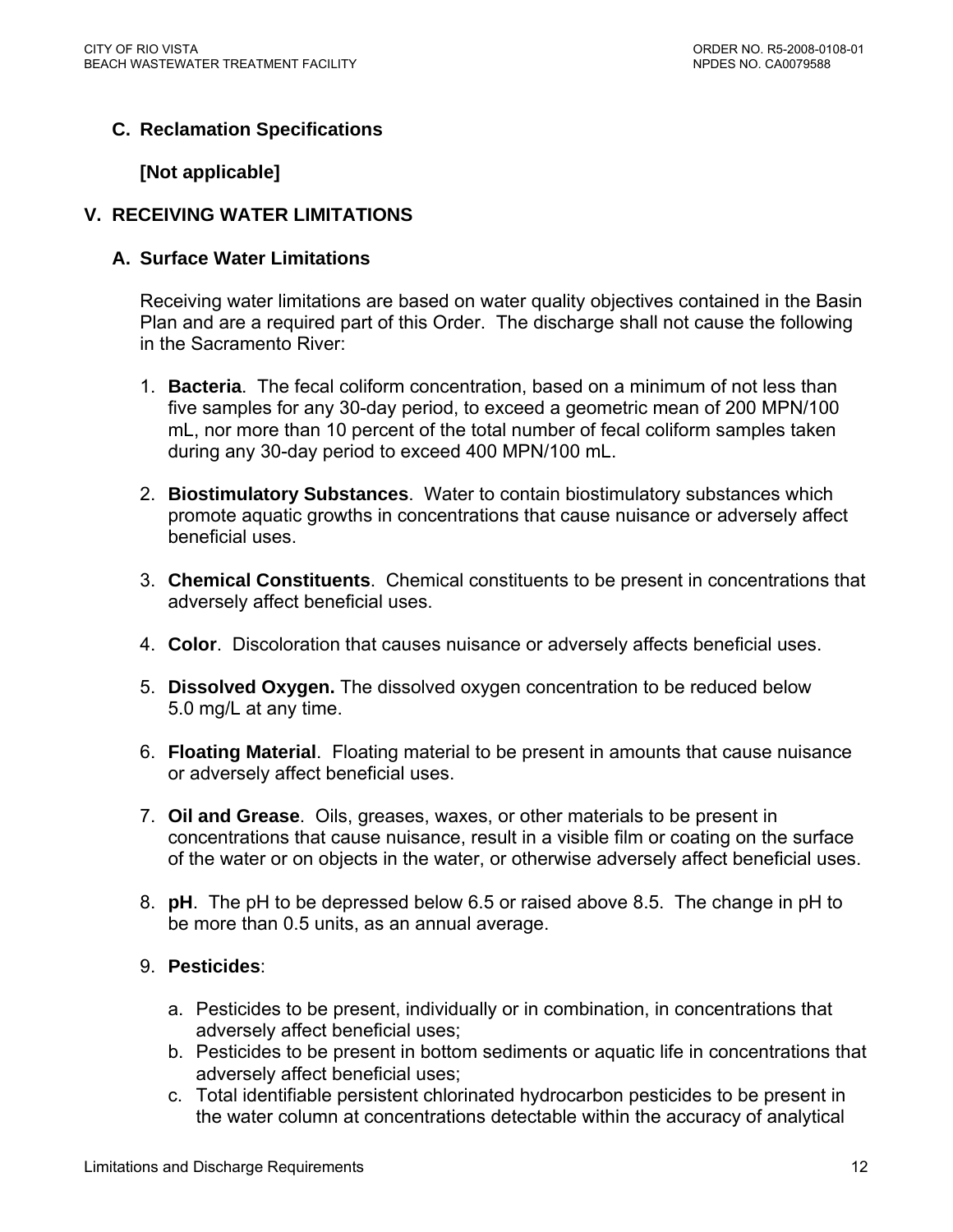methods approved by USEPA or the Executive Officer**/**prescribed in *Standard Methods for the Examination of Water and Wastewater, 18th Edition*, or other equivalent methods approved by the Executive Officer.

- d. Pesticide concentrations to exceed those allowable by applicable antidegradation policies (see State Water Board Resolution No. 68-16 and 40 CFR 131.12.).
- e. Pesticide concentrations to exceed the lowest levels technically and economically achievable.
- f. Pesticides to be present in concentration in excess of the maximum contaminant levels set forth in California Code of Regulations, Title 22, Division 4, Chapter 15**/**specified in Table 64444-A (Organic Chemicals) of Section 64444 of Title 22 of the California Code of Regulations.
- g. Thiobencarb to be present in excess of 1.0 µg/L.

# 10. **Radioactivity**:

- a. Radionuclides to be present in concentrations that are harmful**/**deleterious to human, plant, animal, or aquatic life nor that result in the accumulation of radionuclides in the food web to an extent that presents a hazard to human, plant, animal, or aquatic life.
- b. Radionuclides to be present in excess of the maximum contaminant levels specified in Table 4 (MCL Radioactivity) of Section 64443 of Title 22 of the California Code of Regulations.
- 11.**Suspended Sediments**. The suspended sediment load and suspended sediment discharge rate of surface waters to be altered in such a manner as to cause nuisance or adversely affect beneficial uses.
- 12. **Settleable Substances**. Substances to be present in concentrations that result in the deposition of material that causes nuisance or adversely affects beneficial uses.
- 13. **Suspended Material**. Suspended material to be present in concentrations that cause nuisance or adversely affect beneficial uses.
- 14.**Taste and Odors**. Taste- or odor-producing substances to be present in concentrations that impart undesirable tastes or odors to fish flesh or other edible products of aquatic origin, or that cause nuisance, or otherwise adversely affect beneficial uses**/**or to domestic or municipal water supplies.

### 15.**Temperature**.

- a. Elevated temperature waste discharges either individually or combined with other discharges shall not create a zone, defined by water temperatures of more than 1°F above natural receiving water temperature, which exceeds 25 percent of the cross-sectional area of a main river channel at any point.
- b. No discharge shall cause a surface water temperature rise greater than 4°F above the natural temperature of the receiving waters at any time or place.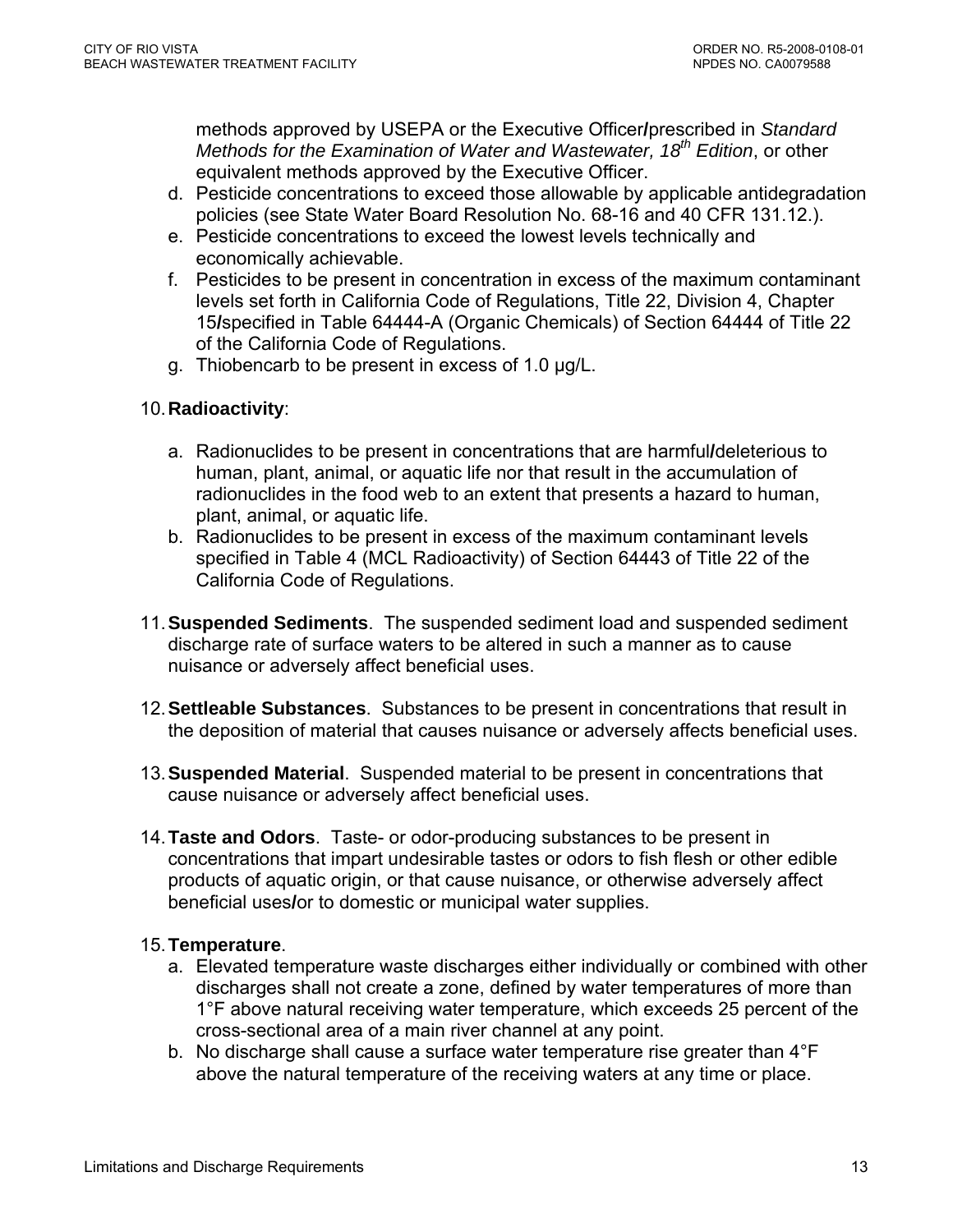- <span id="page-13-0"></span>16.**Toxicity**. Toxic substances to be present, individually or in combination, in concentrations that produce detrimental physiological responses in human, plant, animal, or aquatic life.
- 17. **Turbidity**. The turbidity to increase as follows:
	- a. More than 1 Nephelometric Turbidity Unit (NTU) where natural turbidity is between 0 and 5 NTUs.
	- b. More than 20 percent where natural turbidity is between 5 and 50 NTUs.
	- c. More than 10 NTU where natural turbidity is between 50 and 100 NTUs.
	- d. More than 10 percent where natural turbidity is greater than 100 NTUs.

### **B. Groundwater Limitations**

- 1. The discharge shall not cause the groundwater to exceed water quality objectives, unreasonably affect beneficial uses, or cause a condition of pollution or nuisance.
- 2. Release of waste constituents from any storage, treatment, or disposal component associated with the Facility shall not, in combination with other sources of the waste constituents, cause groundwater within influence of the Facility to contain waste constituents in concentrations in excess of natural background quality or that listed below, whichever is greater:
	- a. Total coliform organisms median of 2.2 MPN/100 mL over any 7-day period.

# **VI. PROVISIONS**

# **A. Standard Provisions**

- 1. The Discharger shall comply with all Standard Provisions included in Attachment D of this Order.
- 2. The Discharger shall comply with the following provisions:
	- a. If the Discharger's wastewater treatment plant is publicly owned or subject to regulation by California Public Utilities Commission, it shall be supervised and operated by persons possessing certificates of appropriate grade according to Title 23, CCR, Division 3, Chapter 26.
	- b. After notice and opportunity for a hearing, this Order may be terminated or modified for cause, including, but not limited to:
		- i. violation of any term or condition contained in this Order;
		- ii. obtaining this Order by misrepresentation or by failing to disclose fully all relevant facts;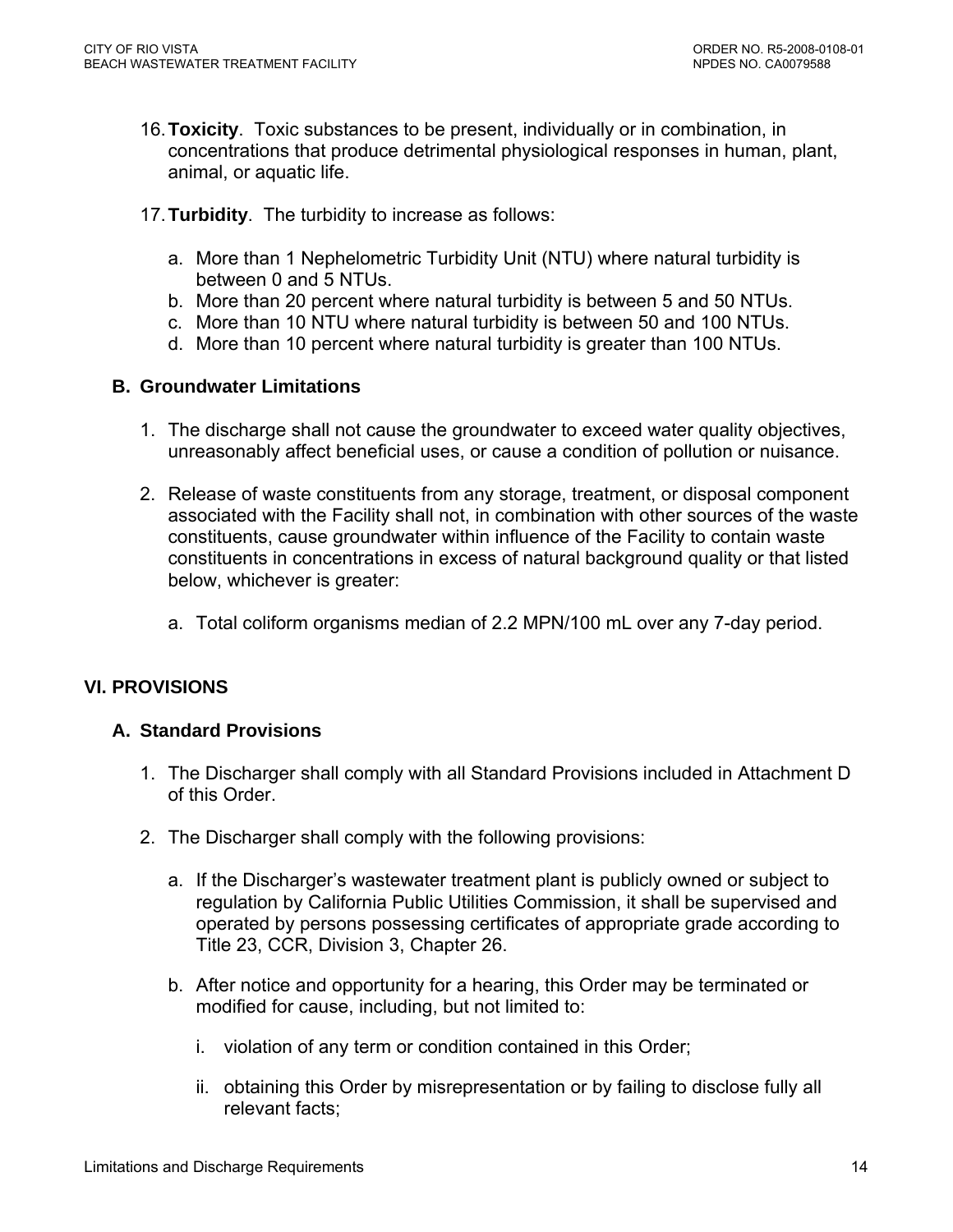- iii. a change in any condition that requires either a temporary or permanent reduction or elimination of the authorized discharge; and
- iv. a material change in the character, location, or volume of discharge.

The causes for modification include:

- *New regulations.* New regulations have been promulgated under Section 405(d) of the Clean Water Act, or the standards or regulations on which the permit was based have been changed by promulgation of amended standards or regulations or by judicial decision after the permit was issued.
- *Land application plans.* When required by a permit condition to incorporate a land application plan for beneficial reuse of sewage sludge, to revise an existing land application plan, or to add a land application plan.
- *Change in sludge use or disposal practice.* Under 40 Code of Federal Regulations (CFR) 122.62(a)(1), a change in the Discharger's sludge use or disposal practice is a cause for modification of the permit. It is cause for revocation and reissuance if the Discharger requests or agrees.

The Regional Water Board may review and revise this Order at any time upon application of any affected person or the Regional Water Board's own motion.

c. If a toxic effluent standard or prohibition (including any scheduled compliance specified in such effluent standard or prohibition) is established under Section 307(a) of the CWA, or amendments thereto, for a toxic pollutant that is present in the discharge authorized herein, and such standard or prohibition is more stringent than any limitation upon such pollutant in this Order, the Regional Water Board will revise or modify this Order in accordance with such toxic effluent standard or prohibition.

The Discharger shall comply with effluent standards and prohibitions within the time provided in the regulations that establish those standards or prohibitions, even if this Order has not yet been modified.

- d. This Order shall be modified, or alternately revoked and reissued, to comply with any applicable effluent standard or limitation issued or approved under Sections 301(b)(2)(C) and (D), 304(b)(2), and 307(a)(2) of the CWA, if the effluent standard or limitation so issued or approved:
	- i. contains different conditions or is otherwise more stringent than any effluent limitation in the Order; or
	- ii. controls any pollutant limited in the Order.

The Order, as modified or reissued under this paragraph, shall also contain any other requirements of the CWA then applicable.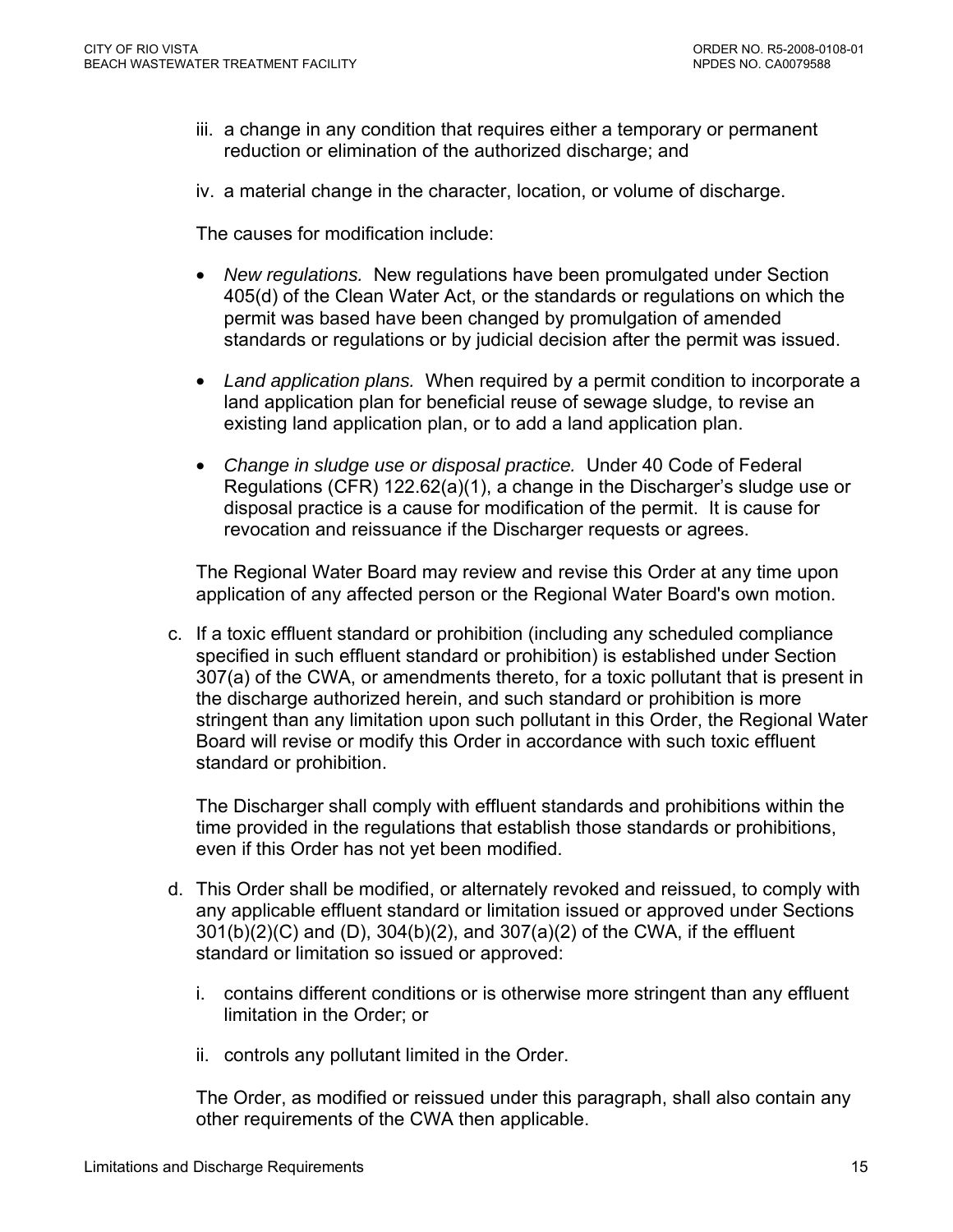- e. The provisions of this Order are severable. If any provision of this Order is found invalid, the remainder of this Order shall not be affected.
- f. The Discharger shall take all reasonable steps to minimize any adverse effects to waters of the State or users of those waters resulting from any discharge or sludge use or disposal in violation of this Order. Reasonable steps shall include such accelerated or additional monitoring as necessary to determine the nature and impact of the non-complying discharge or sludge use or disposal.
- g. The Discharger shall ensure compliance with any existing or future pretreatment standard promulgated by USEPA under Section 307 of the CWA, or amendment thereto, for any discharge to the municipal system.
- h. The discharge of any radiological, chemical or biological warfare agent or highlevel, radiological waste is prohibited.
- i. A copy of this Order shall be maintained at the discharge facility and be available at all times to operating personnel. Key operating personnel shall be familiar with its content.
- j. Safeguard to electric power failure:
	- i. The Discharger shall provide safeguards to assure that, should there be reduction, loss, or failure of electric power, the discharge shall comply with the terms and conditions of this Order.
	- ii. Upon written request by the Regional Water Board the Discharger shall submit a written description of safeguards. Such safeguards may include alternate power sources, standby generators, retention capacity, operating procedures, or other means. A description of the safeguards provided shall include an analysis of the frequency, duration, and impact of power failures experienced over the past five years on effluent quality and on the capability of the Discharger to comply with the terms and conditions of the Order. The adequacy of the safeguards is subject to the approval of the Regional Water Board.
	- iii. Should the treatment works not include safeguards against reduction, loss, or failure of electric power, or should the Regional Water Board not approve the existing safeguards, the Discharger shall, within ninety days of having been advised in writing by the Regional Water Board that the existing safeguards are inadequate, provide to the Regional Water Board and USEPA a schedule of compliance for providing safeguards such that in the event of reduction, loss, or failure of electric power, the Discharger shall comply with the terms and conditions of this Order. The schedule of compliance shall, upon approval of the Regional Water Board, become a condition of this Order.
- k. The Discharger, upon written request of the Regional Water Board, shall file with the Board a technical report on its preventive (failsafe) and contingency (cleanup)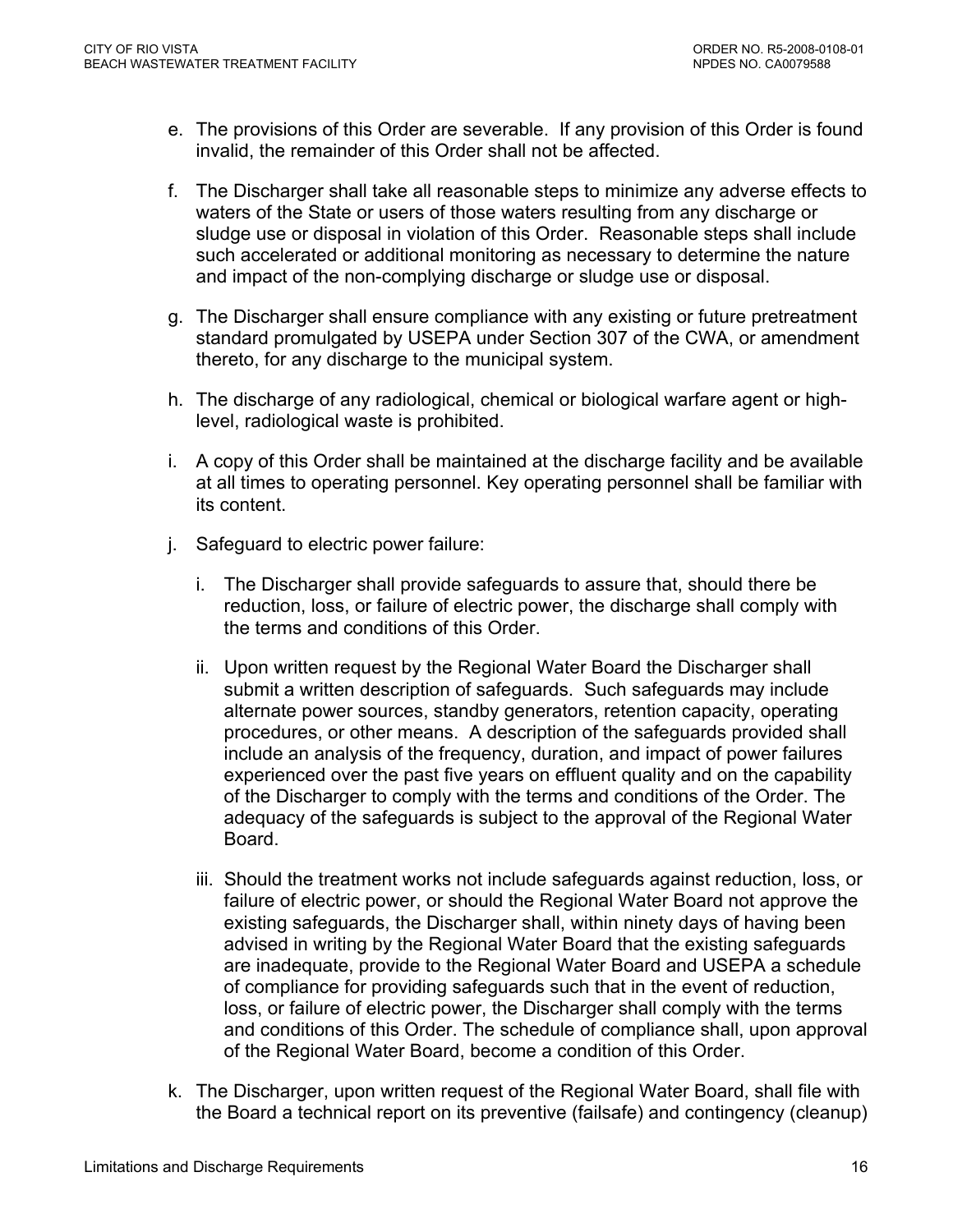plans for controlling accidental discharges, and for minimizing the effect of such events. This report may be combined with that required under Regional Water Board Standard Provision VI.A.2.m.

The technical report shall:

- i. Identify the possible sources of spills, leaks, untreated waste by-pass, and contaminated drainage. Loading and storage areas, power outage, waste treatment unit outage, and failure of process equipment, tanks and pipes should be considered.
- ii. Evaluate the effectiveness of present facilities and procedures and state when they became operational.
- iii. Predict the effectiveness of the proposed facilities and procedures and provide an implementation schedule containing interim and final dates when they will be constructed, implemented, or operational.

The Regional Water Board, after review of the technical report, may establish conditions which it deems necessary to control accidental discharges and to minimize the effects of such events. Such conditions shall be incorporated as part of this Order, upon notice to the Discharger.

- l. A publicly owned treatment works (POTW) whose waste flow has been increasing, or is projected to increase, shall estimate when flows will reach hydraulic and treatment capacities of its treatment and disposal facilities. The projections shall be made in January, based on the last three years' average dry weather flows, peak wet weather flows and total annual flows, as appropriate. When any projection shows that capacity of any part of the facilities may be exceeded in four years, the Discharger shall notify the Regional Water Board by 31 January. A copy of the notification shall be sent to appropriate local elected officials, local permitting agencies and the press. Within 120 days of the notification, the Discharger shall submit a technical report showing how it will prevent flow volumes from exceeding capacity or how it will increase capacity to handle the larger flows. The Regional Water Board may extend the time for submitting the report.
- m. The Discharger shall submit technical reports as directed by the Executive Officer. All technical reports required herein that involve planning, investigation, evaluation, or design, or other work requiring interpretation and proper application of engineering or geologic sciences, shall be prepared by or under the direction of persons registered to practice in California pursuant to California Business and Professions Code, sections 6735, 7835, and 7835.1. To demonstrate compliance with Title 16, CCR, sections 415 and 3065, all technical reports must contain a statement of the qualifications of the responsible registered professional(s). As required by these laws, completed technical reports must bear the signature(s) and seal(s) of the registered professional(s) in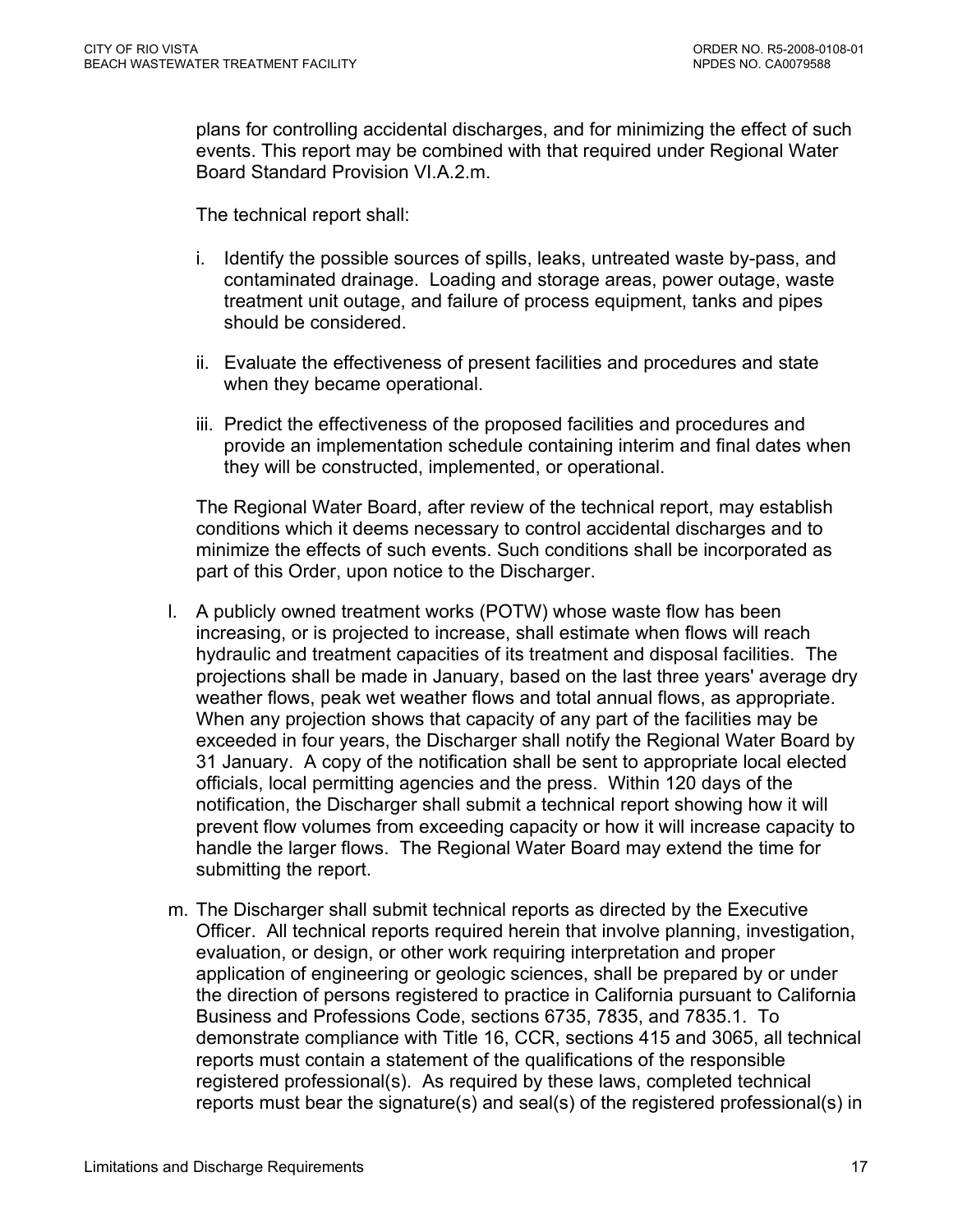a manner such that all work can be clearly attributed to the professional responsible for the work.

- n. Laboratories that perform sample analyses must be identified in all monitoring reports submitted to the Regional Water Board and USEPA.
- o. The Discharger shall conduct analysis on any sample provided by USEPA as part of the Discharge Monitoring Quality Assurance (DMQA) program. The results of any such analysis shall be submitted to USEPA's DMQA manager.
- p. Effluent samples shall be taken downstream of the last addition of wastes to the treatment or discharge works where a representative sample may be obtained prior to mixing with the receiving waters. Samples shall be collected at such a point and in such a manner to ensure a representative sample of the discharge.
- q. All monitoring and analysis instruments and devices used by the Discharger to fulfill the prescribed monitoring program shall be properly maintained and calibrated as necessary, at least yearly, to ensure their continued accuracy.
- r. The Discharger shall file with the Regional Water Board technical reports on selfmonitoring performed according to the detailed specifications contained in the Monitoring and Reporting Program attached to this Order.
- s. The results of all monitoring required by this Order shall be reported to the Regional Water Board, and shall be submitted in such a format as to allow direct comparison with the limitations and requirements of this Order. Unless otherwise specified, discharge flows shall be reported in terms of the monthly average and the daily maximum discharge flows.
- t. The Regional Water Board is authorized to enforce the terms of this permit under several provisions of the CWC, including, but not limited to, sections 13385, 13386, and 13387.
- u. For POTWs, prior to making any change in the point of discharge, place of use, or purpose of use of treated wastewater that results in a decrease of flow in any portion of a watercourse, the Discharger must file a petition with the State Water Board, Division of Water Rights, and receive approval for such a change. (CWC section 1211).
- v. In the event the Discharger does not comply or will be unable to comply for any reason, with any prohibition, maximum daily effluent limitation, 1-hour average effluent limitation, or receiving water limitation contained in this Order, the Discharger shall notify the Regional Water Board by telephone (916) 464-3291 within 24 hours of having knowledge of such noncompliance, and shall confirm this notification in writing within five days, unless the Regional Water Board waives confirmation. The written notification shall include the information required by [Attachment D, Section V.E.1](#page-0-0) [40 CFR 122.41(l)(6)(i)].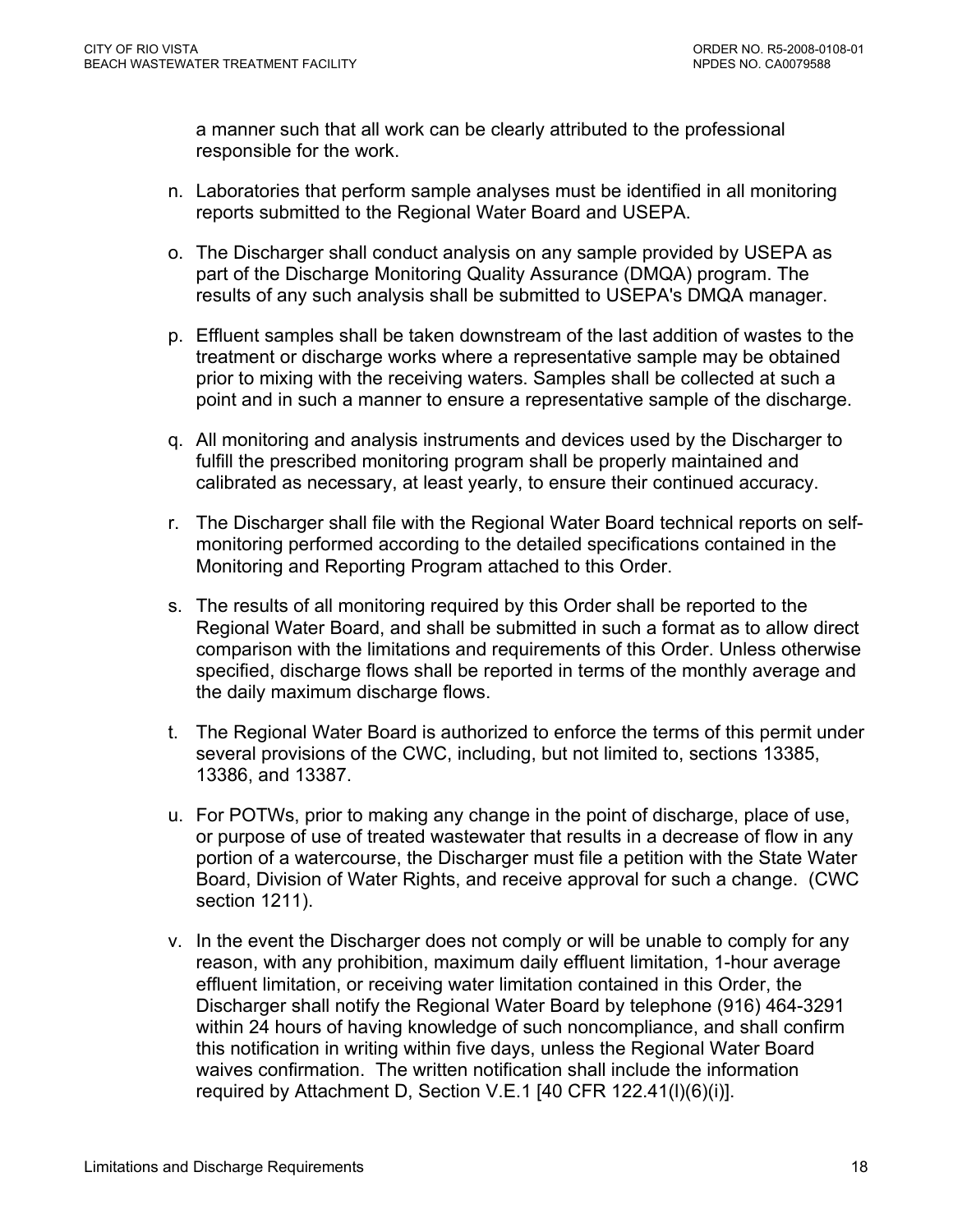# <span id="page-18-0"></span>**B. Monitoring and Reporting Program (MRP) Requirements**

1. The Discharger shall comply with the MRP, and future revisions thereto, in Attachment E of this Order.

#### **C. Special Provisions**

#### **1. Reopener Provisions**

a. This Order may be reopened for modification, or revocation and reissuance, as a result of the detection of a reportable priority pollutant generated by special conditions included in this Order. These special conditions may be, but are not limited to, fish tissue sampling, whole effluent toxicity, monitoring requirements on internal waste stream(s), and monitoring for surrogate parameters. Additional requirements may be included in this Order as a result of the special condition monitoring data.

Conditions that necessitate a major modification of a permit are described in 40 CFR 122.62, including:

- i. If new or amended applicable water quality standards are promulgated or approved pursuant to Section 303 of the CWA, or amendments thereto, this permit may be reopened and modified in accordance with the new or amended standards.
- ii. When new information, that was not available at the time of permit issuance, would have justified different permit conditions at the time of issuance.
- b. **Mercury.** If mercury is found to be causing toxicity based on acute or chronic toxicity test results, or if a TMDL program is adopted, this Order shall be reopened and the interim mass effluent limitation modified (higher or lower) or an effluent concentration limitation imposed. If the Regional Water Board determines that a mercury offset program is feasible for Dischargers subject to a NPDES permit, then this Order may be reopened to re-evaluate the interim mercury mass loading limitation(s) and the need for a mercury offset program for the Discharger.
- c. **Whole Effluent Toxicity.** As a result of a Toxicity Reduction Evaluation (TRE), this Order may be reopened to include a chronic toxicity limitation, a new acute toxicity limitation, and/or a limitation for a specific toxicant identified in the TRE. Additionally, if the State Water Board revises the SIP's toxicity control provisions that would require the establishment of numeric chronic toxicity effluent limitations, this Order may be reopened to include a numeric chronic toxicity effluent limitation based on the new provisions.
- d. **Water Effects Ratios (WER) and Metal Translators.** A default WER of 1.0 has been used in this Order for calculating CTR criteria for applicable priority pollutant inorganic constituents.In addition, default dissolved-to-total metal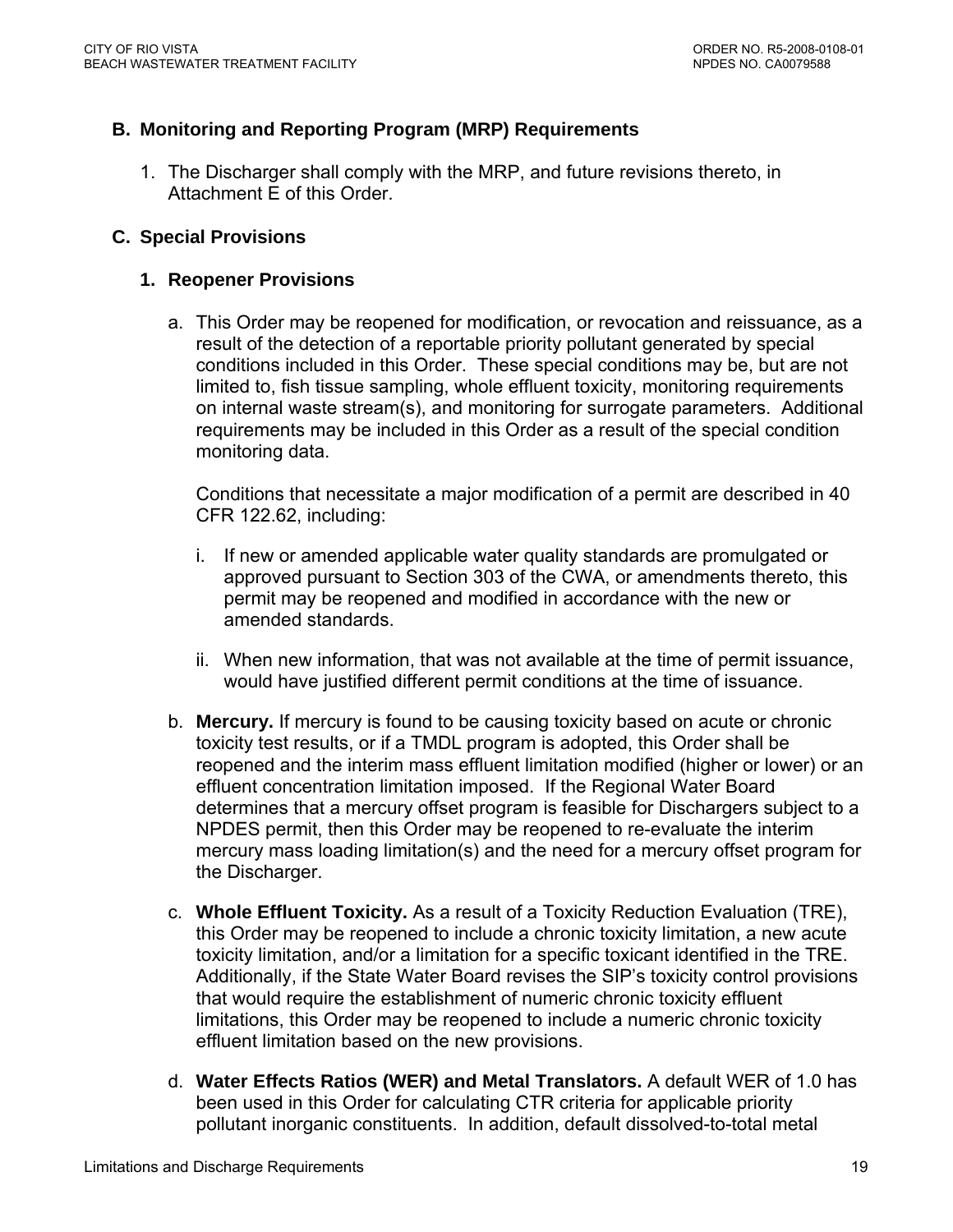<span id="page-19-0"></span>translators have been used to convert water quality objectives from dissolved to total recoverable when developing effluent limitations for inorganic constituents. If the Discharger performs studies to determine site-specific WERs and/or sitespecific dissolved-to-total metal translators, this Order may be reopened to modify the effluent limitations for the applicable inorganic constituents.

### **2. Special Studies, Technical Reports and Additional Monitoring Requirements**

- a. **Chronic Whole Effluent Toxicity.** For compliance with the Basin Plan's narrative toxicity objective, this Order requires the Discharger to conduct chronic whole effluent toxicity testing, as specified in the Monitoring and Reporting Program (Attachment E, Section V). Furthermore, this Provision requires the Discharger to investigate the causes of, and identify corrective actions to reduce or eliminate effluent toxicity. If the discharge exceeds the toxicity numeric monitoring trigger established in this Provision, the Discharger is required to initiate a Toxicity Reduction Evaluation (TRE), in accordance with an approved TRE Work Plan, and take actions to mitigate the impact of the discharge and prevent reoccurrence of toxicity. A TRE is a site-specific study conducted in a stepwise process to identify the source(s) of toxicity and the effective control measures for effluent toxicity. TREs are designed to identify the causative agents and sources of whole effluent toxicity, evaluate the effectiveness of the toxicity control options, and confirm the reduction in effluent toxicity. This Provision includes requirements for the Discharger to develop and submit a TRE Work Plan.
	- i. **Initial Investigative Toxicity Reduction Evaluation (TRE) Work Plan. Within 90 days of the effective date of this Order,** the Discharger shall submit to the Regional Water Board an Initial Investigative TRE Work Plan for approval by the Executive Officer. This should be a one to two page document including, at minimum:
		- a) A description of the investigation and evaluation techniques that will be used to identify potential causes and sources of effluent toxicity, effluent variability, and treatment system efficiency;
		- b) A description of the facility's methods of maximizing in-house treatment efficiency and good housekeeping practices, and a list of all chemicals used in operation of the facility; and
		- c) A discussion of who will conduct the Toxicity Identification Evaluation, if necessary (i.e. an in-house expert or outside contractor).
	- ii. **Accelerated Monitoring and TRE Initiation.** When the numeric toxicity monitoring trigger is exceeded during regular chronic toxicity monitoring, and the testing meets all test acceptability criteria, the Discharger shall initiate accelerated monitoring as required in the Accelerated Monitoring Specifications. WET testing results exceeding the monitoring trigger during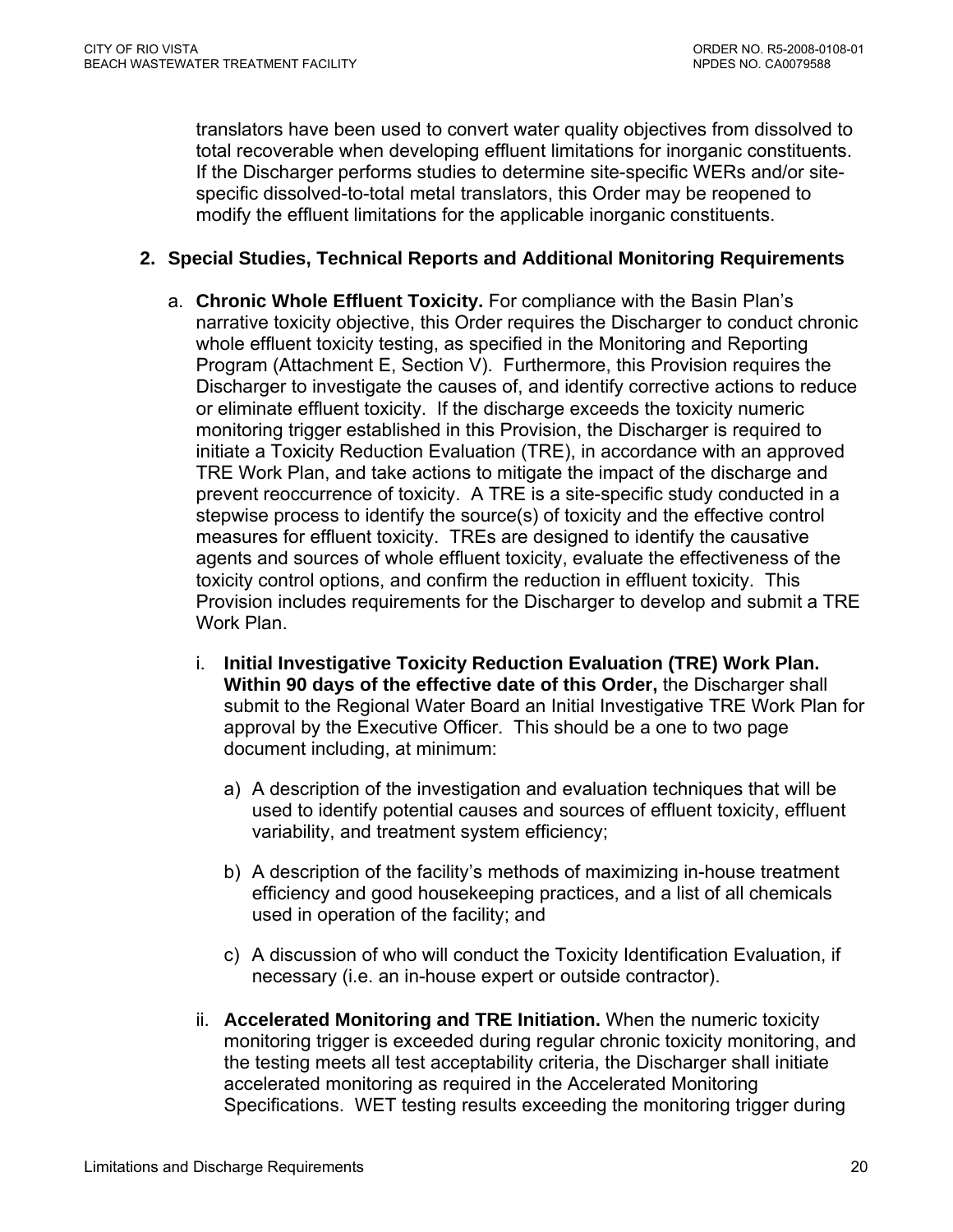accelerated monitoring demonstrates a pattern of toxicity and requires the Discharger to initiate a TRE to address the effluent toxicity.

- iii. **Numeric Monitoring Trigger.** The numeric toxicity monitoring trigger is > **16 TUc** (where TUc = 100/NOEC). The monitoring trigger is not an effluent limitation; it is the toxicity threshold at which the Discharger is required to begin accelerated monitoring and initiate a TRE.
- iv. **Accelerated Monitoring Specifications.** If the monitoring trigger is exceeded during regular chronic toxicity testing, within 14 days of notification by the laboratory of the test results, the Discharger shall initiate accelerated monitoring. Accelerated monitoring shall consist of four (4) chronic toxicity tests in a 6-week period (i.e. one test every 2 weeks) using the species that exhibited toxicity. The following protocol shall be used for accelerated monitoring and TRE initiation:
	- a) If the results of four (4) consecutive accelerated monitoring tests do not exceed the monitoring trigger, the Discharger may cease accelerated monitoring and resume regular chronic toxicity monitoring. However, notwithstanding the accelerated monitoring results, if there is sufficient evidence of a pattern of effluent toxicity, the Executive Officer may require that the Discharger initiate a TRE.
	- b) If the source(s) of the toxicity is easily identified (i.e. temporary plant upset), the Discharger shall make necessary corrections to the facility and shall continue accelerated monitoring until four (4) consecutive accelerated tests do not exceed the monitoring trigger. Upon confirmation that the effluent toxicity has been removed, the Discharger may cease accelerated monitoring and resume regular chronic toxicity monitoring.
	- c) If the result of any accelerated toxicity test exceeds the monitoring trigger, the Discharger shall cease accelerated monitoring and initiate a TRE to investigate the cause(s) of, and identify corrective actions to reduce or eliminate effluent toxicity. Within thirty (30) days of notification by the laboratory of the test results exceeding the monitoring trigger during accelerated monitoring, the Discharger shall submit a TRE Action Plan to the Regional Water Board including, at minimum:
		- 1) Specific actions the Discharger will take to investigate and identify the cause(s) of toxicity, including TRE WET monitoring schedule;
		- 2) Specific actions the Discharger will take to mitigate the impact of the discharge and prevent the recurrence of toxicity; and
		- 3) A schedule for these actions.

Within sixty (60) days of notification by the laboratory of the test results, the Discharger shall submit to the Regional Water Board a TRE Work Plan for approval by the Executive Officer. The TRE Work Plan shall outline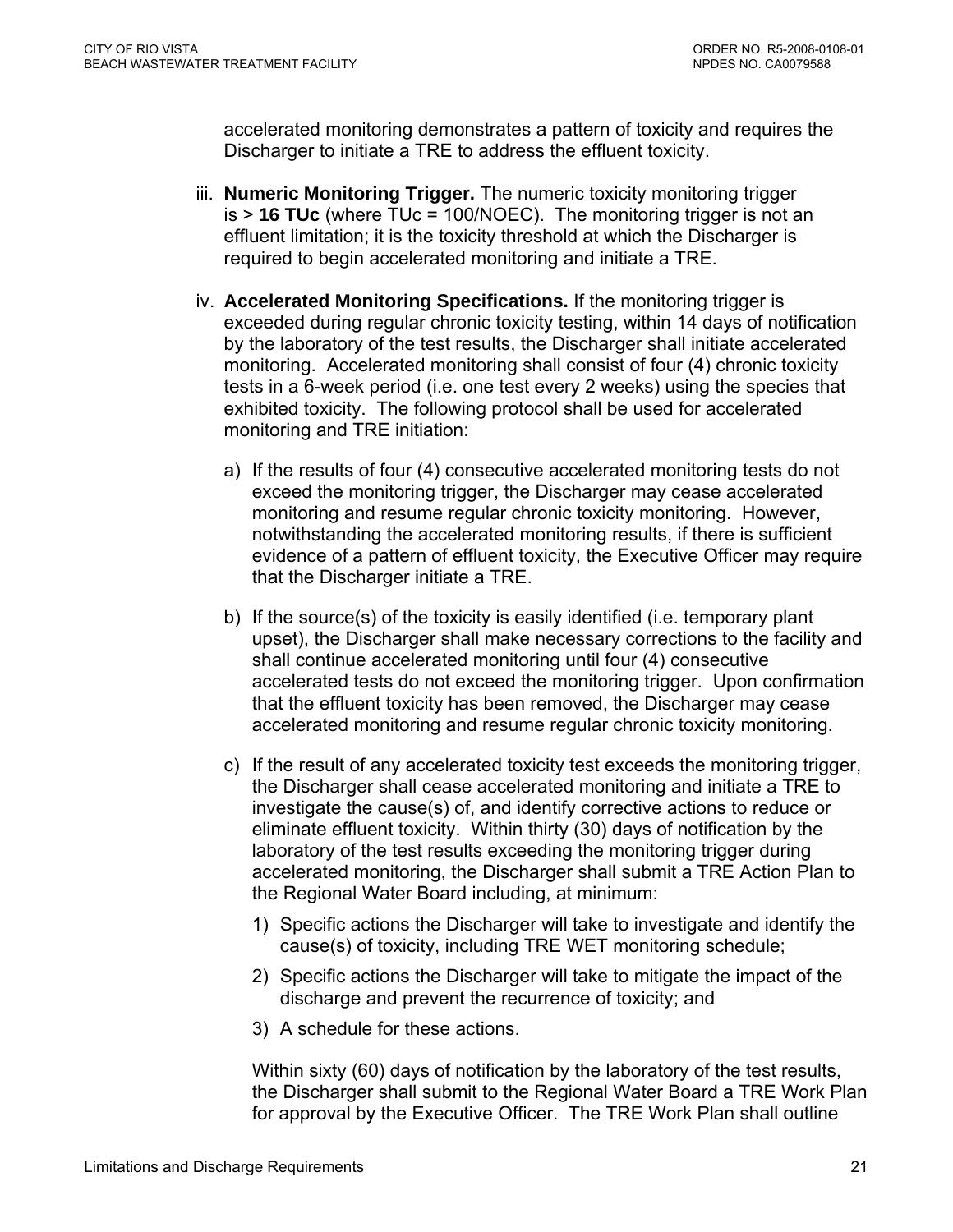the procedures for identifying the source(s) of, and reducing or eliminating effluent toxicity. The TRE Work Plan must be developed in accordance with EPA guidance<sup>[2](#page-21-0)</sup>.

<span id="page-21-0"></span>b. **Effluent and Receiving Water Characterization Study.** An effluent and receiving water monitoring study is required to ensure adequate information is available for the next permit renewal. During the third year of the permit term, the Discharger shall conduct quarterly monitoring<sup>[3](#page-21-0)</sup> of the effluent at EFF-001 and of the receiving water at RSW-001. The Discharger shall monitor for all priority pollutants and other constituents of concern as described in Attachment H. The report shall be completed in conformance with the following schedule.

| Task                              | <b>Compliance Date</b>                                      |
|-----------------------------------|-------------------------------------------------------------|
| Submit Workplan and Time Schedule | No later than 2 years 6 months from adoption of the permit  |
| Conduct quarterly monitoring      | During third year of permit term                            |
| <b>Submit Final Report</b>        | 6 months following completion of final quarterly monitoring |
|                                   | event                                                       |

# **3. Best Management Practices and Pollution Prevention**

a. **Salinity Evaluation and Minimization Plan.** The Discharger shall prepare a salinity evaluation and minimization plan to address sources of salinity from the Facility. The plan shall be completed and submitted to the Regional Water Board within 9 months of the adoption date of this Order for the approval by the Executive Officer.

### **4. Construction, Operation and Maintenance Specifications**

# **[Not applicable]**

# **5. Special Provisions for Municipal Facilities (POTWs Only)**

### a. **Sludge/Biosolids Discharge Specifications**

i. Collected screenings, residual sludge, biosolids, and other solids removed from liquid wastes shall be disposed of in a manner approved by the Executive Officer, and consistent with *Consolidated Regulations for Treatment, Storage, Processing, or Disposal of Solid Waste,* as set forth in Title 27, CCR, Division 2, Subdivision 1, section 20005, et seq. Removal for further treatment, disposal, or reuse at sites (i.e., landfill, composting sites, soil amendment sites) that are operated in accordance with valid waste discharge requirements issued by a regional water quality control board will satisfy these specifications.

 $\overline{a}$ 

<sup>&</sup>lt;sup>2</sup> See Attachment F (Fact Sheet) Section VII.B.2.a. for a list of EPA guidance documents that must be considered in development of the TRE Workplan.

 $3$  Dioxin and furan sampling shall be conducted only twice in accordance with Attachment H.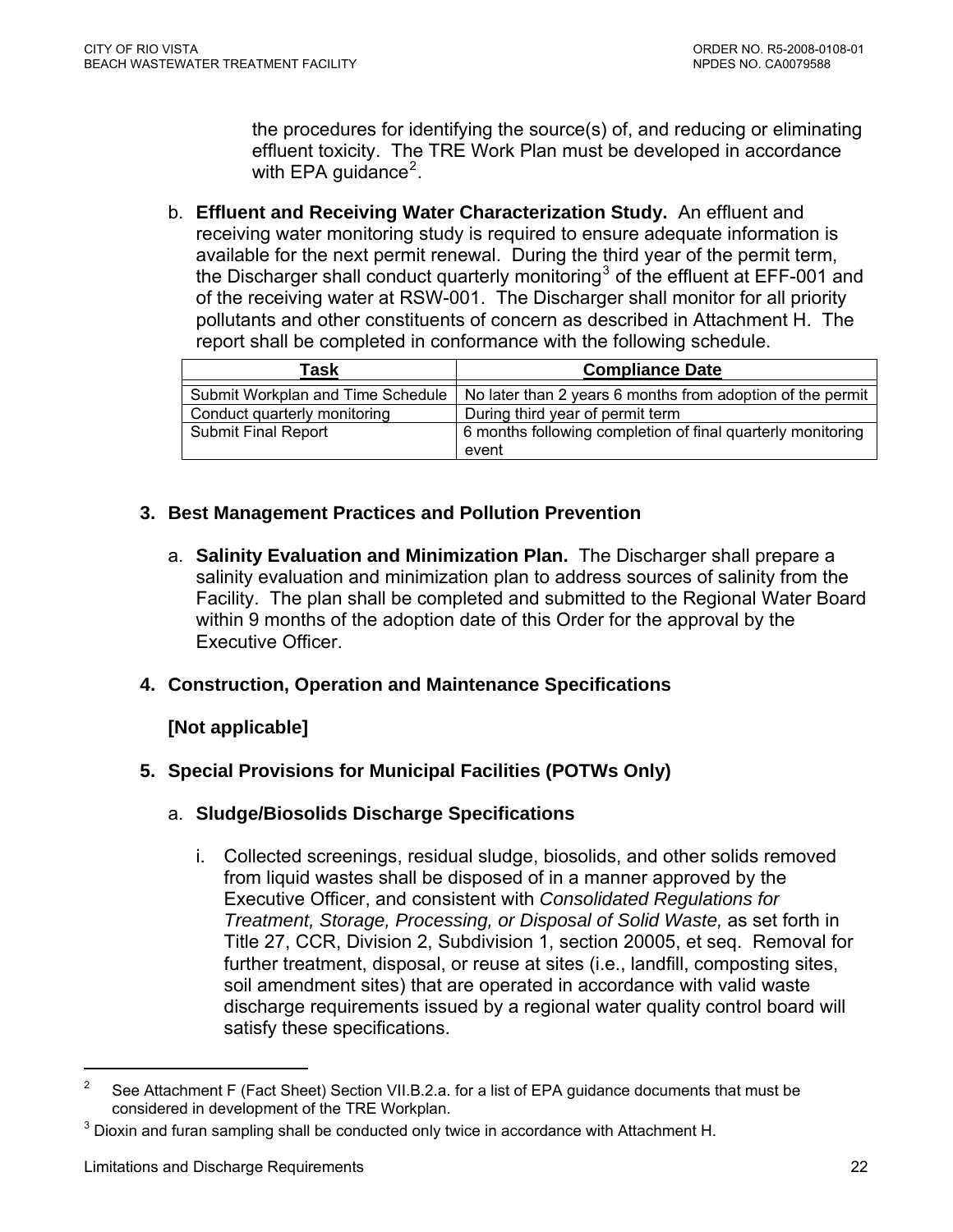- ii. Sludge and solid waste shall be removed from screens, sumps, ponds, clarifiers, etc. as needed to ensure optimal plant performance.
- iii. The treatment of sludge generated at the Facility shall be confined to the Facility property and conducted in a manner that precludes infiltration of waste constituents into soils in a mass or concentration that will violate Groundwater Limitations V.B. In addition, the storage of residual sludge, solid waste, and biosolids on Facility property shall be temporary and controlled, and contained in a manner that minimizes leachate formation and precludes infiltration of waste constituents into soils in a mass or concentration that will violate Groundwater Limitations V.B.
- iv. The use and disposal of biosolids shall comply with existing Federal and State laws and regulations, including permitting requirements and technical standards included in 40 CFR Part 503. If the State Water Board and the Regional Water Board are given the authority to implement regulations contained in 40 CFR Part 503, this Order may be reopened to incorporate appropriate time schedules and technical standards. The Discharger must comply with the standards and time schedules contained in 40 CFR Part 503 whether or not they have been incorporated into this Order.

### b. **Biosolids Disposal Requirements**

- i. The Discharger shall comply with the Monitoring and Reporting Program for biosolids disposal contained in Attachment E.
- ii. Any proposed change in biosolids use or disposal practice from a previously approved practice shall be reported to the Executive Officer and USEPA Regional Administrator at least **90 days** in advance of the change.
- iii. The Discharger is encouraged to comply with the "Manual of Good Practice for Agricultural Land Application of Biosolids" developed by the California Water Environment Association.

### c. **Biosolids Storage Requirements**

- i. Facilities for the storage of Class B biosolids shall be located, designed and maintained to restrict public access to biosolids.
- ii. Biosolids storage facilities shall be designed and maintained to prevent washout or inundation from a storm or flood with a return frequency of 100 years.
- iii. Biosolids storage facilities, which contain biosolids, shall be designed and maintained to contain all storm water falling on the biosolids storage area during a rainfall year with a return frequency of 100 years.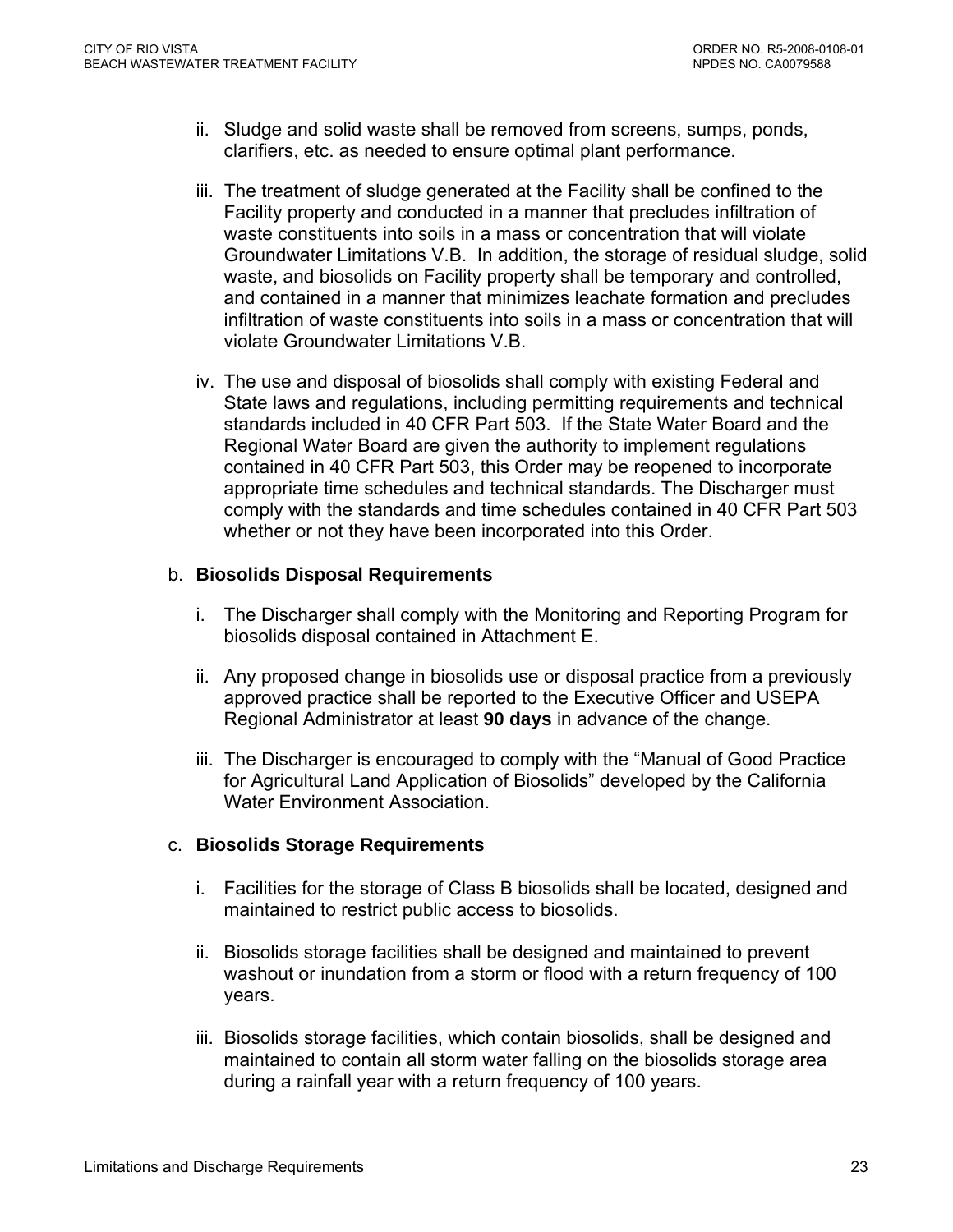- <span id="page-23-0"></span>iv. Biosolids storage facilities shall be designed, maintained and operated to minimize the generation of leachate.
- d. **Collection System.** On 2 May 2006, the State Water Board adopted State Water Board Order 2006-0003, a Statewide General WDR for Sanitary Sewer Systems. The Discharger shall be subject to the requirements of Order 2006-0003 and any future revisions thereto. Order 2006-0003 requires that all public agencies that currently own or operate sanitary sewer systems apply for coverage under the General WDR. By 2 November 2006**,** the Discharger is required by that Order, not incorporated by reference herein, to apply for coverage under State Water Board Order 2006-0003 for operation of its wastewater collection system.

Regardless of the coverage obtained under Order 2006-0003, the Discharger's collection system is part of the treatment system that is subject to this Order. As such, pursuant to federal regulations, the Discharger must properly operate and maintain its collection system [40 CFR 122.41(e)], report any non-compliance [40 CFR 122.41(l)(6) and (7)], and mitigate any discharge from the collection system in violation of this Order [40 CFR 122.41(d)].

### **6. Other Special Provisions**

a. In the event of any change in control or ownership of land or waste discharge facilities presently owned or controlled by the Discharger, the Discharger shall notify the succeeding owner or operator of the existence of this Order by letter, a copy of which shall be immediately forwarded to the Regional Water Board.

To assume operation under this Order, the succeeding owner or operator must apply in writing to the Executive Officer requesting transfer of the Order. The request must contain the requesting entity's full legal name, the State of incorporation if a corporation, address and telephone number of the persons responsible for contact with the Regional Water Board and a statement. The statement shall comply with the signatory and certification requirements in the Federal Standard Provisions (Attachment D, Section V.B.) and state that the new owner or operator assumes full responsibility for compliance with this Order. Failure to submit the request shall be considered a discharge without requirements, a violation of the California Water Code. Transfer shall be approved or disapproved in writing by the Executive Officer.

b. This permit, and the Monitoring and Reporting Program which is a part of this permit, requires that certain parameters be monitored on a continuous basis. The wastewater treatment plant is not staffed on a full time basis. Permit violations or system upsets can go undetected during this period. The Discharger is required to establish an electronic system for operator notification for continuous recording device alarms. For existing continuous monitoring systems, the electronic notification system shall be installed **within 6 months of adoption** of this permit. For systems installed following permit adoption, the notification system shall be installed simultaneously.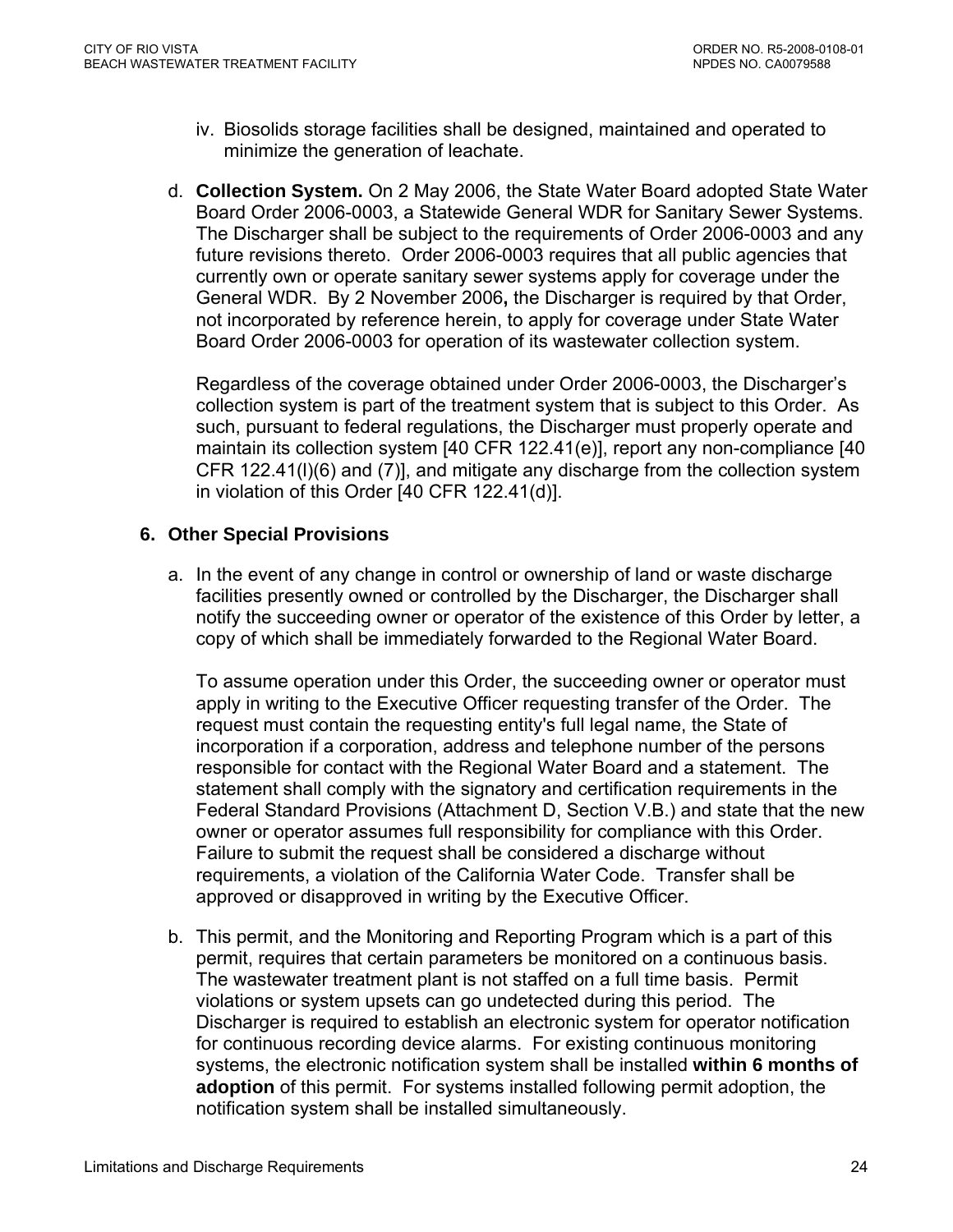# <span id="page-24-0"></span>**7. Compliance Schedules – Not Applicable**

### **VII. COMPLIANCE DETERMINATION**

Compliance with the effluent limitations contained in section IV of this Order will be determined as specified below:

- A. **BOD and TSS Effluent Limitations**. Compliance with the final effluent limitations for BOD and TSS shall be ascertained by 24-hour composite samples. Compliance with effluent limitations for percent removal shall be calculated using the arithmetic mean of 20°C BOD (5-day) and total suspended solids in effluent samples collected over a monthly period as a percentage of the arithmetic mean of the values for influent samples collected at approximately the same times during the same period.
- B. **Aluminum Effluent Limitations**. Compliance with the final effluent limitations for aluminum can be demonstrated using either total or acid-soluble (inductively coupled plasma/atomic emission spectrometry or inductively coupled plasma/mass spectrometry) analysis methods, as supported by USEPA's Ambient Water Quality Criteria for Aluminum document (EPA 440/5-86-008), or other standard methods that exclude aluminum silicate particles as approved by the Executive Officer.
- C. **Total Coliform Organisms Effluent Limitations**. For each day that an effluent sample is collected and analyzed for total coliform organisms, the 7-day median shall be determined by calculating the median concentration of total coliform bacteria in the effluent utilizing the bacteriological results of the last seven days for which analyses have been completed. If the 7-day median of total coliform organisms exceeds a most probable number (MPN) of 23 per 100 milliliters, the Discharger will be considered out of compliance for that parameter for that 1 day only within the reporting period.
- D. **Total Residual Chlorine Effluent Limitations.** Continuous monitoring analyzers for chlorine residual or for dechlorination agent residual in the effluent are appropriate methods for compliance determination. A positive residual dechlorination agent in the effluent indicates that chlorine is not present in the discharge, which demonstrates compliance with the effluent limitations. This type of monitoring can also be used to prove that some chlorine residual exceedances are false positives. Continuous monitoring data showing either a positive dechlorination agent residual or a chlorine residual at or below the prescribed limit are sufficient to show compliance with the total residual chlorine effluent limitations, as long as the instruments are maintained and calibrated in accordance with the manufacturer's recommendations.

Any excursion above the 1-hour average or 4-day average total residual chlorine effluent limitations is a violation. If the Discharger conducts continuous monitoring and the Discharger can demonstrate, through data collected from a back-up monitoring system, that a chlorine spike recorded by the continuous monitor was not actually due to chlorine, then any excursion resulting from the recorded spike will not be considered an exceedance, but rather reported as a false positive.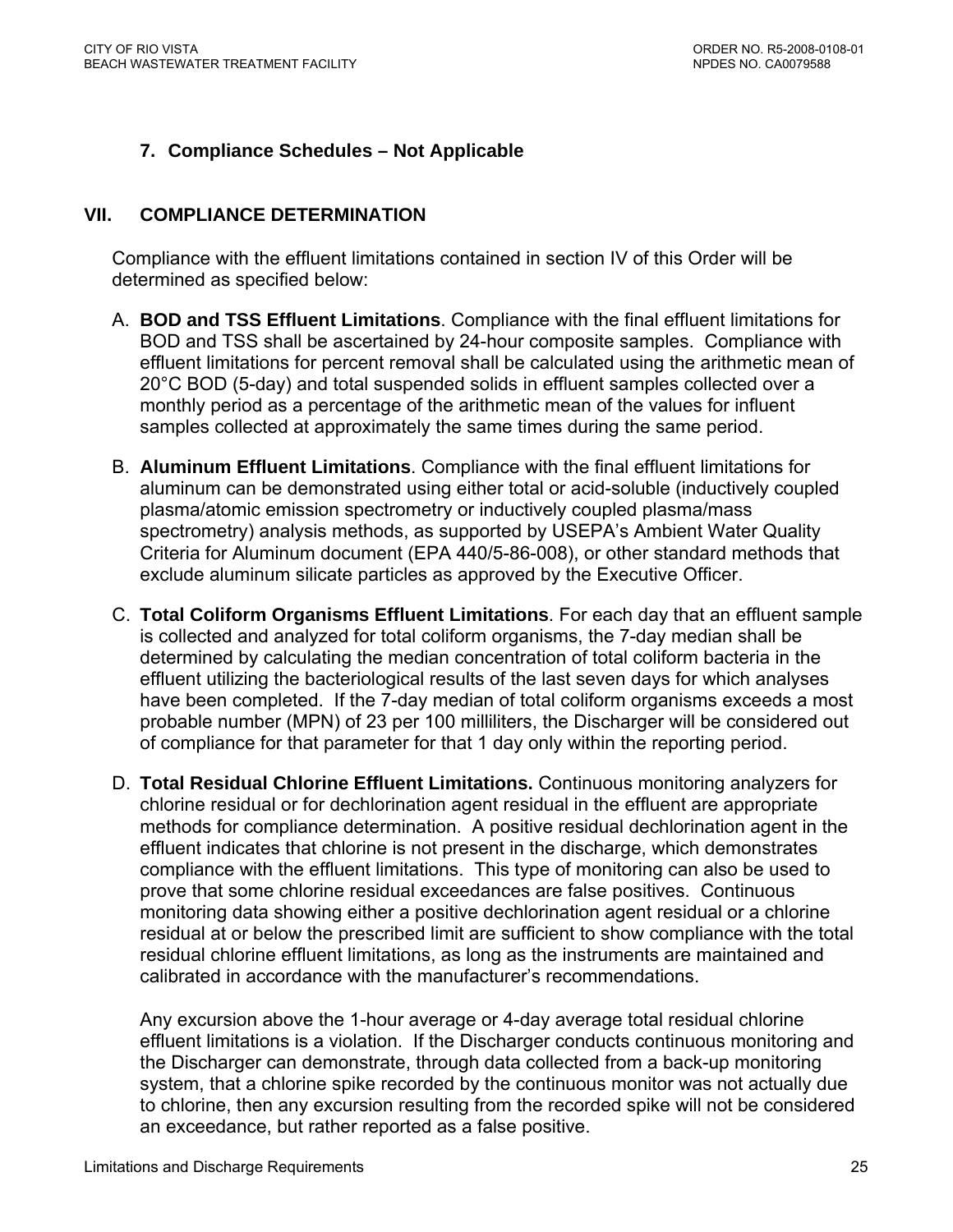# <span id="page-25-0"></span>**ATTACHMENT A – DEFINITIONS**

**Arithmetic Mean (µ),** also called the average, is the sum of measured values divided by the number of samples. For ambient water concentrations, the arithmetic mean is calculated as follows:

Arithmetic mean =  $\mu$  =  $\Sigma x / n$  where:  $\Sigma x$  is the sum of the measured ambient water concentrations, and n is the number of samples.

**Average Monthly Effluent Limitation (AMEL):** the highest allowable average of daily discharges over a calendar month, calculated as the sum of all daily discharges measured during a calendar month divided by the number of daily discharges measured during that month.

**Average Weekly Effluent Limitation (AWEL):** the highest allowable average of daily discharges over a calendar week (Sunday through Saturday), calculated as the sum of all daily discharges measured during a calendar week divided by the number of daily discharges measured during that week.

**Best Practicable Treatment or Control (BPTC):** BPTC is a requirement of State Water Resources Control Board Resolution 68-16 – "Statement of Policy with Respect to Maintaining High Quality of Waters in California" (referred to as the "Antidegradation Policy"). BPTC is the treatment or control of a discharge necessary to assure that, *"(a) a pollution or nuisance will not occur and (b) the highest water quality consistent with maximum benefit to the people of the State will be maintained."* Pollution is defined in CWC Section 13050(I). In general, an exceedance of a water quality objective in the Basin Plan constitutes "pollution".

**Bioaccumulative** pollutants are those substances taken up by an organism from its surrounding medium through gill membranes, epithelial tissue, or from food and subsequently concentrated and retained in the body of the organism.

**Carcinogenic** pollutants are substances that are known to cause cancer in living organisms.

**Coefficient of Variation (***CV***)** is a measure of the data variability and is calculated as the estimated standard deviation divided by the arithmetic mean of the observed values.

**Daily Discharge:** Daily Discharge is defined as either: (1) the total mass of the constituent discharged over the calendar day (12:00 am through 11:59 pm) or any 24-hour period that reasonably represents a calendar day for purposes of sampling (as specified in the permit), for a constituent with limitations expressed in units of mass or; (2) the unweighted arithmetic mean measurement of the constituent over the day for a constituent with limitations expressed in other units of measurement (e.g., concentration).

The daily discharge may be determined by the analytical results of a composite sample taken over the course of one day (a calendar day or other 24-hour period defined as a day) or by the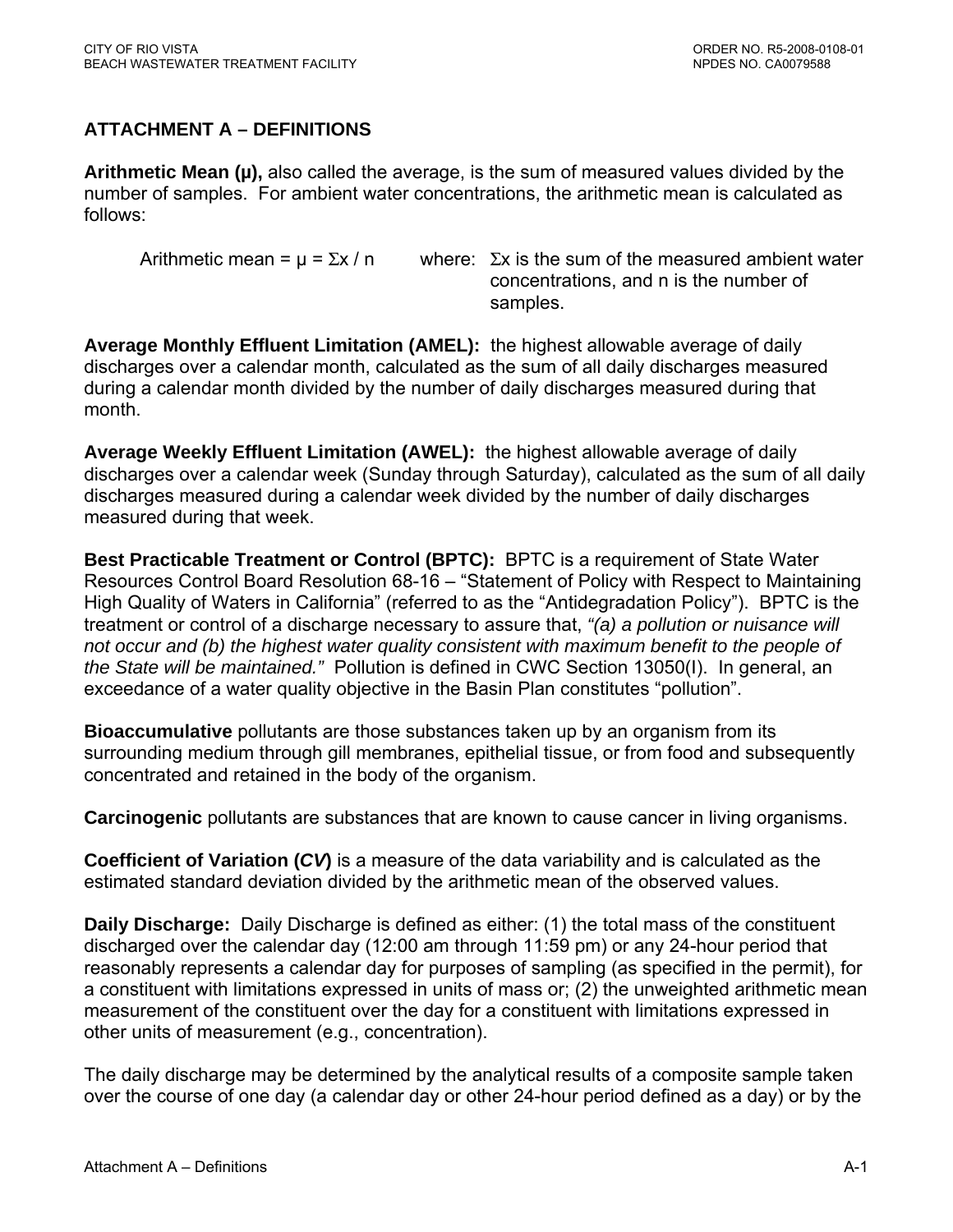arithmetic mean of analytical results from one or more grab samples taken over the course of the day.

For composite sampling, if 1 day is defined as a 24-hour period other than a calendar day, the analytical result for the 24-hour period will be considered as the result for the calendar day in which the 24-hour period ends.

**Detected, but Not Quantified (DNQ)** are those sample results less than the RL, but greater than or equal to the laboratory's MDL.

**Dilution Credit** is the amount of dilution granted to a discharge in the calculation of a water quality-based effluent limitation, based on the allowance of a specified mixing zone. It is calculated from the dilution ratio or determined through conducting a mixing zone study or modeling of the discharge and receiving water.

**Effluent Concentration Allowance (ECA)** is a value derived from the water quality criterion/objective, dilution credit, and ambient background concentration that is used, in conjunction with the coefficient of variation for the effluent monitoring data, to calculate a longterm average (LTA) discharge concentration. The ECA has the same meaning as waste load allocation (WLA) as used in U.S. EPA guidance (Technical Support Document For Water Quality-based Toxics Control, March 1991, second printing, EPA/505/2-90-001).

**Estimated Chemical Concentration** is the estimated chemical concentration that results from the confirmed detection of the substance by the analytical method below the ML value.

**Estuaries** means waters, including coastal lagoons, located at the mouths of streams that serve as areas of mixing for fresh and ocean waters. Coastal lagoons and mouths of streams that are temporarily separated from the ocean by sandbars shall be considered estuaries. Estuarine waters shall be considered to extend from a bay or the open ocean to a point upstream where there is no significant mixing of fresh water and seawater. Estuarine waters included, but are not limited to, the Sacramento-San Joaquin Delta, as defined in Water Code section 12220, Suisun Bay, Carquinez Strait downstream to the Carquinez Bridge, and appropriate areas of the Smith, Mad, Eel, Noyo, Russian, Klamath, San Diego, and Otay rivers. Estuaries do not include inland surface waters or ocean waters.

**Inland Surface Waters** are all surface waters of the State that do not include the ocean, enclosed bays, or estuaries.

**Instantaneous Maximum Effluent Limitation:** the highest allowable value for any single grab sample or aliquot (i.e., each grab sample or aliquot is independently compared to the instantaneous maximum limitation).

**Instantaneous Minimum Effluent Limitation:** the lowest allowable value for any single grab sample or aliquot (i.e., each grab sample or aliquot is independently compared to the instantaneous minimum limitation).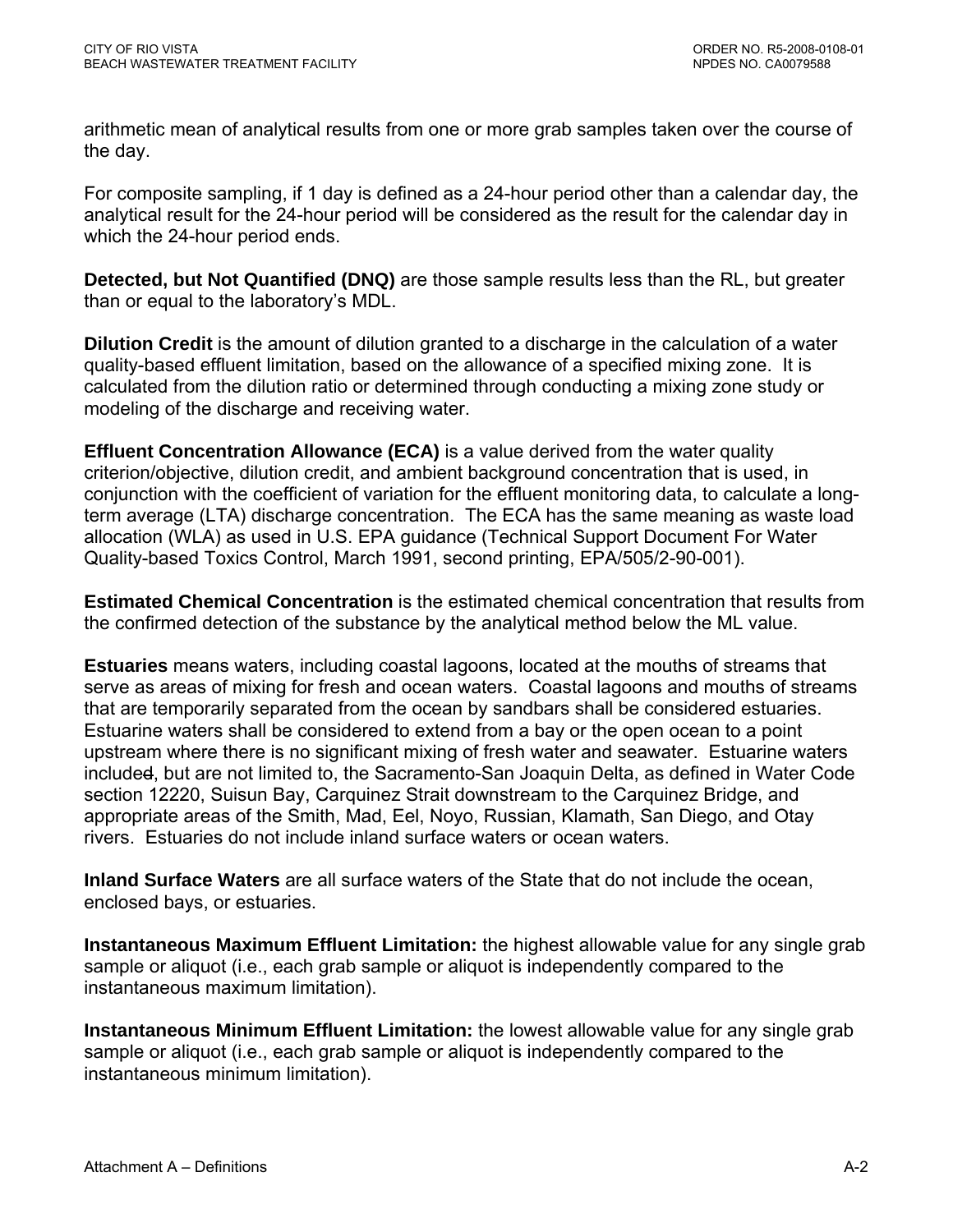**Maximum Daily Effluent Limitation (MDEL)** means the highest allowable daily discharge of a pollutant, over a calendar day (or 24-hour period). For pollutants with limitations expressed in units of mass, the daily discharge is calculated as the total mass of the pollutant discharged over the day. For pollutants with limitations expressed in other units of measurement, the daily discharge is calculated as the arithmetic mean measurement of the pollutant over the day.

**Median** is the middle measurement in a set of data. The median of a set of data is found by first arranging the measurements in order of magnitude (either increasing or decreasing order). If the number of measurements (*n*) is odd, then the median =  $X_{(n+1)/2}$ . If *n* is even, then the median =  $(X_{n/2} + X_{(n/2)+1})/2$  (i.e., the midpoint between the *n*/2 and *n*/2+1).

**Method Detection Limit (MDL)** is the minimum concentration of a substance that can be measured and reported with 99 percent confidence that the analyte concentration is greater than zero, as defined in title 40 of the Code of Federal Regulations, Part 136, Attachment B, revised as of July 3, 1999.

**Minimum Level (ML)** is the concentration at which the entire analytical system must give a recognizable signal and acceptable calibration point. The ML is the concentration in a sample that is equivalent to the concentration of the lowest calibration standard analyzed by a specific analytical procedure, assuming that all the method specified sample weights, volumes, and processing steps have been followed.

**Mixing Zone** is a limited volume of receiving water that is allocated for mixing with a wastewater discharge where water quality criteria can be exceeded without causing adverse effects to the overall water body.

**Not Detected (ND)** are those sample results less than the laboratory's MDL.

**Persistent** pollutants are substances for which degradation or decomposition in the environment is nonexistent or very slow.

**Pollutant Minimization Program (PMP)** means waste minimization and pollution prevention actions that include, but are not limited to, product substitution, waste stream recycling, alternative waste management methods, and education of the public and businesses. The goal of the PMP shall be to reduce all potential sources of a priority pollutant(s) through pollutant minimization (control) strategies, including pollution prevention measures as appropriate, to maintain the effluent concentration at or below the water quality-based effluent limitation. Pollution prevention measures may be particularly appropriate for persistent bioaccumulative priority pollutants where there is evidence that beneficial uses are being impacted. The Regional Water Board may consider cost effectiveness when establishing the requirements of a PMP. The completion and implementation of a Pollution Prevention Plan, if required pursuant to Water Code section 13263.3(d), shall be considered to fulfill the PMP requirements.

**Pollution Prevention** means any action that causes a net reduction in the use or generation of a hazardous substance or other pollutant that is discharged into water and includes, but is not limited to, input change, operational improvement, production process change, and product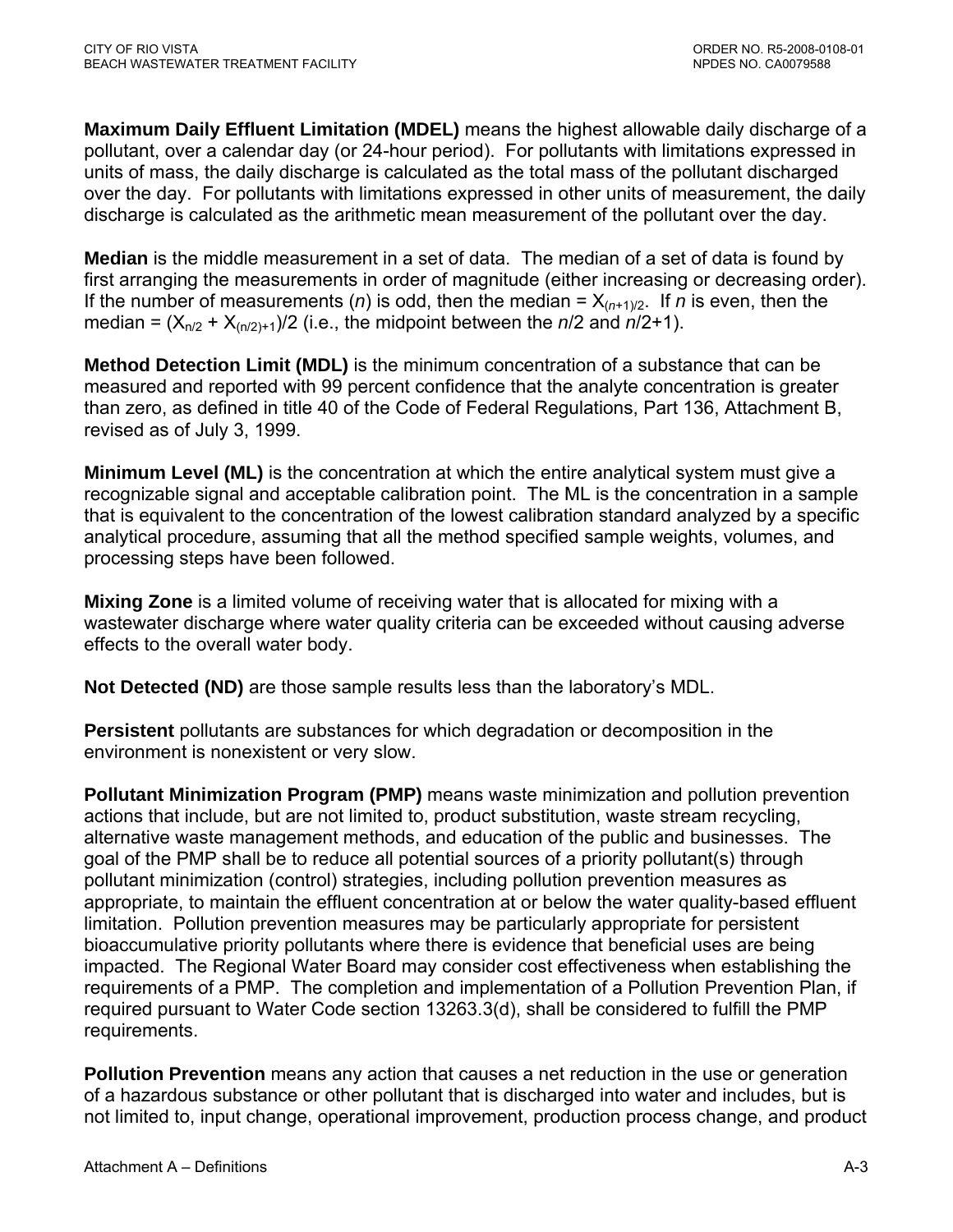reformulation (as defined in Water Code section 13263.3). Pollution prevention does not include actions that merely shift a pollutant in wastewater from one environmental medium to another environmental medium, unless clear environmental benefits of such an approach are identified to the satisfaction of the State or Regional Water Board.

**Reporting Level (RL)** is the ML (and its associated analytical method) chosen by the Discharger for reporting and compliance determination from the MLs included in this Order. The MLs included in this Order correspond to approved analytical methods for reporting a sample result that are selected by the Regional Water Board either from Appendix 4 of the SIP in accordance with section 2.4.2 of the SIP or established in accordance with section 2.4.3 of the SIP. The ML is based on the proper application of method-based analytical procedures for sample preparation and the absence of any matrix interferences. Other factors may be applied to the ML depending on the specific sample preparation steps employed. For example, the treatment typically applied in cases where there are matrix-effects is to dilute the sample or sample aliquot by a factor of ten. In such cases, this additional factor must be applied to the ML in the computation of the RL.

**Satellite Collection System** is the portion, if any, of a sanitary sewer system owned or operated by a different public agency than the agency that owns and operates the wastewater treatment facility that a sanitary sewer system is tributary to.

**Source of Drinking Water** is any water designated as municipal or domestic supply (MUN) in a Regional Water Board Basin Plan.

**Standard Deviation (**σ**)** is a measure of variability that is calculated as follows:

 $\sigma = (\sum [(x - μ)^2]/(n - 1))^{0.5}$ where: x is the observed value; µ is the arithmetic mean of the observed values; and n is the number of samples.

**Toxicity Reduction Evaluation (TRE)** is a study conducted in a step-wise process designed to identify the causative agents of effluent or ambient toxicity, isolate the sources of toxicity, evaluate the effectiveness of toxicity control options, and then confirm the reduction in toxicity. The first steps of the TRE consist of the collection of data relevant to the toxicity, including additional toxicity testing, and an evaluation of facility operations and maintenance practices, and best management practices. A Toxicity Identification Evaluation (TIE) may be required as part of the TRE, if appropriate. (A TIE is a set of procedures to identify the specific chemical(s) responsible for toxicity. These procedures are performed in three phases (characterization, identification, and confirmation) using aquatic organism toxicity tests.)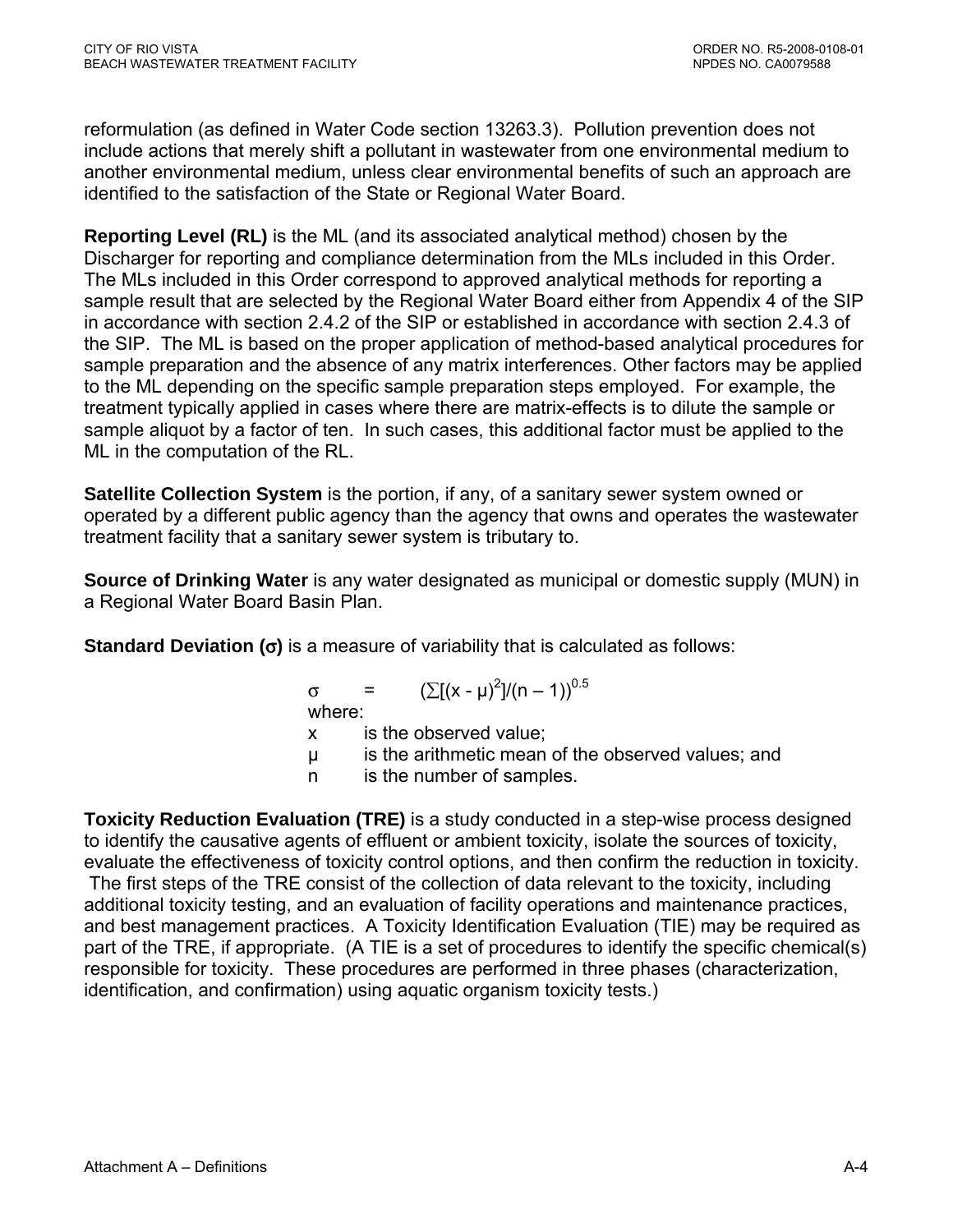# <span id="page-29-0"></span>**ATTACHMENT B – MAP**

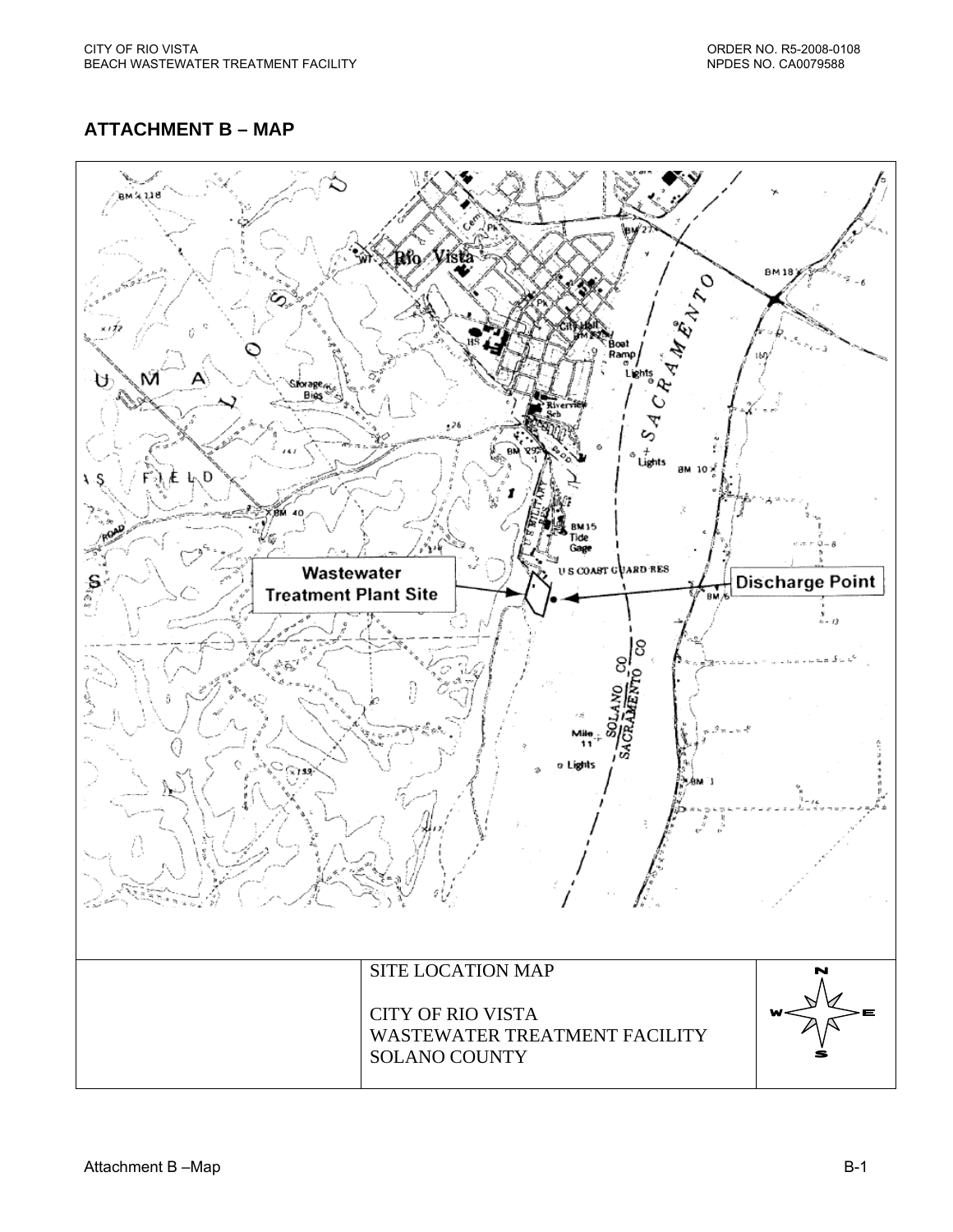### <span id="page-30-0"></span>**ATTACHMENT C – FLOW SCHEMATIC**

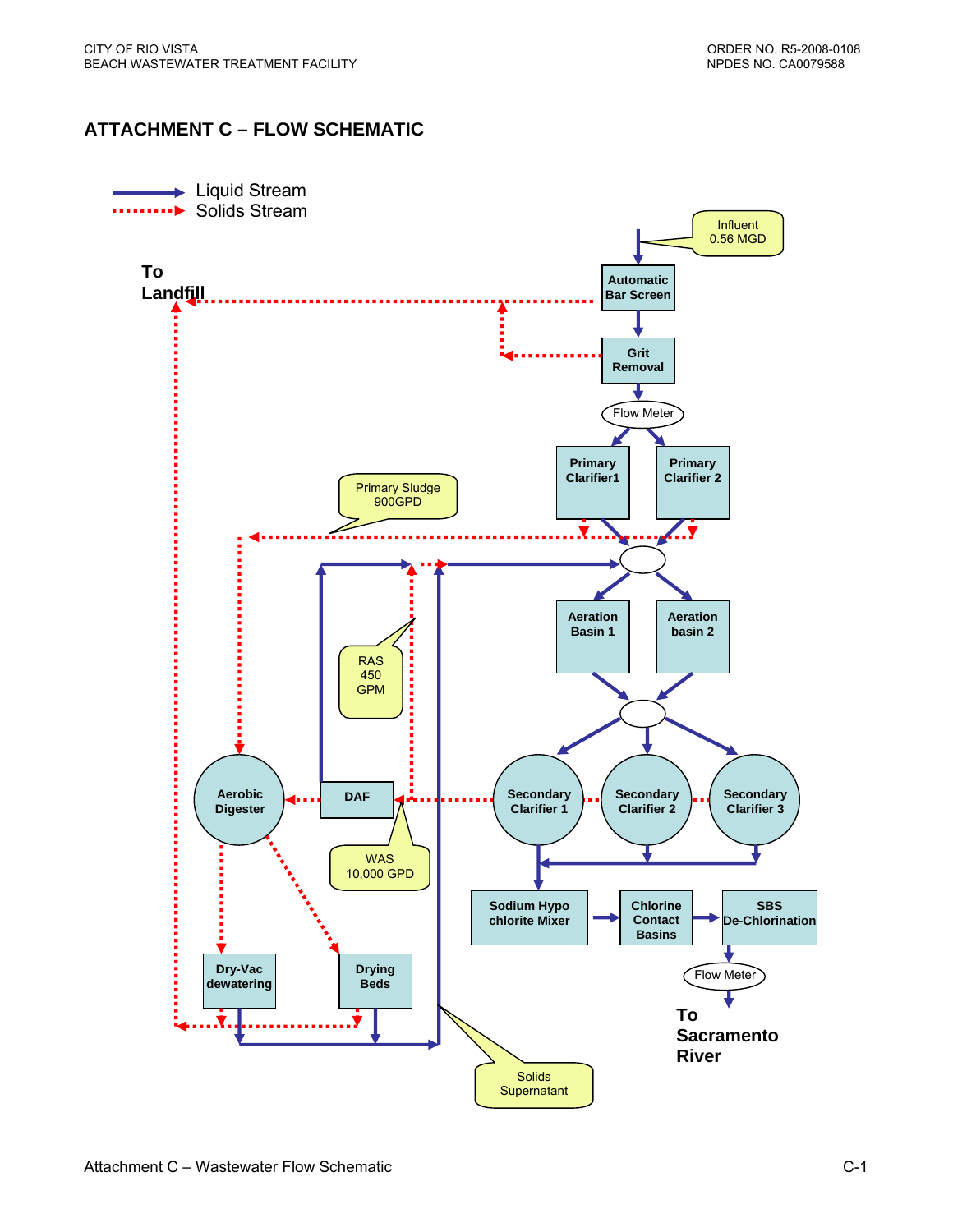# <span id="page-31-0"></span>**ATTACHMENT D –STANDARD PROVISIONS**

#### **I. STANDARD PROVISIONS – PERMIT COMPLIANCE**

### **A. Duty to Comply**

- 1. The Discharger must comply with all of the conditions of this Order. Any noncompliance constitutes a violation of the Clean Water Act (CWA) and the California Water Code and is grounds for enforcement action, for permit termination, revocation and reissuance, or modification; or denial of a permit renewal application (40 CFR 122.41(a)).
- 2. The Discharger shall comply with effluent standards or prohibitions established under Section 307(a) of the CWA for toxic pollutants and with standards for sewage sludge use or disposal established under Section 405(d) of the CWA within the time provided in the regulations that establish these standards or prohibitions, even if this Order has not yet been modified to incorporate the requirement (40 CFR 122.41(a)(1)).

### **B. Need to Halt or Reduce Activity Not a Defense**

It shall not be a defense for a Discharger in an enforcement action that it would have been necessary to halt or reduce the permitted activity in order to maintain compliance with the conditions of this Order (40 CFR 122.41(c)).

#### **C. Duty to Mitigate**

The Discharger shall take all reasonable steps to minimize or prevent any discharge or sludge use or disposal in violation of this Order that has a reasonable likelihood of adversely affecting human health or the environment (40 CFR 122.41(d)).

#### **D. Proper Operation and Maintenance**

The Discharger shall at all times properly operate and maintain all facilities and systems of treatment and control (and related appurtenances) which are installed or used by the Discharger to achieve compliance with the conditions of this Order. Proper operation and maintenance also includes adequate laboratory controls and appropriate quality assurance procedures. This provision requires the operation of backup or auxiliary facilities or similar systems that are installed by a Discharger only when necessary to achieve compliance with the conditions of this Order (40 CFR 122.41(e)).

### **E. Property Rights**

1. This Order does not convey any property rights of any sort or any exclusive privileges (40 CFR 122.41(g)).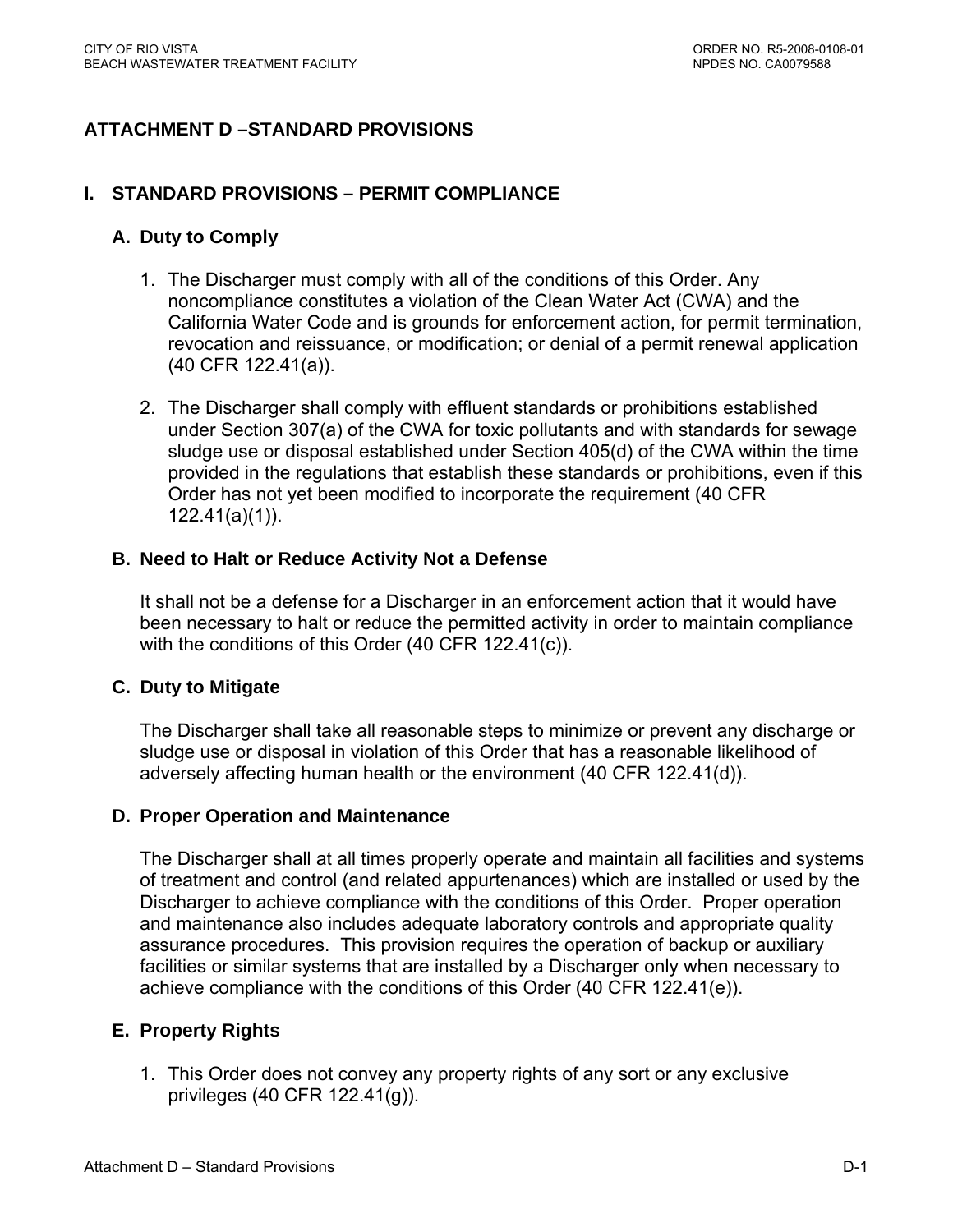<span id="page-32-0"></span>2. The issuance of this Order does not authorize any injury to persons or property or invasion of other private rights, or any infringement of state or local law or regulations (40 CFR 122.5(c)).

# **F. Inspection and Entry**

The Discharger shall allow the Regional Water Board, State Water Board, United States Environmental Protection Agency (USEPA), and/or their authorized representatives (including an authorized contractor acting as their representative), upon the presentation of credentials and other documents, as may be required by law, to (40 CFR 122.41(i); Wat. Code, § 13383):

- 1. Enter upon the Discharger's premises where a regulated facility or activity is located or conducted, or where records are kept under the conditions of this Order (40 CFR 122.41(i)(1));
- 2. Have access to and copy, at reasonable times, any records that must be kept under the conditions of this Order (40 CFR 122.41(i)(2));
- 3. Inspect and photograph, at reasonable times, any facilities, equipment (including monitoring and control equipment), practices, or operations regulated or required under this Order (40 CFR 122.41(i)(3)); and
- 4. Sample or monitor, at reasonable times, for the purposes of assuring Order compliance or as otherwise authorized by the CWA or the Water Code, any substances or parameters at any location (40 CFR 122.41(i)(4)).

# **G. Bypass**

- 1. Definitions
	- a. "Bypass" means the intentional diversion of waste streams from any portion of a treatment facility (40 CFR 122.41(m)(1)(i)).
	- b. "Severe property damage" means substantial physical damage to property, damage to the treatment facilities, which causes them to become inoperable, or substantial and permanent loss of natural resources that can reasonably be expected to occur in the absence of a bypass. Severe property damage does not mean economic loss caused by delays in production (40 CFR 122.41(m)(1)(ii)).
- 2. Bypass not exceeding limitations. The Discharger may allow any bypass to occur which does not cause exceedances of effluent limitations, but only if it is for essential maintenance to assure efficient operation. These bypasses are not subject to the provisions listed in Standard Provisions – Permit Compliance I.G.3, I.G.4, and I.G.5 below (40 CFR 122.41(m)(2)).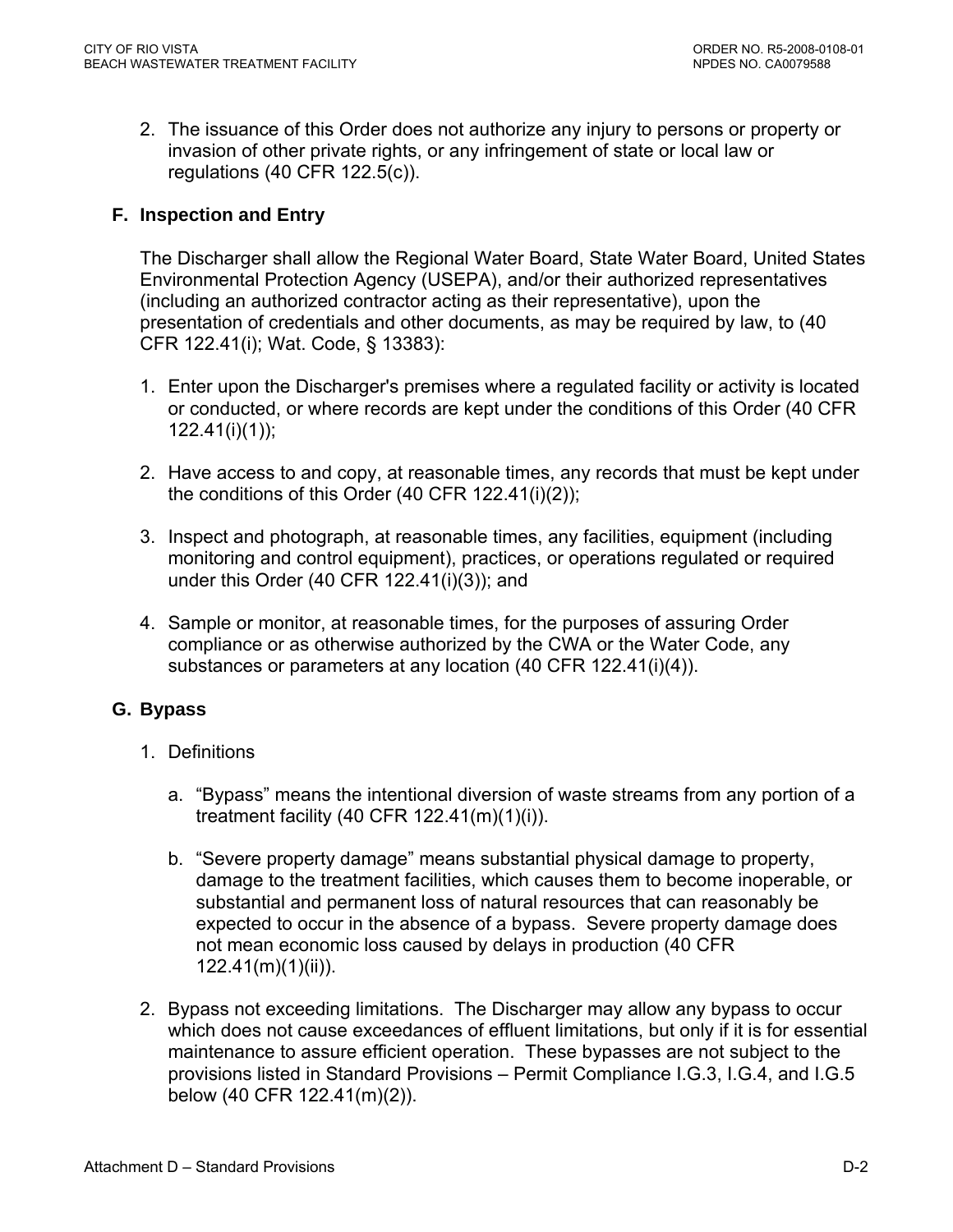- <span id="page-33-0"></span>3. Prohibition of bypass. Bypass is prohibited, and the Regional Water Board may take enforcement action against a Discharger for bypass, unless (40 CFR 122.41(m)(4)(i)):
	- a. Bypass was unavoidable to prevent loss of life, personal injury, or severe property damage (40 CFR 122.41(m)(4)(i)(A));
	- b. There were no feasible alternatives to the bypass, such as the use of auxiliary treatment facilities, retention of untreated wastes, or maintenance during normal periods of equipment downtime. This condition is not satisfied if adequate back-up equipment should have been installed in the exercise of reasonable engineering judgment to prevent a bypass that occurred during normal periods of equipment downtime or preventive maintenance (40 CFR 122.41(m)(4)(i)(B)); and
	- c. The Discharger submitted notice to the Regional Water Board as required under Standard Provisions – Permit Compliance I.G.5 below (40 CFR 122.41(m)(4)(i)(C).)
- 4. The Regional Water Board may approve an anticipated bypass, after considering its adverse effects, if the Regional Water Board determines that it will meet the three conditions listed in Standard Provisions – Permit Compliance I.G.3 above (40 CFR 122.41(m)(4)(ii)).
- 5. Notice
	- a. Anticipated bypass. If the Discharger knows in advance of the need for a bypass, it shall submit a notice, if possible at least 10 days before the date of the bypass (40 CFR 122.41(m)(3)(i)).
	- b. Unanticipated bypass. The Discharger shall submit notice of an unanticipated bypass as required in Standard Provisions - Reporting V.E below (24-hour notice) (40 CFR 122.41(m)(3)(ii)).

# **H. Upset**

Upset means an exceptional incident in which there is unintentional and temporary noncompliance with technology based permit effluent limitations because of factors beyond the reasonable control of the Discharger. An upset does not include noncompliance to the extent caused by operational error, improperly designed treatment facilities, inadequate treatment facilities, lack of preventive maintenance, or careless or improper operation (40 CFR 122.41(n)(1)).

1. Effect of an upset. An upset constitutes an affirmative defense to an action brought for noncompliance with such technology based permit effluent limitations if the requirements of Standard Provisions – Permit Compliance I.H.2 below are met. No determination made during administrative review of claims that noncompliance was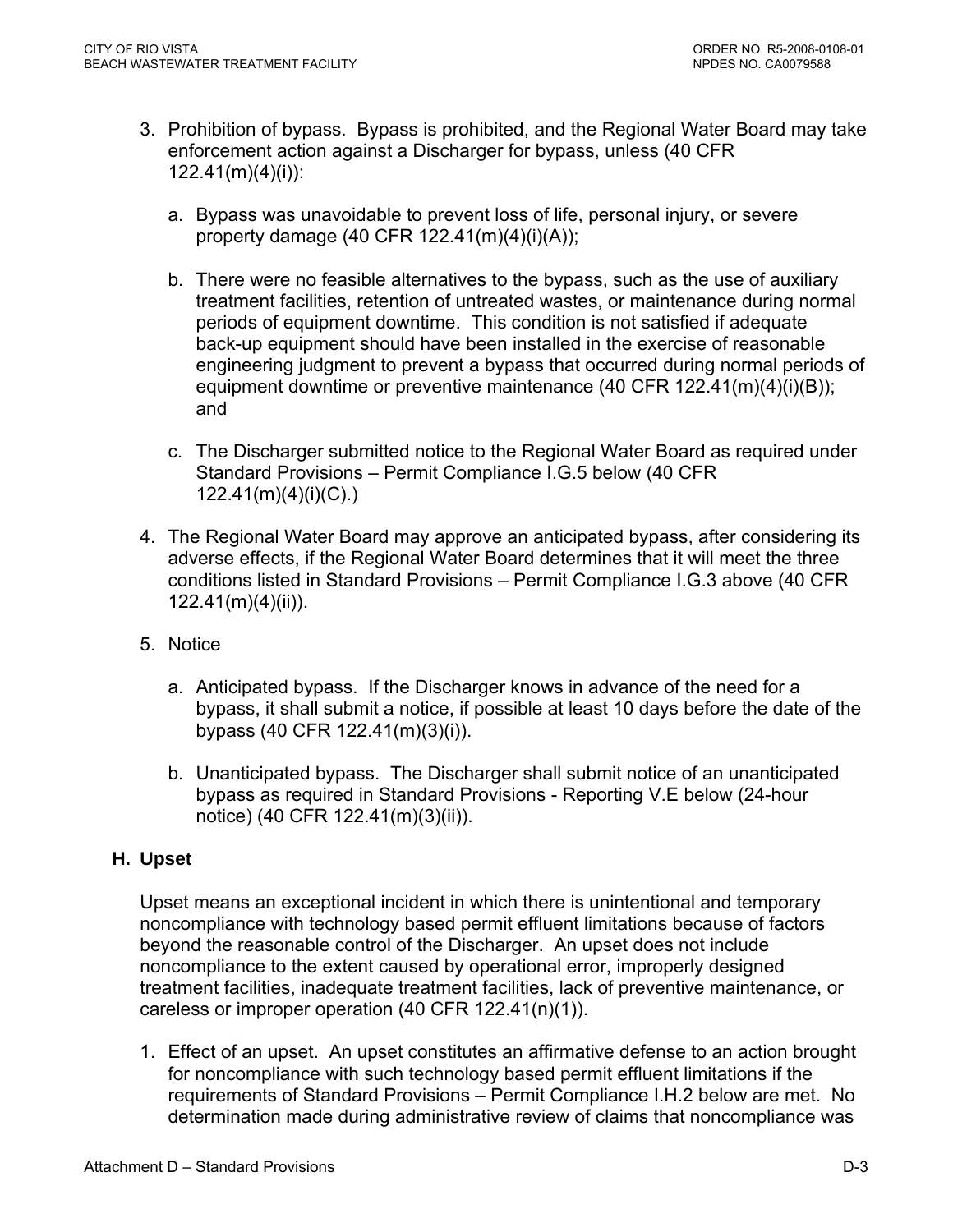caused by upset, and before an action for noncompliance, is final administrative action subject to judicial review (40 CFR 122.41(n)(2)).

- 2. Conditions necessary for a demonstration of upset. A Discharger who wishes to establish the affirmative defense of upset shall demonstrate, through properly signed, contemporaneous operating logs or other relevant evidence that (40 CFR 122.41(n)(3)):
	- a. An upset occurred and that the Discharger can identify the cause(s) of the upset (40 CFR 122.41(n)(3)(i));
	- b. The permitted facility was, at the time, being properly operated (40 CFR 122.41(n)(3)(ii));
	- c. The Discharger submitted notice of the upset as required in Standard Provisions – Reporting V.E.2.b below (24-hour notice) (40 CFR 122.41(n)(3)(iii)); and
	- d. The Discharger complied with any remedial measures required under Standard Provisions – Permit Compliance I.C above (40 CFR 122.41(n)(3)(iv)).
- 3. Burden of proof. In any enforcement proceeding, the Discharger seeking to establish the occurrence of an upset has the burden of proof (40 CFR 122.41(n)(4)).

# **II. STANDARD PROVISIONS – PERMIT ACTION**

# **A. General**

This Order may be modified, revoked and reissued, or terminated for cause. The filing of a request by the Discharger for modification, revocation and reissuance, or termination, or a notification of planned changes or anticipated noncompliance does not stay any Order condition (40 CFR 122.41(f)).

# **B. Duty to Reapply**

If the Discharger wishes to continue an activity regulated by this Order after the expiration date of this Order, the Discharger must apply for and obtain a new permit (40 CFR 122.41(b)).

# **C. Transfers**

This Order is not transferable to any person except after notice to the Regional Water Board. The Regional Water Board may require modification or revocation and reissuance of the Order to change the name of the Discharger and incorporate such other requirements as may be necessary under the CWA and the Water Code (40 CFR 122.41(l)(3); 122.61).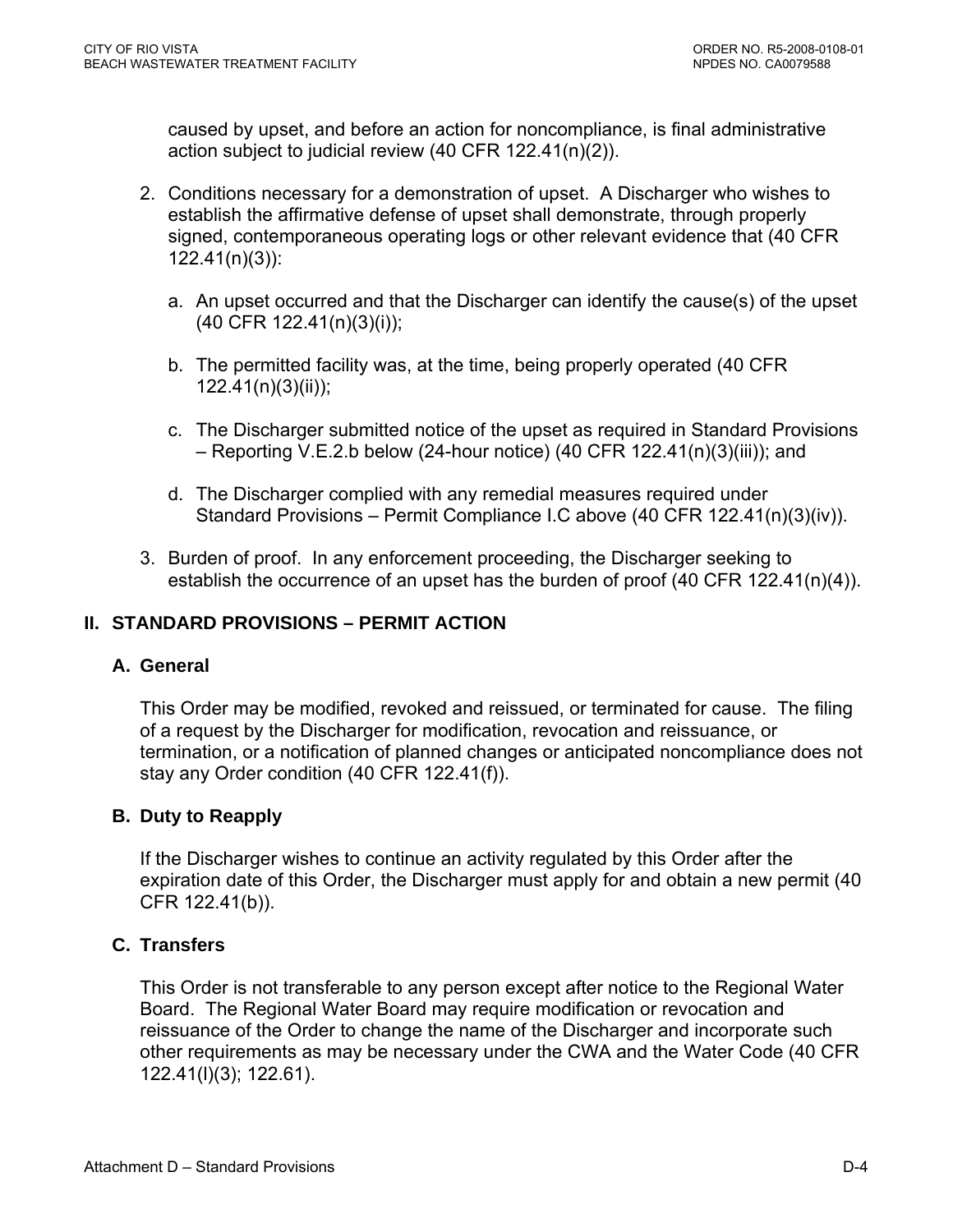# **III. STANDARD PROVISIONS – MONITORING**

- **A.** Samples and measurements taken for the purpose of monitoring shall be representative of the monitored activity (40 CFR 122.41(j)(1)).
- **B.** Monitoring results must be conducted according to test procedures under Part 136 or, in the case of sludge use or disposal, approved under Part 136 unless otherwise specified in Part 503 unless other test procedures have been specified in this Order (40 CFR 122.41(j)(4); 122.44(i)(1)(iv)).

### **IV. STANDARD PROVISIONS – RECORDS**

**A.** Except for records of monitoring information required by this Order related to the Discharger's sewage sludge use and disposal activities, which shall be retained for a period of at least five years (or longer as required by Part 503), the Discharger shall retain records of all monitoring information, including all calibration and maintenance records and all original strip chart recordings for continuous monitoring instrumentation, copies of all reports required by this Order, and records of all data used to complete the application for this Order, for a period of at least three (3) years from the date of the sample, measurement, report or application. This period may be extended by request of the Regional Water Board Executive Officer at any time (40 CFR 122.41(j)(2)).

### **B. Records of monitoring information shall include:**

- 1. The date, exact place, and time of sampling or measurements (40 CFR § 122.41(j)(3)(i));
- 2. The individual(s) who performed the sampling or measurements (40 CFR § 122.41(j)(3)(ii));
- 3. The date(s) analyses were performed (40 CFR 122.41(j)(3)(iii));
- 4. The individual(s) who performed the analyses (40 CFR 122.41(j)(3)(iv));
- 5. The analytical techniques or methods used (40 CFR 122.41(j)(3)(v)); and
- 6. The results of such analyses  $(40$  CFR  $122.41(j)(3)(vi)$ .

### **C. Claims of confidentiality for the following information will be denied (40 CFR § 122.7(b)):**

- 1. The name and address of any permit applicant or Discharger (40 CFR 122.7(b)(1)); and
- 2. Permit applications and attachments, permits and effluent data (40 CFR 122.7(b)(2)).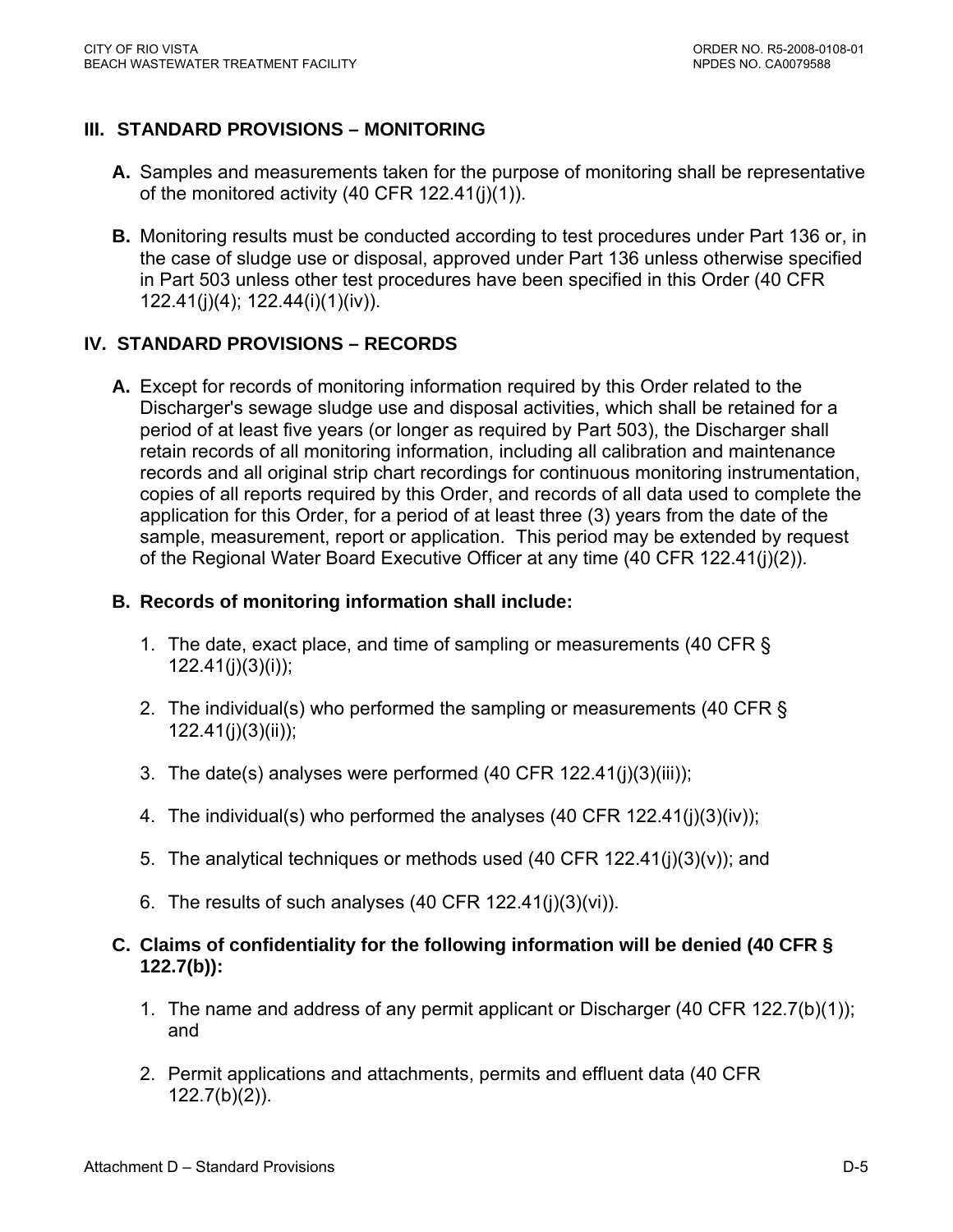## **V. STANDARD PROVISIONS – REPORTING**

### **A. Duty to Provide Information**

The Discharger shall furnish to the Regional Water Board, State Water Board, or USEPA within a reasonable time, any information which the Regional Water Board, State Water Board, or USEPA may request to determine whether cause exists for modifying, revoking and reissuing, or terminating this Order or to determine compliance with this Order. Upon request, the Discharger shall also furnish to the Regional Water Board, State Water Board, or USEPA copies of records required to be kept by this Order (40 CFR 122.41(h); Wat. Code, Section 13267).

### **B. Signatory and Certification Requirements**

- 1. All applications, reports, or information submitted to the Regional Water Board, State Water Board, and/or USEPA shall be signed and certified in accordance with Standard Provisions – Reporting V.B.2, V.B.3, V.B.4, and V.B.5 below (40 CFR  $122.41(k)$ ).
- 2. All permit applications shall be signed by either a principal executive officer or ranking elected official. For purposes of this provision, a principal executive officer of a federal agency includes: (i) the chief executive officer of the agency, or (ii) a senior executive officer having responsibility for the overall operations of a principal geographic unit of the agency (e.g., Regional Administrators of USEPA) (40 CFR 122.22(a)(3)).
- 3. All reports required by this Order and other information requested by the Regional Water Board, State Water Board, or USEPA shall be signed by a person described in Standard Provisions – Reporting V.B.2 above, or by a duly authorized representative of that person. A person is a duly authorized representative only if:
	- a. The authorization is made in writing by a person described in Standard Provisions – Reporting V.B.2 above (40 CFR 122.22(b)(1));
	- b. The authorization specifies either an individual or a position having responsibility for the overall operation of the regulated facility or activity such as the position of plant manager, operator of a well or a well field, superintendent, position of equivalent responsibility, or an individual or position having overall responsibility for environmental matters for the company. (A duly authorized representative may thus be either a named individual or any individual occupying a named position.) (40 CFR 122.22(b)(2)); and
	- c. The written authorization is submitted to the Regional Water Board and State Water Board (40 CFR 122.22(b)(3)).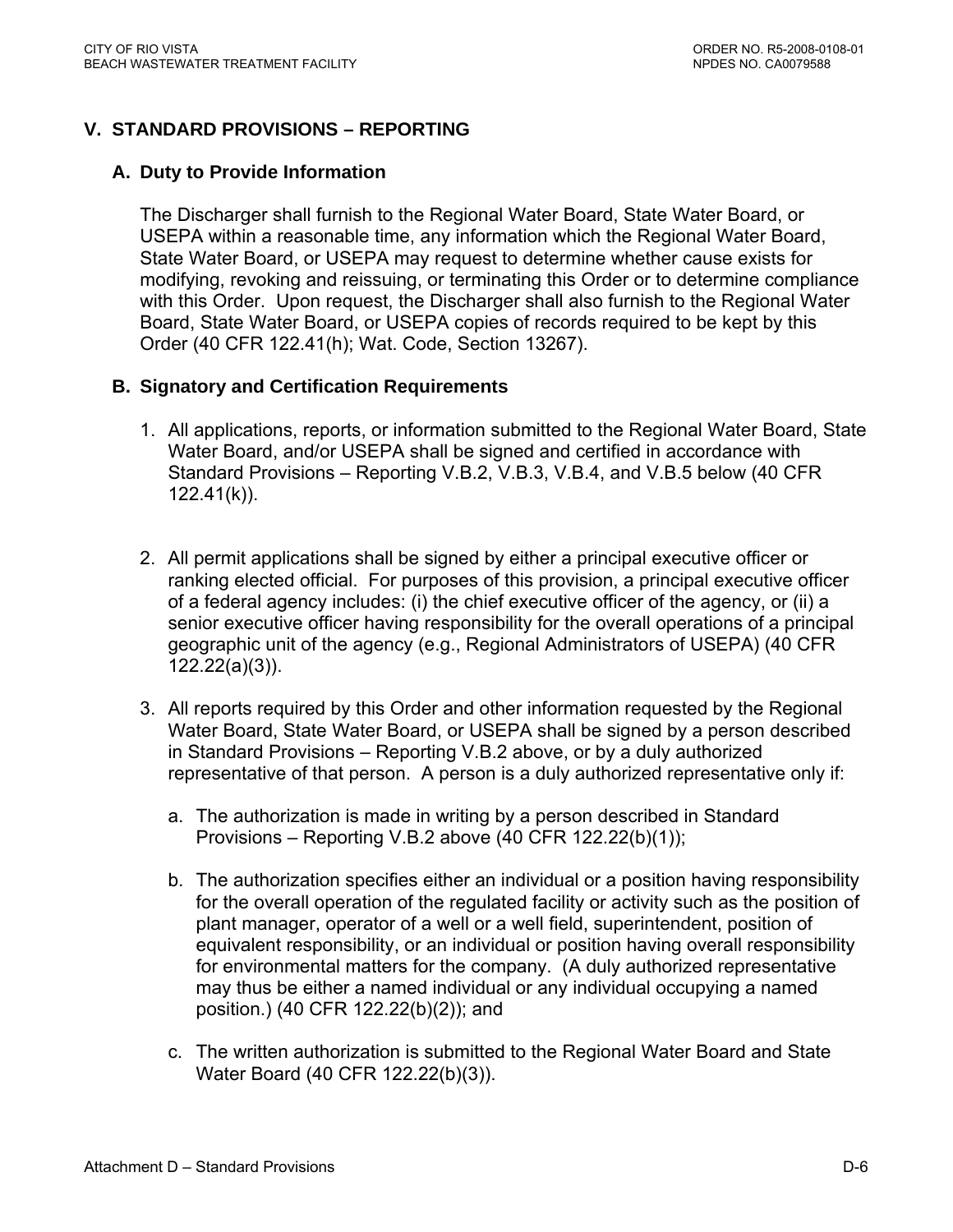- 4. If an authorization under Standard Provisions Reporting V.B.3 above is no longer accurate because a different individual or position has responsibility for the overall operation of the facility, a new authorization satisfying the requirements of Standard Provisions – Reporting V.B.3 above must be submitted to the Regional Water Board and State Water Board prior to or together with any reports, information, or applications, to be signed by an authorized representative (40 CFR 122.22(c)).
- 5. Any person signing a document under Standard Provisions Reporting V.B.2 or V.B.3 above shall make the following certification:

"I certify under penalty of law that this document and all attachments were prepared under my direction or supervision in accordance with a system designed to assure that qualified personnel properly gather and evaluate the information submitted. Based on my inquiry of the person or persons who manage the system or those persons directly responsible for gathering the information, the information submitted is, to the best of my knowledge and belief, true, accurate, and complete. I am aware that there are significant penalties for submitting false information, including the possibility of fine and imprisonment for knowing violations." (40 CFR 122.22(d).)

## **C. Monitoring Reports**

- 1. Monitoring results shall be reported at the intervals specified in the Monitoring and Reporting Program (Attachment E) in this Order (40 CFR 122.22(l)(4)).
- 2. Monitoring results must be reported on a Discharge Monitoring Report (DMR) form or forms provided or specified by the Regional Water Board or State Water Board for reporting results of monitoring of sludge use or disposal practices (40 CFR 122.41(l)(4)(i)).
- 3. If the Discharger monitors any pollutant more frequently than required by this Order using test procedures approved under Part 136 or, in the case of sludge use or disposal, approved under Part 136 unless otherwise specified in Part 503, or as specified in this Order, the results of this monitoring shall be included in the calculation and reporting of the data submitted in the DMR or sludge reporting form specified by the Regional Water Board (40 CFR § 122.41(I)(4)(ii)).
- 4. Calculations for all limitations, which require averaging of measurements, shall utilize an arithmetic mean unless otherwise specified in this Order (40 CFR  $122.41(l)(4)(iii)$ .

## **D. Compliance Schedules**

Reports of compliance or noncompliance with, or any progress reports on, interim and final requirements contained in any compliance schedule of this Order, shall be submitted no later than 14 days following each schedule date (40 CFR 122.41(l)(5)).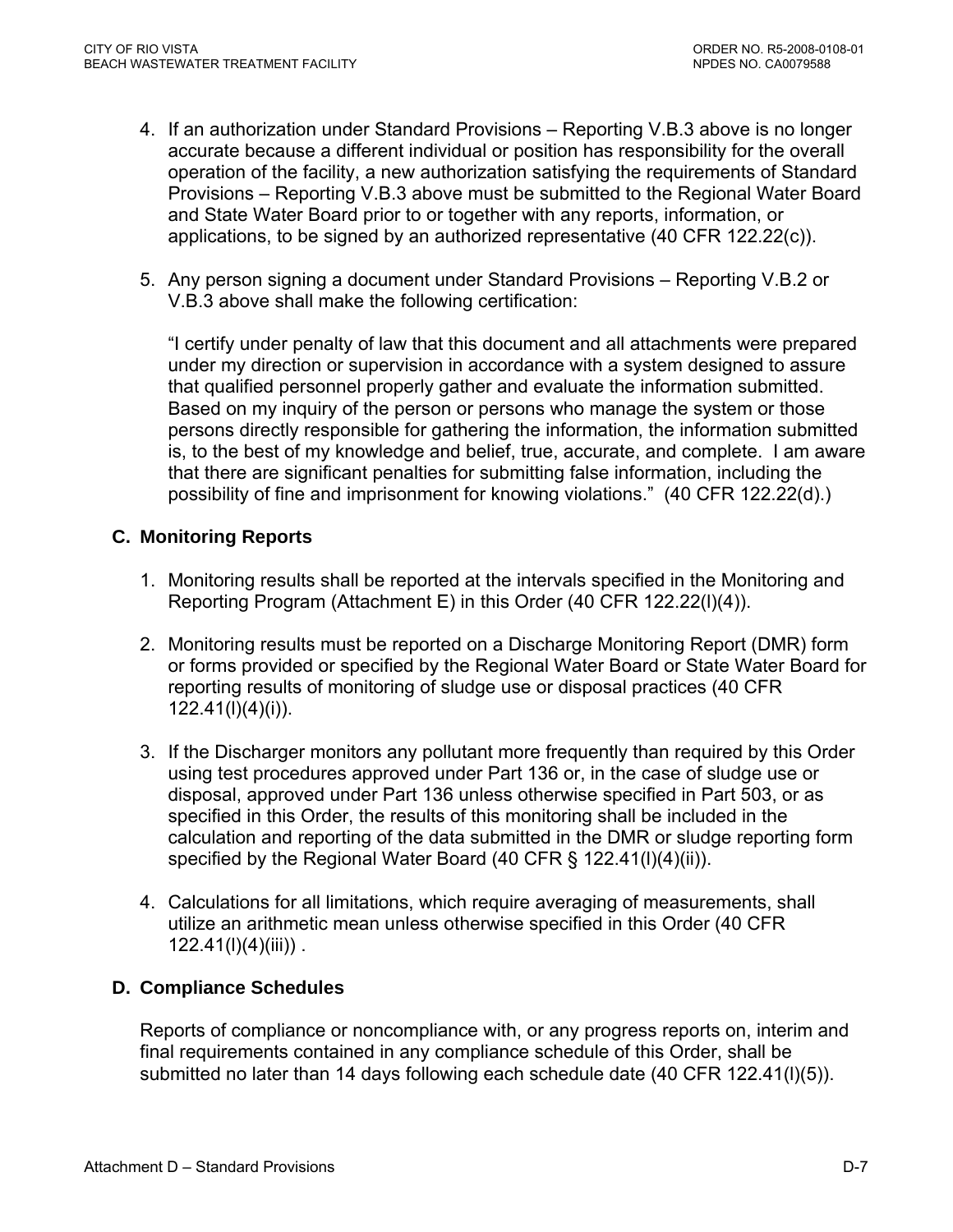## **E. Twenty-Four Hour Reporting**

- 1. The Discharger shall report any noncompliance that may endanger health or the environment. Any information shall be provided orally within 24 hours from the time the Discharger becomes aware of the circumstances. A written submission shall also be provided within five (5) days of the time the Discharger becomes aware of the circumstances. The written submission shall contain a description of the noncompliance and its cause; the period of noncompliance, including exact dates and times, and if the noncompliance has not been corrected, the anticipated time it is expected to continue; and steps taken or planned to reduce, eliminate, and prevent reoccurrence of the noncompliance (40 CFR 122.41(l)(6)(i)).
- 2. The following shall be included as information that must be reported within 24 hours under this paragraph (40 CFR 122.41(l)(6)(ii)):
	- a. Any unanticipated bypass that exceeds any effluent limitation in this Order (40 CFR 122.41(l)(6)(ii)(A)).
	- b. Any upset that exceeds any effluent limitation in this Order (40 CFR 122.41(l)(6)(ii)(B)).
- 3. The Regional Water Board may waive the above-required written report under this provision on a case-by-case basis if an oral report has been received within 24 hours (40 CFR 122.41(I)(6)(iii)).

### **F. Planned Changes**

The Discharger shall give notice to the Regional Water Board as soon as possible of any planned physical alterations or additions to the permitted facility. Notice is required under this provision only when (40 CFR 122.41(l)(1)):

- 1. The alteration or addition to a permitted facility may meet one of the criteria for determining whether a facility is a new source in section 122.29(b) (40 CFR 122.41(l)(1)(i)); or
- 2. The alteration or addition could significantly change the nature or increase the quantity of pollutants discharged. This notification applies to pollutants that are subject neither to effluent limitations in this Order nor to notification requirements under section 122.42(a)(1) (see Additional Provisions—Notification Levels VII.A.1) (40 CFR 122.41(l)(1)(ii)).
- 3. The alteration or addition results in a significant change in the Discharger's sludge use or disposal practices, and such alteration, addition, or change may justify the application of permit conditions that are different from or absent in the existing permit, including notification of additional use or disposal sites not reported during the permit application process or not reported pursuant to an approved land application plan. (40 CFR 122.41(l)(1)(iii).)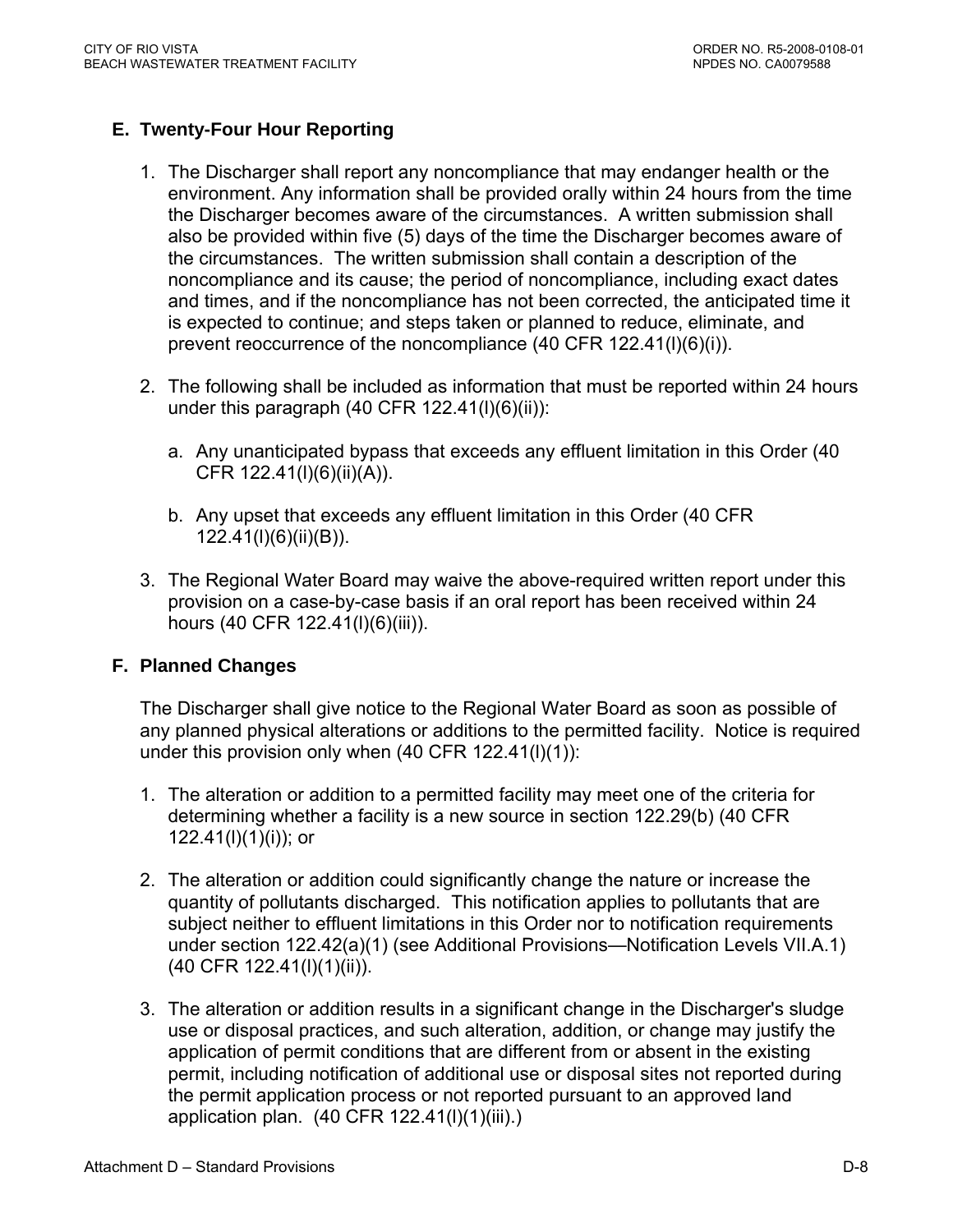## **G. Anticipated Noncompliance**

The Discharger shall give advance notice to the Regional Water Board or State Water Board of any planned changes in the permitted facility or activity that may result in noncompliance with General Order requirements (40 CFR 122.41(l)(2)).

### **H. Other Noncompliance**

The Discharger shall report all instances of noncompliance not reported under Standard Provisions – Reporting V.C, V.D, and V.E above at the time monitoring reports are submitted. The reports shall contain the information listed in Standard Provision – Reporting V.E above (40 CFR 122.41(l)(7)).

### **I. Other Information**

When the Discharger becomes aware that it failed to submit any relevant facts in a permit application, or submitted incorrect information in a permit application or in any report to the Regional Water Board, State Water Board, or USEPA, the Discharger shall promptly submit such facts or information (40 CFR 122.41(l)(8)).

## **VI. STANDARD PROVISIONS – ENFORCEMENT**

**A.** The Regional Water Board is authorized to enforce the terms of this permit under several provisions of the Water Code, including, but not limited to, sections 13385, 13386, and 13387.

## **VII. ADDITIONAL PROVISIONS – NOTIFICATION LEVELS**

### **A. Publicly-Owned Treatment Works (POTWs)**

All POTWs shall provide adequate notice to the Regional Water Board of the following (40 CFR 122.42(b)):

- 1. Any new introduction of pollutants into the POTW from an indirect discharger that would be subject to sections 301 or 306 of the CWA if it were directly discharging those pollutants (40 CFR 122.42(b)(1)); and
- 2. Any substantial change in the volume or character of pollutants being introduced into that POTW by a source introducing pollutants into the POTW at the time of adoption of the Order (40 CFR 122.42(b)(2)).
- 3. Adequate notice shall include information on the quality and quantity of effluent introduced into the POTW as well as any anticipated impact of the change on the quantity or quality of effluent to be discharged from the POTW (40 CFR 122.42(b)(3)).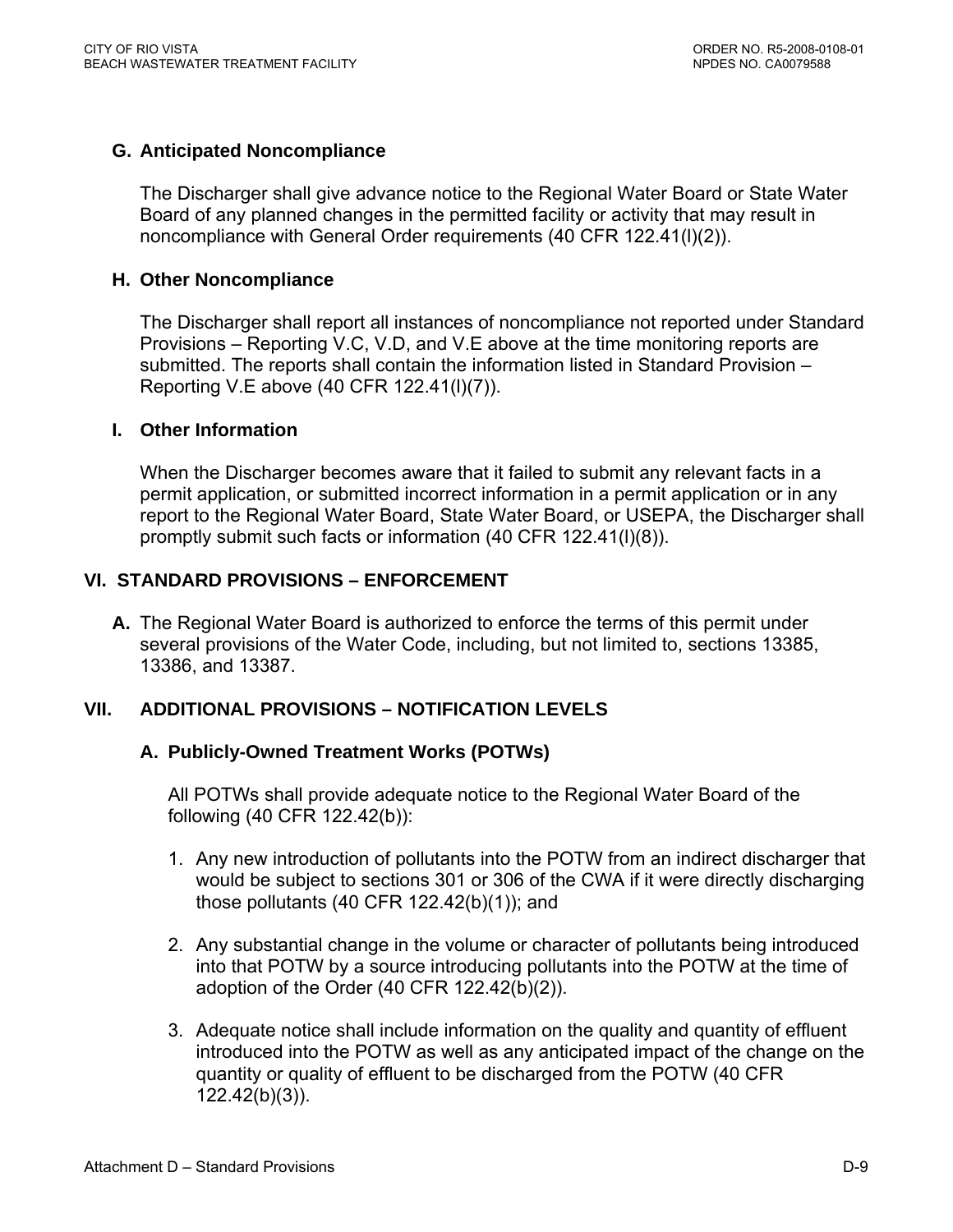## **ATTACHMENT E – MONITORING AND REPORTING PROGRAM**

## **Table of Contents**

| L.    |    |    |
|-------|----|----|
| Ш.    |    |    |
| III.  |    | 2  |
|       |    |    |
| IV.   |    |    |
|       |    |    |
| V.    |    |    |
| VI.   |    |    |
| VII.  |    |    |
| VIII. |    |    |
|       |    |    |
| IX.   |    |    |
|       |    |    |
|       |    |    |
| X.    |    |    |
|       |    |    |
|       | В. |    |
|       |    |    |
|       |    | 12 |
|       |    |    |

# **List of Tables**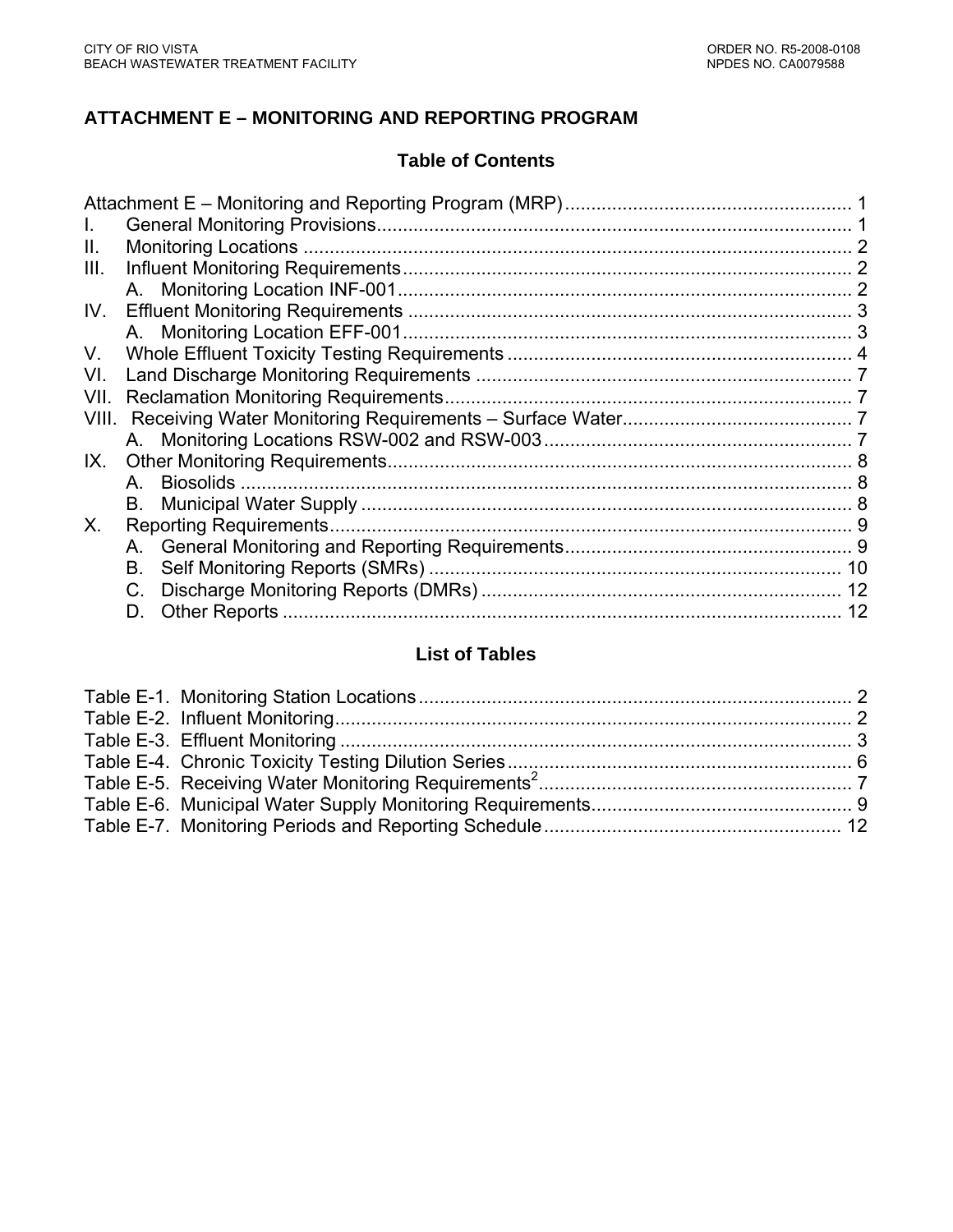## <span id="page-41-0"></span>**ATTACHMENT E – MONITORING AND REPORTING PROGRAM (MRP)**

The Code of Federal Regulations section 122.48 requires that all NPDES permits specify monitoring and reporting requirements. Water Code Sections 13267 and 13383 also authorize the Regional Water Quality Control Board (Regional Water Board) to require technical and monitoring reports. This MRP establishes monitoring and reporting requirements, which implement the federal and state regulations.

## **I. GENERAL MONITORING PROVISIONS**

- A. Samples and measurements taken as required herein shall be representative of the volume and nature of the monitored discharge. All samples shall be taken at the monitoring locations specified below and, unless otherwise specified, before the monitored flow joins or is diluted by any other waste stream, body of water, or substance. Monitoring locations shall not be changed without notification to and the approval of this Regional Water Board.
- B. Chemical, bacteriological, and bioassay analyses shall be conducted at a laboratory certified for such analyses by the State Department of Health Services. In the event a certified laboratory is not available to the Discharger, analyses performed by a noncertified laboratory will be accepted provided a Quality Assurance-Quality Control Program is instituted by the laboratory. A manual containing the steps followed in this program must be kept in the laboratory and shall be available for inspection by Regional Water Board staff. The Quality Assurance-Quality Control Program must conform to USEPA guidelines or to procedures approved by the Regional Water Board.
- C. All analyses shall be performed in a laboratory certified to perform such analyses by the California Department of Health Services. Laboratories that perform sample analyses shall be identified in all monitoring reports.
- D. Appropriate flow measurement devices and methods consistent with accepted scientific practices shall be selected and used to ensure the accuracy and reliability of measurements of the volume of monitored discharges. All monitoring instruments and devices used by the Discharger to fulfill the prescribed monitoring program shall be properly maintained and calibrated as necessary to ensure their continued accuracy. All flow measurement devices shall be calibrated at least once per year to ensure continued accuracy of the devices.
- E. Monitoring results, including noncompliance, shall be reported at intervals and in a manner specified in this Monitoring and Reporting Program.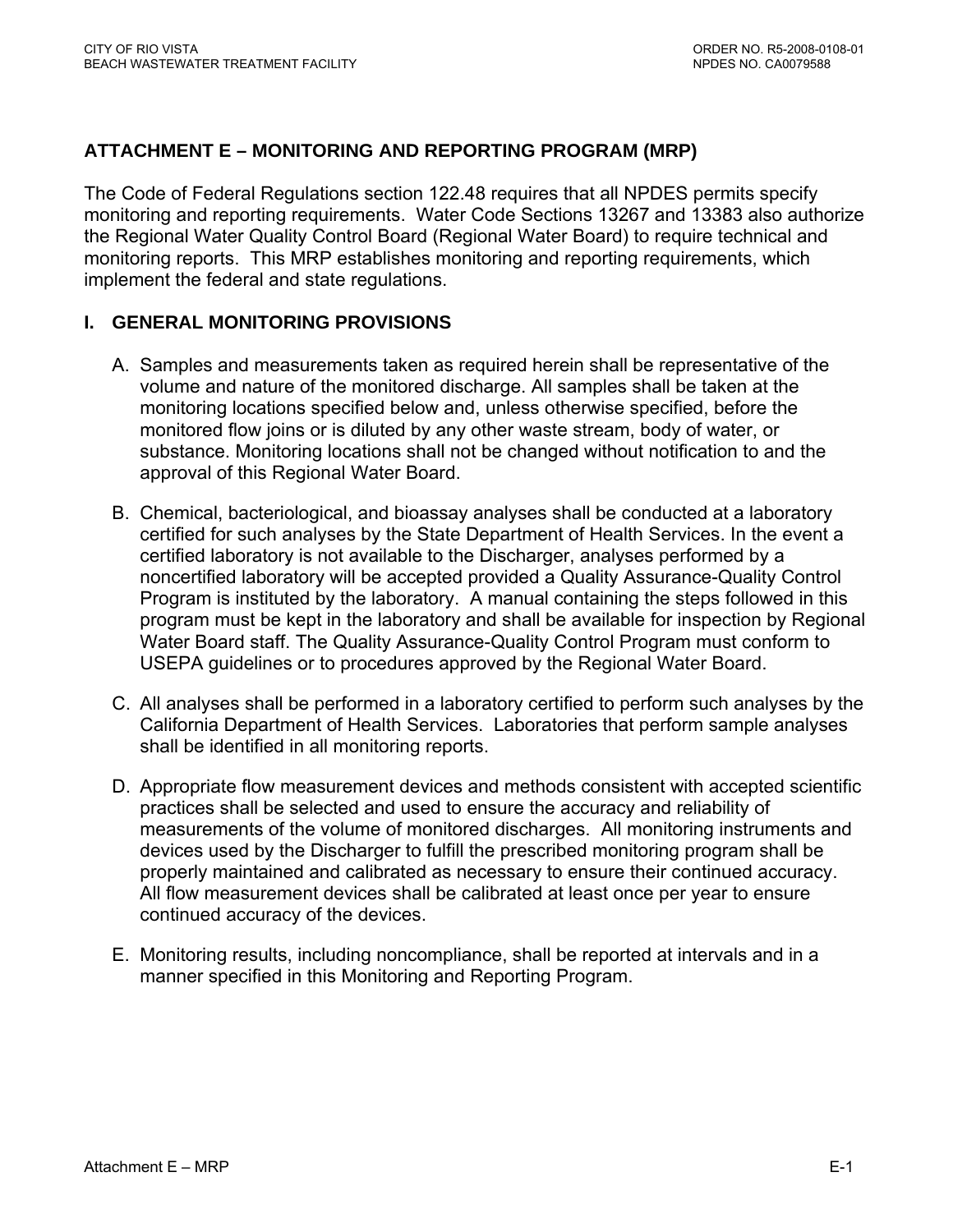## <span id="page-42-0"></span>**II. MONITORING LOCATIONS**

The Discharger shall establish the following monitoring locations to demonstrate compliance with the effluent limitations, discharge specifications, and other requirements in this Order:

| <b>Discharge Point</b><br><b>Name</b> | <b>Monitoring Location</b><br><b>Name</b> | Monitoring Location Description (include Latitude and<br>Longitude when available)                                                                                                                                                                                                         |
|---------------------------------------|-------------------------------------------|--------------------------------------------------------------------------------------------------------------------------------------------------------------------------------------------------------------------------------------------------------------------------------------------|
|                                       | <b>INF-001</b>                            | A location where a representative sample of the influent into the<br>Facility can be collected prior to any plant return flows or treatment<br>processes.                                                                                                                                  |
| 001                                   | EFF-001                                   | A location where a representative sample of the effluent from the<br>Facility can be collected after all treatment processes and prior to<br>commingling with other waste streams or being discharged into the<br>Sacramento River.<br>[Latitude: 38° 08' 31" N; Longitude: 121° 41 34" W] |
|                                       | <b>BIO-001</b>                            | A location where a representative sample of biosolids can be<br>collected.                                                                                                                                                                                                                 |
|                                       | <b>RSW-001</b>                            | Approximately 1 mile upstream of Discharge Point No. 001.                                                                                                                                                                                                                                  |
|                                       | <b>RSW-002</b>                            | Approximately 250 feet upstream of Discharge Point No. 001.                                                                                                                                                                                                                                |
|                                       | <b>RSW-003</b>                            | Approximately 250 feet downstream of Discharge Point No. 001.                                                                                                                                                                                                                              |
|                                       | <b>SPL-001</b>                            | A location where a representative sample location for the<br>municipal water supply can be collected. If the water supply is from<br>more than one source, a weighted average should be calculated.                                                                                        |

### **III. INFLUENT MONITORING REQUIREMENTS**

### **A. Monitoring Location INF-001**

1. The Discharger shall monitor influent to the facility at INF-001 as follows:

**Table E-2. Influent Monitoring** 

| <b>Parameter</b>                                                | <b>Units</b>      | <b>Sample Type</b>           | <b>Minimum Sampling</b><br><b>Frequency</b> | <b>Required Analytical</b><br><b>Test Method</b> |
|-----------------------------------------------------------------|-------------------|------------------------------|---------------------------------------------|--------------------------------------------------|
| <b>Flow</b>                                                     | mgd               | Meter                        | Continuous                                  |                                                  |
| <b>Biochemical Oxygen</b><br>Demand (5-day @<br>$20^{\circ}$ C) | mg/L<br>lbs/day   | 24-hr Composite <sup>2</sup> | 1/week                                      |                                                  |
| <b>Total Suspended Solids</b>                                   | mg/L<br>lbs/day   | 24-hr Composite <sup>2</sup> | 1/week                                      |                                                  |
| pH                                                              | Standard<br>Units | Grab                         | 1/week                                      |                                                  |
| <b>Electrical Conductivity</b><br>@ 25°C                        | umhos/cm          | Grab                         | $1/m$ onth                                  |                                                  |

 $<sup>1</sup>$  As required by 40 CFR Part 136.</sup>

 $2$  24-hour flow proportional composite.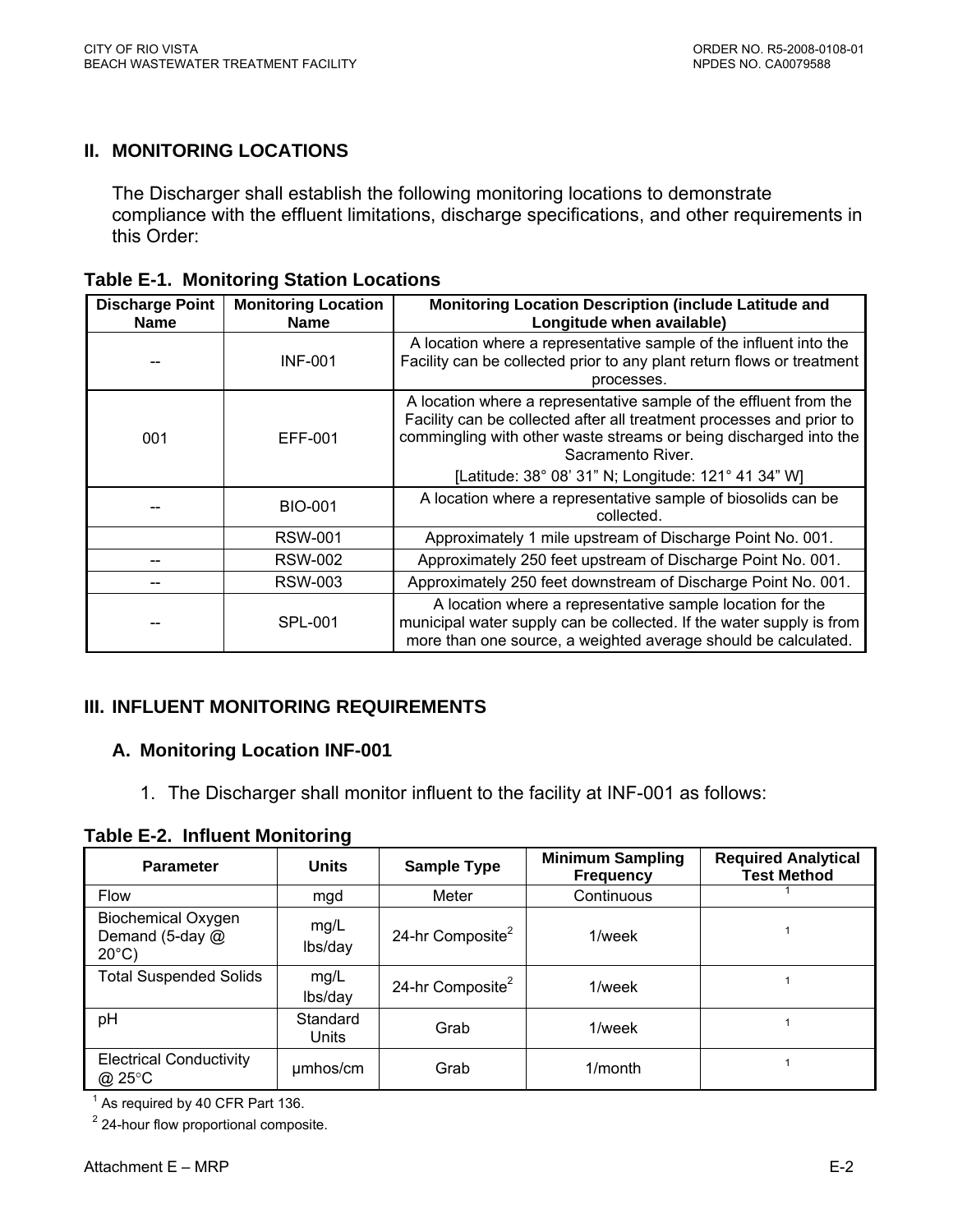## <span id="page-43-0"></span>**IV. EFFLUENT MONITORING REQUIREMENTS**

### **A. Monitoring Location EFF-001**

1. The Discharger shall monitor secondary treated effluent at EFF-001 as follows. If more than one analytical test method is listed for a given parameter, the Discharger must select from the listed methods and corresponding Minimum Level:

| <b>Parameter</b>                                                         | <b>Units</b>    | <b>Sample</b><br><b>Type</b>      | <b>Minimum</b><br><b>Sampling</b><br><b>Frequency</b> | <b>Required Analytical Test</b><br><b>Method</b> |
|--------------------------------------------------------------------------|-----------------|-----------------------------------|-------------------------------------------------------|--------------------------------------------------|
| Aluminum, Total<br>Recoverable                                           | µg/L            | Grab                              | 1/month                                               | $\,1\,$                                          |
| Ammonia Nitrogen, Total<br>(as N) <sup>2,3</sup>                         | mg/L            | Grab                              | 1/week                                                | $\,1$                                            |
| Arsenic, Total<br>Recoverable <sup>6</sup>                               | µg/L            | Grab                              | 1/month                                               | $\mathbf{1}$                                     |
| Bis (2-chloroethyl) ether <sup>6</sup>                                   | µg/L            | Grab                              | 1/quarter                                             | $\overline{1}$                                   |
| <b>Biochemical Oxygen</b><br>Demand, 5-day @ 20°C<br>(BOD <sub>5</sub> ) | mg/L<br>lbs/day | $24-hr$<br>Composite <sup>5</sup> | 1/week                                                | $\,1\,$                                          |
| Boron, Total<br>Recoverable                                              | µg/L            | Grab                              | 1/quarter                                             | $\,1$                                            |
| Chlorine, Total Residual                                                 | mg/L            | Meter                             | continuous <sup>4</sup>                               | $\mathbf{1}$                                     |
| Coliform, Total                                                          | MPN/100<br>mL   | Grab                              | 1/week                                                | $\,1\,$                                          |
| Copper, Total<br>Recoverable <sup>6</sup>                                | µg/L            | Grab                              | 1/month                                               | $\,1$                                            |
| Diazinon                                                                 | µg/L            | Grab                              | 1/quarter                                             | $\,1\,$                                          |
| Dibromochloromethane <sup>6</sup>                                        | µg/L            | Grab                              | 1/quarter                                             | $1\,$                                            |
| Dichlorobromomethane <sup>6</sup>                                        | µg/L            | Grab                              | 1/quarter                                             | $\,1$                                            |
| Dissolved Oxygen                                                         | mg/L            | Grab                              | 1/week                                                | $\overline{1}$                                   |
| <b>Electrical Conductivity</b><br>@ 25°C                                 | umhos/cm        | Grab                              | 1/month                                               | $\,1$                                            |
| Flow                                                                     | mgd             | Meter                             | continuous                                            | $\mathbf{1}$                                     |
| Iron, Total Recoverable                                                  | µg/L            | Grab                              | 1/month                                               | $\overline{1}$                                   |
| Lead, Total<br>Recoverable <sup>6</sup>                                  | µg/L            | Grab                              | 1/month                                               | $\,1$                                            |
| Manganese, Total<br>Recoverable                                          | µg/L            | Grab                              | 1/month                                               | $\,1$                                            |
| Mercury, Total<br>Recoverable                                            | µg/L            | Grab                              | 1/quarter                                             | $\,1$                                            |
| Mercury, methyl                                                          | µg/L            | Grab                              | 1/quarter                                             | $\overline{1}$                                   |
| Nitrate (as N)                                                           | mg/L            | Grab                              | 1/month                                               | $\overline{1}$                                   |
| Nitrite (as N)                                                           | mg/L            | Grab                              | 1/month                                               | $\overline{1}$                                   |
| Oil and Grease                                                           | mg/L            | Grab                              | 1/month                                               | $\overline{1}$                                   |

Grab  $\begin{array}{|c|c|c|c|c|} \hline \end{array}$  5 days/week  $\begin{array}{c|c|c|c|c} \hline \end{array}$ 

# **Table E-3. Effluent Monitoring**

pH Standard<br>Units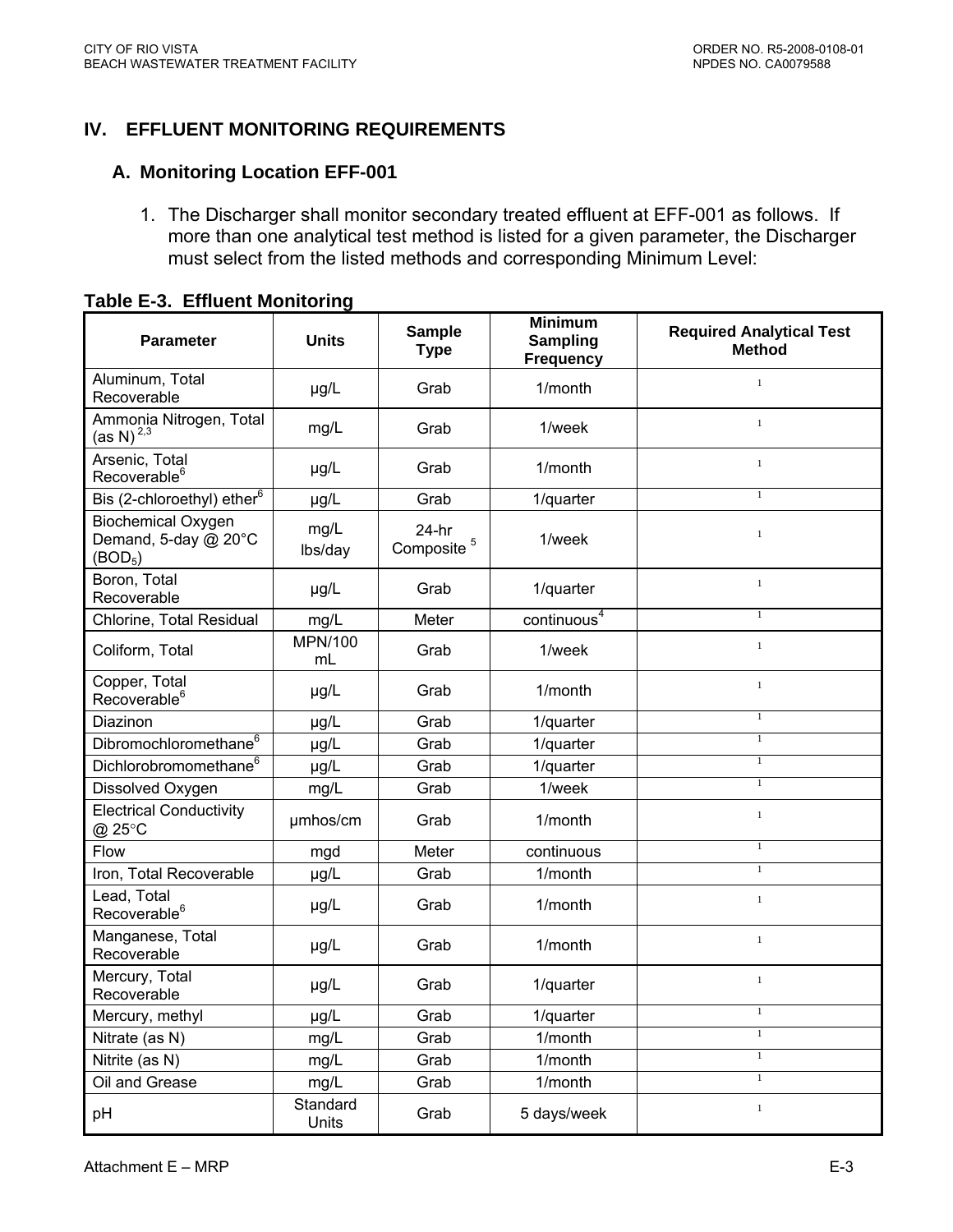<span id="page-44-0"></span>

| <b>Parameter</b>              | <b>Units</b>    | <b>Sample</b><br><b>Type</b>      | <b>Minimum</b><br><b>Sampling</b><br><b>Frequency</b> | <b>Required Analytical Test</b><br><b>Method</b> |
|-------------------------------|-----------------|-----------------------------------|-------------------------------------------------------|--------------------------------------------------|
| Settleable Solids             | mL/L            | Grab                              | $1/m$ onth                                            |                                                  |
| Temperature                   | $\circ$ F       | Grab                              | 5 days/week                                           |                                                  |
| <b>Total Dissolved Solids</b> | mg/L            | Grab                              | $1/m$ onth                                            |                                                  |
| <b>Total Suspended Solids</b> | mg/L<br>lbs/day | $24-hr$<br>Composite <sup>5</sup> | 1/week                                                |                                                  |

 $1$  As required by 40 CFR Part 136.

 $2$  Concurrent with whole effluent toxicity monitoring.

3 Report as total.

4 Continuous monitoring required **within 6 months of the effective date of this Order.** In the interim, grab samples with a minimum sampling frequency of 5/week is required. Total residual chlorine must be monitored with a method sensitive to and accurate at the permitted level of 0.01 mg/L.

<sup>5</sup> 24-hour flow proportioned composite.

 $6$  For priority pollutant constituents with effluent limitations, detection limits shall be below the effluent limitations. If the lowest minimum level (ML) published in Appendix 4 of the Policy for Implementation of Toxics Standards for Inland Surface Waters, Enclosed Bays, and Estuaries of California (State Implementation Plan or SIP) is not below the effluent limitation, the detection limit shall be the lowest ML. For priority pollutant constituents without effluent limitations, the detection limits shall be equal to or less than the lowest ML published in Appendix 4 of the SIP.

## **V. WHOLE EFFLUENT TOXICITY TESTING REQUIREMENTS**

- A. **Acute Toxicity Testing.** The Discharger shall conduct acute toxicity testing to determine whether the effluent is contributing acute toxicity to the receiving water. The Discharger shall meet the following acute toxicity testing requirements:
	- 1. *Monitoring Frequency* The Discharger shall perform quarterly acute toxicity testing, concurrent with effluent ammonia sampling.
	- 2. *Sample Types* For static non-renewal and static renewal testing, the samples shall be grab samples and shall be representative of the volume and quality of the discharge. The effluent samples shall be taken at the effluent monitoring location EFF-001.
	- 3. *Test Species* Test species shall be fathead minnows (*Pimephales promelas*).
	- 4. *Methods* The acute toxicity testing samples shall be analyzed using EPA-821-R-02-012, Fifth Edition. Temperature, total residual chlorine, and pH shall be recorded at the time of sample collection. No pH adjustment may be made unless approved by the Executive Officer.
	- 5. *Test Failure* If an acute toxicity test does not meet all test acceptability criteria, as specified in the test method, the Discharger must re-sample and re-test as soon as possible, not to exceed 7 days following notification of test failure.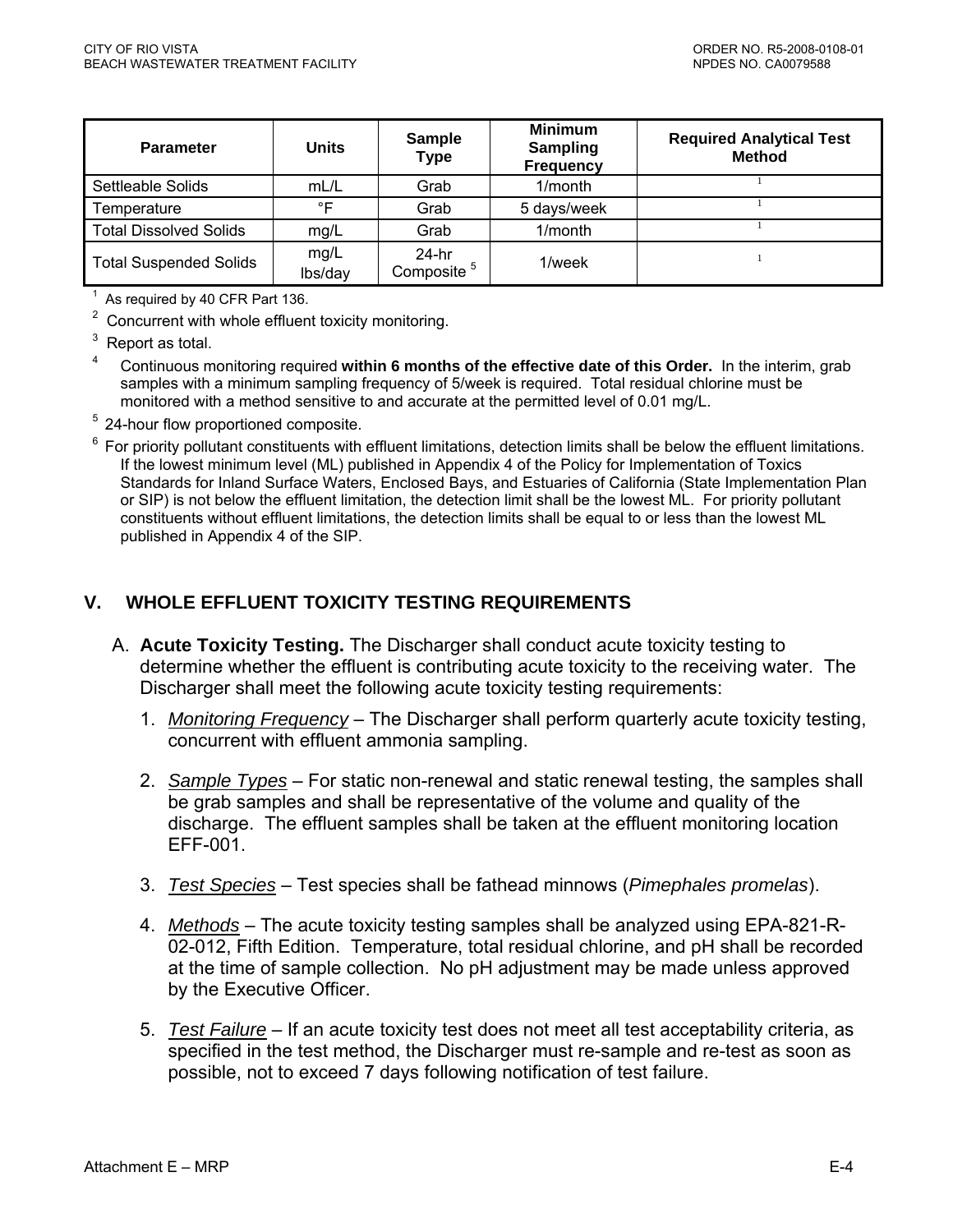- B. **Chronic Toxicity Testing**. The Discharger shall conduct three species chronic toxicity testing to determine whether the effluent is contributing chronic toxicity to the receiving water. The Discharger shall meet the following chronic toxicity testing requirements:
	- 1. *Monitoring Frequency* The Discharger shall perform annual three species chronic toxicity testing*.*
	- 2. *Sample Types* Effluent samples shall be 24-hour composite samples and shall be representative of the volume and quality of the discharge. The effluent samples shall be taken at the effluent monitoring location specified in the Monitoring and Reporting Program. The receiving water control shall be a grab sample obtained from the RSW-001 sampling location, as identified in the Monitoring and Reporting Program.
	- 3. *Sample Volumes* Adequate sample volumes shall be collected to provide renewal water to complete the test in the event that the discharge is intermittent.
	- 4. *Test Species* Chronic toxicity testing measures sublethal (e.g. reduced growth, reproduction) and/or lethal effects to test organisms exposed to an effluent compared to that of the control organisms. The Discharger shall conduct chronic toxicity tests with:
		- The cladoceran, water flea, *Ceriodaphnia dubia* (survival and reproduction test);
		- The fathead minnow, *Pimephales promelas* (larval survival and growth test); and
		- The green alga, *Selenastrum capricornutum* (growth test).
	- 5. *Methods* The presence of chronic toxicity shall be estimated as specified in *Shortterm Methods for Estimating the Chronic Toxicity of Effluents and Receiving Waters to Freshwater Organisms, Fourth Edition,* EPA/821-R-02-013, October 2002.
	- 6. *Reference Toxicant* As required by the SIP, all chronic toxicity tests shall be conducted with concurrent testing with a reference toxicant and shall be reported with the chronic toxicity test results.
	- 7. *Dilutions* The chronic toxicity testing shall be performed using the dilution series identified in Table E-4, below. The receiving water control shall be used as the diluent (unless the receiving water is toxic).
	- 8. *Test Failure* –The Discharger must re-sample and re-test as soon as possible, but no later than fourteen (14) days after receiving notification of a test failure. A test failure is defined as follows:
		- a. The reference toxicant test or the effluent test does not meet all test acceptability criteria as specified in the *Short-term Methods for Estimating the Chronic Toxicity of Effluents and Receiving Waters to Freshwater Organisms, Fourth Edition*,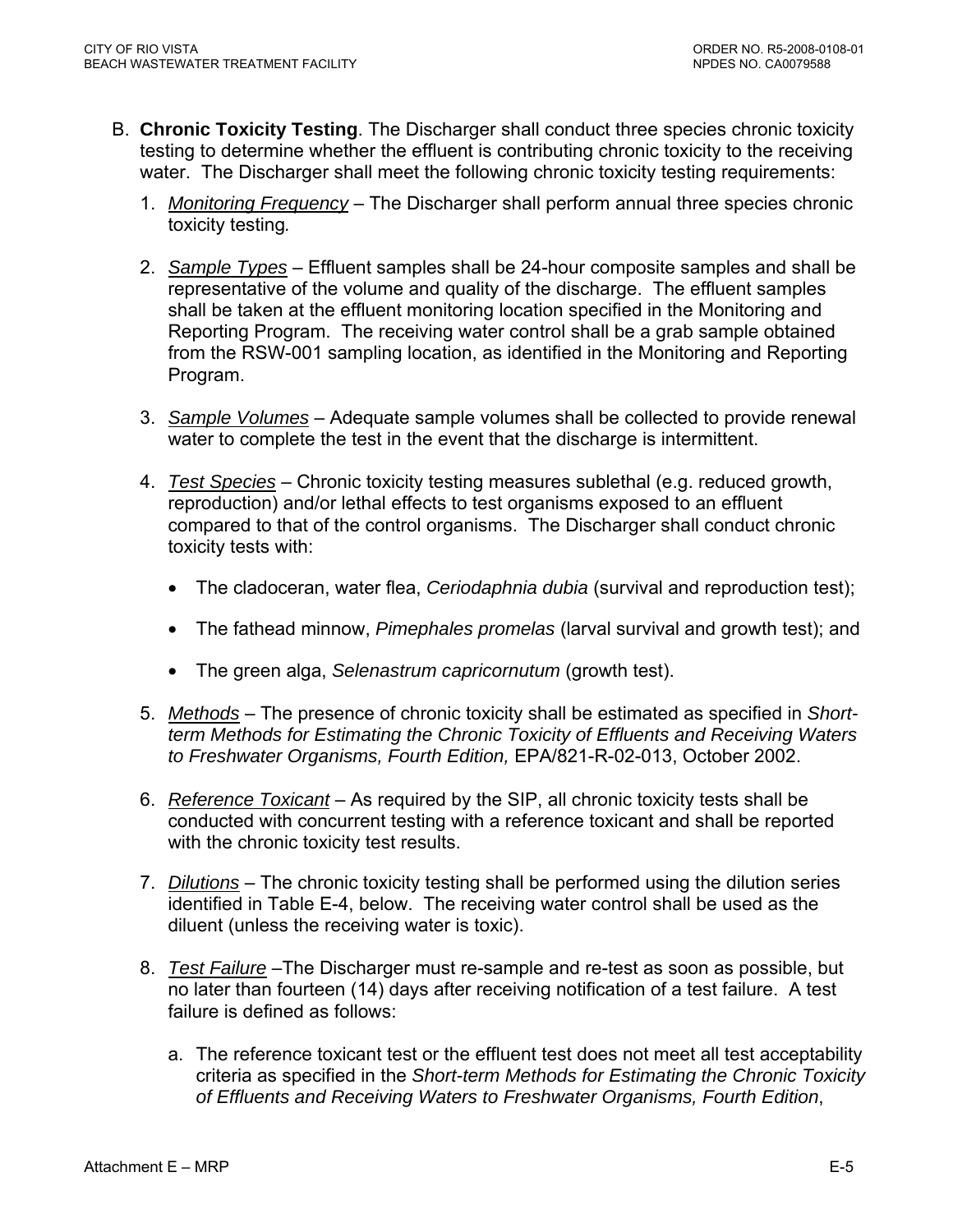<span id="page-46-0"></span>EPA/821-R-02-013, October 2002 (Method Manual), and its subsequent amendments or revisions; or

b. The percent minimum significant difference (PMSD) measured for the test exceeds the upper PMSD bound variability criterion in Table 6 on page 52 of the Method Manual. (A retest is only required in this case if the test results do not exceed the monitoring trigger specified in Special Provisions VI.C.2.a.iii. )

|                    | Dilutions (%) |    |      |       | <b>Controls</b> |                                  |                            |
|--------------------|---------------|----|------|-------|-----------------|----------------------------------|----------------------------|
| <b>Sample</b>      | 50            | 25 | 12.5 | 6.25  | 3.125           | <b>Receiving</b><br><b>Water</b> | Laboratory<br><b>Water</b> |
| % Effluent         | 50            | 25 | 12.5 | 6.25  | 3.125           |                                  |                            |
| % Receiving Water  | 50            | 75 | 87.5 | 93.75 | 96.875          | 100                              |                            |
| % Laboratory Water | 0             | 0  | 0    | 0     |                 |                                  | 100                        |

## **Table E-4. Chronic Toxicity Testing Dilution Series**

- C. **WET Testing Notification Requirements**. The Discharger shall notify the Regional Water Board within 24-hrs after the receipt of test results exceeding the monitoring trigger during regular or accelerated monitoring, or an exceedance of the acute toxicity effluent limitation.
- D. **WET Testing Reporting Requirements**. All toxicity test reports shall include the contracting laboratory's complete report provided to the Discharger and shall be in accordance with the appropriate "Report Preparation and Test Review" sections of the method manuals. At a minimum, whole effluent toxicity monitoring shall be reported as follows:
	- 1. **Chronic WET Reporting.** Regular chronic toxicity monitoring results shall be reported to the Regional Water Board within 30 days following completion of the test, and shall contain, at minimum:
		- a. The results expressed in TUc, measured as 100/NOEC, and also measured as 100/LC $_{50}$ , 100/EC $_{25}$ , 100/IC $_{25}$ , and 100/IC $_{50}$ , as appropriate;
		- b. The statistical methods used to calculate endpoints;
		- c. The statistical output page, which includes the calculation of the PMSD;
		- d. The dates of sample collection and initiation of each toxicity test; and
		- e. The results compared to the numeric toxicity monitoring trigger.

Additionally, the monthly discharger self-monitoring reports shall contain an updated chronology of chronic toxicity test results expressed in TUc, and organized by test species, type of test (survival, growth or reproduction), and monitoring frequency, i.e., either quarterly, monthly, accelerated, or TRE.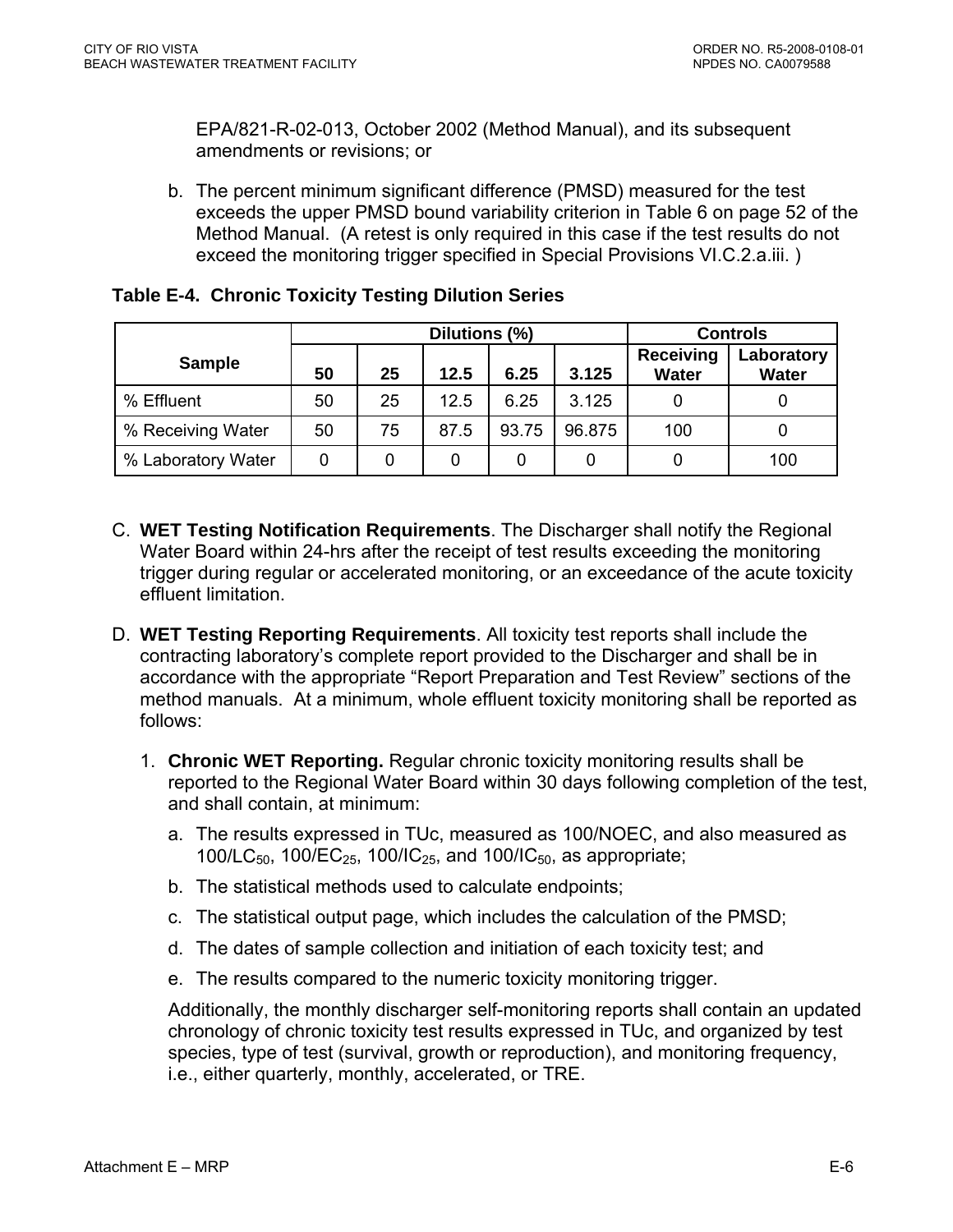- <span id="page-47-0"></span>2. **Acute WET Reporting.** Acute toxicity test results shall be submitted with the monthly discharger self-monitoring reports and reported as percent survival.
- 3. **TRE Reporting.** Reports for Toxicity Reduction Evaluations shall be submitted in accordance with the schedule contained in the Discharger's approved TRE Work Plan.
- 4. **Quality Assurance (QA).** The Discharger must provide the following information for QA purposes:
	- a. Results of the applicable reference toxicant data with the statistical output page giving the species, NOEC, LOEC, type of toxicant, dilution water used, concentrations used, PMSD, and dates tested.
	- b. The reference toxicant control charts for each endpoint, which include summaries of reference toxicant tests performed by the contracting laboratory.
	- c. Any information on deviations or problems encountered and how they were dealt with.

## **VI. LAND DISCHARGE MONITORING REQUIREMENTS**

## **[Not applicable]**

## **VII. RECLAMATION MONITORING REQUIREMENTS**

## **[Not applicable]**

# **VIII. RECEIVING WATER MONITORING REQUIREMENTS – SURFACE WATER**

## **A. Monitoring Locations RSW-002 and RSW-003**

1. The Discharger shall monitor the Sacramento River at RSW-002 and RSW-003 as follows:

### **Table E-5. Receiving Water Monitoring Requirements<sup>2</sup>**

| <b>Parameter</b>                  | <b>Units</b>            | <b>Sample Type</b> | <b>Minimum Sampling</b><br><b>Frequency</b> | <b>Required Analytical</b><br><b>Test Method</b> |
|-----------------------------------|-------------------------|--------------------|---------------------------------------------|--------------------------------------------------|
| Dissolved Oxygen                  | mg/L                    | Grab               | 1/quarter                                   |                                                  |
| Temperature                       | $\degree$ F             | Grab               | 1/quarter                                   |                                                  |
| Turbidity                         | <b>NTU</b>              | Grab               | 1/quarter                                   |                                                  |
| Electrical Conductivity<br>@ 25°C | umhos/<br><sub>cm</sub> | Grab               | 1/quarter                                   |                                                  |
| pH                                | Standard<br>Units       | Grab               | 1/quarter                                   |                                                  |
| <b>Total Dissolved Solids</b>     | mg/L                    | Grab               | 1/quarter                                   |                                                  |

 $<sup>1</sup>$  As required by 40 CFR Part 136.</sup>

 $2$  Shall report Sacramento River flow (cfs) and the flow direction at the time of sampling.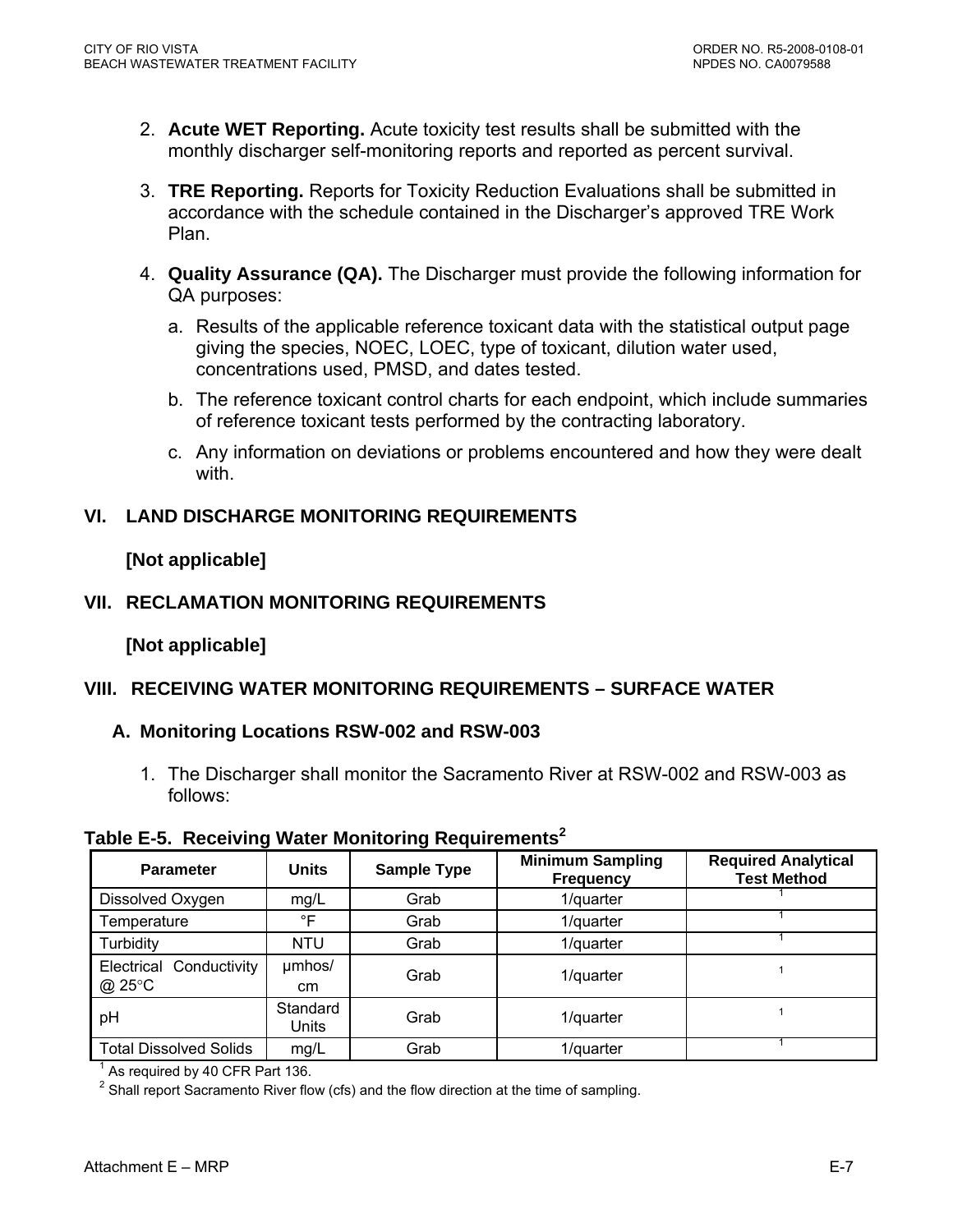## <span id="page-48-0"></span>**IX. OTHER MONITORING REQUIREMENTS**

### **A. Biosolids**

### 1. **Monitoring Location BIO-001**

- 1. A composite sample of sludge shall be collected annually at Monitoring Location BIO-001 in accordance with USEPA's *POTW Sludge Sampling and Analysis Guidance Document*, August 1989, and tested for priority pollutants listed in 40 CFR Part 122 Appendix D, Tables II and III (excluding total phenols).
- 2. A composite sample of sludge shall be collected in accordance with USEPA's *POTW Sludge Sampling and Analysis Guidance Document*, August 1989, and tested for the metals listed in Title 22.
- 3. Sampling records shall be retained for a minimum of **5 years**. A log shall be kept of sludge quantities generated and of handling and disposal activities. The frequency of entries is discretionary; however, the log should be complete enough to serve as a basis for part of the annual report.
- 4. Upon removal of sludge, the Discharger shall submit characterization of sludge quality, including sludge percent solids and quantitative results of chemical analysis for the priority pollutants listed in 40 CFR Part 122 Appendix D, Tables II and III (excluding total phenols). Suggested methods for analysis of sludge are provided in USEPA publications titled "Test Methods for Evaluating Solid Waste: Physical/Chemical Methods" and "Test Methods for Organic Chemical Analysis of Municipal and Industrial Wastewater". Recommended analytical holding times for sludge samples should reflect those specified in 40 CFR 136.6.3(e). Other guidance is available in USEPA's *POTW Sludge Sampling and Analysis Guidance Document*, August 1989.

## **B. Municipal Water Supply**

### 1. **Monitoring Location SPL-001**

The Discharger shall monitor the Municipal Water Supply at SPL-001 as follows. A sampling station shall be established where a representative sample of the municipal water supply can be obtained. Municipal water supply samples shall be collected at approximately the same time as effluent samples.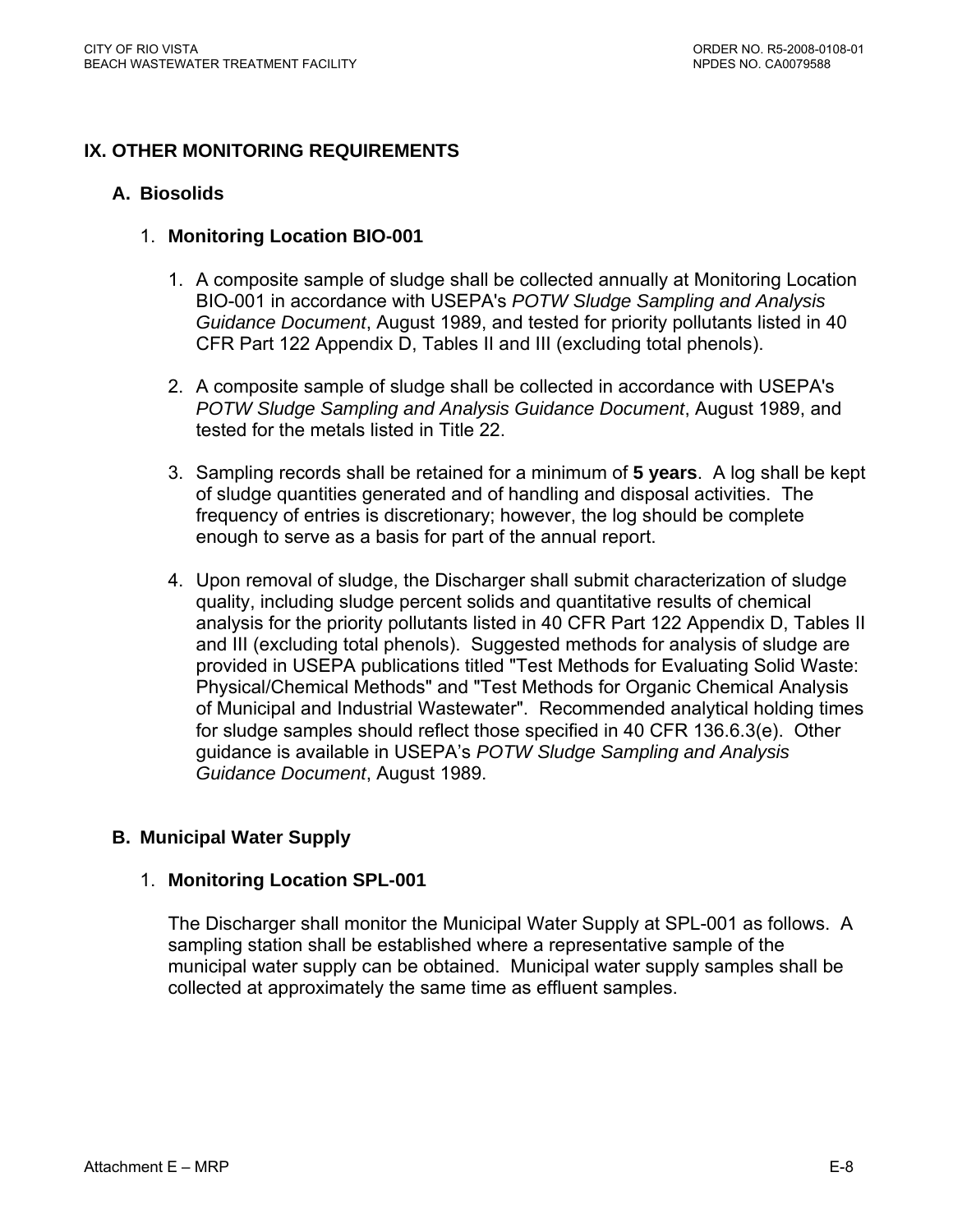| <b>Parameter</b>                                         | Units    | <b>Sample</b><br>$\tau$ ype | <b>Minimum Sampling</b><br><b>Frequency</b> | <b>Required Analytical</b><br><b>Test Method</b> |
|----------------------------------------------------------|----------|-----------------------------|---------------------------------------------|--------------------------------------------------|
| <b>Total Dissolved Solids</b>                            | mg/L     | Grab                        | 1/quarter                                   |                                                  |
| Electrical Conductivity @<br>$25^{\circ}$ C <sup>1</sup> | umhos/cm | Grab                        | 1/quarter                                   |                                                  |

#### <span id="page-49-0"></span>**Table E-6. Municipal Water Supply Monitoring Requirements**

1 If the water supply is from more than one source, the EC shall be reported as a weighted average and include copies of supporting calculations.

2 As required by 40 CFR Part 136.

## **X. REPORTING REQUIREMENTS**

### **A. General Monitoring and Reporting Requirements**

- 1. The Discharger shall comply with all Standard Provisions (Attachment D) related to monitoring, reporting, and recordkeeping.
- 2. Upon written request of the Regional Water Board, the Discharger shall submit a summary monitoring report. The report shall contain both tabular and graphical summaries of the monitoring data obtained during the previous year(s).
- 3. **Compliance Time Schedules.** For compliance time schedules included in the Order, the Discharger shall submit to the Regional Water Board, on or before each compliance due date, the specified document or a written report detailing compliance or noncompliance with the specific date and task. If noncompliance is reported, the Discharger shall state the reasons for noncompliance and include an estimate of the date when the Discharger will be in compliance. The Discharger shall notify the Regional Water Board by letter when it returns to compliance with the compliance time schedule.
- 4. The Discharger shall report to the Regional Water Board any toxic chemical release data it reports to the State Emergency Response Commission within 15 days of reporting the data to the Commission pursuant to section 313 of the "Emergency Planning and Community Right to Know Act of 1986".
- 5. **Reporting Protocols.** The Discharger shall report with each sample result the applicable Reporting Level (RL) and the current Method Detection Limit (MDL), as determined by the procedure in Part 136.

The Discharger shall report the results of analytical determinations for the presence of chemical constituents in a sample using the following reporting protocols:

- a. Sample results greater than or equal to the RL shall be reported as measured by the laboratory (i.e., the measured chemical concentration in the sample).
- b. Sample results less than the RL, but greater than or equal to the laboratory's MDL, shall be reported as "Detected, but Not Quantified," or DNQ. The estimated chemical concentration of the sample shall also be reported.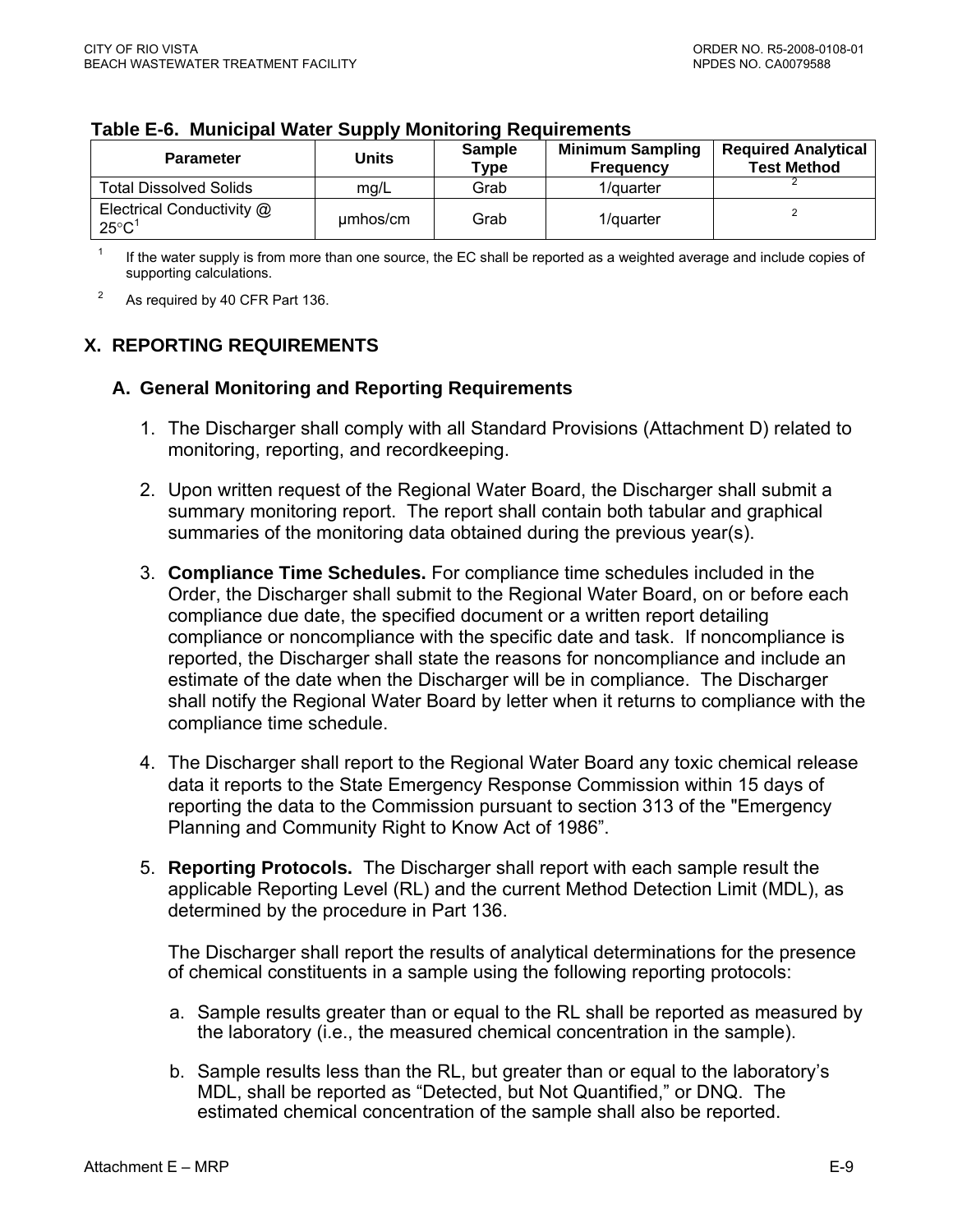<span id="page-50-0"></span>For the purposes of data collection, the laboratory shall write the estimated chemical concentration next to DNQ as well as the words "Estimated Concentration" (may be shortened to "Est. Conc."). The laboratory may, if such information is available, include numerical estimates of the data quality for the reported result. Numerical estimates of data quality may be percent accuracy (+ a percentage of the reported value), numerical ranges (low to high), or any other means considered appropriate by the laboratory.

- c. Sample results less than the laboratory's MDL shall be reported as "Not Detected," or ND.
- d. Dischargers are to instruct laboratories to establish calibration standards so that the ML value (or its equivalent if there is differential treatment of samples relative to calibration standards) is the lowest calibration standard. At no time is the Discharger to use analytical data derived from *extrapolation* beyond the lowest point of the calibration curve.
- 6. **Multiple Sample Data.** When determining compliance with an AMEL , AWEL, or MDEL for priority pollutants and more than one sample result is available, the Discharger shall compute the arithmetic mean unless the data set contains one or more reported determinations of "Detected, but Not Quantified" (DNQ) or "Not Detected" (ND). In those cases, the Discharger shall compute the median in place of the arithmetic mean in accordance with the following procedure:
	- a. The data set shall be ranked from low to high, ranking the reported ND determinations lowest, DNQ determinations next, followed by quantified values (if any). The order of the individual ND or DNQ determinations is unimportant.
	- b. The median value of the data set shall be determined. If the data set has an odd number of data points, then the median is the middle value. If the data set has an even number of data points, then the median is the average of the two values around the middle unless one or both of the points are ND or DNQ, in which case the median value shall be the lower of the two data points where DNQ is lower than a value and ND is lower than DNQ.

## **B. Self Monitoring Reports (SMRs)**

- 1. At any time during the term of this permit, the State or Regional Water Board may notify the Discharger to electronically submit Self-Monitoring Reports (SMRs) using the State Water Board's California Integrated Water Quality System (CIWQS) Program Web site (http://www.waterboards.ca.gov/ciwqs/index.html). Until such notification is given, the Discharger shall submit hard copy SMRs. The CIWQS Web site will provide additional directions for SMR submittal in the event there will be service interruption for electronic submittal.
- 2. Monitoring results shall be submitted to the Regional Water Board by the **first day** of the second month following sample collection. Quarterly and annual monitoring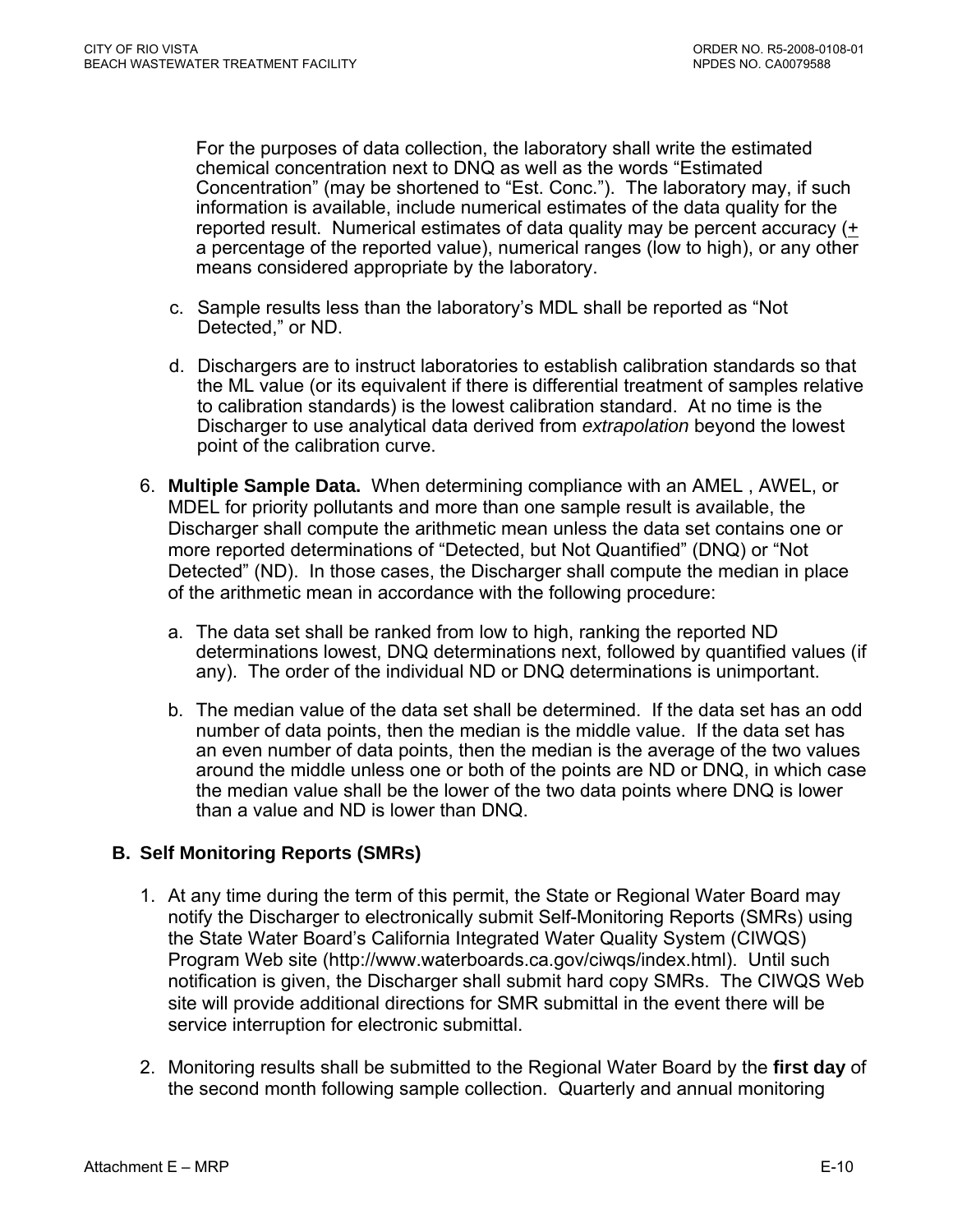results shall be submitted by the **first day of the second month following each calendar quarter, semi-annual period, and year**, respectively.

- 3. In reporting the monitoring data, the Discharger shall arrange the data in tabular form so that the date, the constituents, and the concentrations are readily discernible. The data shall be summarized in such a manner to illustrate clearly whether the discharge complies with waste discharge requirements. The highest daily maximum for the month, monthly and weekly averages, and medians, and removal efficiencies (%) for BOD and Total Suspended Solids, shall be determined and recorded as needed to demonstrate compliance.
- 4. With the exception of flow, all constituents monitored on a continuous basis (metered), shall be reported as daily maximums, daily minimums, and daily averages; flow shall be reported as the total volume discharged per day for each day of discharge.
- 5. If the Discharger monitors any pollutant at the locations designated herein more frequently than is required by this Order, the results of such monitoring shall be included in the calculation and reporting of the values required in the discharge monitoring report form. Such increased frequency shall be indicated on the discharge monitoring report form.
- 6. A letter transmitting the self-monitoring reports shall accompany each report. Such a letter shall include a discussion of requirement violations found during the reporting period, and actions taken or planned for correcting noted violations, such as operation or facility modifications. If the Discharger has previously submitted a report describing corrective actions and/or a time schedule for implementing the corrective actions, reference to the previous correspondence will be satisfactory. The transmittal letter shall contain the penalty of perjury statement by the Discharger, or the Discharger's authorized agent, as described in the Standard Provisions.
- 7. SMRs must be submitted to the Regional Water Board, signed and certified as required by the Standard Provisions (Attachment D), to the address listed below:

Regional Water Quality Control Board Central Valley Region 11020 Sun Center Dr., Suite #200 Rancho Cordova, CA 95670-6114

8. Monitoring periods and reporting for all required monitoring shall be completed according to the following schedule: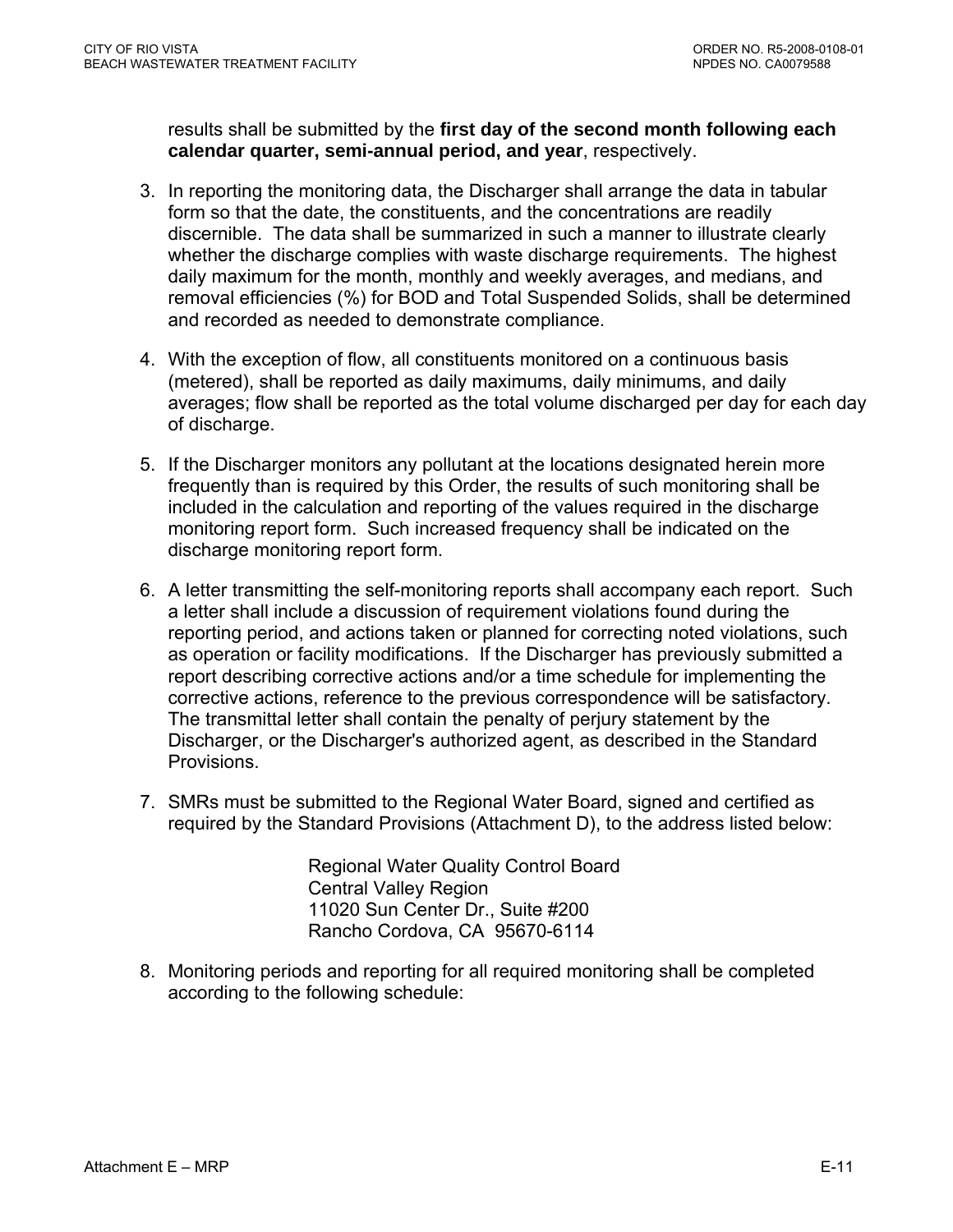| Sampling<br><b>Frequency</b> | <b>Monitoring Period Begins On</b>                                                                | <b>Monitoring Period</b>                                                                                              | <b>SMR Due Date</b>                          |
|------------------------------|---------------------------------------------------------------------------------------------------|-----------------------------------------------------------------------------------------------------------------------|----------------------------------------------|
| Continuous                   | First day of calendar month<br>following permit effective date                                    | All                                                                                                                   | Submit with monthly<br><b>SMR</b>            |
| 5 days/week                  | Monday following first day of<br>calendar month following permit<br>effective date                | Monday through Friday                                                                                                 | Submit with monthly<br><b>SMR</b>            |
| 1/week                       | Sunday following first day of<br>calendar month following permit<br>effective date                | Sunday through Saturday                                                                                               | Submit with monthly<br>SMR                   |
| $1/m$ onth                   | First day of calendar month<br>following permit effective date                                    | First day of calendar month<br>through last day of calendar<br>month                                                  | Submit with monthly<br>SMR                   |
| 1/quarter                    | Closest of January 1, April 1, July 1,<br>or October 1 following (or on) permit<br>effective date | January 1 through March 31<br>April 1 through June 30<br>July 1 through September 30<br>October 1 through December 31 | 1 May<br>1 August<br>1 November<br>1February |
| $1$ /year                    | January 1 following (or on) permit<br>effective date                                              | January 1 through December 31                                                                                         | 1 February following<br>the year of sampling |

<span id="page-52-0"></span>**Table E-7. Monitoring Periods and Reporting Schedule** 

## **C. Discharge Monitoring Reports (DMRs)**

## **[Not applicable]**

## **D. Other Reports**

- 1. **Progress Reports.** As specified in the compliance time schedules required in Special Provisions VI, progress reports shall be submitted in accordance with the following reporting requirements. At minimum, the progress reports shall include a discussion of the status of final compliance, whether the Discharger is on schedule to meet the final compliance date, and the remaining tasks to meet the final compliance date.
- 2. Within **60 days** of permit adoption, the Discharger shall submit a report outlining minimum levels, method detection limits, and analytical methods for approval, with a goal to achieve detection levels below applicable water quality criteria. At a minimum, the Discharger shall comply with the monitoring requirements for CTR constituents as outlined in Section 2.3 and 2.4 of the *Policy for Implementation of Toxics Standards for Inland Surface Waters, Enclosed Bays, and Estuaries of California*, adopted 2 March 2000 by the State Water Resources Control Board. All peaks identified by analytical methods shall be reported.
- 3. The Discharger's sanitary sewer system collects wastewater using sewers, pipes, pumps, and/or other conveyance systems and directs the raw sewage to the wastewater treatment plant. A "sanitary sewer overflow" is defined as a discharge to ground or surface water from the sanitary sewer system at any point upstream of the wastewater treatment plant. Sanitary sewer overflows are prohibited by this Order. All violations must be reported as required in Standard Provisions. Facilities (such as wet wells, regulated impoundments, tanks, highlines, *etc*.) may be part of a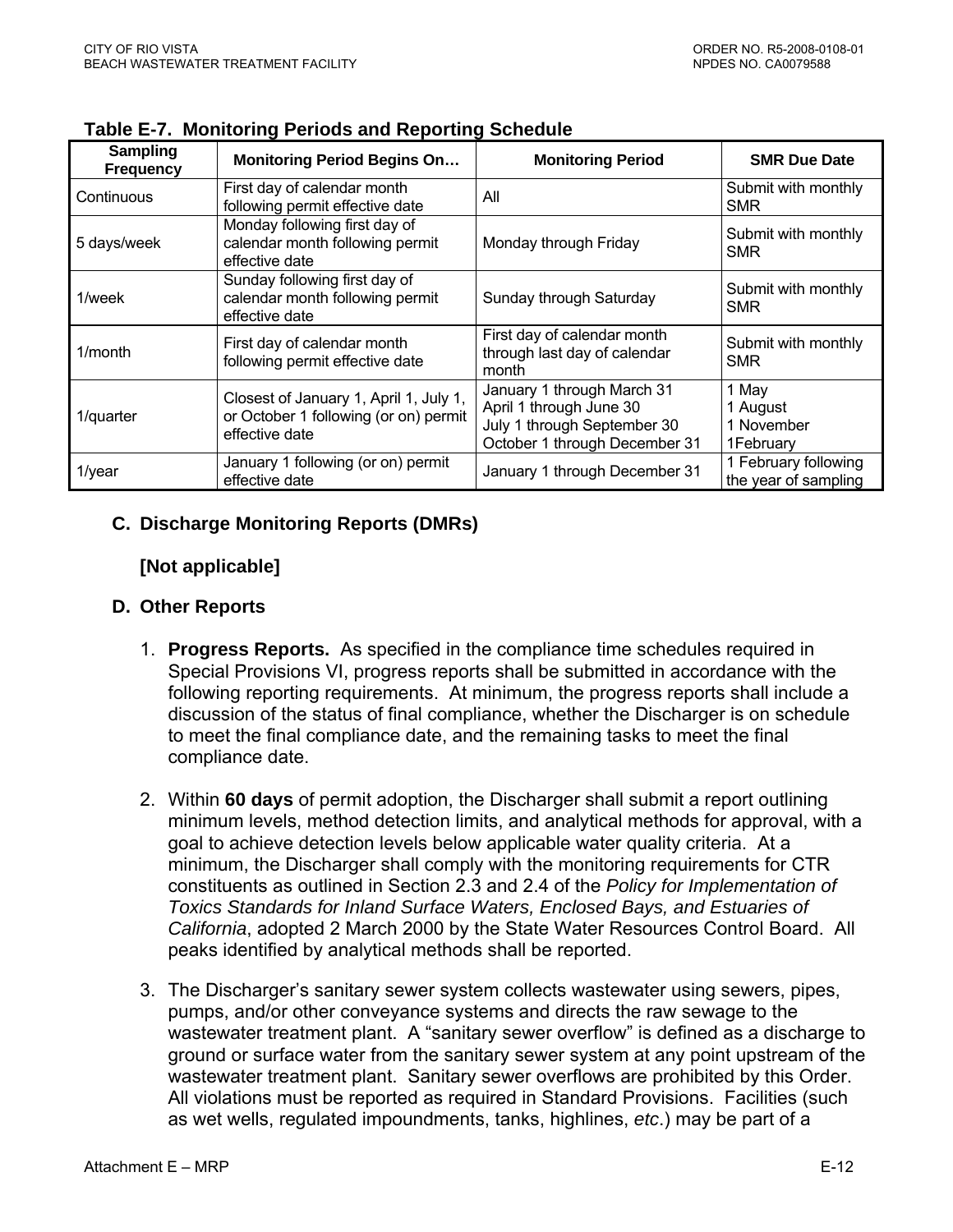sanitary sewer system and discharges to these facilities are not considered sanitary sewer overflows, provided that the waste is fully contained within these temporary storage facilities.

- 4. **Annual Operations Report**. By **30 January** of each year, the Discharger shall submit a written report to the Executive Officer containing the following:
	- a. The names, certificate grades, and general responsibilities of all persons employed at the Facility.
	- b. The names and telephone numbers of persons to contact regarding the plant for emergency and routine situations.
	- c. A statement certifying when the flow meter(s) and other monitoring instruments and devices were last calibrated, including identification of who performed the calibration.
	- d. A statement certifying whether the current operation and maintenance manual, and contingency plan, reflect the wastewater treatment plant as currently constructed and operated, and the dates when these documents were last revised and last reviewed for adequacy.
	- e. The Discharger may also be requested to submit an annual report to the Regional Water Board with both tabular and graphical summaries of the monitoring data obtained during the previous year. Any such request shall be made in writing. The report shall discuss the compliance record. If violations have occurred, the report shall also discuss the corrective actions taken and planned to bring the discharge into full compliance with the waste discharge requirements.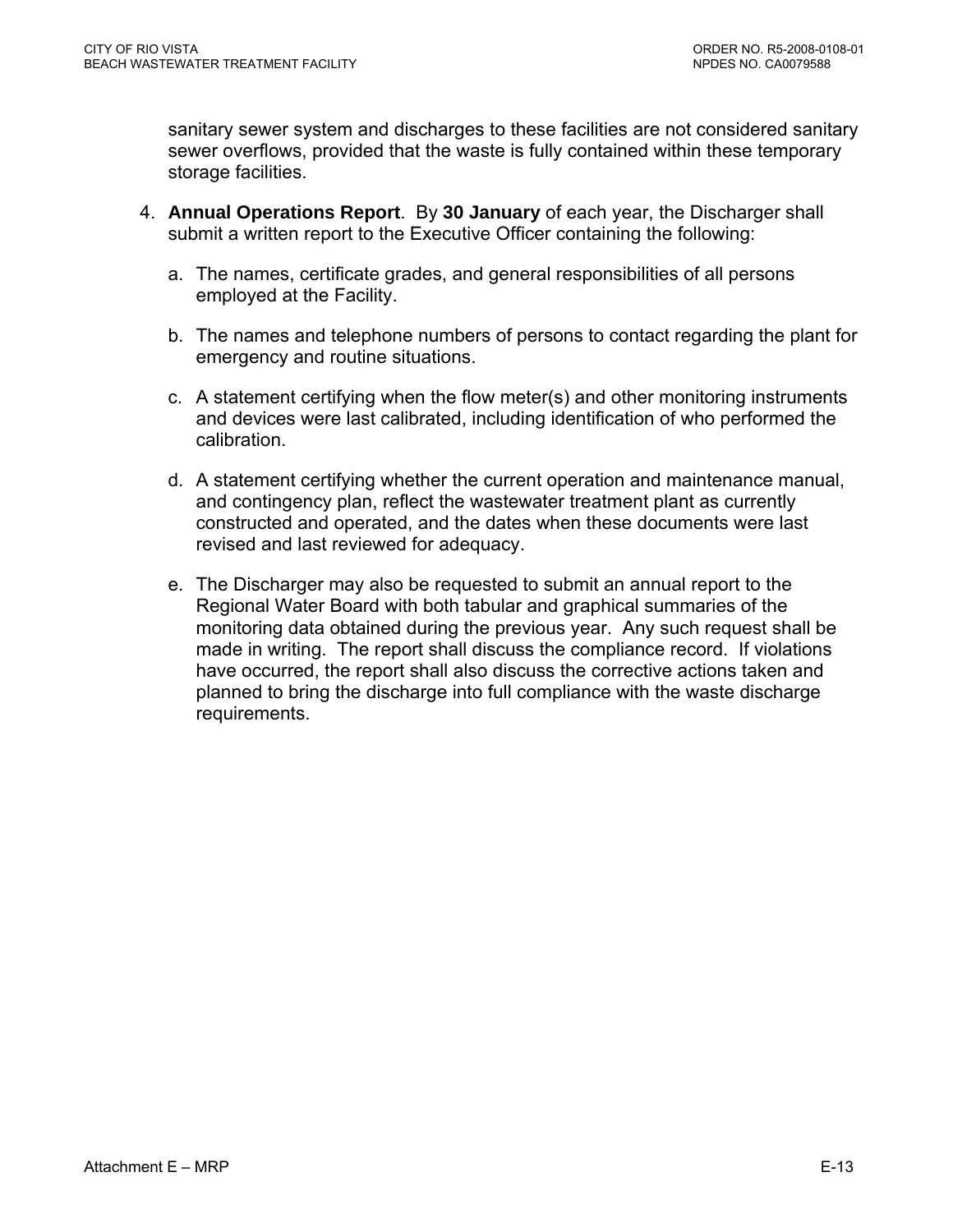# **ATTACHMENT F – FACT SHEET**

# **Table of Contents**

| L.   |                                                                                      |  |
|------|--------------------------------------------------------------------------------------|--|
| Ш.   |                                                                                      |  |
|      | A.                                                                                   |  |
|      | <b>B.</b>                                                                            |  |
|      | Summary of Existing Requirements and Self-Monitoring Report (SMR) Data  3<br>$C_{1}$ |  |
|      | D.                                                                                   |  |
|      | Е.                                                                                   |  |
| III. |                                                                                      |  |
|      | А.                                                                                   |  |
|      | B.                                                                                   |  |
|      | $C_{1}$                                                                              |  |
|      | D.                                                                                   |  |
|      | Е.                                                                                   |  |
| IV.  |                                                                                      |  |
|      | А.                                                                                   |  |
|      | В.                                                                                   |  |
|      |                                                                                      |  |
|      |                                                                                      |  |
|      | C.                                                                                   |  |
|      |                                                                                      |  |
|      | 2. Applicable Beneficial Uses and Water Quality Criteria and Objectives 12           |  |
|      |                                                                                      |  |
|      |                                                                                      |  |
|      |                                                                                      |  |
|      | D.                                                                                   |  |
|      |                                                                                      |  |
|      |                                                                                      |  |
|      |                                                                                      |  |
|      |                                                                                      |  |
|      | F.                                                                                   |  |
|      | F.                                                                                   |  |
|      |                                                                                      |  |
| V.   |                                                                                      |  |
|      | A                                                                                    |  |
|      | <b>B</b> .                                                                           |  |
| VI.  |                                                                                      |  |
|      | Α.                                                                                   |  |
|      | В.                                                                                   |  |
|      | $C_{\cdot}$                                                                          |  |
|      | D.                                                                                   |  |
|      |                                                                                      |  |
|      |                                                                                      |  |
|      | Е.                                                                                   |  |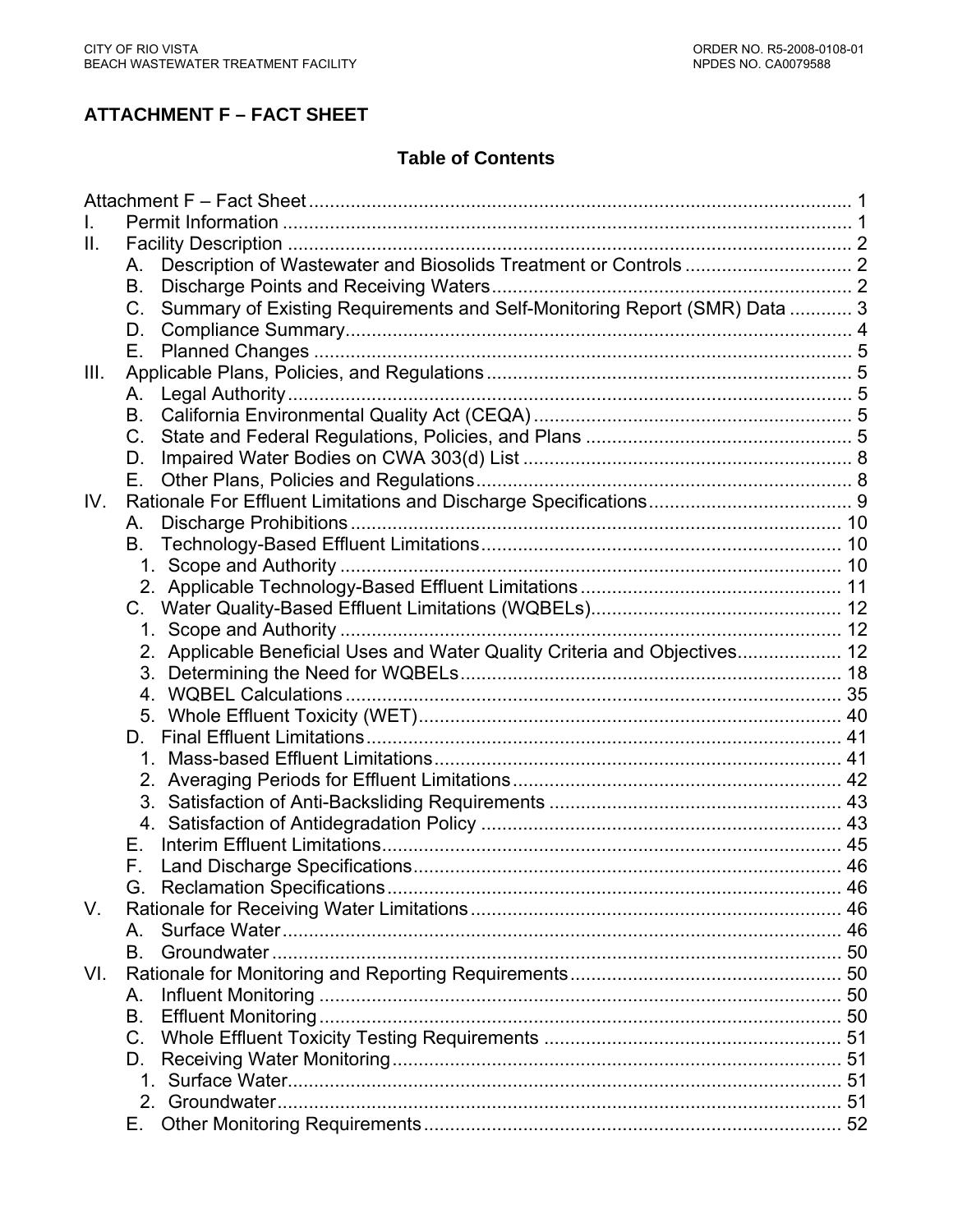| VIL |     |    |
|-----|-----|----|
|     | A   |    |
|     | В.  |    |
|     |     |    |
|     |     |    |
|     |     |    |
|     |     |    |
|     |     |    |
|     |     |    |
|     |     |    |
|     |     |    |
|     |     |    |
|     | B.  |    |
|     |     |    |
|     | D.  |    |
|     | Е.  |    |
|     | F.  |    |
|     | G – | 60 |

# **List of Tables**

| Table F-17. Performance-based Effluent Limitation Calculation Summary 46 |  |
|--------------------------------------------------------------------------|--|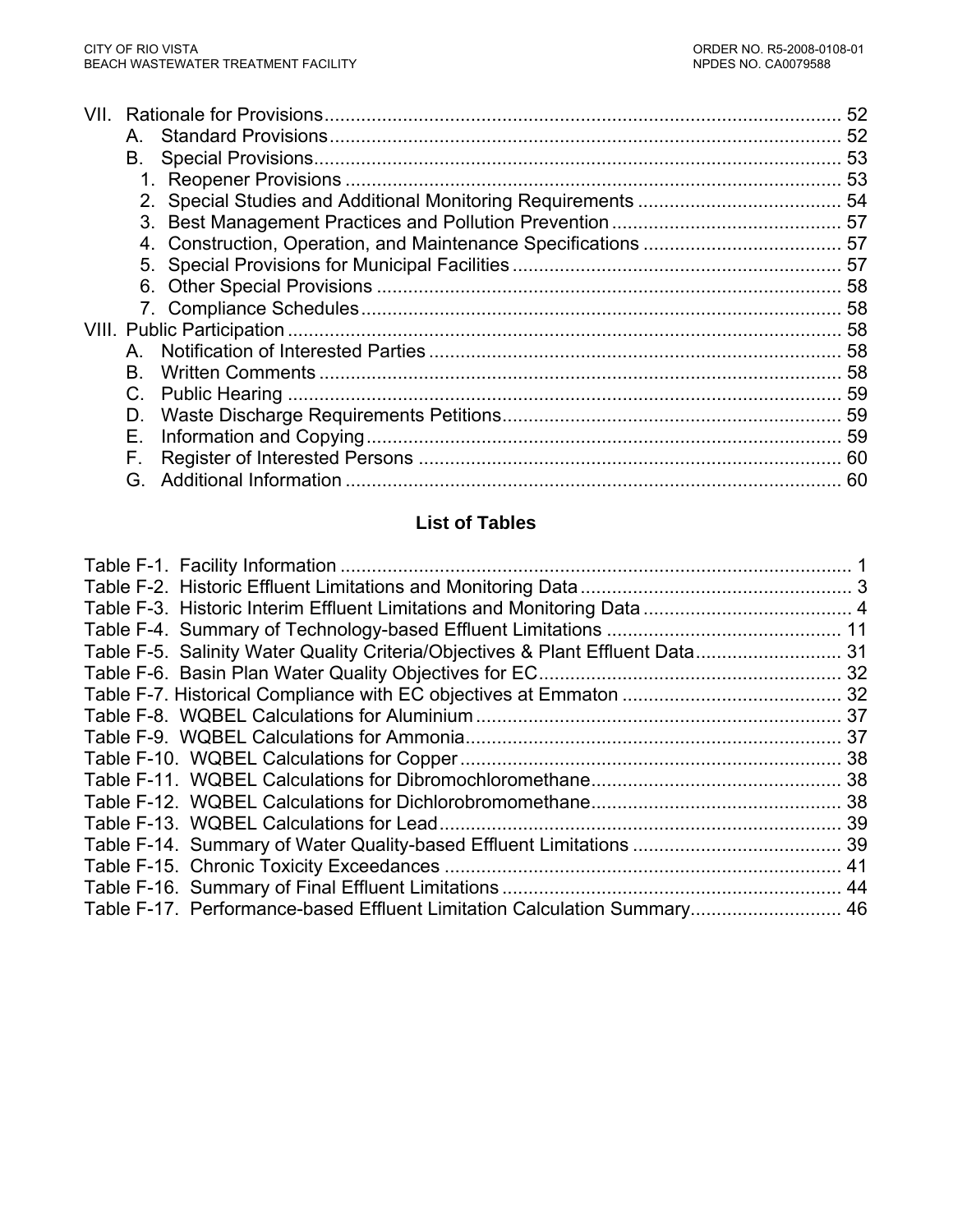# <span id="page-56-0"></span>**ATTACHMENT F – FACT SHEET**

As described in section II of this Order, this Fact Sheet includes the legal requirements and technical rationale that serve as the basis for the requirements of this Order.

This Order has been prepared under a standardized format to accommodate a broad range of discharge requirements for Dischargers in California. Only those sections or subsections of this Order that are specifically identified as "not applicable" have been determined not to apply to this Discharger. Sections or subsections of this Order not specifically identified as "not applicable" are fully applicable to this Discharger.

## **I. PERMIT INFORMATION**

The following table summarizes administrative information related to the facility.

| <b>WDID</b>                                 |                                                                    |  |  |  |  |
|---------------------------------------------|--------------------------------------------------------------------|--|--|--|--|
| <b>Discharger</b>                           | City of Rio Vista                                                  |  |  |  |  |
| <b>Name of Facility</b>                     | City of Rio Vista Beach Wastewater Treatment Facility              |  |  |  |  |
|                                             | 1000 Beach Drive                                                   |  |  |  |  |
| <b>Facility Address</b>                     | Rio Vista, CA 94571                                                |  |  |  |  |
|                                             | Solano County                                                      |  |  |  |  |
| <b>Facility Contact, Title</b><br>and Phone | Project Manager, 707-374-2633                                      |  |  |  |  |
| <b>Authorized Person to</b>                 |                                                                    |  |  |  |  |
| <b>Sign and Submit</b>                      | Public Works Director, 707-374-6451                                |  |  |  |  |
| <b>Reports</b>                              |                                                                    |  |  |  |  |
| <b>Mailing Address</b>                      | One Main Street, Rio Vista, CA 94571                               |  |  |  |  |
| <b>Billing Address</b>                      | Same as Mailing Address                                            |  |  |  |  |
| <b>Type of Facility</b>                     | <b>POTW</b>                                                        |  |  |  |  |
| <b>Major or Minor Facility</b>              | Minor                                                              |  |  |  |  |
| <b>Threat to Water Quality</b>              | $\overline{2}$                                                     |  |  |  |  |
| <b>Complexity</b>                           | B                                                                  |  |  |  |  |
| <b>Pretreatment Program</b>                 | N                                                                  |  |  |  |  |
| <b>Reclamation</b>                          | <b>NA</b>                                                          |  |  |  |  |
| <b>Requirements</b>                         |                                                                    |  |  |  |  |
| <b>Facility Permitted Flow</b>              | Average daily discharge flow of 0.65 million gallons per day (mgd) |  |  |  |  |
| <b>Facility Design Flow</b>                 | Average daily discharge flow of 0.65 mgd                           |  |  |  |  |
| Watershed                                   | Sacramento River                                                   |  |  |  |  |
| <b>Receiving Water</b>                      | Sacramento River                                                   |  |  |  |  |
| <b>Receiving Water Type</b>                 | Sacramento-San Joaquin Delta                                       |  |  |  |  |

| <b>Table F-1. Facility Information</b> |
|----------------------------------------|
|----------------------------------------|

**A.** Veolia Water Company is the operator of the City of Rio Vista Beach Wastewater Treatment Facility (hereinafter referred to as Facility), which is owned by the City of Rio Vista. The U.S. Army Corps of Engineers owns the property at 1000 Beach Drive and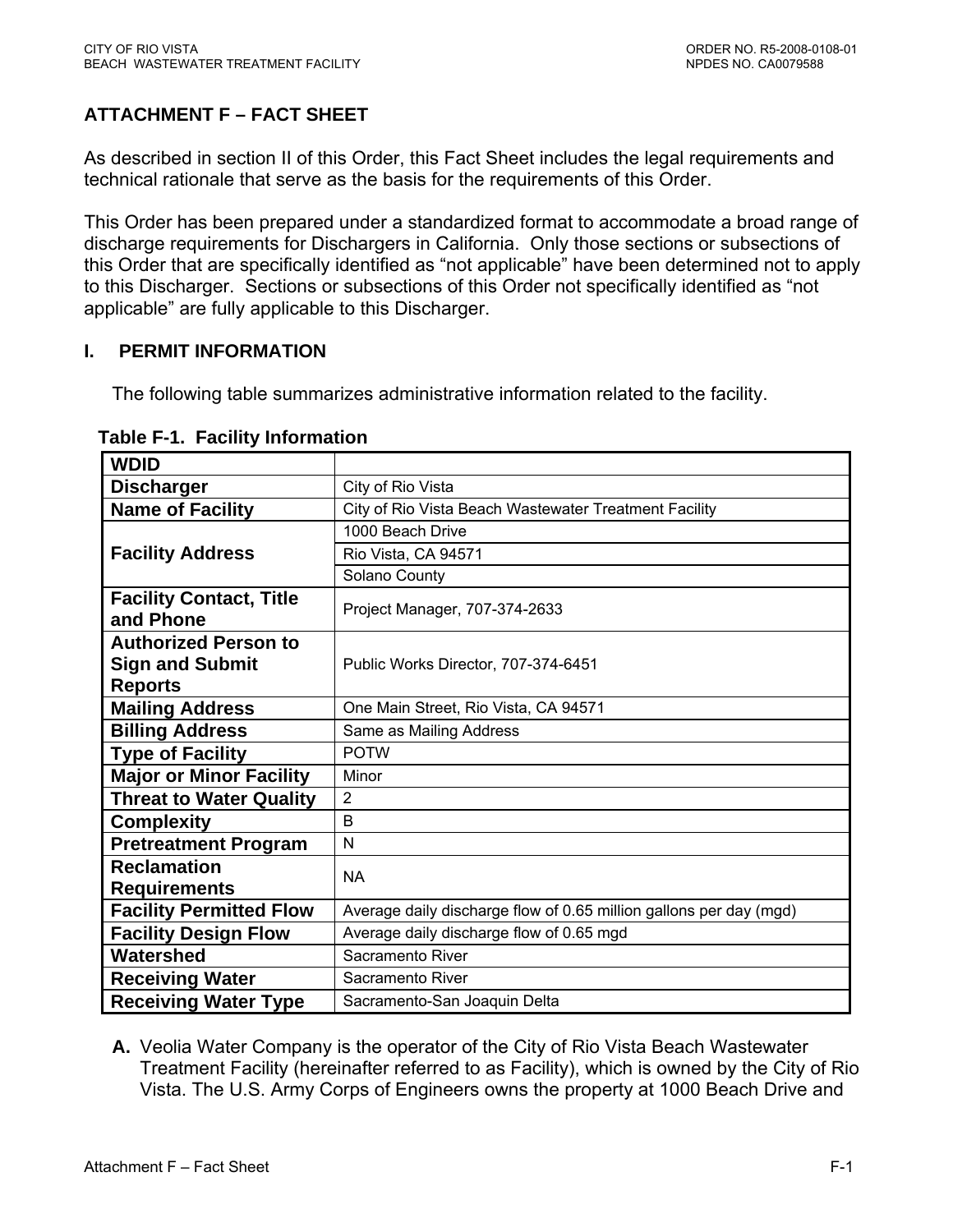<span id="page-57-0"></span>has granted the City of Rio Vista a right of way in order to operate and maintain its sewage treatment and pumping facility on this property.

For the purposes of this Order, references to the "discharger" or "permittee" in applicable federal and state laws, regulations, plans, or policy are held to be equivalent to references to the Discharger herein.

- **B.** The Facility discharges secondary level treated wastewater to the Sacramento River within the Sacramento-San Joaquin Delta, a water of the United States, and is currently regulated by Order No. 5-01-178 which was adopted on 14 June 2001 and expired on 1 June 2006. The terms and conditions of the current Order have been automatically continued and remain in effect until new Waste Discharge Requirements (WDRs) and National Pollutant Discharge Elimination System (NPDES) permit are adopted pursuant to this Order.
- **C.** The Discharger filed a report of waste discharge and submitted an application for renewal of its WDRs and NPDES permit on 13 March 2006.

## **II. FACILITY DESCRIPTION**

The City of Rio Vista Beach Wastewater Treatment Facility provides sewerage service for the City of Rio Vista community and serves a population of approximately 4,500 people. The Facility design average daily discharge flow capacity is 0.65 million gallons per day (mgd).

### **A. Description of Wastewater and Biosolids Treatment or Controls**

The treatment system at the Facility consists of bar screening and grit removal, two primary clarifiers, two activated sludge reactors, two secondary clarifiers, and chlorination/dechlorination. Sludge is dewatered using a dry-vac treatment process (plate and frame press using chemical treatment and heat to produce a Class "A" biosolids) and has the ability to also use lined drying beds. The dried biosolids are disposed offsite at local agricultural sites or to a local landfill. The Facility average daily discharge treatment capacity is 0.65 mgd and the peak wet weather design flow (PWWF) is 2.3 mgd. Effluent flow monitoring data during the previous permit term recorded the highest wet weather daily flow of 1.42 mgd.

## **B. Discharge Points and Receiving Waters**

- 1. The Facility is located in Section 31, T4N, R3E, MDB&M, as shown in Attachment B, a part of this Order.
- 2. Treated municipal wastewater is discharged 77 feet offshore at Discharge Point No. 001 to the Sacramento River, a water of the United States, at a point latitude  $38^{\circ}$  08' 31" N and longitude  $121^{\circ}$  41' 34" W.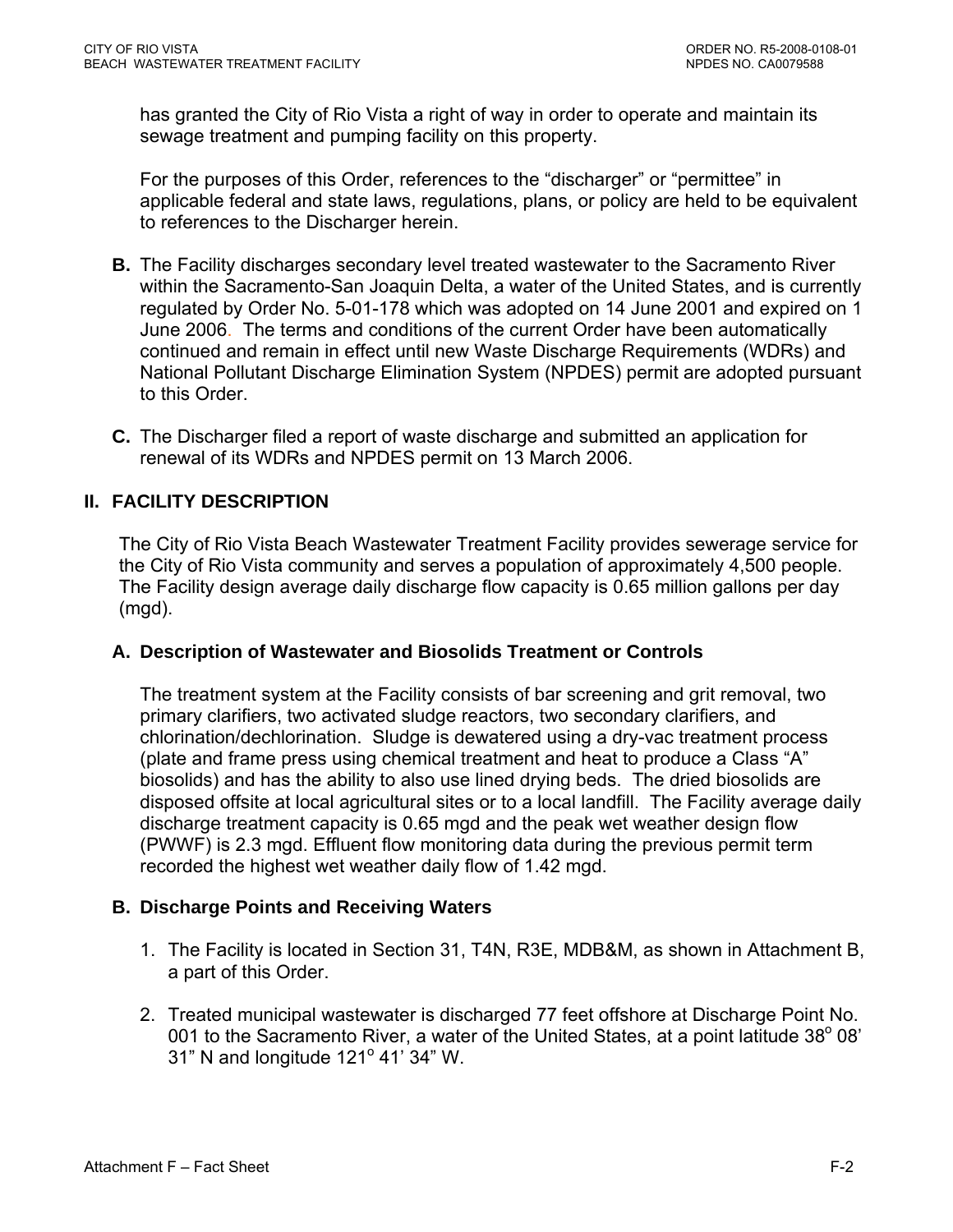## <span id="page-58-0"></span>**C. Summary of Existing Requirements and Self-Monitoring Report (SMR) Data**

Effluent limitations contained in the existing Order for discharges from Discharge Point No. 001 (Monitoring Location EFF-001) from the term of the previous Order are summarized below:

1. The effluent could not exceed the following final effluent limits:

|                                        |                           |                           | <b>Effluent Limitation</b> |                                | <b>Effluent Monitoring Data</b><br>(August 2001- August 2006)   |                                                         |                                                    |
|----------------------------------------|---------------------------|---------------------------|----------------------------|--------------------------------|-----------------------------------------------------------------|---------------------------------------------------------|----------------------------------------------------|
| <b>Parameter</b>                       | <b>Units</b>              | Average<br><b>Monthly</b> | Average<br>Weekly          | <b>Maximum</b><br><b>Daily</b> | <b>Highest</b><br>Average<br><b>Monthly</b><br><b>Discharge</b> | <b>Highest</b><br>Average<br>Weekly<br><b>Discharge</b> | <b>Highest</b><br><b>Daily</b><br><b>Discharge</b> |
|                                        | mg/L                      | 30                        | 45                         | 60                             | 34                                                              | 97                                                      | 97                                                 |
| <b>Biochemical</b><br>Oxygen           | lbs/day <sup>2</sup>      | 163                       | 244                        | 326                            | 128                                                             | 421                                                     | 421                                                |
| Demand, 5-<br>day @20°C                | lbs/day <sup>3</sup>      | 575                       | 863                        | 1,151                          | 129                                                             | 319                                                     | 319                                                |
| (BOD <sub>5</sub> ) <sup>1</sup>       | $\frac{0}{0}$<br>removal  | 85                        | $-$                        | $-$                            | 84                                                              | $-$                                                     |                                                    |
|                                        | mg/L                      | 30                        | 45                         | 60                             | 84                                                              | 159                                                     | 300                                                |
| Total                                  | $lbs/day^2$               | 163                       | 244                        | 326                            | 343                                                             | 644                                                     | 1,213                                              |
| Suspended                              | lbs/day <sup>3</sup>      | 575                       | 863                        | 1,151                          | 100                                                             | 193                                                     | 193                                                |
| Solids (TSS) <sup>1</sup>              | $\frac{0}{0}$<br>removal  | 85                        |                            |                                | 33                                                              |                                                         |                                                    |
| Total<br>Coliform                      | MPN/<br>100 mL            | Monthly Median of 23      |                            | 500                            | Maximum Monthly Median<br>1,600<br>of 1260                      |                                                         |                                                    |
| Settleable<br>Solids                   | m/L                       | 0.1                       |                            | 0.2                            | 1.48                                                            | $-$                                                     | 45                                                 |
|                                        | mg/L                      | 0.01                      | --                         | 0.02                           | 6.4                                                             | $\qquad \qquad -$                                       | 10                                                 |
| Chlorine<br>Residual                   | lbs/day <sup>2</sup>      | 0.054                     | $-$                        | 0.109                          | <b>NA</b>                                                       | --                                                      | <b>NA</b>                                          |
|                                        | lbs/day <sup>3</sup>      | 0.192                     | $\overline{\phantom{a}}$   | 0.384                          | <b>NA</b>                                                       | $\overline{a}$                                          | <b>NA</b>                                          |
| Oil and                                | mg/L                      | 10                        | $\qquad \qquad -$          | 15                             | 1.1                                                             | --                                                      | 1.1                                                |
| Grease                                 | lbs/day <sup>2</sup>      | 55                        |                            | 82                             | <b>ND</b>                                                       | $\overline{a}$                                          | <b>ND</b>                                          |
|                                        | lbs/day <sup>3</sup>      | 192                       | $\overline{\phantom{a}}$   | 288                            | 5.4                                                             | $\overline{\phantom{a}}$                                | 5.4                                                |
|                                        | mg/L                      | 6.36                      |                            | 12.8                           | 20                                                              | --                                                      | 20                                                 |
| Arsenic                                | $lbs/day^2$               | 34.5                      | 44                         | 69.4                           | 63                                                              | Ц.                                                      | 63                                                 |
|                                        | $lbs/day^3$               | 122                       |                            | 246                            | 69                                                              |                                                         | 69                                                 |
| pH                                     | SU                        |                           | $6.5 - 8.5$                |                                | $5.9 - 8.5$                                                     |                                                         |                                                    |
| Flow <sup>6</sup>                      | mgd                       | 0.65                      | --                         | <u></u>                        | 0.63                                                            |                                                         | $\overline{a}$                                     |
| Acute<br><b>Toxicity</b>               | $\frac{0}{0}$<br>survival | $\overline{7}$            |                            |                                | Minimum of 75                                                   |                                                         |                                                    |
| Persistent<br>Chlorinated              | µg/L                      |                           |                            | ND <sup>4</sup>                | --                                                              |                                                         | ND <sup>4</sup>                                    |
| Hydrocarbon<br>Pesticides <sup>5</sup> | $\frac{1}{3}$             | $-$                       |                            | <b>ND</b>                      |                                                                 |                                                         | <b>ND</b>                                          |

**Table F-2. Historic Effluent Limitations and Monitoring Data** 

NA= Not available.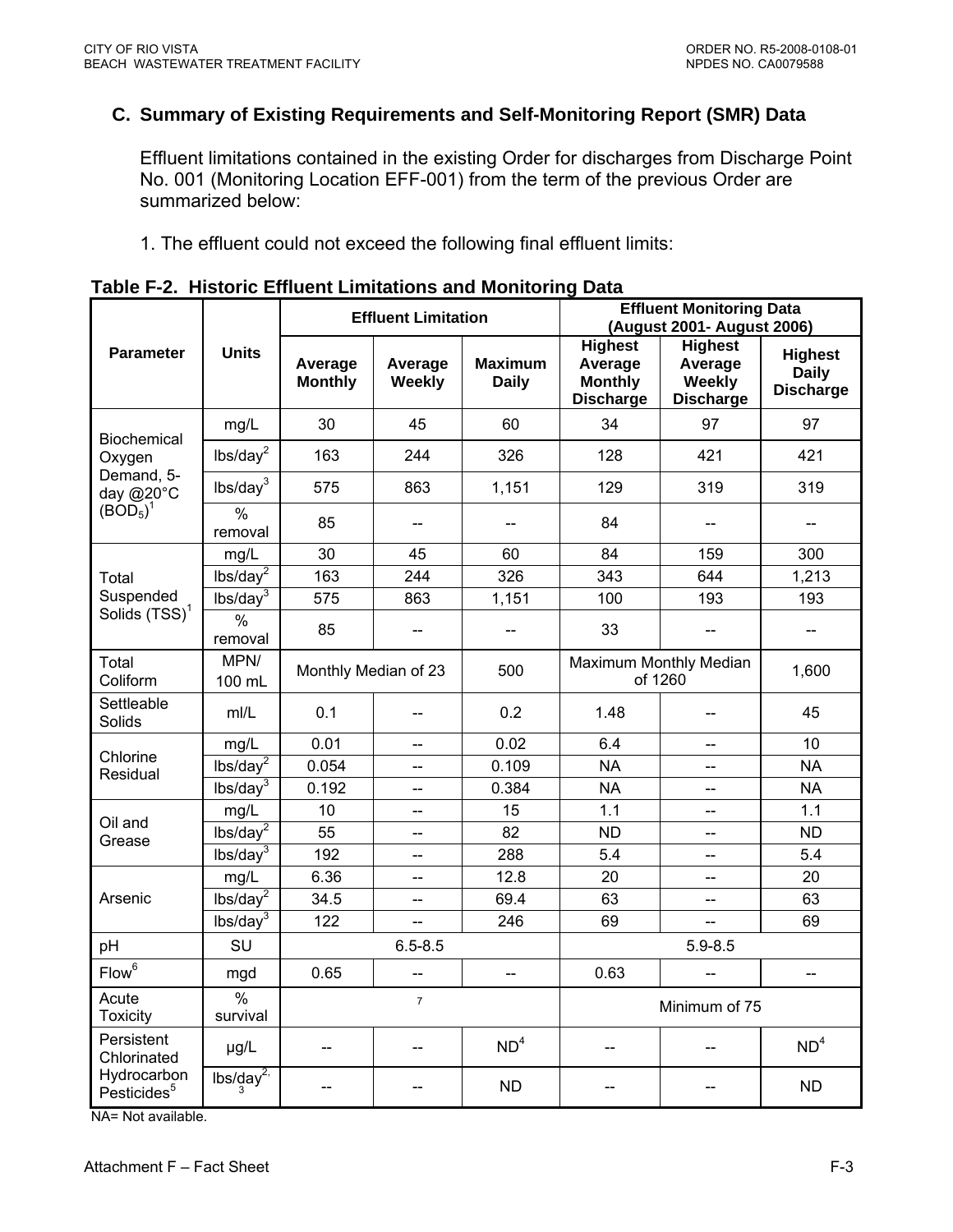<span id="page-59-0"></span>ND= Reported as non-detect.

- 1
- To be ascertained by a 24-hour composite.<br>Based upon a design treatment capacity of 0.65 mgd (applicable May-October). 2
- 
- Based upon a design peak wet weather flow capacity of 2.3 mgd (applicable November-April).<br>Each persistent chlorinated hydrocarbon pesticide shall be ND (non-detectable). The Discharger shall use USEPA standard analytical techniques that have the lowest practical level for the persistent chlorinated hydrocarbon pesticides with a minimum acceptable reporting level as indicated in Appendix 4 of the SIP. Persistent chlorinated hydrocarbon pesticides include alpha BHC, aldrin, alpha endosulfan, beta endosulfan, beta BHC, gamma BHC (lindane), delta BHC, 4,4'-DDD, 4,4'-DDE, 4,4'-DDT, chlordane, dieldrin, endrin, endrin aldehyde, endosulfan sulfate, heptachlor, heptachlor
- epoxide, and toxaphene. 5 Full compliance with this limitation is not required until 1 June 2006.
- 
- <sup>6</sup> The average dry weather (May through October) flow.<br><sup>7</sup> Survival of aquatic organisms in 96-hour bioassays of undiluted waste shall be no less than:
- Minimum for any one bioassay------------------------------------70%
- Median for any three or more consecutive bioassays-------90%.
	- 2. The following effluent limitations were in effect as interim limitations until a dilution/mixing zone study was completed and final limits established.

|                  | <b>Units</b>         |                           | <b>Effluent Limitation</b> |                                                                                     | <b>Monitoring Data</b><br>August 2001 - August 2006             |                                                                |                                                    |
|------------------|----------------------|---------------------------|----------------------------|-------------------------------------------------------------------------------------|-----------------------------------------------------------------|----------------------------------------------------------------|----------------------------------------------------|
| <b>Parameter</b> |                      | Average<br><b>Monthly</b> | Average<br>Weekly          | <b>Maximum</b><br><b>Daily</b>                                                      | <b>Highest</b><br>Average<br><b>Monthly</b><br><b>Discharge</b> | <b>Highest</b><br>Average<br><b>Weekly</b><br><b>Discharge</b> | <b>Highest</b><br><b>Daily</b><br><b>Discharge</b> |
|                  | $\mu$ g/L            |                           |                            | 1,053                                                                               |                                                                 |                                                                | 100                                                |
| Aluminum         | lbs/day              |                           |                            | 5.7                                                                                 | --                                                              |                                                                | 2.4                                                |
|                  | lbs/day <sup>2</sup> |                           |                            | 20.2                                                                                | --                                                              |                                                                | 7.8                                                |
|                  | mg N/L               |                           |                            | 89.3                                                                                | --                                                              |                                                                | 30                                                 |
| Ammonia<br>as N  | lbs/day              |                           |                            | 484                                                                                 | --                                                              |                                                                | 69                                                 |
|                  | lbs/day <sup>2</sup> |                           |                            | 1,713<br>Road upon a decian treatment conseity of 0.65 mad (applicable May October) |                                                                 |                                                                | 168                                                |

**Table F-3. Historic Interim Effluent Limitations and Monitoring Data** 

Based upon a design treatment capacity of 0.65 mgd (applicable May-October).<br>2. Based upon a design pools uset usether flow capacity of 2.2 mgd (applicable Nov

Based upon a design peak wet weather flow capacity of 2.3 mgd (applicable November-April).

#### **D. Compliance Summary**

The following compliance summary applies to the Facility during the term of Order No. 5-01-178 (NPDES Permit No. CA0079588).

1. Administrative Civil Liability (ACL) Order No. R5-01-185 assessed mandatory penalties for violations of Waste Discharge Requirements Order No. 5-01-178 in the amount of \$30,000. The ACL Order allowed the City to complete a project to achieve full compliance with the permit by 14 December 2006 in lieu of paying the penalty.

Further review indicated that the plant expansion was designed to correct the violations which resulted in mandatory penalties, and that the expansion was completed in August 2001.

On 12 December 2001, a site visit was conducted to review plant operations after completion of the expansion, and to evaluate compliance with the current Waste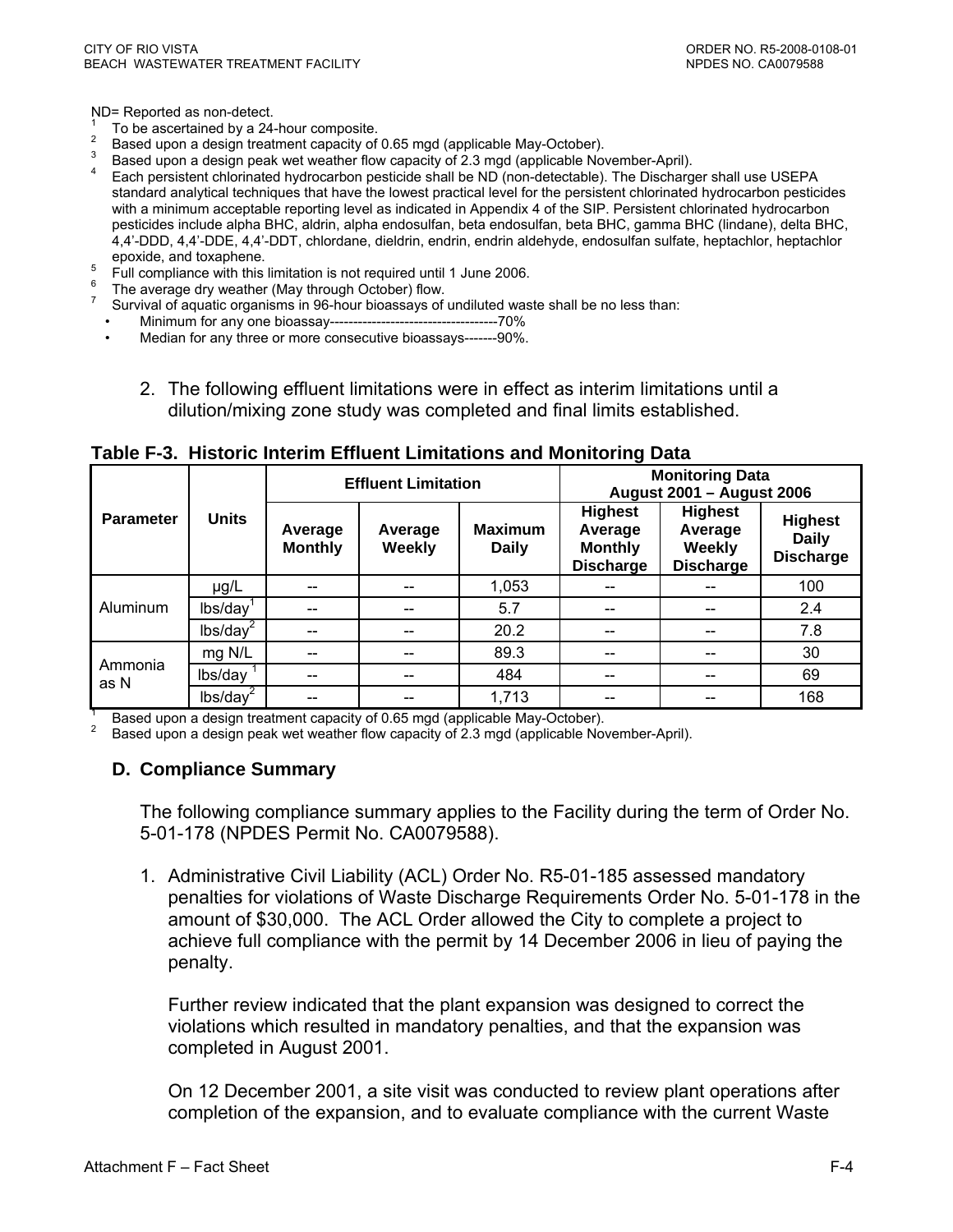<span id="page-60-0"></span>Discharge Requirements. At the time of the inspection the Facility was found to be operating improperly. As a result a Notice of Violation was issued on 3 January 2002. In response to the Notice of Violation, the Facility submitted a Summary Report on 1 February 2002 detailing corrective measures taken.

2. Based on data contained in self-monitoring reports from July 2001 through September 2006, the Facility exceeded total coliform effluent limitations numerous times. The highest recorded exceedance for total coliform monthly median was 1260 MPN/100 mL (the monthly median limitation was 23 MPN/100 mL), and several times the highest recorded daily maximum for total coliform was reported as >1600 MPN/100 mL (the daily maximum limitation was 500 MPN/100 mL).

## **E. Planned Changes**

According to a letter to the Regional Water Board from Mr. Brent Salmi of the City of Rio Vista on 13 March 2006 regarding Rio Vista Main WWTF NPDES Permit Renewal Forms, the City is considering whether it can implement either of the following two longterm plans:

- 1. Redirect the Facility influent flow to the new Northwest Wastewater Treatment Facility (WWTF) site and discharge effluent to the Sacramento River at that location.
- 2. Add effluent filters to the existing Facility, and begin the process of attempting to stabilize the Facility site to reduce the risk of site liquefaction in the event of a major earthquake.

## **III. APPLICABLE PLANS, POLICIES, AND REGULATIONS**

The requirements contained in this Order are based on the applicable plans, policies, and regulations identified in section II of the Limitations and Discharge Requirements ([Findings](#page-2-0)). This section provides supplemental information, where appropriate, for the plans, policies, and regulations relevant to the discharge.

### **A. Legal Authority**

See Limitations and Discharge Requirements - [Findings, Section II.C.](#page-3-0) 

**B. California Environmental Quality Act (CEQA)**  See Limitations and Discharge Requirements - [Findings, Section II.E.](#page-3-0)

### **C. State and Federal Regulations, Policies, and Plans**

1. **Water Quality Control Plans**. The Regional Water Board adopted a *Water Quality Control Plan, Fourth Edition (Revised February 2007), for the Sacramento and San Joaquin River Basins Lake Basin* (Basin Plan) that designates beneficial uses, establishes water quality objectives, and contains implementation programs and policies to achieve those objectives for all waters addressed through the plan. In addition, State Water Board Resolution No. 88-63 requires that, with certain exceptions, the Regional Water Board assign the municipal and domestic supply use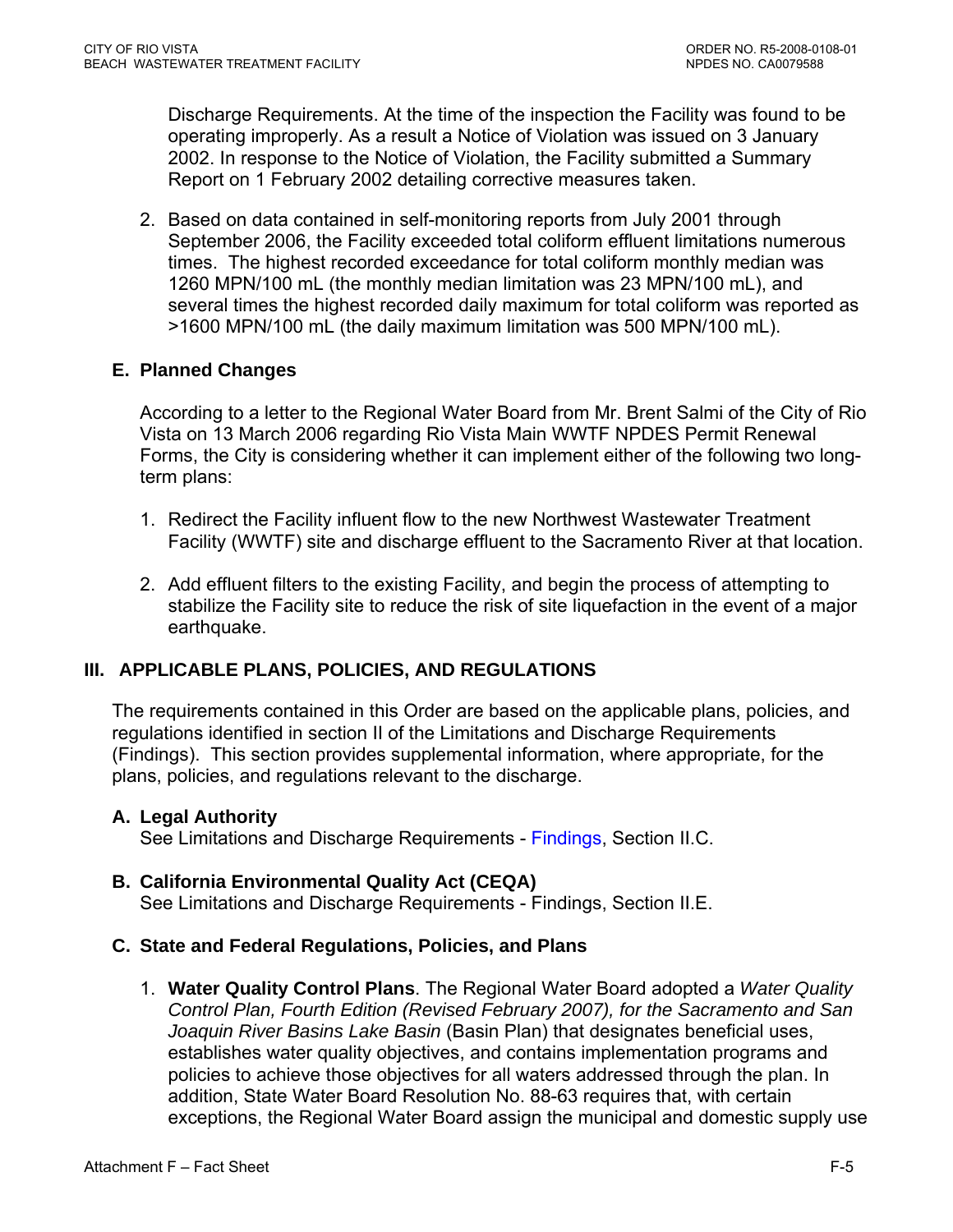to water bodies that do not have beneficial uses listed in the Basin Plan. The beneficial uses of the Sacramento River within the Sacramento-San Joaquin Delta downstream of the discharge are municipal and domestic supply, agricultural irrigation, agricultural stock watering, industrial process supply, industrial service supply, water contact recreation, other non-contact water recreation, warm freshwater habitat, cold freshwater habitat, migration of aquatic organisms (cold and warm), warm spawning habitat, wildlife habitat, and navigation.

The Basin Plan on page II-1.00 states: "*Protection and enhancement of existing and potential beneficial uses are primary goals of water quality planning…*" and with respect to disposal of wastewaters states that "...*disposal of wastewaters is [not] a prohibited use of waters of the State; it is merely a use which cannot be satisfied to the detriment of beneficial uses.*"

The federal CWA section 101(a)(2), states: "*it is the national goal that wherever attainable, an interim goal of water quality which provides for the protection and propagation of fish, shellfish, and wildlife, and for recreation in and on the water be achieved by July 1, 1983.*" Federal Regulations, developed to implement the requirements of the CWA, create a rebuttable presumption that all waters be designated as fishable and swimmable. Federal Regulations, 40 CFR 131.2 and 131.10, require that all waters of the State regulated to protect the beneficial uses of public water supply, protection and propagation of fish, shell fish and wildlife, recreation in and on the water, agricultural, industrial and other purposes including navigation. Section 131.3(e), 40 CFR, defines existing beneficial uses as those uses actually attained after November 28, 1975, whether or not they are included in the water quality standards. Federal Regulation, 40 CFR 131.10 requires that uses be obtained by implementing effluent limitations, requires that all downstream uses be protected and states that in no case shall a state adopt waste transport or waste assimilation as a beneficial use for any waters of the United States.

- 2. **Thermal Plan.** The State Water Board adopted a *Water Quality Control Plan for Control of Temperature in the Coastal and Interstate Water and Enclosed Bays and Estuaries of California* (Thermal Plan) on 18 May 1972, and amended this plan on 18 September 1975. This plan contains temperature objectives for surface waters. Since the Facility discharges to the Sacramento-San Joaquin Delta, the Thermal Plan is applicable to the discharge. Requirements of this Order implement the Thermal Plan.
- 3. **Bay-Delta Plan.** The *Water Quality Control Plan for the San Francisco Bay/Sacramento-San Joaquin Delta Estuary* (Bay-Delta Plan) was adopted in May 1995 by the State Water Board superseding the 1991 Bay-Delta Plan. The Bay-Delta Plan identifies the beneficial uses of the estuary and includes objectives for flow, salinity, and endangered species protection.

The Bay-Delta Plan attempts to create a management plan that is acceptable to the stakeholders while at the same time is protective of beneficial uses of the Sacramento-San Joaquin Delta. The State Water Board adopted Decision 1641 (D-1641) on 29 December 1999. D-1641 implements flow objectives for the Bay-Delta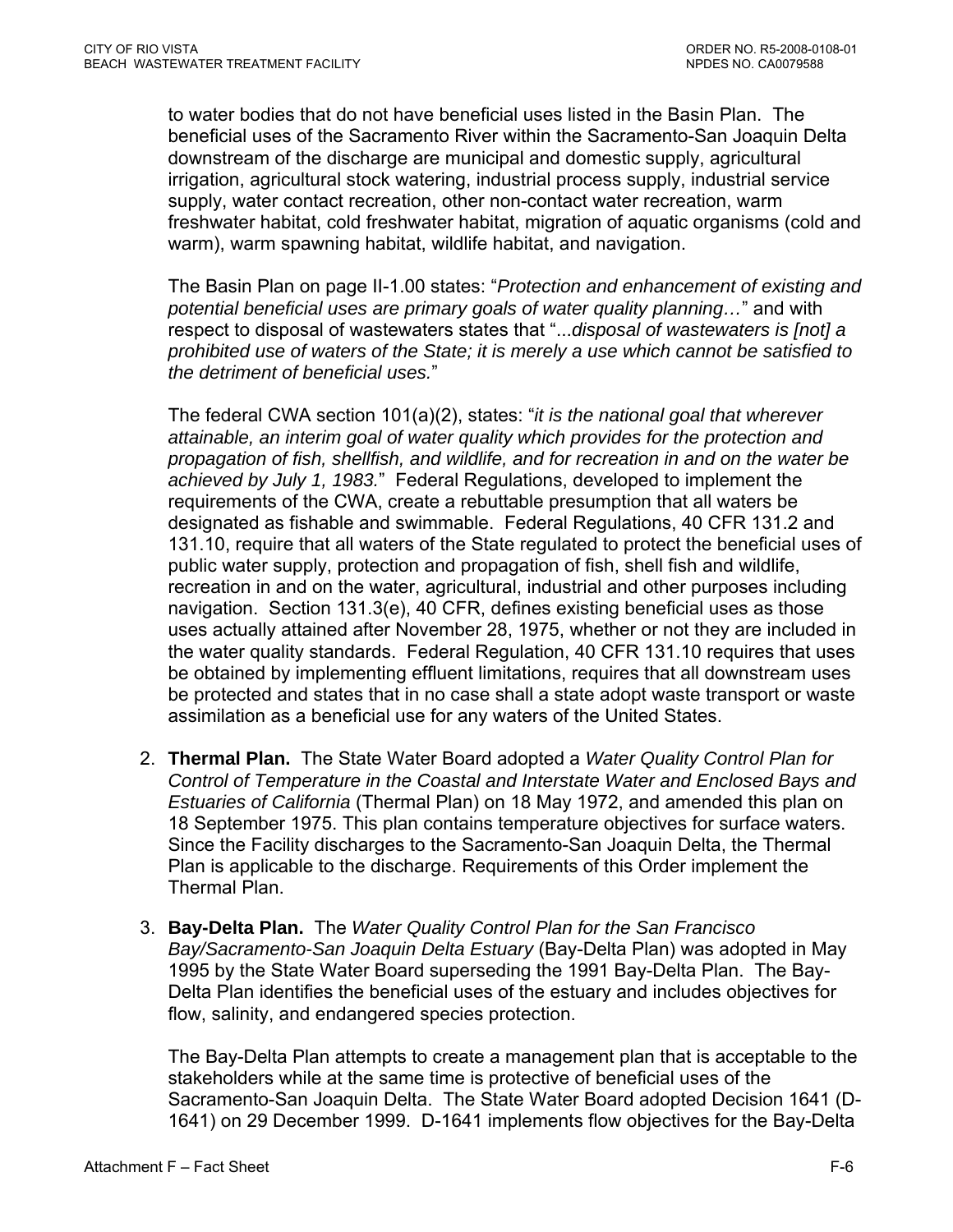Estuary, approves a petition to change points of diversion of the Central Valley Project and the State Water Project in the Southern Delta, and approves a petition to change places of use and purposes of use of the Central Valley Project. The water quality objectives of the Bay-Delta Plan are implemented as part of this Order.

- 4. **Antidegradation Policy.** Section 131.12 requires that the state water quality standards include an antidegradation policy consistent with the federal policy. The State Water Board established California's antidegradation policy in State Water Board Resolution No. 68-16. Resolution No. 68-16 incorporates the federal antidegradation policy where the federal policy applies under federal law. Resolution No. 68-16 requires that existing water quality be maintained unless degradation is justified based on specific findings. The Regional Water Board's Basin Plan implements, and incorporates by reference, both the State and federal antidegradation policies. As discussed in detail in the Fact Sheet ([Attachment F,](#page-98-0)  [Section IV.D.4.](#page-98-0)) the discharge is consistent with the antidegradation provisions of 40 CFR 131.12 and State Water Board Resolution 68-16.
- 5. **Anti-Backsliding Requirements.** Sections 402(o)(2) and 303(d)(4) of the CWA and federal regulations at title 40 CFR 122.44(l) prohibit backsliding in NPDES permits. These anti-backsliding provisions require that effluent limitations in a reissued permit must be as stringent as those in the previous permit, with some exceptions in which limitations may be relaxed. Compliance with the antibacksliding requirements is discussed in [Section IV.D.3.](#page-98-0)
- 6. **Emergency Planning and Community Right to Know Act**. Section 13263.6(a), California Water Code, requires that "*the Regional Water Board shall prescribe effluent limitations as part of the waste discharge requirements of a POTW for all substances that the most recent toxic chemical release data reported to the state emergency response commission pursuant to Section 313 of the Emergency Planning and Community Right to Know Act of 1986 (42 U.S.C. Sec. 11023) (EPCRKA) indicate as discharged into the POTW, for which the State Water Board or the Regional Water Board has established numeric water quality objectives, and*  has determined that the discharge is or may be discharged at a level which will *cause, have the reasonable potential to cause, or contribute to, an excursion above any numeric water quality objective*".

The most recent toxic chemical data report does not indicate any reportable off-site releases or discharges to the collection system for this Facility. Therefore, a reasonable potential analysis based on information from Emergency Planning and Community Right to Know Act (EPCRA) cannot be conducted. Based on information from EPCRA, there is no reasonable potential to cause or contribute to an excursion above any numeric water quality objectives included within the Basin Plan or in any State Water Board plan, so no effluent limitations are included in this permit pursuant to CWC section 13263.6(a).

However, as detailed elsewhere in this Order, available effluent data indicate that there are constituents present in the effluent that have a reasonable potential to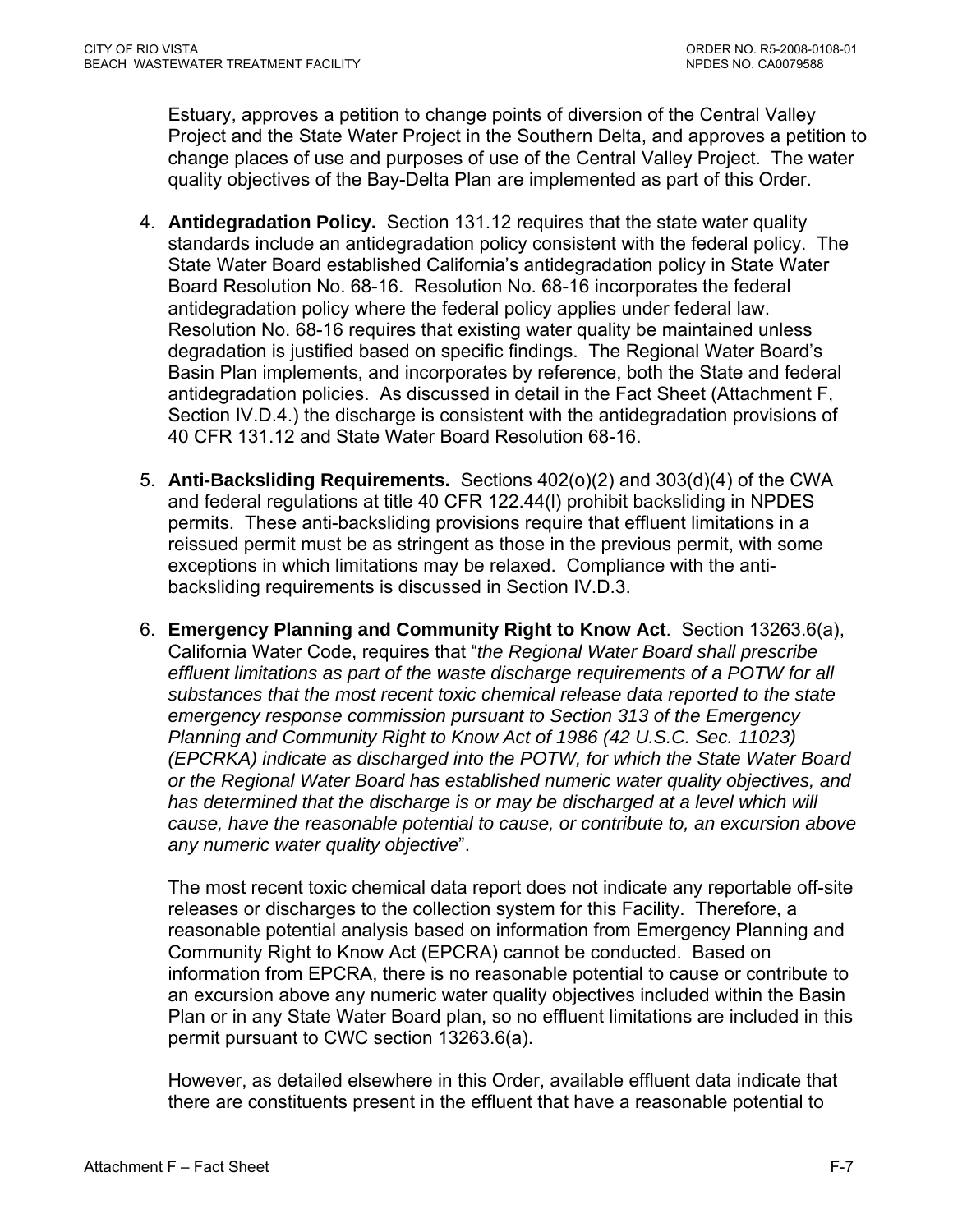<span id="page-63-0"></span>cause or contribute to exceedances of water quality standards and require inclusion of effluent limitations based on federal and state laws and regulations.

7. **Endangered Species Act.** This Order does not authorize any act that results in the taking of a threatened or endangered species or any act that is now prohibited, or becomes prohibited in the future, under either the California Endangered Species Act (Fish and Game Code sections 2050 to 2097) or the Federal Endangered Species Act (16 U.S.C.A. sections 1531 to 1544). This Order requires compliance with effluent limits, receiving water limits, and other requirements to protect the beneficial uses of waters of the state. The Discharger is responsible for meeting all requirements of the applicable Endangered Species Act.

## **D. Impaired Water Bodies on CWA 303(d) List**

- 1. Under Section 303(d) of the 1972 Clean Water Act, states, territories and authorized tribes are required to develop lists of water quality limited segments. The waters on these lists do not meet water quality standards, even after point sources of pollution have installed the minimum required levels of pollution control technology. On 30 November 2006 USEPA gave final approval to California's 2006 Section 303(d) List of Water Quality Limited Segments. The Basin Plan references this list of Water Quality Limited Segments (WQLSs), which are defined as "…*those sections of*  lakes, streams, rivers or other fresh water bodies where water quality does not meet *(or is not expected to meet) water quality standards even after the application of appropriate limitations for point sources (40 CFR 130, et seq.)*." The Basin Plan also states, "*Additional treatment beyond minimum federal standards will be imposed on dischargers to [WQLSs]. Dischargers will be assigned or allocated a maximum allowable load of critical pollutants so that water quality objectives can be met in the segment.*" The listing for Delta Waterways (western portion) includes: chlorpyrifos, DDT, diazinon, electrical conductivity, exotic species, group A pesticides, mercury, and unknown toxicity.
- 2. **Total Maximum Daily Loads.** The USEPA requires the Regional Water Board to develop total maximum daily loads (TMDLs) for each 303(d) listed pollutant and water body combination. TMDLs for the Sacramento – San Joaquin Delta are currently being developed for diazinon, chlorpyrifos, and mercury. This Order may be reopened to apply applicable water quality-based effluent limitations upon the completion of these TMDLs.

## **E. Other Plans, Policies and Regulations**

- 1. The discharge authorized herein and the treatment and storage facilities associated with the discharge of treated municipal wastewater, except for discharges of residual sludge and solid waste, are exempt from the requirements of Title 27, California Code of Regulations (CCR), section 20005 *et seq*. (hereafter Title 27). The exemption, pursuant to Title 27 CCR section 20090(a), is based on the following:
	- a. The waste consists primarily of domestic sewage and treated effluent;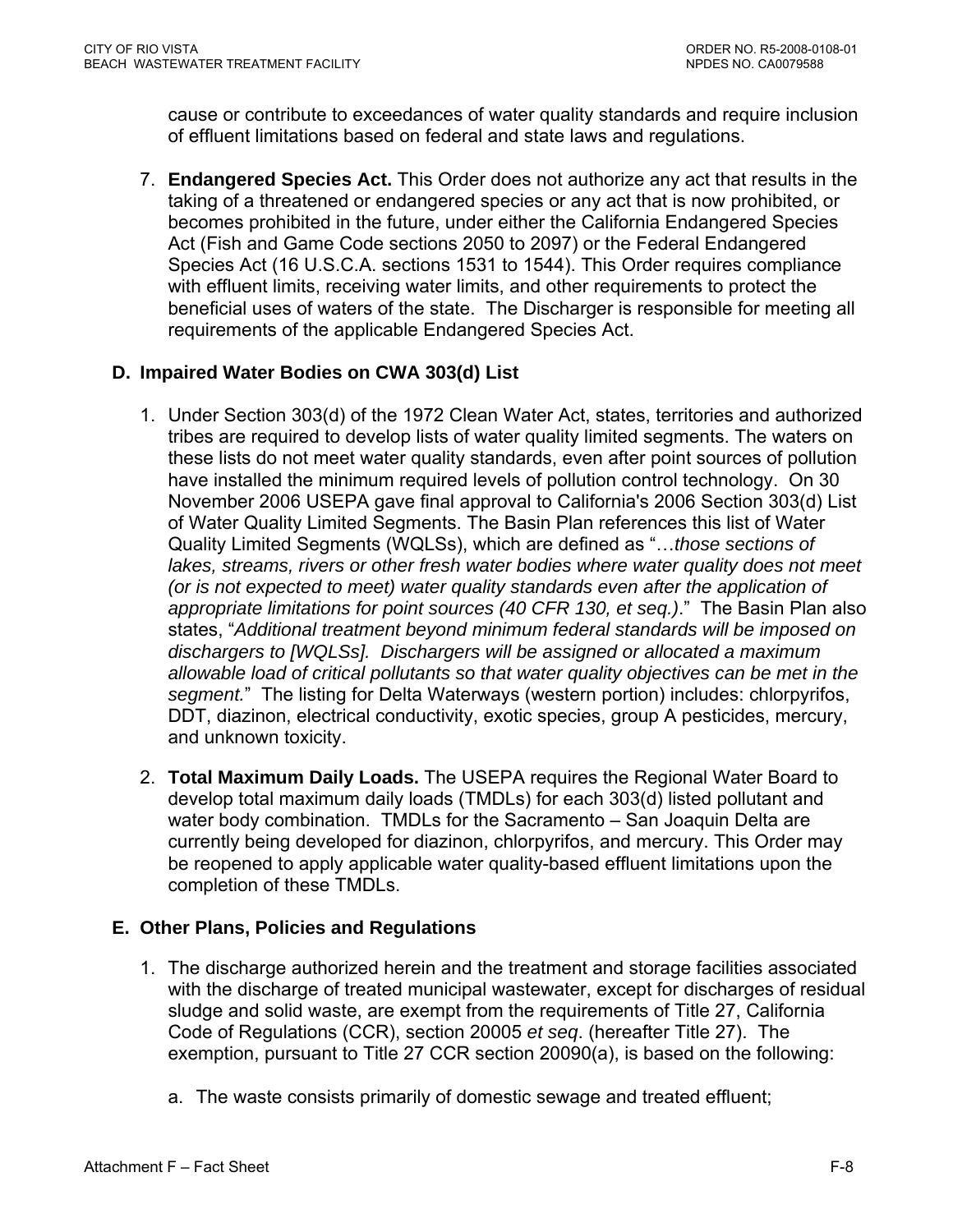- <span id="page-64-0"></span>b. The waste discharge requirements are consistent with water quality objectives; and
- c. The treatment and storage facilities described herein are associated with a municipal wastewater treatment plant.

## **IV. RATIONALE FOR EFFLUENT LIMITATIONS AND DISCHARGE SPECIFICATIONS**

Effluent limitations and toxic and pretreatment effluent standards established pursuant to Sections 301 (Effluent Limitations), 302 (Water Quality Related Effluent Limitations), 304 (Information and Guidelines), and 307 (Toxic and Pretreatment Effluent Standards) of the Clean Water Act (CWA) and amendments thereto are applicable to the discharge.

The Federal CWA mandates the implementation of effluent limitations that are as stringent as necessary to meet water quality standards established pursuant to state or federal law [33 U.S.C., § 1311(b)(1)(C); 40 CFR 122.44(d)(1)]. NPDES permits must incorporate discharge limits necessary to ensure that water quality standards are met. This requirement applies to narrative criteria as well as to criteria specifying maximum amounts of particular pollutants. Pursuant to Federal Regulations, 40 CFR 122.44(d)(1)(i), NPDES permits must contain limits that control all pollutants that "*are or may be discharged at a level which will cause, have the reasonable potential to cause, or contribute to an excursion above any state water quality standard, including state narrative criteria for water quality*." Federal Regulations, 40 CFR 122.44(d)(1)(vi), further provide that "[w]*here a state has not established a water quality criterion for a specific chemical pollutant that is present in an effluent at a concentration that causes, has the reasonable potential to cause, or contributes to an excursion above a narrative criterion within an applicable State water quality standard, the permitting authority must establish effluent limits.*"

The CWA requires point source discharges to control the amount of conventional, nonconventional, and toxic pollutants that are discharged into the waters of the United States. The control of pollutants discharged is established through effluent limitations and other requirements in NPDES permits. There are two principal bases for effluent limitations: 40 CFR 122.44(a) requires that permits include applicable technology-based limitations and standards, and 40 CFR 122.44(d) requires that permits include water quality-based effluent limitations to attain and maintain applicable numeric and narrative water quality criteria to protect the beneficial uses of the receiving water where numeric water quality objectives have not been established. The Regional Water Board's Basin Plan, page IV-17.00, contains an implementation policy ("Policy for Application of Water Quality Objectives" ) that specifies that the Regional Water Board "*will, on a case-by-case basis, adopt numerical limitations in orders which will implement the narrative objectives*." This Policy complies with 40 CFR 122.44(d)(1). With respect to narrative objectives, the Regional Water Board must establish effluent limitations using one or more of three specified sources, including (1) USEPA's published water quality criteria, (2) a proposed state criterion (*i.e*., water quality objective) or an explicit state policy interpreting its narrative water quality criteria (*i.e*., the Regional Water Board's "Policy for Application of Water Quality Objectives")(40 CFR 122.44(d)(1) (vi) (A), (B) or (C)), or (3) an indicator parameter. The Basin Plan contains a narrative objective requiring that: "*All waters shall be maintained free of toxic substances in concentrations that produce detrimental*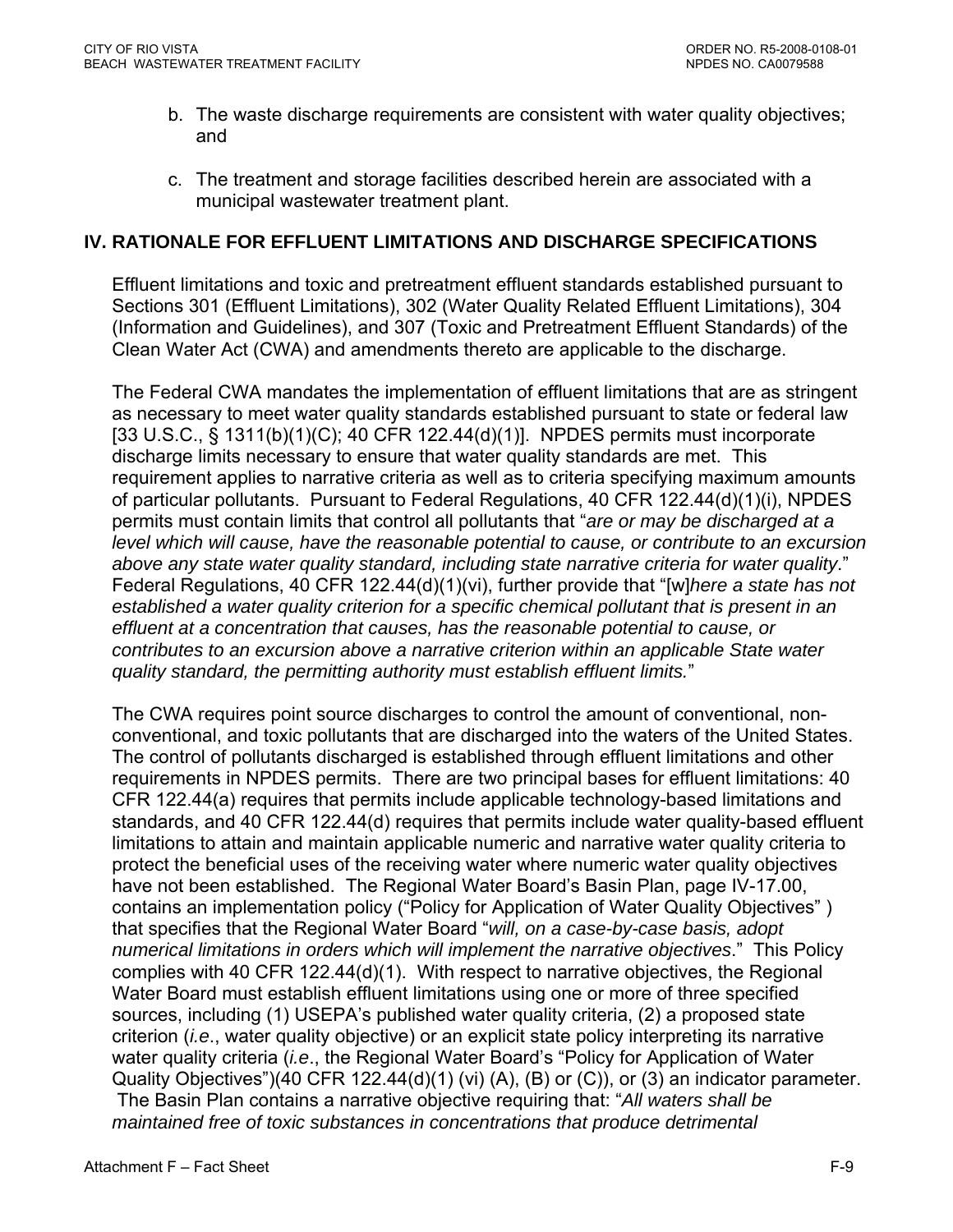<span id="page-65-0"></span>*physiological responses in human, plant, animal, or aquatic life*" (narrative toxicity objective). The Basin Plan requires the application of the most stringent objective necessary to ensure that surface water and groundwater do not contain chemical constituents, discoloration, toxic substances, radionuclides, or taste and odor producing substances that adversely affect beneficial uses. The Basin Plan states that material and relevant information, including numeric criteria, and recommendations from other agencies and scientific literature will be utilized in evaluating compliance with the narrative toxicity objective. The Basin Plan also limits chemical constituents in concentrations that adversely affect surface water beneficial uses. For waters designated as municipal, the Basin Plan specifies that, at a minimum, waters shall not contain concentrations of constituents that exceed Maximum Contaminant Levels (MCL) of CCR Title 22. The Basin Plan further states that, to protect all beneficial uses, the Regional Water Board may apply limits more stringent than MCLs.

## **A. Discharge Prohibitions**

1. As stated in section I.G of Attachment D, Standard Provisions, this Order prohibits bypass from any portion of the treatment facility. Federal Regulations, 40 CFR 122.41 (m), define "bypass" as the intentional diversion of waste streams from any portion of a treatment facility. This section of the Federal Regulations, 40 CFR 122.41 (m)(4), prohibits bypass unless it is unavoidable to prevent loss of life, personal injury, or severe property damage. In considering the Regional Water Board's prohibition of bypasses, the State Water Board adopted a precedential decision, Order No. WQO 2002-0015, which cites the Federal Regulations, 40 CFR 122.41(m), as allowing bypass only for essential maintenance to assure efficient operation.

### **B. Technology-Based Effluent Limitations**

### **1. Scope and Authority**

Regulations promulgated in section 125.3(a)(1) require technology-based effluent limitations for municipal dischargers to be placed in NPDES permits based on Secondary Treatment Standards or Equivalent to Secondary Treatment Standards.

The Federal Water Pollution Control Act Amendments of 1972 (PL 92-500) established the minimum performance requirements for POTWs [defined in section 304(d)(1)]. Section 301(b)(1)(B) of that Act requires that such treatment works must, as a minimum, meet effluent limitations based on secondary treatment as defined by the USEPA Administrator.

Based on this statutory requirement, USEPA developed secondary treatment regulations, which are specified in Part 133. These technology-based regulations apply to all municipal wastewater treatment plants and identify the minimum level of effluent quality attainable by secondary treatment in terms of biochemical oxvgen demand  $(BOD<sub>5</sub>)$ , total suspended solids (TSS), and pH.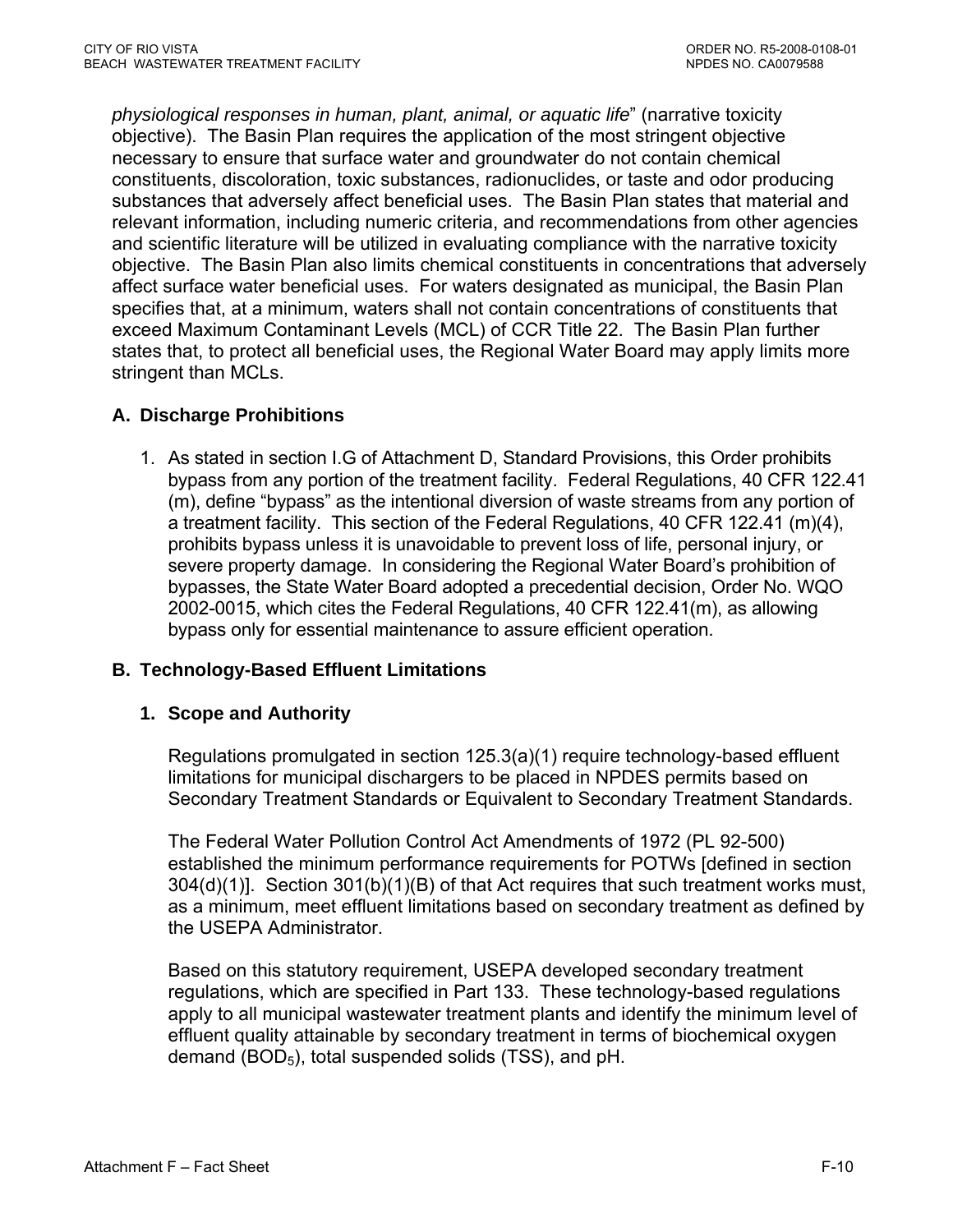### <span id="page-66-0"></span>**2. Applicable Technology-Based Effluent Limitations**

a. **BOD5 and TSS**. Federal Regulations, 40 CFR Part 133, establish the minimum weekly and monthly average level of effluent quality attainable by secondary treatment for BOD<sub>5</sub> and TSS. A daily maximum effluent limitation for BOD<sub>5</sub> and TSS is also included in the Order to ensure that the treatment works are not organically overloaded and operate in accordance with design capabilities. In addition, 40 CFR 133.102, in describing the minimum level of effluent quality attainable by secondary treatment, states that the 30-day average percent removal shall not be less than 85 percent. This Order contains a limitation requiring an average of 85 percent removal of  $BOD<sub>5</sub>$  and TSS over each calendar month.

In Order No. 5-01-178 mass loading limitations for  $BOD<sub>5</sub>$  and TSS were calculated using an average daily discharge flow of 0.65 mgd (applicable May through October) and a peak wet weather flow (PWWF) of 2.3 mgd (applicable November through April). This Order retains these mass loading limits.

- b. **pH.** Federal Regulations, 40 CFR Part 133, also establish technology-based effluent limitations for pH. The secondary treatment standards require the pH of the effluent to be no lower than 6.0 and no greater than 9.0 standard units.
- c. **Flow.** The Facility was designed to provide a secondary level of treatment for an average dry weather flow of 0.65 mgd and a peak wet weather flow of 2.3 mgd. Therefore, this Order contains an average daily discharge flow limitation of 0.65 mgd that is applicable May-October and an average daily discharge flow limitation of 2.3 mgd that is applicable November-April.

### **Summary of Technology-based Effluent Limitations Discharge Point No. 001**

|                                              |                      | <b>Effluent Limitations</b> |                   |                                |                                        |                                        |  |  |  |
|----------------------------------------------|----------------------|-----------------------------|-------------------|--------------------------------|----------------------------------------|----------------------------------------|--|--|--|
| <b>Parameter</b>                             | <b>Units</b>         | Average<br><b>Monthly</b>   | Average<br>Weekly | <b>Maximum</b><br><b>Daily</b> | <b>Instantaneous</b><br><b>Minimum</b> | <b>Instantaneous</b><br><b>Maximum</b> |  |  |  |
| Flow                                         | mgd                  | --                          |                   | $0.65^2$                       |                                        |                                        |  |  |  |
| Flow                                         | mgd                  | --                          | --                | $2.3^{3}$                      | $- -$                                  | --                                     |  |  |  |
|                                              | mg/L                 | 30                          | 45                | 60                             | --                                     | --                                     |  |  |  |
| <b>Biochemical Oxygen</b><br>Demand, 5-day @ | lbs/day <sup>2</sup> | 163                         | 244               | 326                            | --                                     | --                                     |  |  |  |
| 20°C $(BOD5)1$                               | lbs/day <sup>3</sup> | 575                         | 863               | 1151                           |                                        |                                        |  |  |  |
|                                              | mg/L                 | 30                          | 45                | 60                             | --                                     | --                                     |  |  |  |
| <b>Total Suspended</b><br>Solids $(TSS)^1$   | lbs/day <sup>2</sup> | 163                         | 244               | 326                            | --                                     |                                        |  |  |  |
|                                              | lbs/day <sup>3</sup> | 575                         | 863               | 1151                           | --                                     | --                                     |  |  |  |
| pH                                           | SU                   | --                          |                   |                                | $6.0^{4}$                              | $9.0^{4}$                              |  |  |  |

### **Table F-4. Summary of Technology-based Effluent Limitations**

<sup>1</sup> The average monthly percent removal of BOD 5-day 20 $^{\circ}$ C and total suspended solids shall not be less than 85 percent.

 $2$  Based on a design average dry weather flow capacity of 0.65 mgd (applicable May-Oct).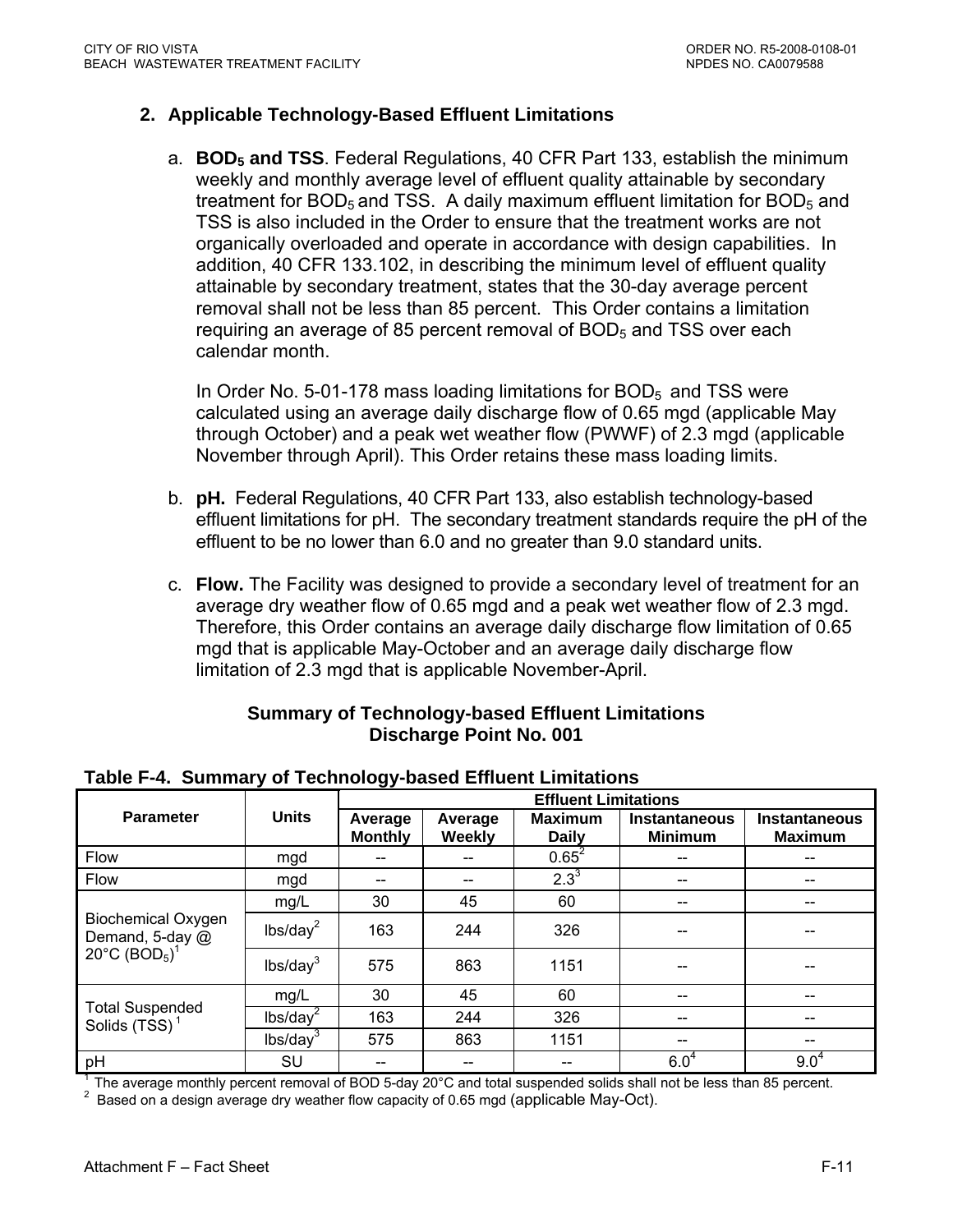.

<span id="page-67-0"></span> $3$  Based on a design peak wet weather flow capacity of 2.3 mgd (applicable Nov-Apr).  $4$  More stringent water quality-based effluent limitations for pH are applied in this Order.

## **C. Water Quality-Based Effluent Limitations (WQBELs)**

### **1. Scope and Authority**

As specified in section 122.44(d)(1)(i), permits are required to include WQBELs for pollutants (including toxicity) that are or may be discharged at levels that cause, have reasonable potential to cause, or contribute to an in-stream excursion above any state water quality standard. The process for determining reasonable potential and calculating WQBELs when necessary is intended to protect the designated uses of the receiving water as specified in the Basin Plan, and achieve applicable water quality objectives and criteria that are contained in other state plans and policies, or any applicable water quality criteria contained in the CTR and NTR.

### **2. Applicable Beneficial Uses and Water Quality Criteria and Objectives**

- a. **Receiving Water.** The Discharger discharges to the Sacramento River within the Sacramento-San Joaquin Delta. The beneficial uses of the Sacramento-San Joaquin Delta are summarized in Section III of this Fact Sheet.
- b. **Hardness.** While no effluent limitation for hardness is necessary in this Order, hardness is critical to the assessment of the need for, and the development of, effluent limitations for certain metals. The *California Toxics Rule* and the *National Toxics Rule* contain water quality criteria for seven metals that vary as a function of hardness, the lower the hardness, the lower the water quality criteria. The hardness-dependent metal criteria include cadmium, copper, chromium III, lead, nickel, silver, and zinc.

Effluent limitations for the discharge must be set to protect the beneficial uses of the receiving water for all discharge conditions. In the absence of the option of including condition-dependent, "floating" effluent limitations that are reflective of actual hardness conditions at the time of discharge, effluent limitations must be set using a reasonable worst-case condition in order to protect beneficial uses for all discharge conditions. The SIP does not address how to determine hardness for application to the equations for the protection of aquatic life when using hardness-dependent metals criteria. It simply states, in Section 1.2, that the criteria shall be properly adjusted for hardness using the hardness of the receiving water. The CTR requires that, for waters with a hardness of 400 mg/L (as  $CaCO<sub>3</sub>$ ), or less, the actual ambient hardness of the surface water must be used. It further requires that the hardness values used must be consistent with the design discharge conditions for design flows and mixing zones.<sup>[1](#page-67-0)</sup> The CTR does not define whether the term "ambient," as applied in the regulations, necessarily requires the consideration of upstream as opposed to downstream hardness conditions.

 $\overline{a}$ 

<sup>1</sup> See 40 CFR 131.38(c)(4)(i)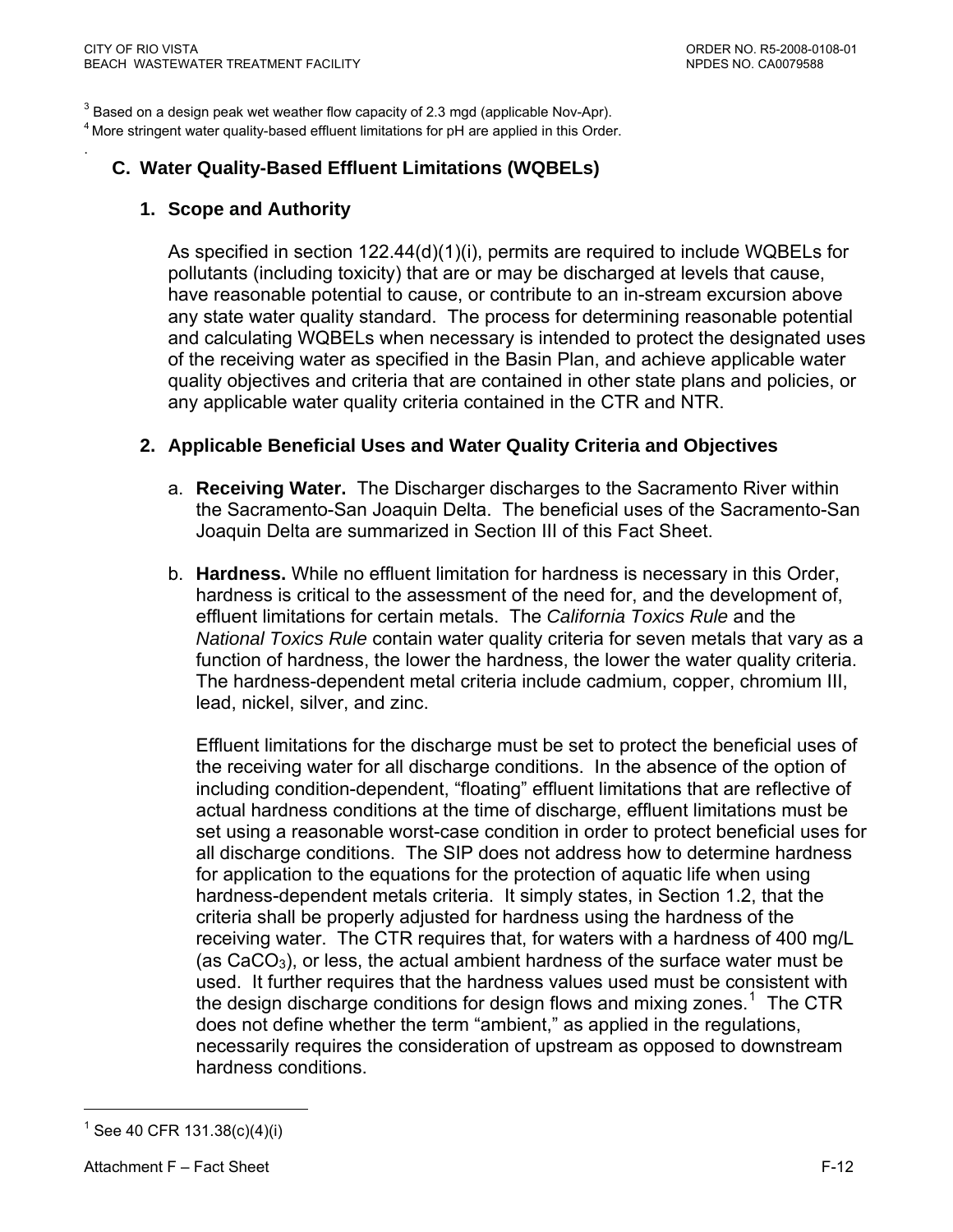The point in the receiving water affected by the discharge is downstream of the discharge. As the effluent mixes with the receiving water, the hardness of the receiving water can change. Therefore, it is appropriate to use the ambient hardness downstream of the discharge that is a mixture of the effluent and receiving water for the determination of the CTR hardness-dependent metals criteria. Recent studies indicate that using the lowest recorded receiving water hardness for establishing water quality criteria is not always protective of the receiving water under various mixing conditions (e.g. when the effluent hardness is less than the receiving water hardness). The studies evaluated the relationships between hardness and the CTR metals criterion that is calculated using the CTR metals equation. The equation describing the total recoverable regulatory criterion, as established in the CTR, is as follows:

CTR Criterion =  $e^{m[ln(H)]+b}$  (Equation 1)

Where:

- H = Hardness
- b = metal- and criterion-specific constant
- m = metal- and criterion-specific constant

The constants "m" and "b" are specific to both the metal under consideration, and the type of total recoverable criterion (i.e. acute or chronic). The metal-specific values for these constants are provided in the CTR at paragraph (b)(2), Table 1.

The relationship between hardness and the resulting criterion in Equation 1 can exhibit either a downward-facing (i.e., concave downward) or an upward-facing (i.e., concave upward) curve depending on the values of the criterion-specific constants. The curve shapes for acute and chronic criteria for the metals are as follows:

Concave Downward: cadmium (chronic), chromium (III), copper, nickel, and zinc

Concave Upward: cadmium (acute), lead, and silver (acute)

For those contaminants where the regulatory criteria exhibit a concave downward relationship as a function of hardness, use of the lowest recorded effluent hardness for establishment of water quality objectives is fully protective of all beneficial uses regardless of whether the effluent or receiving water hardness is higher. Use of the lowest recorded effluent hardness is also protective under all possible mixing conditions between the effluent and the receiving water (i.e., from high dilution to no dilution). Therefore, for cadmium (chronic), chromium (III), copper, nickel, and zinc, the reasonable worst-case ambient hardness can be estimated by using the lowest effluent hardness. The water quality criteria for these metals were calculated for this Order using Equation 1 and a reported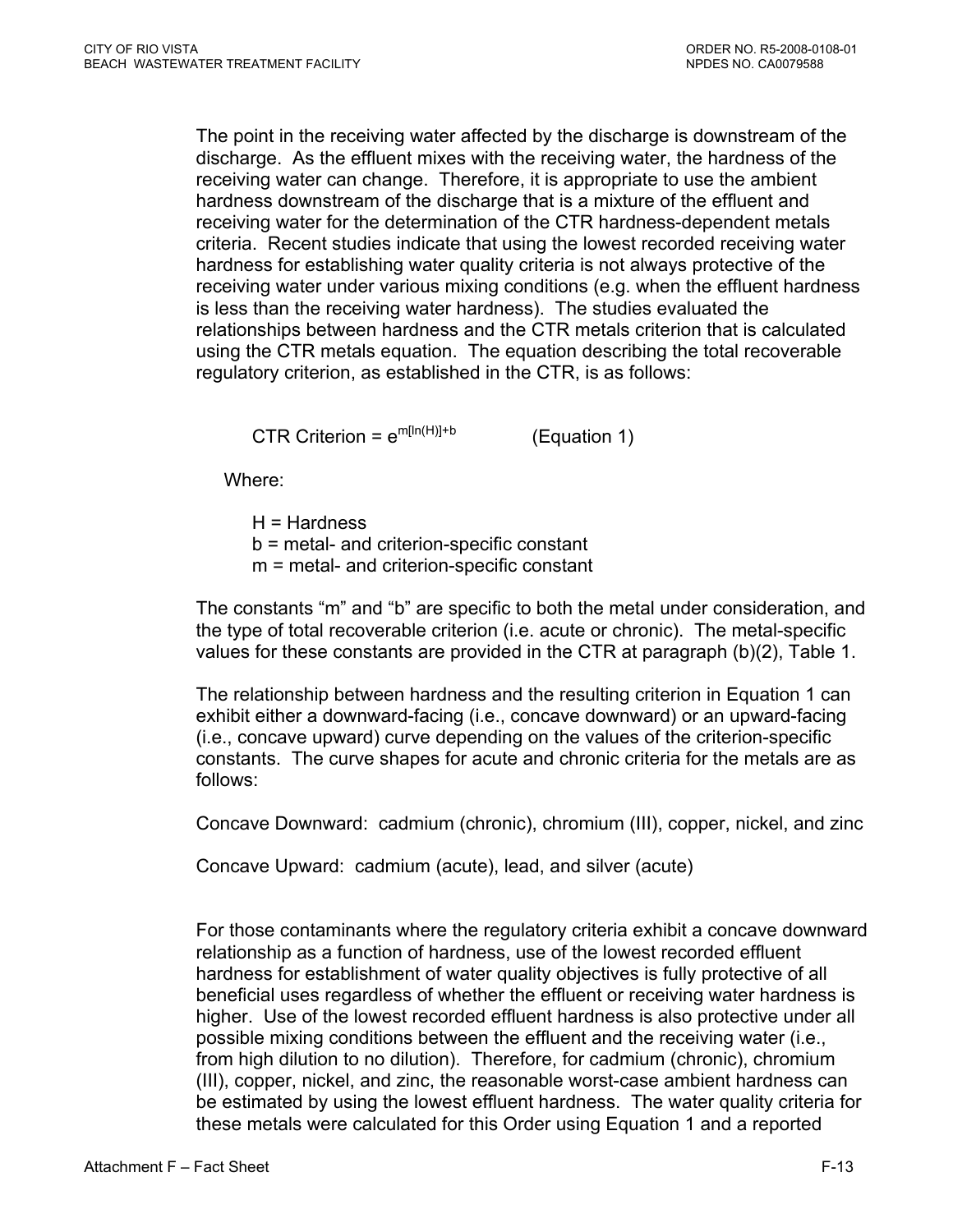minimum effluent hardness of 78 mg/L as  $CaCO<sub>3</sub>$ , based on six samples taken between January 2002 and January 2007.

For those metals where the regulatory criteria exhibit a concave upward relationship as a function of hardness, a water quality objective based on either the effluent hardness or the receiving water hardness alone, would not be protective under all mixing scenarios. Instead, both the hardness of the receiving water and the effluent is required to determine the reasonable worst-case ambient hardness. The following equation provides fully protective water quality criteria for those metals that exhibit a concave upward relationship.

$$
\text{CTR Criterion} = \left[ \frac{m}{H_{rw}} \cdot \left( H_{\text{eff}} - H_{rw} \right) + 1 \right] \cdot e^{\min(H_{rw}) + b} \tag{Equation 2}
$$

Where:

 $H_{\text{eff}}$  = Effluent hardness  $H_{rw}$  = Receiving water hardness b = metal- and criterion-specific constant m = metal- and criterion-specific constant

Therefore, for cadmium (acute), lead, and silver (acute) water quality criteria were calculated using Equation 2 with a lowest reported effluent hardness of 78 mg/L as  $CaCO<sub>3</sub>$  and a highest reported receiving water hardness of 100 mg/L as CaCO<sub>3</sub>, based on four samples taken between January 2002 and December 2002.

c. **Assimilative Capacity/Mixing Zone.** The CWA directs states to adopt water quality standards to protect the quality of its waters. USEPA's current water quality standards regulation authorizes states to adopt general policies, such as mixing zones, to implement state water quality standards (40 CFR 122.44 and 122.45). The USEPA allows states to have broad flexibility in designing its mixing zone policies. Primary policy and guidance on determining mixing zone and dilution credits is provided by the *Policy for Implementation of Toxics Standards for Inland Surface Waters, Enclosed Bays and Estuaries of California* (State Implementation Policy or SIP) and the Basin Plan. If no procedure applies in the SIP or the Basin Plan, then the Regional Water Board may use the USEPA *Technical Support Document for Water Quality-Based Toxics Control* (EPA/505/2-90-001) (TSD).

The allowance of mixing zones by the Regional Water Board is discussed in the Basin Plan, Policy for Application of Water Quality Objectives, which states in part, "*In conjunction with the issuance of NPDES and storm water permits, the Regional Board may designate mixing zones within which water quality objectives will not apply provided the discharger has demonstrated to the satisfaction of the Regional Board that the mixing zone will not adversely impact beneficial uses. If allowed, different mixing zones may be designated for different*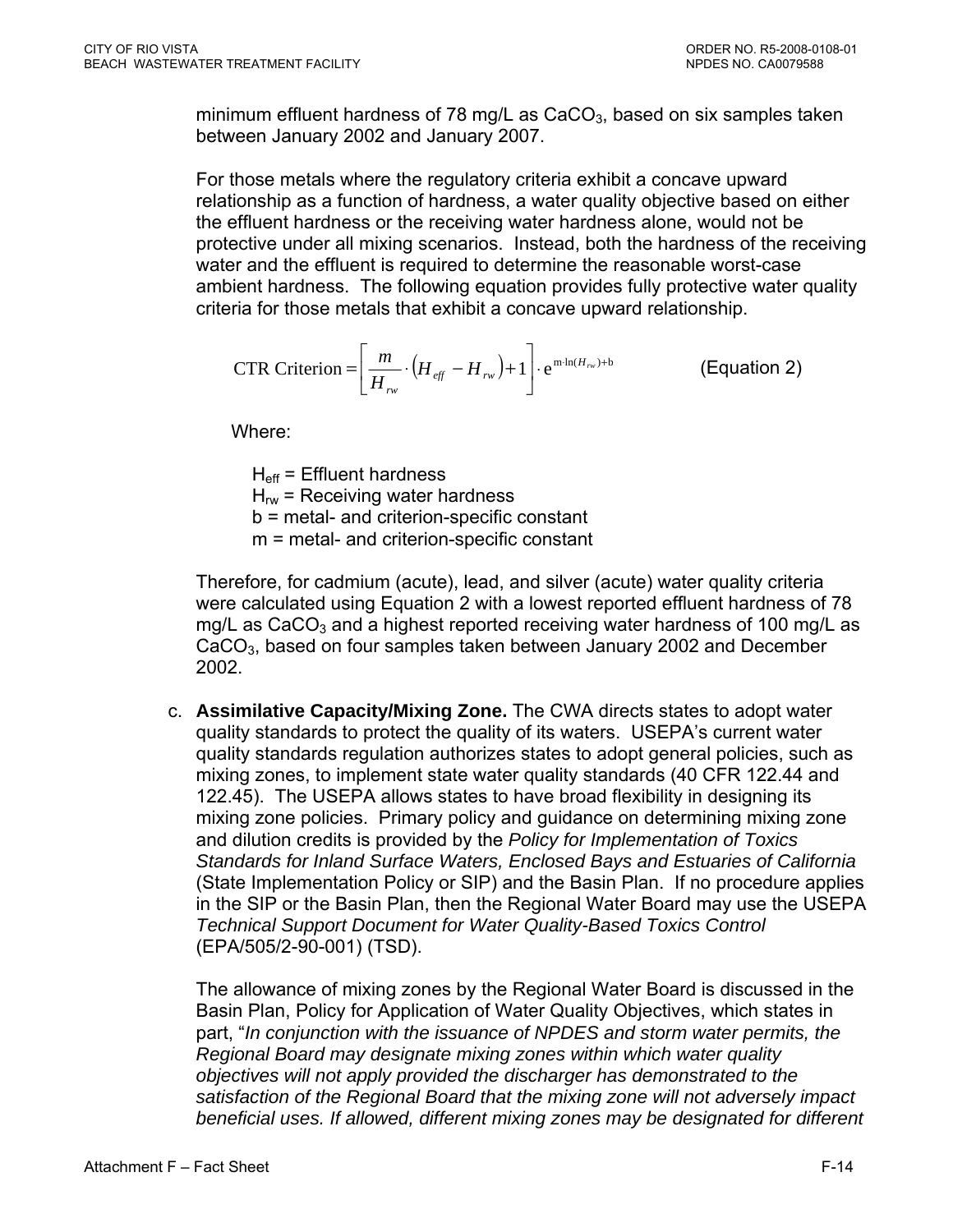*types of objectives, including, but not limited to, acute aquatic life objectives, chronic aquatic life objectives, human health objectives, and acute and chronic whole effluent toxicity objectives, depending in part on the averaging period over which the objectives apply. In determining the size of such mixing zones, the Regional Board will consider the applicable procedures and guidelines in the EPA's Water Quality Standards Handbook and the [TSD]. Pursuant to EPA guidelines, mixing zones designated for acute aquatic life objectives will generally be limited to a small zone of initial dilution in the immediate vicinity of the discharge.*"

Section 1.4.2 of the SIP states, in part, "…*with the exception of effluent limitations derived from TMDLs, in establishing and determining compliance with effluent limitations for applicable human health, acute aquatic life, or chronic aquatic life priority pollutant criteria/objectives or the toxicity objective for aquatic life protection in a basin plan, the Regional Board may grant mixing zones and dilution credits to dischargers ... The applicable priority pollutant criteria and objectives are to be met throughout a water body except within any mixing zone granted by the Regional Board. The allowance of mixing zones is discretionary and shall be determined on a discharge-by-discharge basis. The Regional Board may consider allowing mixing zones and dilution credits only for discharges with a physically identifiable point of discharge that is regulated through an NPDES permit issued by the Regional Board*."

For completely-mixed discharges, the Regional Water Board may grant a mixing zone and apply a dilution credit in accordance with Section 1.4.2.1 of the SIP. For incompletely-mixed discharges, the Discharger must perform a mixing zone study to demonstrate to the Regional Water Board that a dilution credit is appropriate. In granting a mixing zone, the SIP states that a mixing zone shall be as small as practicable, and meet the conditions provided in Section 1.4.2.2 as follows:

"*A mixing zone shall be as small as practicable. The following conditions must be met in allowing a mixing zone:* 

- *A: A mixing zone shall not:* 
	- *(1) compromise the integrity of the entire water body;*
	- *(2) cause acutely toxic conditions to aquatic life passing through the mixing zone;*
	- *(3) restrict the passage of aquatic life;*
	- *(4) adversely impact biologically sensitive or critical habitats, including, but not limited to, habitat of species listed under federal or State endangered species laws;*
	- *(5) produce undesirable or nuisance aquatic life;*
	- *(6) result in floating debris, oil, or scum;*
	- *(7) produce objectionable color, odor, taste, or turbidity;*
	- *(8) cause objectionable bottom deposits;*
	- *(9) cause nuisance;*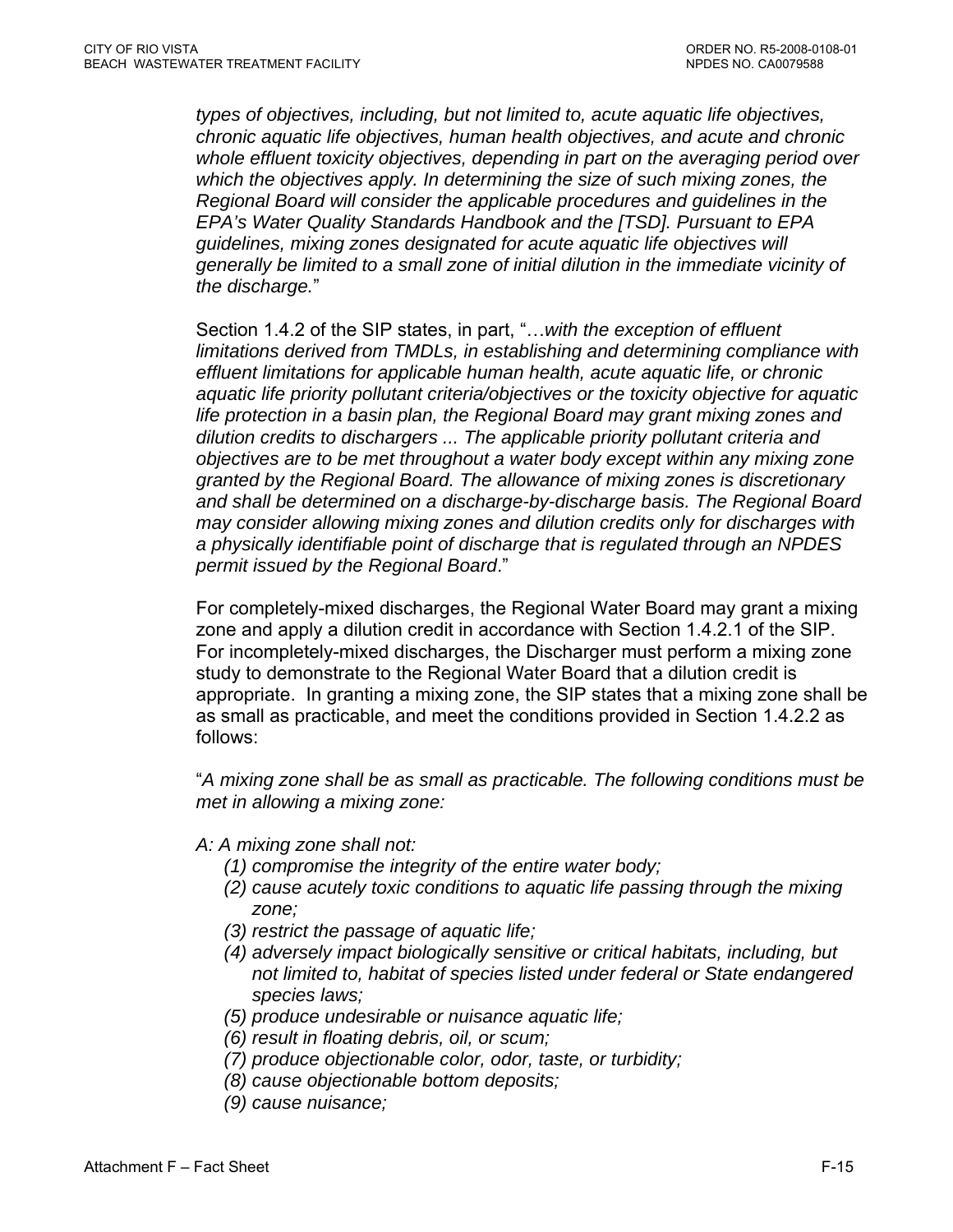- *(10) dominate the receiving water body or overlap a mixing zone from different outfalls; or*
- *(11) be allowed at or near any drinking water intake. A mixing zone is not a source of drinking water. To the extent of any conflict between this determination and the Sources of Drinking Water Policy (Resolution No. 88-63), this SIP supersedes the provisions of that policy.*"

In Order No. 5-01-178, based on flow data at Rio Vista from the Department of Water Resources Delta Modeling Section, the worst case conditions for dilution were considered at the flow of the Sacramento River of 1,000 cfs. At the permitted design flow of 0.65 mgd (1.0 cfs), a minimum dilution was considered to be equal to 1,000 to 1. Although the 1,000 to 1 dilution was used to perform the reasonable potential analysis and to derive effluent limitations for several constituents, the previous Order states that "…*a dilution study that accurately defines the 30-day average dilution ratio that takes into account the tidal and seasonal dynamics of the area has not been conducted*". Therefore, Order No. 5-01-178 required the Discharger to conduct "…*a dilution/mixing zone study to address, but not limited to, whether the discharge is completely or incompletely mixed and mixing zone conditions*". A Dilution/Mixing Zone Study Workplan was prepared and subsequently approved by the Regional Water Board on 26 February 2002. Effluent mixing was to be evaluated using hydrodynamic computer modeling and dye tracer studies.

The outfall consists of an 18-inch diameter pipe, which discharges 77 feet from shore at an average depth of 18.5 feet. The Sacramento River at the point of discharge is approximately 2,300 feet wide. ECO:LOGIC Engineering conducted a dilution study using CORMIX computer modeling and developed a report titled *City of Rio Vista Main Wastewater Treatment Plant Dilution/Mixing Zone Study, Hydrodynamic Model of Wastwater Effluent Plume in the Sacramento River*, dated 1 April 2004. The study demonstrated that within a mixing zone 250 feet (upstream and downstream) x 40 feet, the maximum effluent concentration was 4.76% (i.e. > 20:1 dilution). The plume is estimated to never get closer than 57 feet to the shoreline. This area has been established as the acute and chronic mixing zone. This is a small mixing zone as compared to the entire river width of 2,300 feet. To better monitor compliance at the edge of the mixing zone, the location of the upstream and downstream monitoring locations are located 250 feet from the discharge point.

The Sacramento River in the vicinity of the discharge is tidally influenced, resulting in flow reversals. With flow reversals, some volume of river water is multiple dosed with the effluent as the river flows downstream past the discharge, reverses moving upstream past the discharge a second time, then again reverses direction and passes the discharge point a third time as it moves down the river. A particular volume of river water may move back and forth, past the discharge point many times due to tidal action, each time receiving an additional load of wastewater. CORMIX was not developed to account for multiple dosing that may occur in tidal zones. Therefore, a very conservative approach was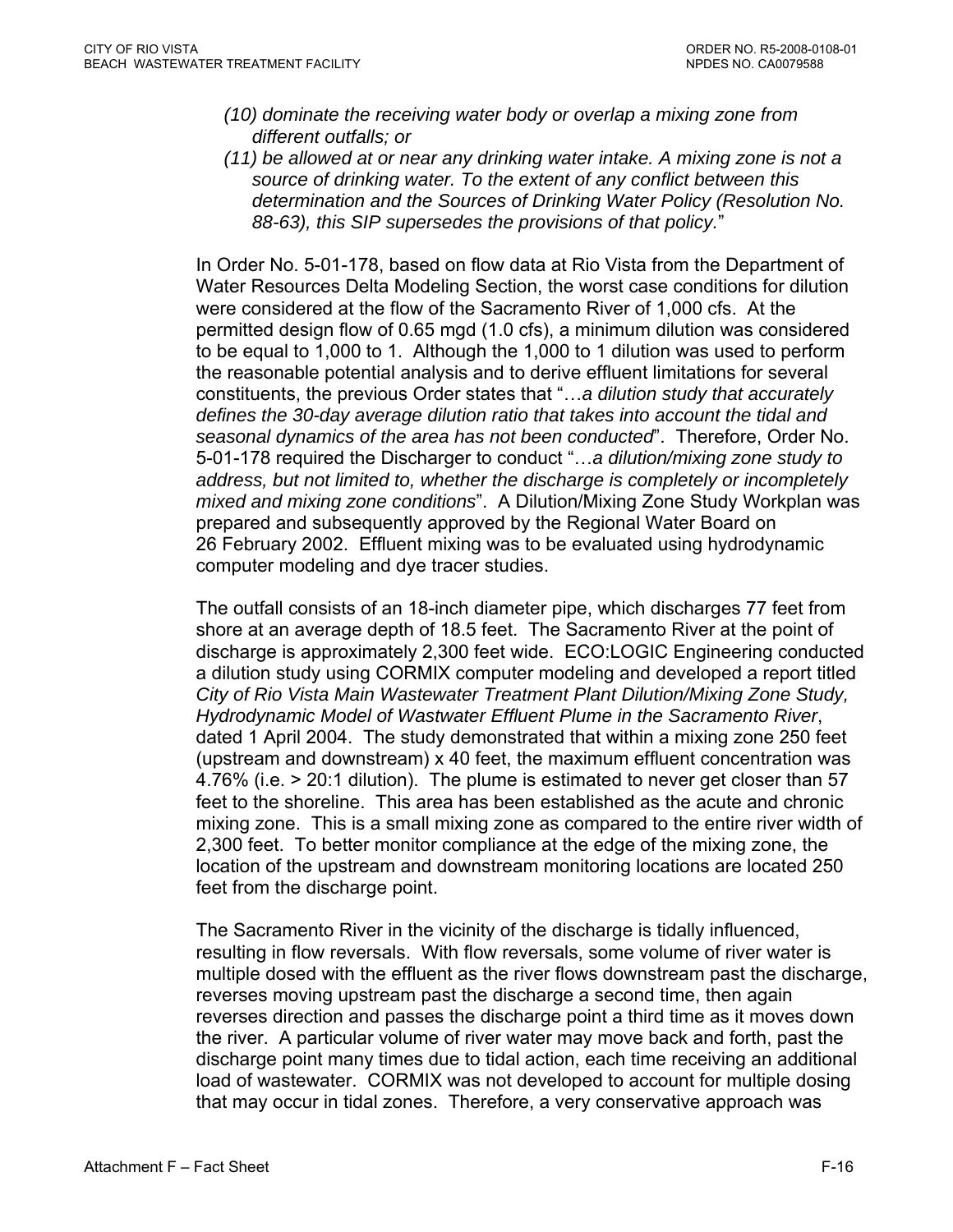employed by ECO:LOGIC Engineering to account for the multiple dosing affects. The study states the following:

"Cormix is intended primarily for the modeling of steady-state operational conditions and one-time flow reversals. However, in the case of the Rio Vista Main WWTP discharge into the Sacramento River, it is estimated that under critical low river flow conditions a parcel of water could pass over the outfall up to about 13 times (over the course of about three days). This is because of the large magnitude of the tidally-induced flows compared to the net downstream river flows under critical low river flow conditions. Therefore, some accounting for these additional does of effluent beyond the "one-time" flow reversal capabilities of the Cormix model was necessary to allow for proper modeling.

"Because of the timing, turbulence, and traverse of these multiple tidal flows, the earlier does of effluent become dispersed over much of the river width while the last two does at the final flow reversal will have dispersed very little beyond the river's area (cross-sectional) over the outfall. It is assumed that the 11 earlier doses preceding the final two effluent does will have dispersed to a net/average effect of those earlier doses being uniformly dispersed in roughly one-third of the river cross section that includes the outfall. In other words, 11 does of effluent (at effluent flows commensurate with low river flows) are diluted into on-third of the river flow, and this constitutes a "background percentage" of effluent already in the river water at the time of the most critical two effluent doses occurring at the final tidally induced flow reversal. This "background percentage" of effluent in the river flow from the first 11 doses of effluent is estimated to be 1.3 percent. An effluent concentration of 1.3 percent was, therefore, added to the results obtained from the Cormix model for the outfall."

This approach to account for multiple dosing is very conservative and likely over estimates the effluent concentrations in the river.

Based on the results of the study, a dilution credit of 20:1 is allowed for compliance with acute and chronic aquatic life criteria. For long-term human health criteria, the dilution credit of 1000:1 allowed in the previous Order has been carried forward and is allowed for compliance with human health criteria. This is appropriate, because for long-term human health criteria, the environmental effects are expected to occur far downstream of the discharge point where the discharge is completely mixed. The minimum Sacramento River flow during critical conditions is 1000 cfs. Since the effluent flow limit is 0.65 mgd (~1 cfs), a dilution credit of 1000:1 for human health criteria is appropriate.

The mixing zone is as small as practicable, will not compromise the integrity of the entire water body, restrict the passage of aquatic life, dominate the waterbody or overlap existing mixing zones from different outfalls. The mixing zone is very small relative to the large size or the receiving water (less than 2% of the river width, only 40 feet wide by 250 feet in length). The mixing zone is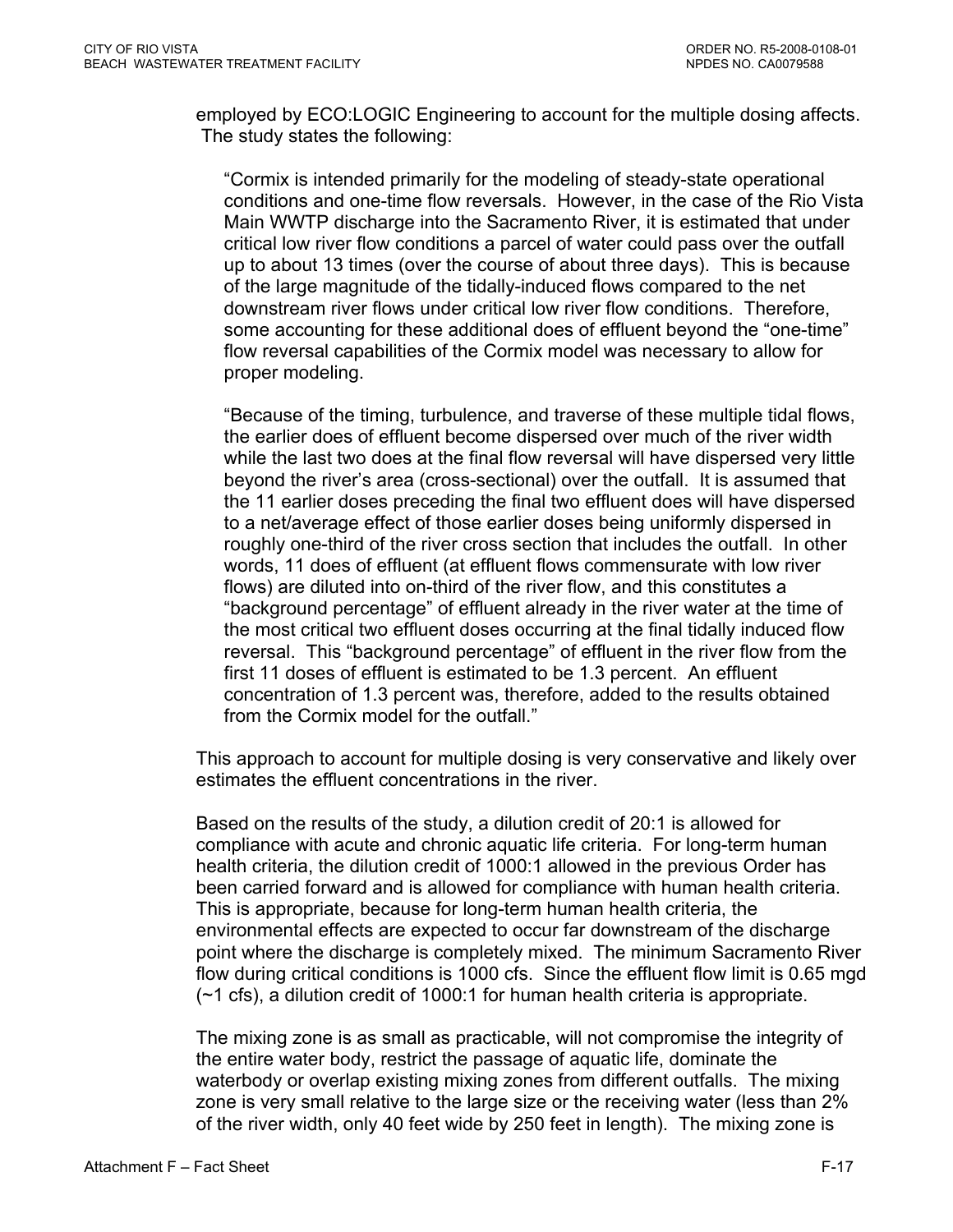approximately 9 miles from the nearest drinking water intake and does not overlap a mixing zone from a different outfall.

The discharge will not cause acutely toxic conditions to aquatic life passing through the mixing zone, because the proposed Order requires compliance with an acute toxicity effluent limitation and requires acute bioassays using 100% effluent. Compliance with the acute toxicity effluent limitation assures the effluent is not acutely toxic.

The discharge will not adversely impact biologically sensitive or critical habitats, including, but not limited to, habitat of species listed under federal or State endangered species laws, because the mixing zone is very small and acutely toxic conditions will not occur in the mixing zone.

The discharge will not produce undesirable or nuisance aquatic life, result in floating debris, oil, or scum, produce objectionable color, odor, taste, or turbidity, cause objectionable bottom deposits, or cause nuisance, because the proposed Order requires end-of-pipe effluent limitations (e.g. for biochemical oxygen demand, total suspended solids, and settleable solids) and discharge prohibitions to prevent these conditions from occurring.

As suggested by the SIP, in determining the extent of or whether to allow a mixing zone and dilution credit, the Regional Water Board has considered the presence of pollutants in the discharge that are carcinogenic, mutagenic, teratogenic, persistent, bioaccumulative, or attractive to aquatic organisms, and concluded that the allowance of the mixing zone and dilution credit is adequately protective of the beneficial uses of the receiving water.

The mixing zone therefore complies with the SIP. The mixing zone also complies with the Basin Plan, which requires that the mixing zone not adversely impact beneficial uses. Beneficial uses will not be adversely affected for the same reasons discussed above. In determining the size of the mixing zone, the Regional Water Board has considered the procedures and guidelines in the EPA's Water Quality Standards Handbook, 2d Edition (updated July 2007), Section 5.1, and Section 2.2.2 of the Technical Support Document for Water Quality-based Toxics Control (TSD). The SIP incorporates the same guidelines. The mixing zone is limited to a small zone of initial dilution in the immediate vicinity of the discharge. The TSD indicates that this limitation achieves the objectives of preventing lethality to passing organisms and preventing significant human health risks.

# **3. Determining the Need for WQBELs**

a. CWA section 301 (b)(1) requires NPDES permits to include effluent limitations that achieve technology-based standards and any more stringent limitations necessary to meet water quality standards. Water quality standards include Regional Water Board Basin Plan beneficial uses and narrative and numeric water quality objectives, State Water Board-adopted standards, and federal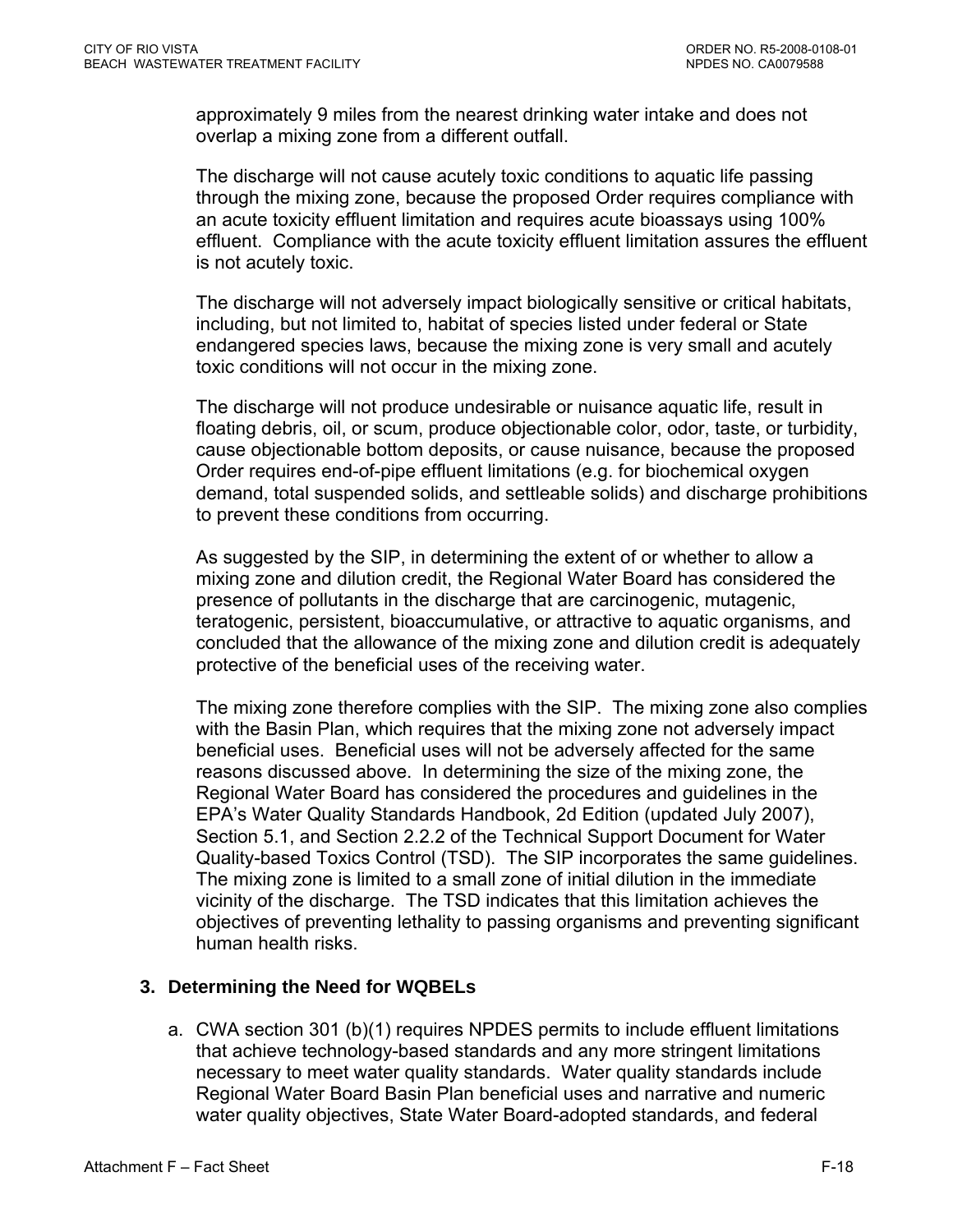standards, including the CTR and NTR. The Basin Plan includes numeric sitespecific water quality objectives and narrative objectives for toxicity, chemical constituents, and tastes and odors. The narrative toxicity objective states: "*All waters shall be maintained free of toxic substances in concentrations that produce detrimental physiological responses in human, plant, animal, or aquatic life.*" (Basin Plan at III-8.00.) With regards to the narrative chemical constituents objective, the Basin Plan states that waters shall not contain chemical constituents in concentrations that adversely affect beneficial uses. At minimum, "…*water designated for use as domestic or municipal supply (MUN) shall not contain concentrations of chemical constituents in excess of the maximum contaminant levels (MCLs)*" in Title 22 of CCR. The narrative tastes and odors objective states: "*Water shall not contain taste- or odor-producing substances in concentrations that impart undesirable tastes or odors to domestic or municipal water supplies or to fish flesh or other edible products of aquatic origin, or that cause nuisance, or otherwise adversely affect beneficial uses.*"

- b. Federal regulations require effluent limitations for all pollutants that are or may be discharged at a level that will cause or have the reasonable potential to cause, or contribute to an in-stream excursion above a narrative or numerical water quality standard. Based on information submitted as part of the application, in studies, and as directed by monitoring and reporting programs, the Regional Water Board finds that the discharge has a reasonable potential to cause or contribute to an in-stream excursion above a water quality standard for aluminum, ammonia, arsenic, chlorine residual, coliform, copper, dibromochloromethane, dichlorobromomethane, salinity (including chloride, electrical conductivity, and total dissolved solids), iron, lead, manganese, nitrate, nitrite, and pH. Water quality-based effluent limitations (WQBELs) for these constituents are included in this Order. A summary of the reasonable potential analysis (RPA) is provided in Attachment G, and a detailed discussion of the RPA for each constituent is provided below.
- c. The Regional Water Board conducted the RPA in accordance with Section 1.3 of the SIP. Although the SIP applies directly to the control of CTR priority pollutants, the State Water Board has held that the Regional Water Board may use the SIP as guidance for water quality-based toxics control. The SIP states in the introduction "*The goal of this Policy is to establish a standardized approach for permitting discharges of toxic pollutants to non-ocean surface waters in a manner that promotes statewide consistency."* Therefore, in this Order the RPA procedures from the SIP were used to evaluate reasonable potential for both CTR and non-CTR constituents.
- d. WQBELs were calculated in accordance with section 1.4 of the SIP, as described in [Attachment F, Section IV.C.4.](#page-90-0) All calculations for the final effluent limitations are detailed in Attachment G.
- e. **Aluminum***.* For protection of freshwater aquatic life, the Regional Water Board in the past has used USEPA's criteria for prevention of acute and chronic toxicity to implement the Basin Plan's narrative toxicity objective for aluminum. The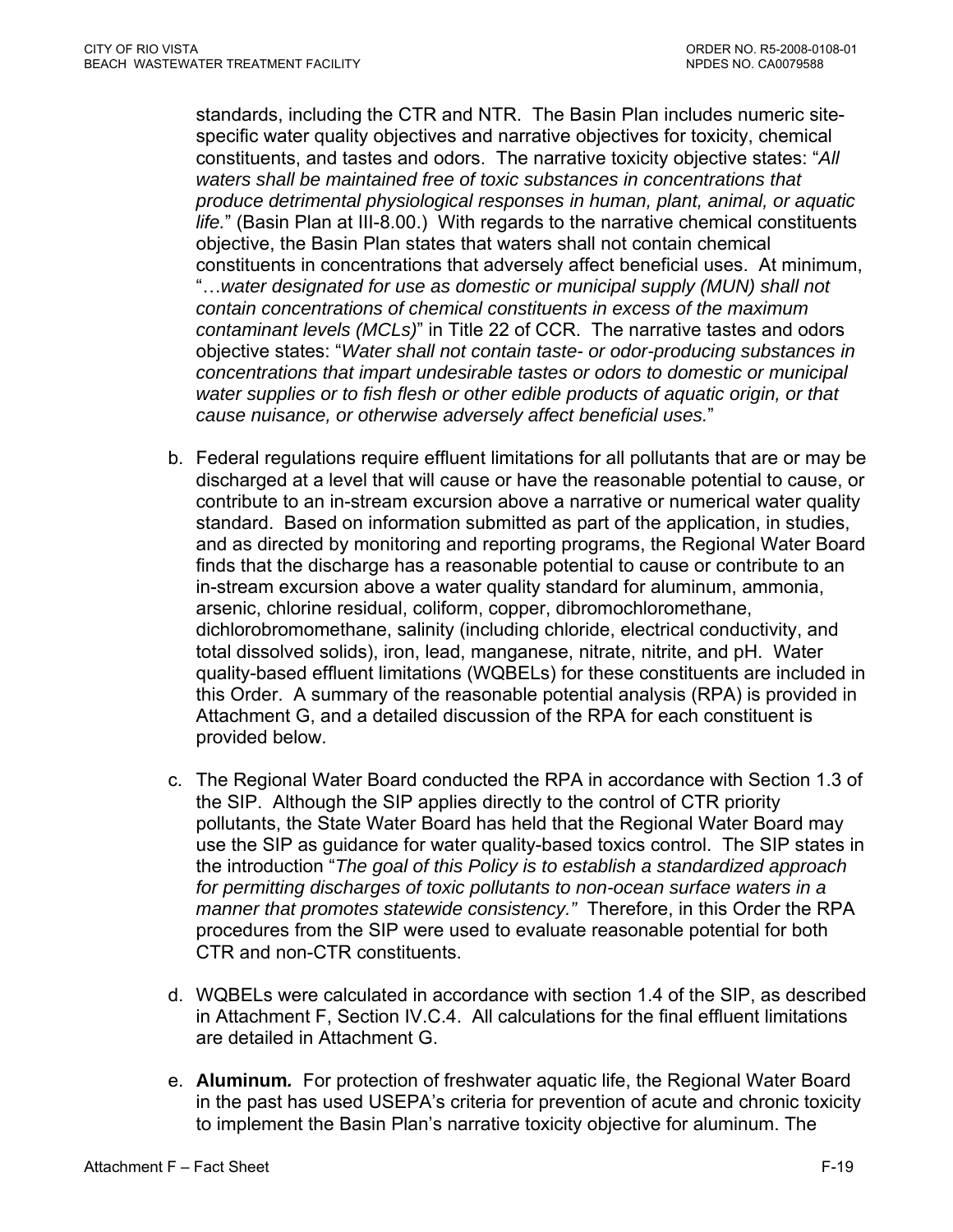recommended four-day average (chronic) and one-hour average (acute) criteria for aluminum are 87 µg/L and 750 µg/L, respectively, for waters with a pH of 6.5 to 9.0. The most stringent of these criteria is the chronic criterion of 87 ug/L. This criterion is based on studies conducted on waters with low pH (6.5 to 6.8 pH units) and hardness  $\leq 10$  mg/L as CaCO<sub>3</sub>), conditions not commonly observed in Central Valley receiving waters like the Sacramento River. Thus, the criterion is likely overly protective for this application. For similar reasons, the Utah Department of Environmental Quality (Department) only applies the 87 μg/L chronic criterion for aluminum where the pH is less than 7.0 and the hardness is less than 50 mg/L as  $CaCO<sub>3</sub>$  in the receiving water after mixing. For conditions where the pH equals or exceeds 7.0 and the hardness is equal to or exceeds 50 mg/L as CaCO3, the Department regulates aluminum based on the 750 μg/L acute criterion. Therefore, in the case of the Sacramento River where the pH is greater than 7 standard units and the hardness is greater than 50 mg/L as  $CaCO<sub>3</sub>$ , it is unlikely that application of the stringent chronic criteria (87 $\mu$ g/L) is necessary to protect aquatic life. Therefore, based on best professional judgment, only the acute criterion (750 µg/L) has been applied in this Order.

The MEC for aluminum was 98 µg/L, based on 34 samples collected between October 2005 and March 2008, while the maximum observed upstream receiving water aluminum concentration was 800 µg/L, based on three samples collected between January 2002 and September 2002. The receiving water exceeds the recommended one-hour average (acute) NAWQC criteria for aluminum of 750 µg/L, indicating there is no assimilative capacity. Therefore, this Order includes an average monthly effluent limitation (AMEL) and maximum daily effluent limitation (MDEL) for aluminum of 411 µg/L and 750 µg/L, respectively.

The Basin Plan also includes a chemical constituent objective that states: *At a minimum, water designated for use as domestic or municipal supply (MUN) shall not contain concentrations of chemical constituents in excess of the maximum contaminant levels (MCLs) specified in the provisions of Title 22, Table 64449-A of the California Code of Regulations.* 

| <b>Source</b>            | Criteria (ug/L) |
|--------------------------|-----------------|
| California Primary MCL   | 1000            |
| California Secondary MCL | 200             |

Criteria for aluminum include the following:

The Sacramento River has the designated beneficial use of MUN. Based on this, the lack of available dilution information, and the above effluent data, the discharge has the reasonable potential to cause an exceedence of the Basin Plan chemical constituent objective for aluminum of 200 µg/L. This permit, therefore, includes a final average annual effluent limit of 200 µg/L for aluminum based on the MCL.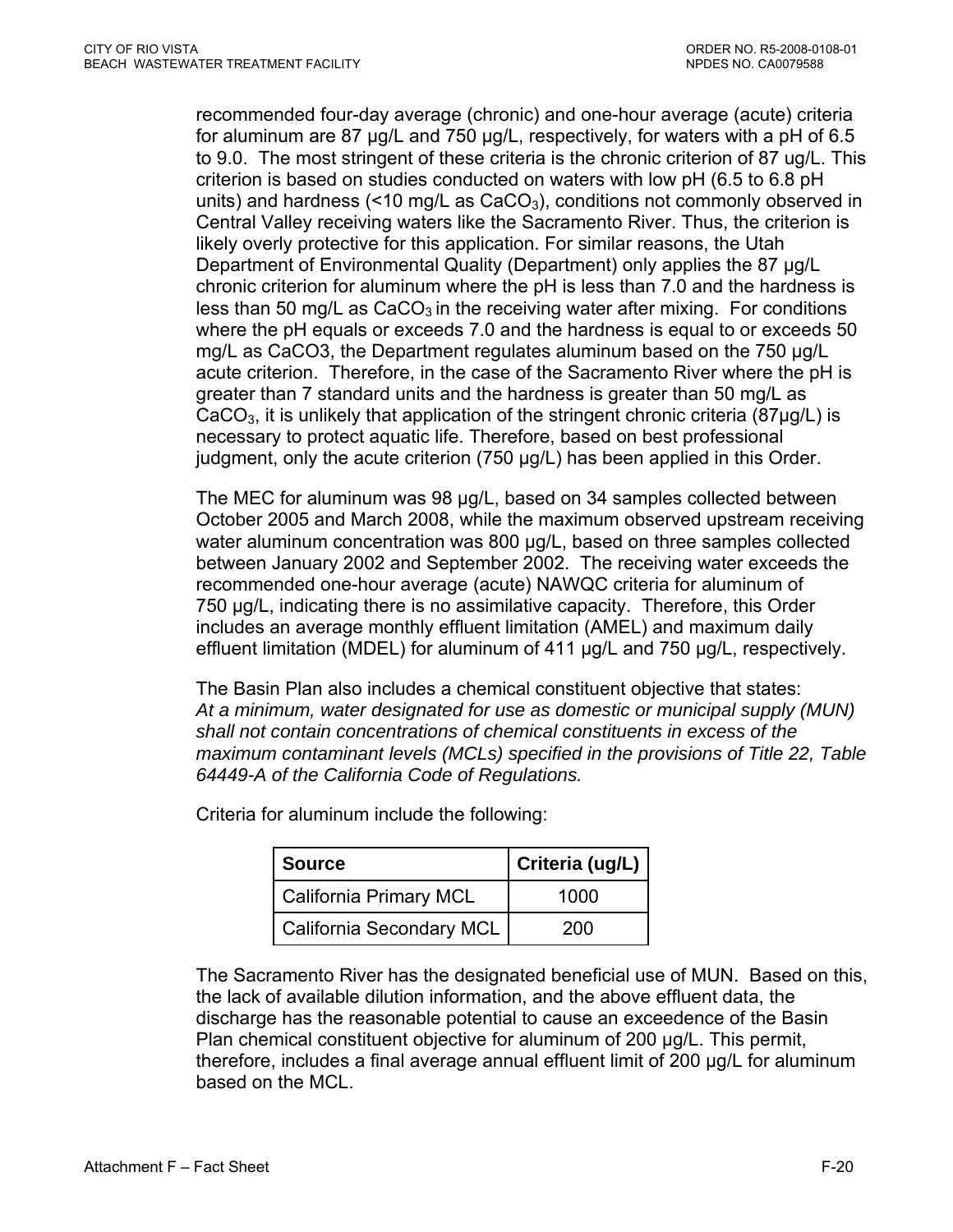Based on the sample results in the effluent, it appears that the Discharger can immediately comply with the new effluent limitations.

f. **Ammonia***.* Untreated domestic wastewater contains ammonia. Nitrification is a biological process that converts ammonia to nitrite and nitrite to nitrate. Denitrification is a process that converts nitrate to nitrite or nitric oxide and then to nitrous oxide or nitrogen gas, which is then released to the atmosphere. The Discharger does not currently use nitrification to remove ammonia from the waste stream. Inadequate or incomplete nitrification may result in the discharge of ammonia to the receiving stream. Ammonia is known to cause toxicity to aquatic organisms in surface waters. Discharges of ammonia would violate the Basin Plan narrative toxicity objective. Applying 40 CFR 122.44(d)(1)(vi)(B), it is appropriate to use USEPA's Ambient National Water Quality Criteria for the Protection of Freshwater Aquatic Life for ammonia, which was developed to be protective of aquatic organisms.

USEPA's *Ambient Water Quality Criteria for the Protection of Freshwater Aquatic Life*, for total ammonia, recommends acute (1-hour average; criteria maximum concentration or CMC) standards based on pH and chronic (30-day average, criteria continuous concentration or CCC) standards based on pH and temperature. It also recommends a maximum 4-day average concentration of 2.5 times the criteria continuous concentration. USEPA found that as pH increased, both the acute and chronic toxicity of ammonia increased. Salmonids were more sensitive to acute toxicity effects than other species. However, while the acute toxicity of ammonia was not influenced by temperature, it was found that invertebrates and young fish experienced increasing chronic toxicity effects with increasing temperature. Because the Sacramento River within the Sacramento-San Joaquin Delta has a beneficial use of cold freshwater habitat and the presence of salmonids and early fish life stages is well-documented, the recommended criteria for waters where salmonids and early life stages are present were used. USEPA's recommended criteria are shown below:

$$
CCC_{30-day} = \left(\frac{0.0577}{1+10^{7.688-pH}} + \frac{2.487}{1+10^{pH-7.688}}\right) \times MIN(2.85,1.45 \cdot 10^{0.028(25-T)}), \text{ and}
$$
  
\n
$$
CMC = \left(\frac{0.275}{1+10^{7.204-pH}} + \frac{39.0}{1+10^{pH-7.204}}\right),
$$

where *T* is in degrees Celsius.

The maximum permitted effluent pH is 8.1. In order to protect against the worstcase short-term exposure of an organism, a pH value of 8.1 was used to derive the acute criterion. The resulting acute criterion is 4.64 mg/L, calculated with salmonids present.

There is not enough representative receiving water monitoring data to determine the chronic criterion based on the receiving water. Therefore, the maximum running 30-day average effluent temperature of 24°C (based on temperature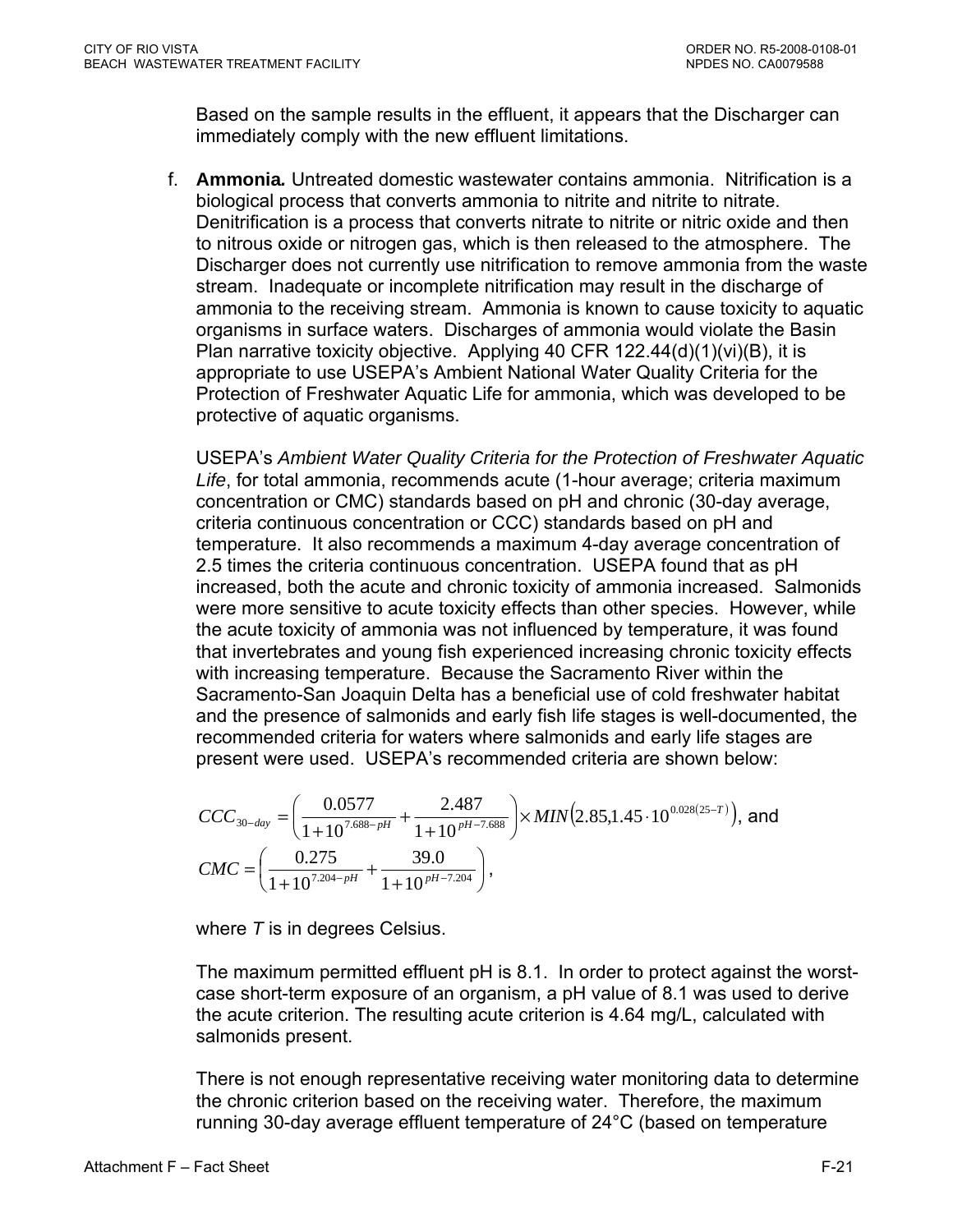data from January 2003 – August 2006) and the maximum 30-day effluent pH of 7.8 (based on pH data from June 2006 – March 2008) were used to calculate the 30-day CCC. The resulting 30-day CCC is 1.73 mg/L (as N), calculated with fishes early life stages present. The 4-day average concentration is derived in accordance with the USEPA criterion as 2.5 times the 30-day CCC. Based on a 30-day CCC of 1.73 mg/L (as N), the 4-day average concentration, that should not be exceeded, is 4.33 mg/L.

The MEC for ammonia was 30 mg/L, based on 31 samples collected between August 2003 and August 2006, while the maximum observed upstream receiving water ammonia concentration was 0.3 mg/L, based on four samples collected between January 2002 and December 2002. Therefore, ammonia in the discharge has a reasonable potential to cause or contribute to an in-stream excursion above a level necessary to protect aquatic life resulting in a violation of the Basin Plan's narrative toxicity objective.

The Regional Water Board calculates WQBELs in accordance with SIP procedures for non-CTR constituents, and ammonia is a non-CTR constituent. The SIP procedure assumes a 4-day averaging period for calculating the longterm average discharge condition (LTA). However, USEPA recommends modifying the procedure for calculating permit limits for ammonia using a 30-day averaging period for the calculation of the LTA corresponding to the 30-day chronic criteria. Therefore, while the LTAs corresponding to the acute and 4-day chronic criteria were calculated according to SIP procedures, the LTA corresponding to the 30-day chronic criteria was calculated assuming a 30-day averaging period. The lowest LTA representing the acute, 4-day, and 30-day chronic criteria is then selected as the basis for deriving the AMEL and the MDEL. The remainder of the WQBEL calculation for ammonia was performed according to the SIP procedures.

The previous Order included an interim daily maximum effluent limitation (applicable until a dilution/mixing zone study was completed) for ammonia of 89.3 mg N/L, 484 lbs/day (based on a design flow of 0.65 mgd in May through October), and 1,713 lbs/day (based on a design wet weather flow of 2.3 in November through April). Since the maximum ambient background ammonia concentration is less than the applicable criteria, the receiving water has assimilative capacity for ammonia. As discussed in Section IV.C.2.c., above, the Discharger completed a dilution/mixing zone study and a 20:1 dilution credit has been allowed for acute and chronic aquatic life criteria. Therefore, this Order contains a final AMEL and MDEL for ammonia of 35 mg/L and 91 mg/L, respectively, based on USEPA's National Ambient Water Quality Criteria for the Protection of Freshwater Aquatic Life and to assure the treatment process adequately nitrifies the waste stream to protect the aquatic habitat beneficial uses. Since ammonia is an oxygen demanding substances, this Order also contains mass effluent limitations based on the concentration-based effluent limitations.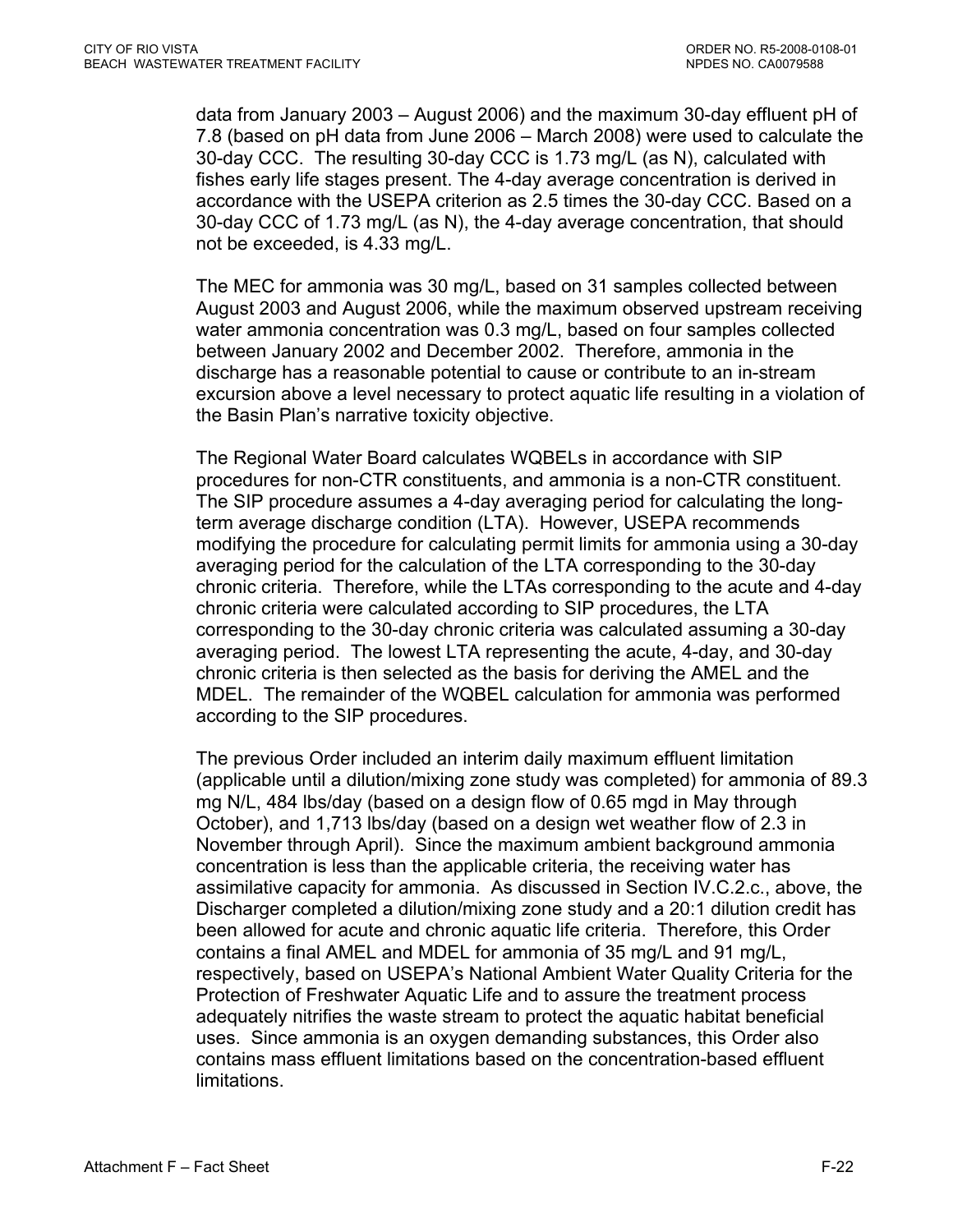g. **Arsenic***.* The Basin Plan (Table III-1) contains a water quality objective of 10 µg/L for dissolved arsenic, which is a site-specific numeric objective applicable to the Delta. USEPA recommends conversion factors to translate dissolved concentrations to total concentrations. Since there is no dissolved-tototal metal translator available for arsenic, it was assumed that the translator is equal to 1. The MEC for total arsenic was 14 µg/L, based on 30 samples collected between October 2005 and March 2008, while the maximum observed upstream receiving water arsenic concentration was 3.1 µg/L, based on four samples collected between January 2002 and December 2002. Therefore, the discharge has a reasonable potential to cause or contribute to an in-stream excursion above the Basin Plan's site-specific water quality objective for arsenic.

The previous Order contained monthly average effluent limitations of 6.36 mg/L, 34.5 lbs/day (based on a design flow 0.65 mgd), and 122 lbs/day (based on a wet weather flow of 2.3 mgd), and daily maximum effluent limitations of 12.8 mg/L, 69.4 lbs/day (based on a flow of 0.65 mgd), and 246 lbs/day (based on a flow of 2.3 mgd). Previous limits were based on a dilution of 1,000 to 1 in the Sacramento River. Since the maximum ambient background arsenic concentration is less than the applicable criteria, the receiving water has assimilative capacity for arsenic. As discussed in Section IV.C.2.c., above, a dilution credit of 1000:1 has been allowed. Therefore, a MDEL for arsenic of 6,910 µg/L was calculated, based on the Basin Plan's site-specific objective for the Delta. However, the Regional Water Board finds that granting of this dilution credit could allocate an unnecessarily large portion of the receiving water's assimilative capacity for arsenic and could violate the Antidegradation Policy. For this reason, a more stringent performance-based effluent limitation is included in this order that is calculated in the same way that interim limits are calculated (see Section IV.E.1 below). A MDEL for total arsenic of 16 µg/L is included in this Order.

- h. **Bis (2-chloroethyl) ether.** The CTR includes a bis (2-chloroethyl) ether criterion of 0.031 µg/L for the protection of human health and is based on a one-in-amillion cancer risk for waters from which both water and organisms are consumed. Bis (2-chloroethyl) ether was detected, but not quantified (DNQ), in the effluent at an analytical method detection level of 0.12 µg/L, in one of four samples collected between January 2002 and December 2002, while the upstream receiving water bis (2-chloroethyl) ether concentration was not detected based on four samples collected during the same period. Since the effluent data was DNQ, there is insufficient information to determine whether the discharge has a reasonable potential to cause or contribute to an in-stream excursion above the CTR criterion for bis (2-chloroethyl) ether. This Order requires the Discharger to monitor the effluent quarterly to gather additional data for the RPA.
- i. **Boron.** The California State Action Level for drinking water for boron is 1,000 µg/L. The MEC for boron was 1,200 µg/L, based on one sample collected on 18 August 2004, while no upstream receiving water boron data was available. Since there was not enough representative monitoring data in order to determine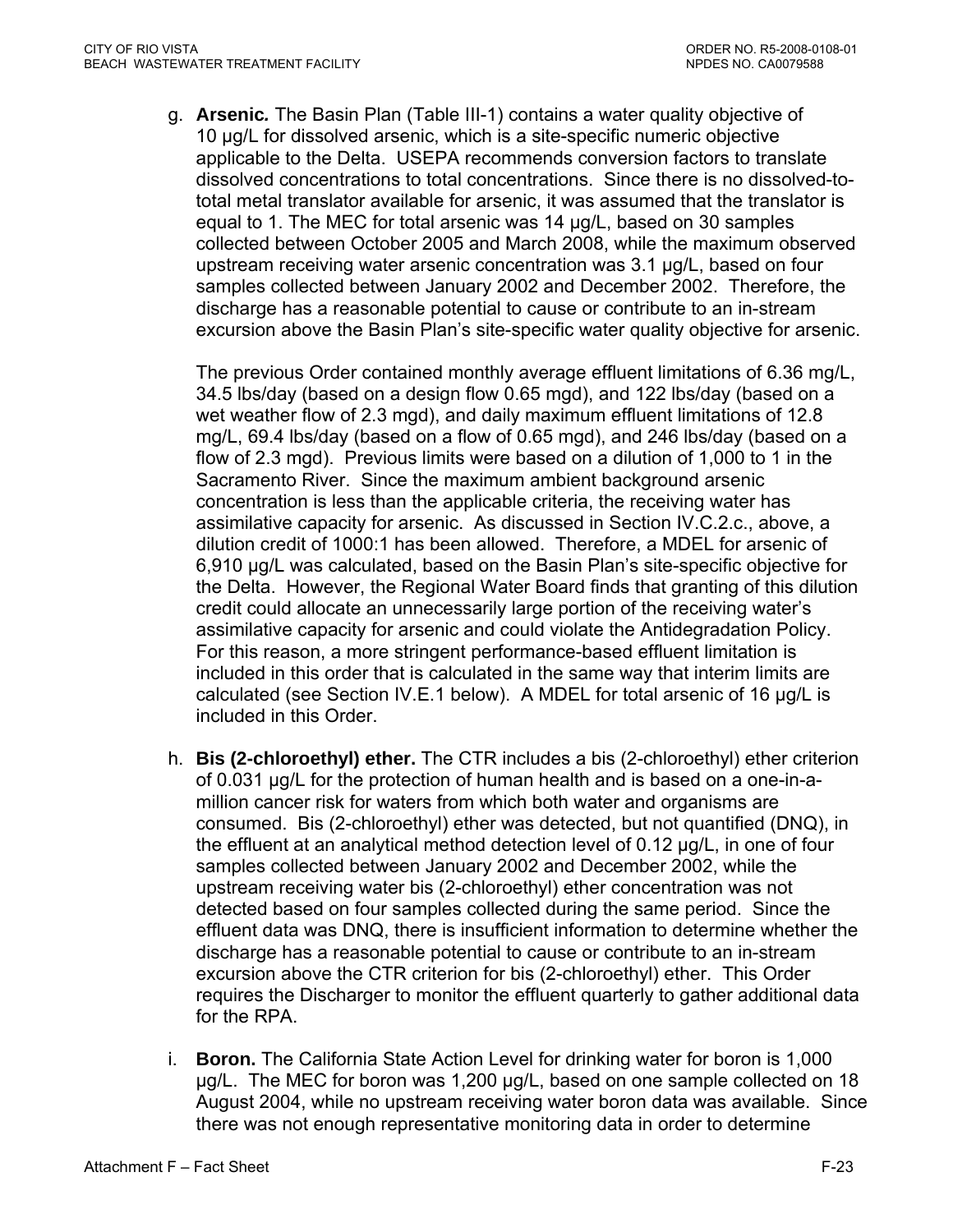reasonable potential for boron, and limiting electrical conductivity (EC) in the effluent will in part control boron, an effluent limitation will not be established for boron in this Order. However, the Facility will be required to monitor boron in the effluent and receiving water in order to collect data to determine reasonable potential for boron in the effluent to exceed water quality objectives.

j. **Chlorine Residual***.* The Discharger uses chlorine for disinfection, which is extremely toxic to aquatic organisms. The Discharger dechlorinates the effluent prior to discharge to the Sacramento River. Due to the existing chlorine use and the potential for chlorine to be discharged, the discharge has a reasonable potential to cause or contribute to an in-stream excursion above the Basin Plan's narrative toxicity objective.

The USEPA *Technical Support Document for Water Quality-Based Toxics Control* (EPA/505/2-90-001) contains statistical methods for converting chronic (4-day) and acute (1-hour) aquatic life criteria to average monthly and maximum daily effluent limitations based on the variability of the existing data and the expected frequency of monitoring. However, because chlorine is an acutely toxic constituent that can and will be monitored continuously, an average 1-hour limitation is considered more appropriate than an average daily limitation. Average 1-hour (0.011 mg/L) and 4-day (0.019 mg/L) limitations for chlorine, based on these criteria, are included in this Order. Based on evaluation of effluent data, the Discharger can immediately comply with these new effluent limitations for chlorine residual.

The chlorine residual limitations required in this Order are protective of aquatic organisms in the undiluted discharge. If compliance is maintained, the Regional Water Board does not anticipate residual chlorine impacts to benthic organisms.

k. **Copper***.* The Basin Plan (Table III-1) contains a water quality objective of 10 µg/L for dissolved copper. The CTR includes hardness-dependent criteria for the protection of freshwater aquatic life for copper. The criteria for copper are presented in dissolved concentrations. USEPA recommends conversion factors to translate dissolved concentrations to total concentrations. The USEPA default conversion factors for copper in freshwater are 0.96 for both the acute and the chronic criteria. Using the lowest recorded hardness of the effluent (78 mg/L as  $CaCO<sub>3</sub>$ ) and the USEPA recommended dissolved-to-total translator, the applicable chronic criterion (maximum 4-day average concentration) is 7.5 µg/L and the applicable acute criterion (maximum 1-hour average concentration) is 11.1 µg/L, as total recoverable.

The MEC for total copper was 41 µg/L, based on five samples collected between January 2002 and December 2003, while the maximum observed upstream receiving water total copper concentration was 4.4 µg/L, based on three samples collected between January 2002 and September 2002. Therefore, the discharge has a reasonable potential to cause or contribute to an in-stream excursion above the CTR criteria and the Delta Basin Plan objective for copper. Since the maximum ambient background copper concentration is less than the applicable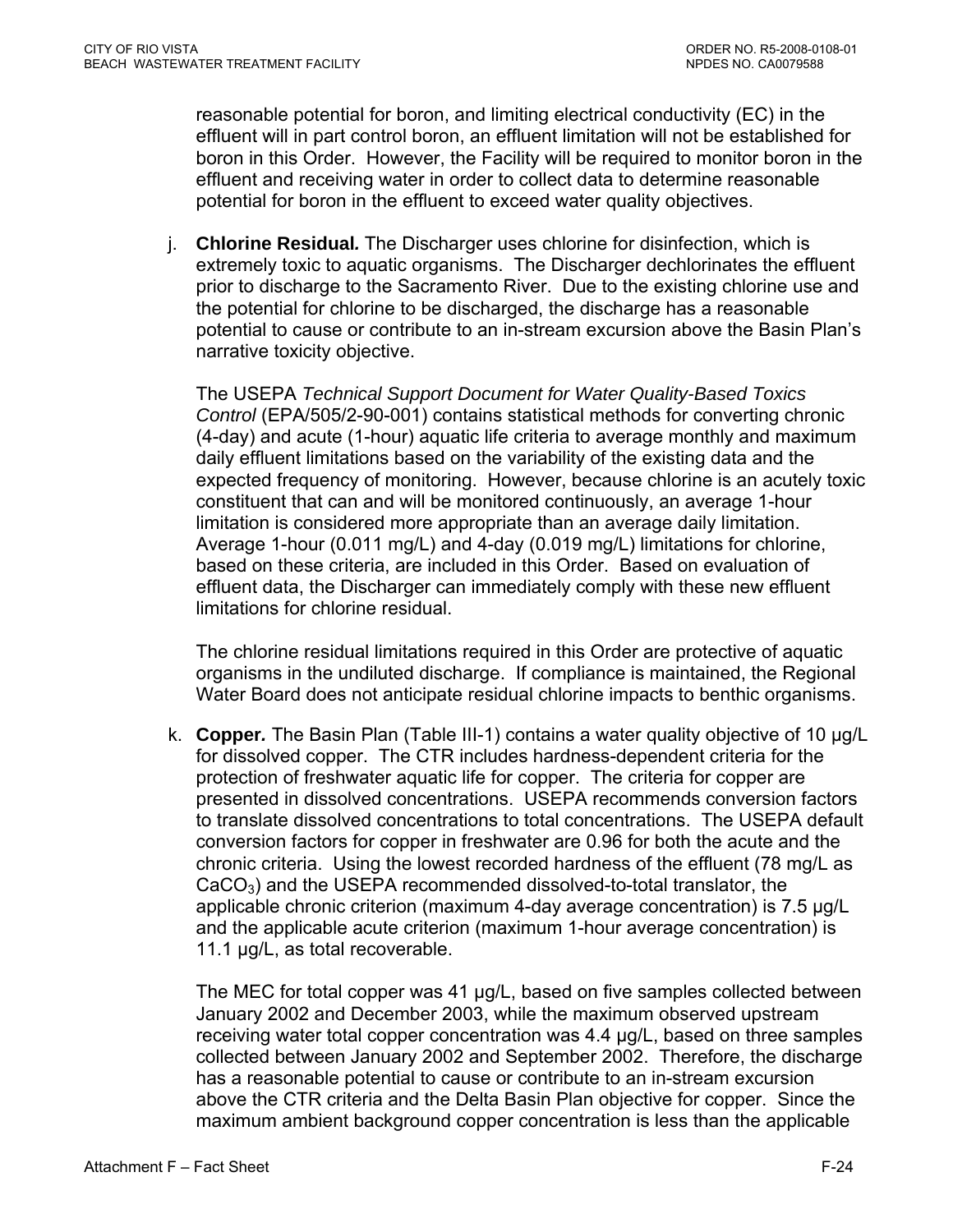criteria, the receiving water has assimilative capacity for copper. As discussed in Section IV.C.2.c., above, the Discharger completed a dilution/mixing zone study and a 20:1 dilution credit has been allowed for acute and chronic aquatic life criteria. Therefore, an AMEL and MDEL for total copper of 58 µg/L and 116 µg/L, respectively, were calculated based on CTR criteria for the protection of freshwater aquatic life.

l. **Diazinon.** The Basin Plan requires the Regional Water Board to consider relevant numerical criteria and guidelines developed by other agencies in determining compliance with the narrative toxicity objective (Basin Plan, IV-17.00). In March 2000, the California Department of Fish and Game (DFG) established acute and chronic criteria for diazinon to protect fresh water aquatic life. The acute (1-hour average) and chronic (4-day average) criteria are 0.08 µg/L and 0.05 µg/L, respectively.

From January 2002 through April 2004, the Discharger submitted the results for 15 analysis performed for diazinon. Thirteen of the 15 were reported as below analytical detection levels; of the remaining samples, one was reported detected at 0.23 µg/L and the other was reported as detected but not quantified (DNQ). The previous Order required the use of the most sensitive analytical methods for diazinon, which is EPA Method 507. The analytical methods used for the two detected values were EPA Methods 8141A and 3520C, with method detection and reporting levels higher than Method 507, and not approved for use in analyzing for diazinon. Therefore, due to the uncertainty regarding the data provided by the Discharger and the analytical methods used, no effluent limitation is being established at this time. However, due to the fact that diazinon is a 303(d) listed pollutant for the Delta waters, quarterly effluent monitoring will be required to determine if diazinon is present in the discharge, and whether controls are required prior to establishment of an applicable TMDL.

m. **Dibromochloromethane***.* The CTR includes a dibromochloromethane criterion of 0.41 µg/L for the protection of human health and is based on a one-in-a-million cancer risk for waters from which both water and organisms are consumed. The MEC for dibromochloromethane was 29 µg/L, based on ten samples collected between September 2008 and January 2009, while the upstream receiving water dibromochloromethane concentration was not detected based on four samples collected between January 2002 and December 2002. Therefore, the discharge has a reasonable potential to cause or contribute to an in-stream excursion above the CTR criterion for dibromochloromethane.

The maximum ambient background dibromochloromethane concentration is less than the applicable criteria, therefore, the receiving water has assimilative capacity for dibromochloromethane. As described in Section IV.C.2.c. of this Fact Sheet, a dilution credit of up to 1000:1 may be allowed for CTR human health criteria, which results in an AMEL and MDEL for dibromochloromethane of 230 µg/L and 463 µg/L, respectively. However, the Regional Water Board finds that granting of this dilution credit could allocate an unnecessarily large portion of the receiving water's assimilative capacity for dibromochloromethane and could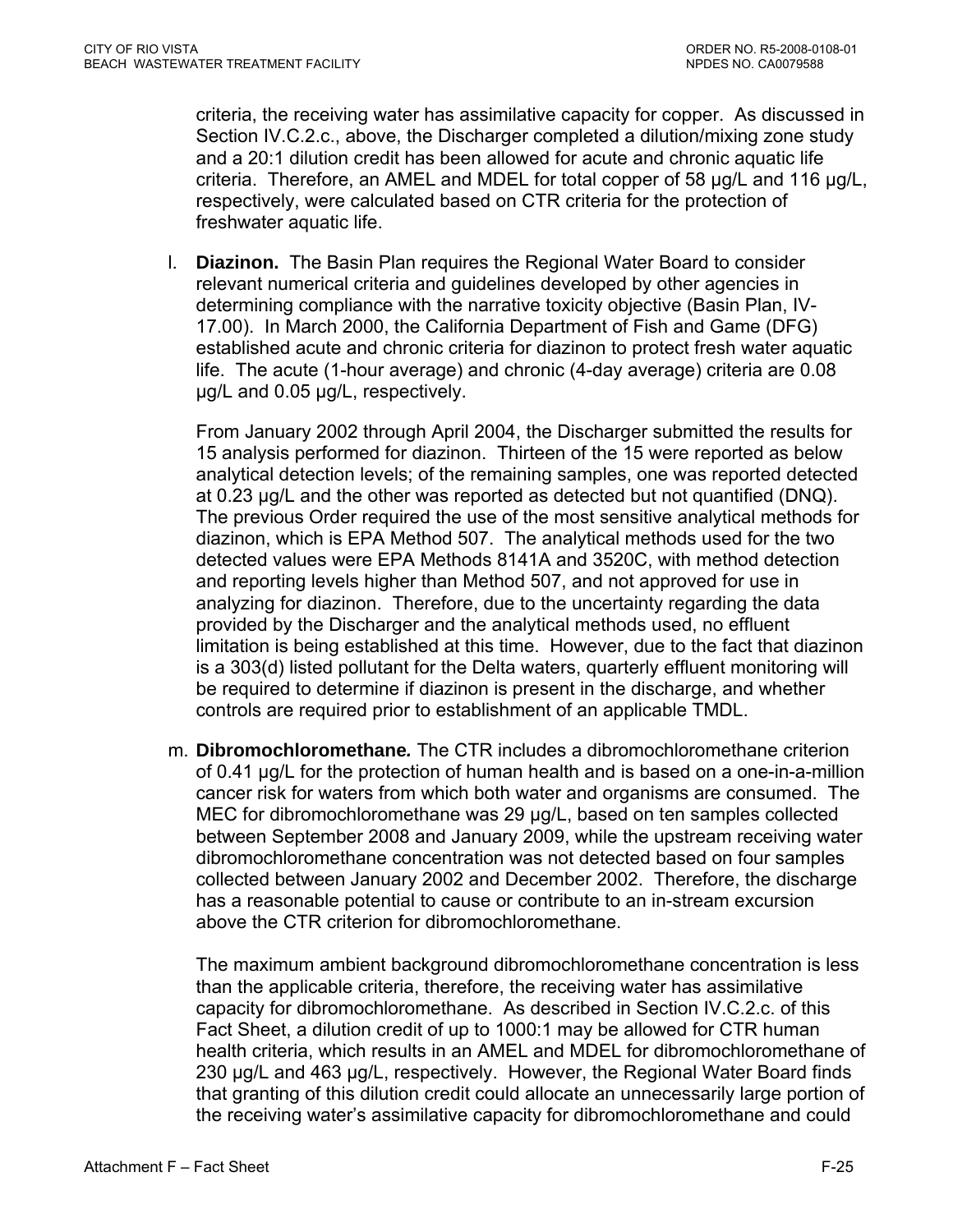violate the Antidegradation Policy. For this reason, a more stringent performance-based effluent limitation is included in this order that is calculated in the same way that interim limits are calculated (see Section IV.E.1 below). A MDEL for dibromochloromethane of 41 ug/L is included in this Order.

n. **Dichlorobromomethane***.* The CTR includes a dichlorobromomethane criterion of 0.56 µg/L for the protection of human health and is based on a one-in-a-million cancer risk for waters from which both water and organisms are consumed. The MEC for dichlorobromomethane was 29 µg/L, based on ten samples collected between September 2008 and January 2009, while the upstream receiving water dichlorobromomethane concentration was not detected based on four samples collected between January 2002 and December 2002. Therefore, the discharge has a reasonable potential to cause or contribute to an in-stream excursion above the CTR criterion for dichlorobromomethane.

The maximum ambient background dichlorobromomethane concentration is less than the applicable criteria, therefore, the receiving water has assimilative capacity for dichlorobromomethane. As described in Section IV.C.2.c. of this Fact Sheet, a dilution credit of up to 1000:1 may be allowed for CTR human health criteria, which results in an AMEL and MDEL for dichlorobromomethane of 360 µg/L and 724 µg/L, respectively. However, the Regional Water Board finds that granting of this dilution credit could allocate an unnecessarily large portion of the receiving water's assimilative capacity for dichlorobromomethane and could violate the Antidegradation Policy. For this reason, a more stringent performance-based effluent limitation is included in this order that is calculated in the same way that interim limits are calculated (see Section IV.E.1 below). A MDEL for dichlorobromomethane of 38 µg/L is included in this Order.

### o. **Electrical Conductivity (see Subsection for Salinity)**

p. **Iron***.* The Basin Plan (Table III-1) contains a water quality objective of 300 µg/L for dissolved iron as a site-specific objective for the Delta. USEPA recommends conversion factors to translate dissolved concentrations to total concentrations. Since there is no dissolved-to-total metal translator available for iron, it was assumed that the translator is equal to 1. The MEC for iron was 1,800 µg/L, based on four samples collected between January 2002 and December 2002, while the maximum observed upstream receiving water iron concentration was 1,600 µg/L, based on four samples collected between January 2002 and December 2002. Therefore, the discharge has a reasonable potential to cause or contribute to an in-stream excursion above the Basin Plan's water quality objective for iron. Since no assimilative capacity exists, a MDEL of 300 µg/L for iron is included in this Order based on the Basin Plan's site-specific objective for the Delta.

Based on the sample results for the effluent, the limitations appear to put the Discharger in immediate non-compliance. New or modified control measures may be necessary in order to comply with the effluent limitations, and the new or modified control measures cannot be designed, installed and put into operation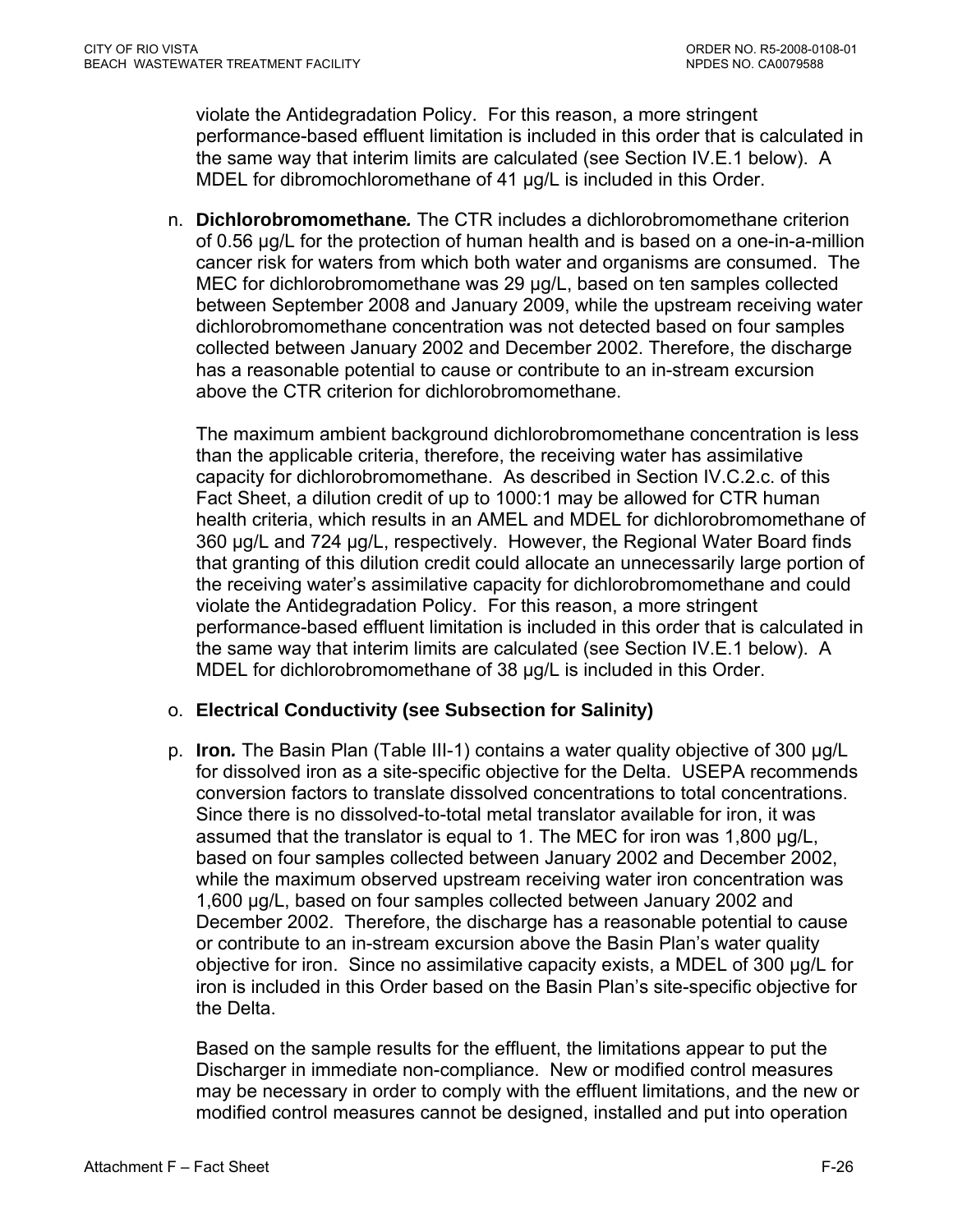within 30 calendar days. Furthermore, the effluent limitations for iron are a new regulatory requirement within this permit, which becomes applicable to the waste discharge with the adoption of this Order, which was adopted after 1 July 2000. Therefore, a compliance time schedule for compliance with the iron effluent limitations is established in TSO No. R5-2008-0109 in accordance with CWC section 13300, that requires preparation and implementation of a pollution prevention plan in compliance with CWC section 13263.3.

q. **Lead**. The CTR includes hardness-dependent standards for the protection of freshwater aquatic life for lead. The standards for metals are presented in dissolved concentrations. USEPA recommends conversion factors to translate dissolved concentrations to total concentrations. The conversion factors for lead in freshwater are 1.46203-[0.145712 X ln(hardness)] for both the acute and the chronic criteria. Using the lowest recorded hardness of the effluent (78 mg/L) and the highest recorded hardness of the receiving water (100 mg/L), the applicable chronic criterion (maximum 4-day average concentration) is 2.3 µg/L and the applicable acute criterion (maximum 1-hour average concentration) is 58.8 µg/L, as total recoverable.

The MEC for total lead was 2.3 µg/L, based on five samples collected between January 2002 and December 2003, while the maximum observed upstream receiving water total lead concentration was 0.52 µg/L, based on three samples collected between January 2002 and September 2002. Therefore, the discharge has a reasonable potential to cause or contribute to an in-stream excursion above the CTR criteria for lead.

Since the maximum ambient background lead concentration is less than the applicable criteria, the receiving water has assimilative capacity for lead. As discussed in Section IV.C.2.c., above, the Discharger completed a dilution/mixing zone study and a 20:1 dilution credit has been allowed for acute and chronic aquatic life criteria. Therefore, an AMEL and MDEL for total lead of 49 µg/L and 98 µg/L, respectively, were calculated based on CTR criteria for the protection of freshwater aquatic life. However, the Regional Water Board finds that granting of this dilution credit could allocate an unnecessarily large portion of the receiving water's assimilative capacity for the CTR aquatic life criteria for lead and could violate the Antidegradation Policy. For this reason, a more stringent performance-based effluent limitation is included in this order that is calculated in the same way that interim limits are calculated (see Section IV.E.1 below). A MDEL for total lead of 7.2  $\mu$ g/L is included in this Order.

r. **Manganese***.* The Basin Plan (Table III-1) contains a water quality objective of 50 µg/L for dissolved manganese which is a site-specific numeric objective applicable to the Delta. USEPA recommends conversion factors to translate dissolved concentrations to total concentrations. Since there is no dissolved-tototal metal translator available for manganese, it was assumed that the translator is equal to 1. The MEC for manganese was 150 µg/L, based on five samples collected between January 2002 and December 2002, while the maximum observed upstream receiving water manganese concentration was 33 µg/L,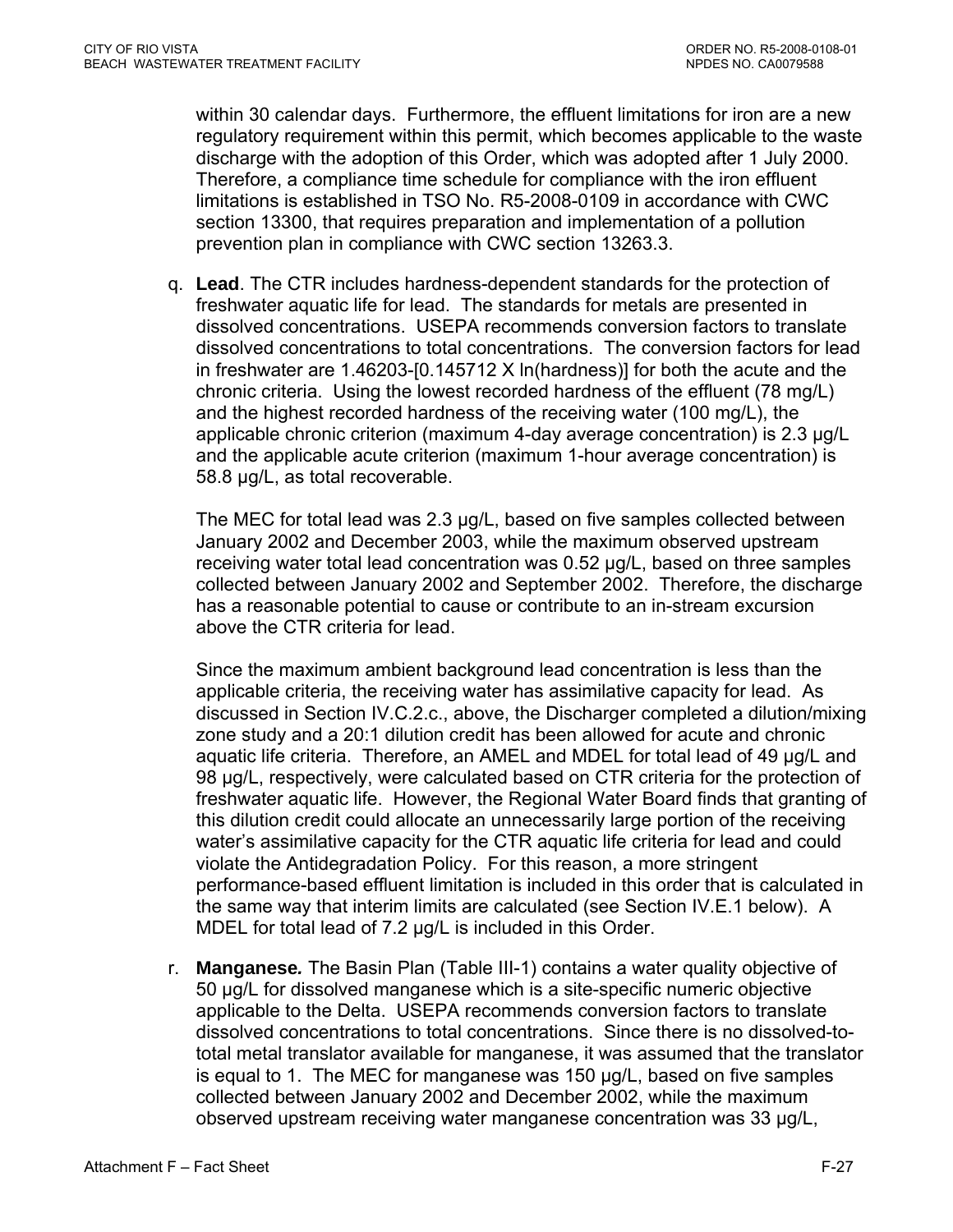based on three samples collected between January 2002 and September 2002. Therefore, the discharge has a reasonable potential to cause or contribute to an in-stream excursion above the Basin Plan's water quality objective for manganese.

The maximum ambient background manganese concentration is less than the applicable criteria, therefore, the receiving water has assimilative capacity for manganese. As described in Section IV.C.2.c. of this Fact Sheet, a dilution credit of up to 1000:1 may be allowed, which results in a MDEL for manganese of 1,750 µg/L, based on the Basin Plan's Delta site specific water quality objective for manganese. However, the Regional Water Board finds that granting of this dilution credit could allocate an unnecessarily large portion of the receiving water's assimilative capacity for manganese and could violate the Antidegradation Policy. For this reason, a more stringent performance-based effluent limitation is included in this order that is calculated in the same way that interim limits are calculated (see Section IV.E.1 below). A MDEL for total manganese of 467 µg/L is included in this Order.

s. **Mercury***.* The current USEPA Ambient Water Quality Criteria for Protection of Freshwater Aquatic Life, criteria continuous concentration, for mercury is 0.77 µg/L (30-day average, chronic criteria). The CTR contains a human health criterion of 0.050 µg/L for waters from which both water and aquatic organisms are consumed. Both values are controversial and subject to change. In 40 CFR Part 131, USEPA acknowledges that the human health criteria may not be protective of some aquatic or endangered species and that "…*more stringent mercury limits may be determined and implemented through use of the State's narrative criterion*." In the CTR, USEPA reserved the mercury criteria for freshwater and aquatic life and may adopt new criteria at a later date.

The MEC for mercury was 0.043 µg/L based on 16 samples collected between August 2003 and August 2006, while the maximum observed upstream receiving water concentration was 0.026 µg/L, based on four samples collected between 30 January 2002 and 18 December 2002. Therefore, no reasonable potential exists to exceed the CTR criterion.

The Sacramento River within the Sacramento-San Joaquin Delta Waterways (western portion) has been listed as an impaired water body pursuant to Section 303(d) of the Clean Water Act because of mercury. Mercury bioaccumulates in fish tissue and, therefore, the discharge of mercury to the receiving water is likely to contribute to exceedances of the narrative toxicity objective and impacts on beneficial uses. Because the Facility discharges to an impaired water body for mercury, the discharge must not cause or contribute to increased mercury levels.

Due to the concern with bioaccumulation and the impaired condition of the Delta, the previous Order recommended an interim performance-based loading limit for mercury to keep the discharge at current levels. However, there was insufficient data to calculate the limit. The Discharger has been collecting total mercury effluent data and this Order contains an interim performance-based mass effluent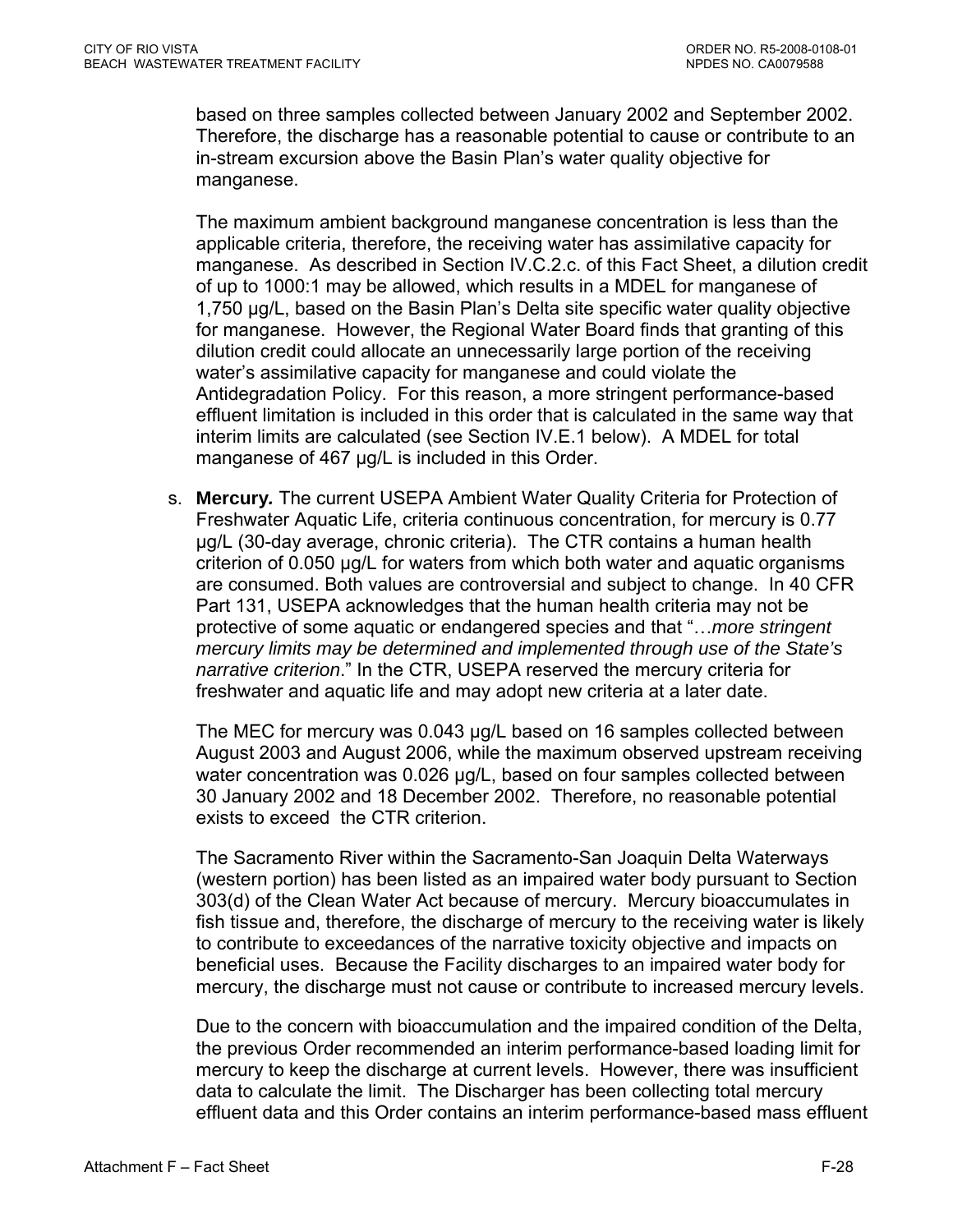limitation of 0.0071 lbs/month for mercury. This limitation is based on maintaining the mercury loading at the current level until a total maximum daily load (TMDL) can be established and USEPA develops mercury standards that are protective of human health. The mass limitation was derived using the maximum observed effluent mercury concentration of 0.043 ug/L (0.000043 mg/L) and the average daily discharge flow rate of 0.65 mgd as follows:

(0.000043 mg/L)x(0.65 mgd)x(8.34 lbs/day conversion factor) x (365 days/12 months) = 0.0071 pounds/month

If USEPA develops new water quality standards for mercury or a TMDL for the Sacramento-San Joaquin Delta is adopted, this permit may be reopened and the effluent limitations adjusted.

t. **Nitrite and Nitrate***.* Untreated domestic wastewater contains ammonia. Nitrification is a biological process that converts ammonia to nitrite to nitrate. Denitrification is a process that converts nitrate to nitrite or nitric oxide and then to nitrous oxide or nitrogen gas, which is then released to the atmosphere. Nitrate and nitrite are known to cause adverse health effects in humans. The California DHS has adopted Primary MCLs at Title 22 of the California Code of Regulations (CCR), Table 64431-A, for the protection of human health for nitrite and nitrate that are equal to 1 mg/L and 10 mg/L (measured as nitrogen), respectively. Title 22 CCR, Table 64431-A, also includes a primary MCL of 10,000 µg/L for the sum of nitrate and nitrite, measured as nitrogen.

USEPA has developed a primary MCL and an MCL goal of 1,000 ug/L for nitrite (as nitrogen). For nitrate, USEPA has developed Drinking Water Standards (10,000 µg/L as Primary MCL) and Ambient Water Quality Criteria for protection of human health (10,000 µg/L for non-cancer health effects). Recent toxicity studies have indicated a possibility that nitrate is toxic to aquatic organisms.

The MEC for nitrate was 21 mg/L, based on five samples collected between January 2002 and August 2004, while the maximum observed upstream receiving water nitrate concentration was 2.2 mg/l based on four samples collected between January 2002 and December 2002. The MEC for nitrite was 1 mg/L, based on four samples collected between January 2002 and December 2002, while the maximum observed upstream receiving water nitrite concentration was 0.029 mg/L based on four samples collected between January 2002 and December 2002. Therefore, there is a reasonable potential for the discharge to cause or contribute to an in-stream excursion above the Primary MCLs for nitrite and nitrate.

Since the maximum ambient background nitrate and nitrite concentrations are less than the applicable criteria, the receiving water has assimilative capacity for these constituents. As described in Section IV.C.2.c. of this Fact Sheet, a dilution credit of up to 1000:1 may be allowed for long-term human health criteria, which results in an AMEL of 7,810 mg/L for nitrate (as N) and an AMEL of 972 mg/L for nitrite (as N). However, the Regional Water Board finds that granting of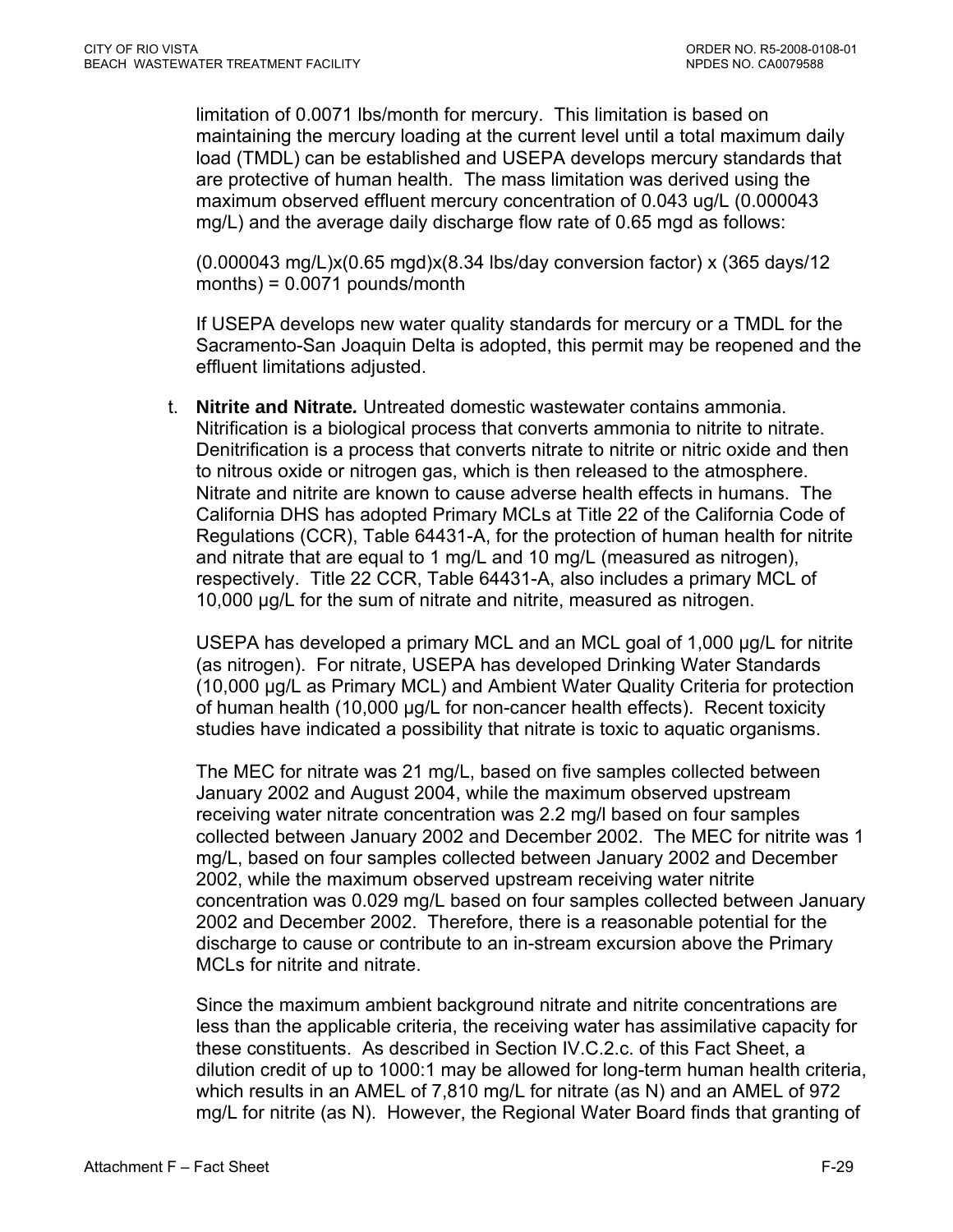this dilution credit could allocate an unnecessarily large portion of the receiving water's assimilative capacity for the Basin Plan's chemical constituents objective for nitrate plus nitrite and could violate the Antidegradation Policy. For this reason, a more stringent performance-based effluent limitation is included in this order that is calculated in the same way that interim limits are calculated (see Section IV.E.1 below). A MDEL for nitrate (as N) of 65 mg/L, and a MDEL for nitrite (as N) of 3.1 mg/L are included in this Order.

- u. **Oil and Grease.** The previous Order included numeric monthly average and daily maximum effluent limitations of 10 mg/L and 15 mg/L, respectively. The monitoring data collected during the previous Order term indicated that there is no reasonable potential to violate water quality for oil and grease. Therefore, oil and grease effluent limitations will not be included in this Order. However, the Facility will be required to continue to sample in order to monitor oil and grease in the effluent.
- v. **Persistent Chlorinated Hydrocarbon Pesticides.** The Basin Plan requires that no individual pesticides shall be present in concentrations that adversely affect beneficial uses; discharges shall not result in pesticide concentrations in bottom sediments or aquatic life that adversely affect beneficial uses; persistent chlorinated hydrocarbon pesticides shall not be present in the water column at detectable concentrations; and pesticide concentrations shall not exceed those allowable by applicable antidegradation policies. Order No. 5-01-178 contained an effluent limitation of no detectable concentrations for organochlorine pesticides, based on the 303(d) listing in the Delta and due to prior monitoring of these pesticides with detection levels greater than the minimum levels recommended in the SIP. Order No. 5-01-178 required the Discharger to use detection levels no greater than the minimum levels. Effluent monitoring data from February 2003 to September 2006, at detection levels less than or equal to the SIP minimum levels, indicate no detectable concentrations for pesticides. . Therefore, effluent limitations for pesticides are not carried over from the previous Order.
- w. **Pathogens**. Municipal and domestic supply, agricultural irrigation, and body contact water recreation are beneficial uses of the receiving stream and there is at all times at least 20:1 dilution in the receiving water. Coliform limits are imposed to protect the beneficial uses of the receiving water, including public health through contact recreation and drinking water pathways. In a letter to the Regional Water Board dated 8 April 1999, the California Department of Health Services (recently changed to Department of Public Health or DPH) indicated that DPH would consider wastewater discharged to water bodies with identified beneficial uses of irrigation or contact recreation and where the wastewater receives dilution of more than 20:1 to be adequately disinfected if the effluent coliform concentration does not exceed 23 MPN/100 mL as a 7-day median and if the effluent coliform concentration does not exceed 240 MPN/100 mL more than once in any 30 day period. The previous Order contained an effluent total coliform monthly median limitation of 23 MPN/100 mL and a daily maximum limitation of 500 MPN/100 mL. The effluent limitations for total coliform have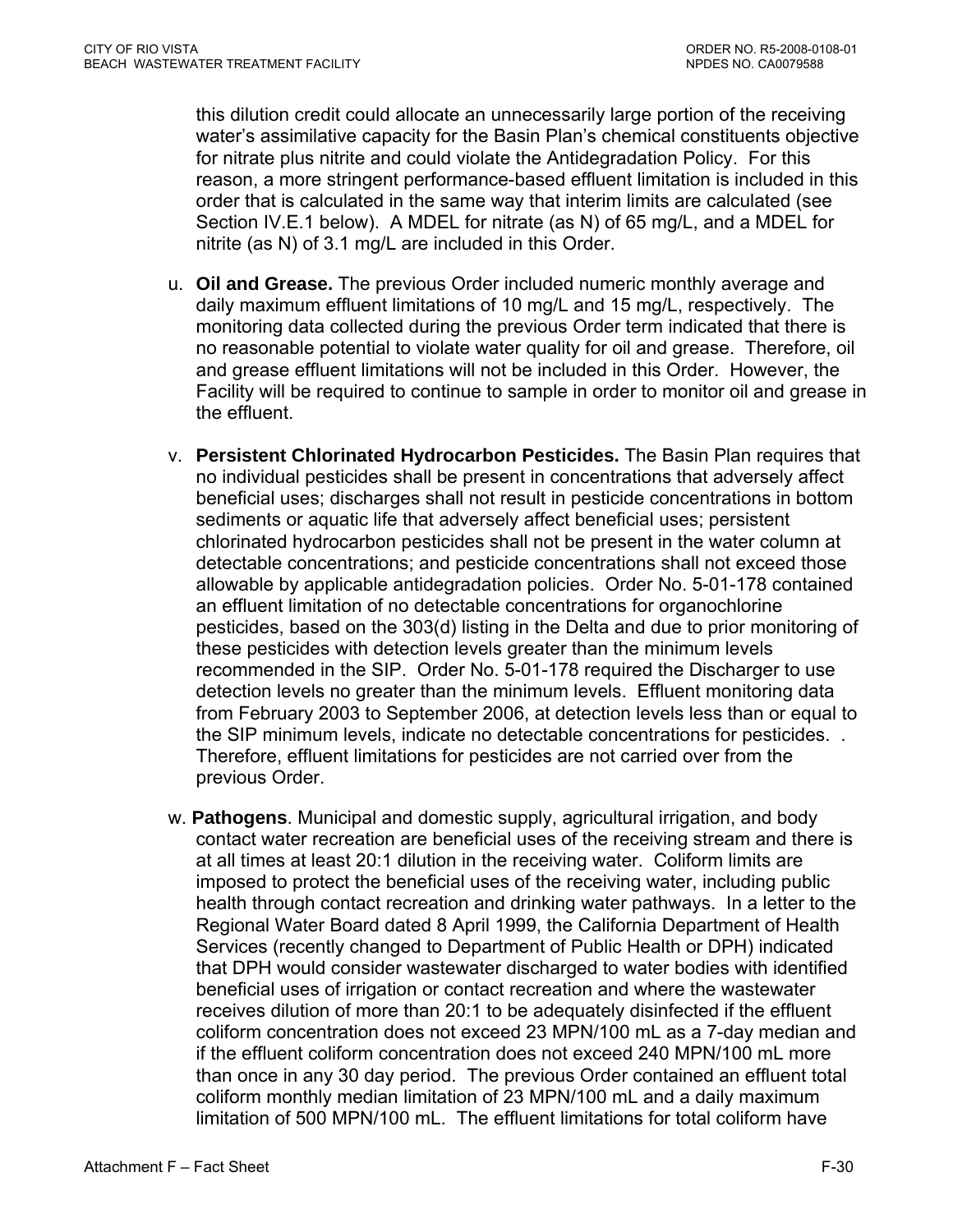been modified in this Order to be consistent with DPH recommendations. This Order includes effluent limitations for total coliform of 23 MPN/100 mL as a 7-day median, and 240 MPN/100 ml, that should not be exceeded more than once in any 30 day period.

- x. **pH.** The Basin Plan includes a water quality objective for surface waters (except for Goose Lake) that the "…*pH shall not be depressed below 6.5 nor raised above 8.5. Changes in normal ambient pH levels shall not exceed 0.5 in fresh waters with designated COLD or WARM beneficial uses.*" Effluent Limitations for pH are included in this Order based on the Basin Plan objectives for pH. A more stringent instantaneous maximum pH effluent limitation of 8.1 has been applied based on the performance of the Facility. The more stringent instantaneous maximum pH limitation allows less stringent ammonia (as N) effluent limitations that are protective of the WARM and COLD beneficial uses of the receiving water.
- y. **Salinity.** The discharge contains total dissolved solids (TDS), chloride, sulfate, and electrical conductivity (EC). These are water quality parameters that are indicative of the salinity of the water. Their presence in water can be growth limiting to certain agricultural crops and can affect the taste of water for human consumption. There are no USEPA water quality criteria for the protection of aquatic organisms for these constituents. The Basin Plan contains a chemical constituent objective that incorporates State MCLs, contains a narrative objective, and contains numeric water quality objectives for EC, TDS, sulfate, and chloride.

|                     | <b>Agricultural</b>  | <b>Secondary</b>   | <b>Basin Plan/</b>                    |         | <b>Effluent</b> |
|---------------------|----------------------|--------------------|---------------------------------------|---------|-----------------|
| <b>Parameter</b>    | WQ Goal <sup>1</sup> | MCL <sup>2</sup>   | <b>Bay-Delta</b><br>Plan <sup>4</sup> | Average | <b>Maximum</b>  |
| $EC$ ( $µmbos/cm$ ) | Varies $3$           | 900, 1600,<br>2200 | 450-2,780 <sup>5</sup>                | 1,148   | 1,400           |
| TDS (mg/L)          | Varies               | 500, 1000,<br>1500 | N/A                                   | 657     | 760             |
| Sulfate (mg/L)      | Varies               | 250, 500, 600      | N/A                                   | 85      | 120             |
| Chloride (mg/L)     | Varies               | 250, 500, 600      | N/A                                   | 106     | 135             |

**Table F-5. Salinity Water Quality Criteria/Objectives & Plant Effluent Data** 

1 Agricultural water quality goals based on *Water Quality for Agriculture*, Food and Agriculture Organization of the United Nations—Irrigation and Drainage Paper No. 29, Rev. 1 (R.S. Ayers and D.W. Westcot, Rome,

1985)<br><sup>2</sup> The secondary MCLs are stated as a recommended level, upper level, and a short-term maximum level.

 $3$  The EC level in irrigation water that harms crop production depends on the crop type, soil type, irrigation methods, rainfall, and other factors. An EC level of 700 umhos/cm is generally considered to present no risk of salinity impacts to crops. However, many crops are grown successfully with higher salinities.

<sup>4</sup> The water quality objective applies to the Sacramento River at Emmaton in the Western Delta.<br><sup>5</sup> The water quality objective can vary based on the Sacramento Valley Water Year Hydrologic Classification (see Table F-6).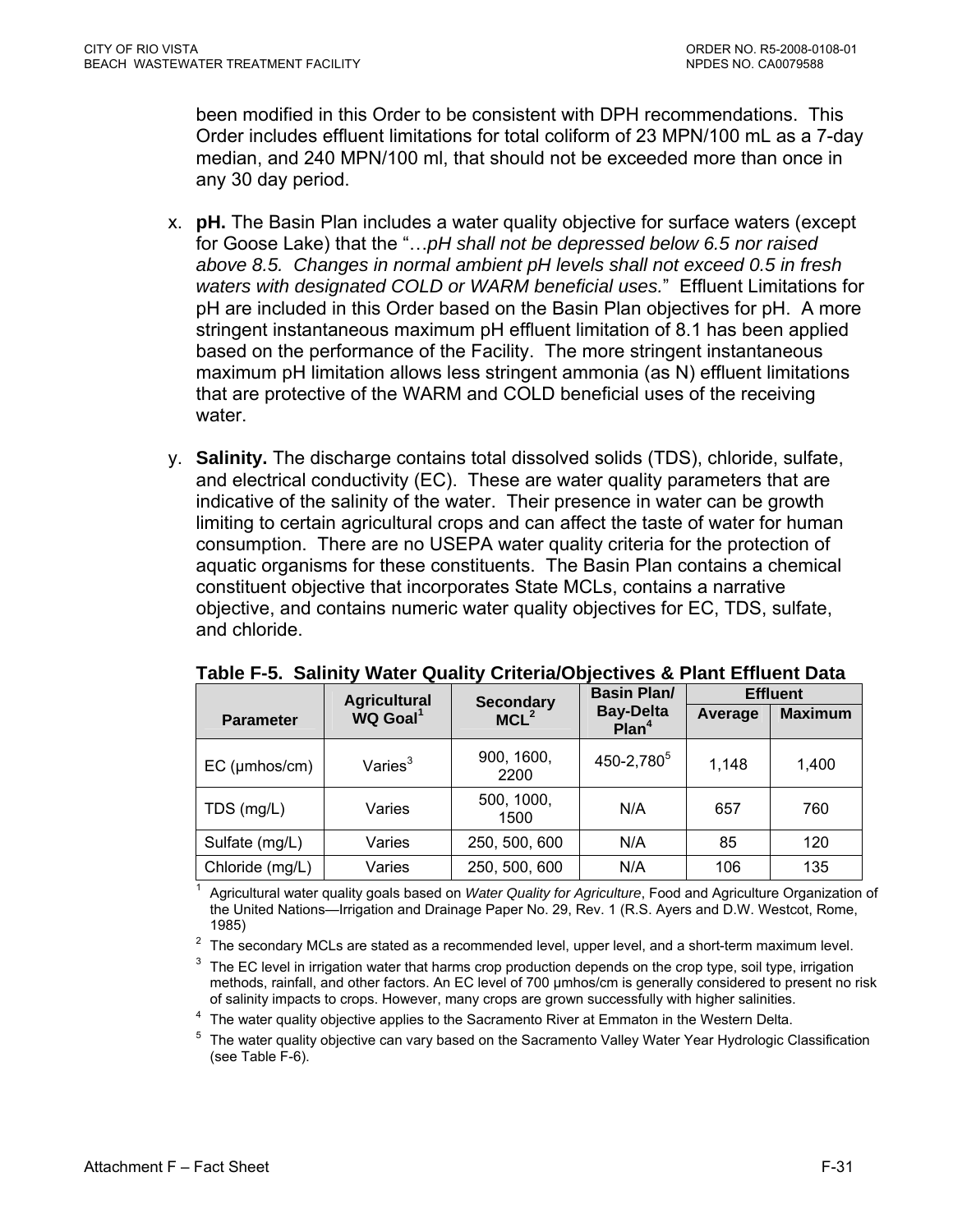### **Table F-6. Basin Plan Water Quality Objectives for EC Sacramento River at Emmaton, Based on Water Year Type (maximum 14- day running average of mean daily EC in** μ**mhos/cm)**

|                       | <b>Water Year Type</b> |                               |                               |      |                 |
|-----------------------|------------------------|-------------------------------|-------------------------------|------|-----------------|
| Date                  | Wet                    | <b>Above</b><br><b>Normal</b> | <b>Below</b><br><b>Normal</b> | Dry  | <b>Critical</b> |
| 1 April – 14 June     | 450                    | 450                           | 450                           | 450  | 2780            |
| $15$ June $-$ 19 June | 450                    | 450                           | 450                           | 1670 | 2780            |
| $20$ June $-30$ June  | 450                    | 450                           | 1140                          | 1670 | 2780            |
| 1 July - 15 August    | 450                    | 630                           | 1140                          | 1670 | 2780            |

# **Table F-7. Historical Compliance with EC objectives at Emmaton**

| (Water Years 1999-2007)   |                         |                                                      |                                              |                                                      |  |  |
|---------------------------|-------------------------|------------------------------------------------------|----------------------------------------------|------------------------------------------------------|--|--|
| <b>Water Year</b><br>Type | # of years this<br>type | Number of<br><b>Years with</b><br><b>Exceedances</b> | Year w/<br><b>Exceedances</b><br>(# of Days) | <b>Applicable</b><br><b>Objectives</b><br>(µmhos/cm) |  |  |
| Wet                       | 2                       | 0                                                    | <b>NA</b>                                    | 450                                                  |  |  |
| <b>Above Normal</b>       | 3                       | 0                                                    | <b>NA</b>                                    | 450/650                                              |  |  |
| <b>Below Normal</b>       |                         |                                                      | 2004 $(13)^{1}$                              | 450/1140                                             |  |  |
| Dry                       | 3                       | 0                                                    | <b>NA</b>                                    | 450/1670                                             |  |  |
| <b>Critically Dry</b>     |                         | ი                                                    | ΝA                                           | 2780                                                 |  |  |

<sup>1</sup> Jones Track levee break June 3-June 30; exceedances 6/7 - 6/19

i. **Chloride**. The secondary MCL for chloride is 250 mg/L, as recommended level, 500 mg/L as an upper level, and 600 mg/L as a short-term maximum. The recommended agricultural water quality goal for chloride, that would apply the narrative chemical constituent objective, is 106 mg/L as a long-term average based on Water Quality for Agriculture, Food and Agriculture Organization of the United Nations—Irrigation and Drainage Paper No. 29, Rev. 1 (R.S. Ayers and D.W. Westcot, Rome, 1985). The 106 mg/L water quality goal is intended to protect against adverse effects on sensitive crops when irrigated via sprinklers.

Chloride concentrations in the effluent ranged from 96 mg/L to 135 mg/L, with an average of 106 mg/L, for five samples collected by the Discharger from January 2002 through August 2004. Background concentrations in the Sacramento River ranged from 7 mg/L to 20 mg/L, with an average of 12.8 mg/L, for four samples collected by the Discharger from January 2002 through December 2002. The effluent concentration exceeds the agricultural water quality goal of 106 mg/L.

ii. **Electrical Conductivity (EC)**. The secondary MCL for EC is 900 µmhos/cm as a recommended level, 1,600 µmhos/cm as an upper level, and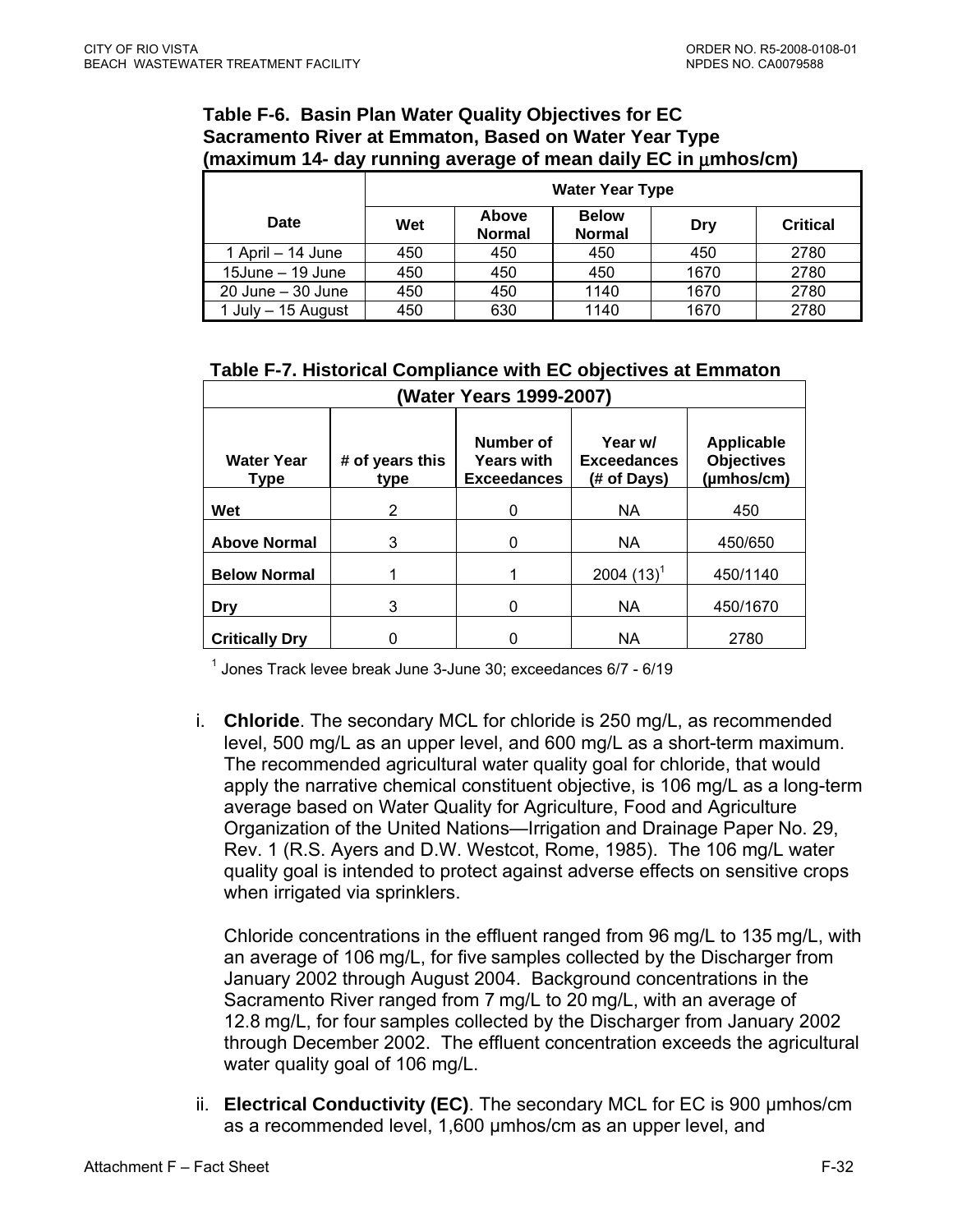2,200 µmhos/cm as a short-term maximum. The agricultural water quality goal, that would apply the narrative chemical constituents objective, is 700 µmhos/cm as a long-term average based on Water Quality for Agriculture, Food and Agriculture Organization of the United Nations— Irrigation and Drainage Paper No. 29, Rev. 1 (R.S. Ayers and D.W. Westcot, Rome, 1985). The 700 µmhos/cm agricultural water quality goal is intended to prevent reduction in crop yield, i.e., a restriction on use of water, for saltsensitive crops, such as beans, carrots, turnips, and strawberries. These crops are either currently grown in the area or may be grown in the future. Most other crops can tolerate higher EC concentrations without harm, however, as the salinity of the irrigation water increases, more crops are potentially harmed by the EC, or extra measures must be taken by the farmer to minimize or eliminate any harmful impacts. A water quality objective for EC for agricultural beneficial uses (for the Sacramento River at Emmaton in the Western Delta) is included in the *Water Quality Control Plan for the Bay-Delta Plan.* The objective varies accordingly to the water year hydrologic classifications ranging from 450 µmhos/cm to 2,780 µmhos/cm (see Table F-6, above).

A review of the Discharger's monitoring reports from January 2002 through September 2006 shows an average effluent EC of 1148 µmhos/cm, with a range from 676 umhos/cm to 1,400 umhos/cm for 49 samples. Background concentrations in the Sacramento River ranged from 180 µmhos/cm to 280 µmhos/cm from January 2002 through December 2002. The levels in the effluent have the potential to exceed the applicable objectives.

- iii. **Sulfate**. The secondary MCL for sulfate is 250 mg/L as recommended level, 500 mg/L as an upper level, and 600 mg/L as a short-term maximum. Sulfate concentrations in the effluent ranged from 56 mg/L to 120 mg/L, with an average of 85 mg/L, for five samples collected by the Discharger from 30 January 2002 through 18 August 2004. Background concentrations in the Sacramento River ranged from 7.9 mg/L to 15 mg/L, with an average of 11 mg/L, for four samples collected by the Discharger from 30 January 2002 through 18 December 2002. The effluent does not exceed the secondary MCL recommended level of 250 mg/L.
- iv. **Total Dissolved Solids (TDS).** The secondary MCL for TDS is 500 mg/L as a recommended level, 1,000 mg/L as an upper level, and 1,500 mg/L as a short-term maximum. The recommended agricultural water quality goal for TDS, that would apply the narrative chemical constituent objective, is 450 mg/L as a long-term average based on Water Quality for Agriculture, Food and Agriculture Organization of the United Nations—Irrigation and Drainage Paper No. 29, Rev. 1 (R.S. Ayers and D.W. Westcot, Rome, 1985). Water Quality for Agriculture evaluates the impacts of salinity levels on crop tolerance and yield reduction, and establishes water quality goals that are protective of the agricultural uses. The 450 mg/L water quality goal is intended to prevent reduction in crop yield, i.e. a restriction on use of water, for salt-sensitive crops. Only the most salt sensitive crops require irrigation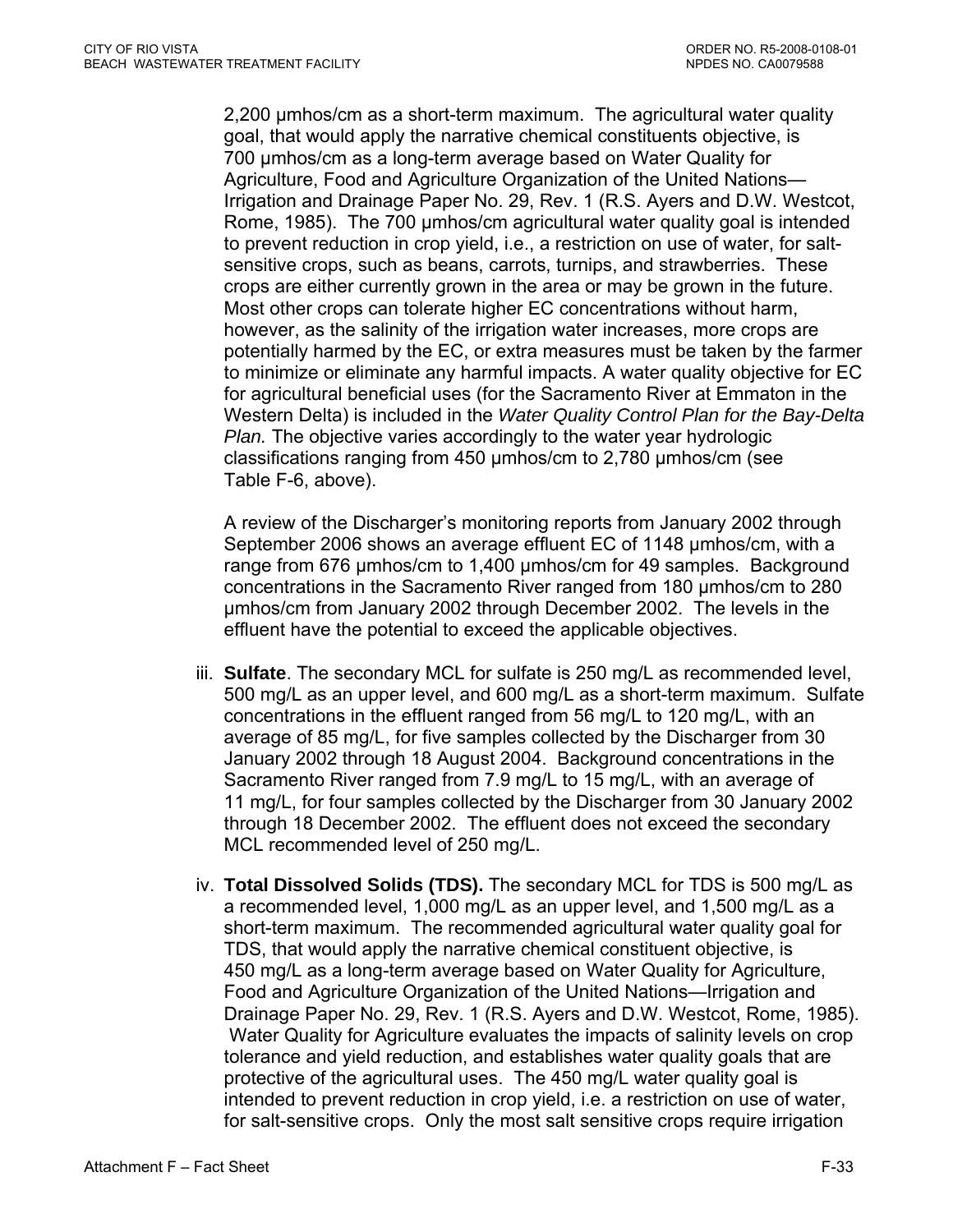water of 450 mg/L or less to prevent loss of yield. Most other crops can tolerate higher TDS concentrations without harm, however, as the salinity of the irrigation water increases, more crops are potentially harmed by the TDS, or extra measures must be taken by the farmer to minimize or eliminate any harmful impacts.

The average TDS effluent concentration was 657 mg/L; concentrations ranged from 360 mg/L to 760 mg/L for seven samples collected by the Discharger from January 2002 through January 2007. These concentrations exceed the applicable water quality objectives. The background receiving water TDS ranged from 130 mg/L to 640 mg/L, with an average of 265 mg/L in four sampling events performed by the Discharger from January 2002 through December 2002. These data indicate that the receiving water exceeds water quality objectives.

v. **Salinity Effluent Limitations.** The Regional Water Board, with cooperation of the State Water Board, has begun the process to develop a new policy for the regulation of salinity in the Central Valley. In a statement issued at the 16 March 2006, Regional Water Board meeting, board member Dr. Karl Longley recommended that the Board continue to exercise its authority to regulate discharges of salt to minimize salinity increases within the Central Valley. Dr. Longley stated, "*The process of developing new salinity control policies does not, therefore, mean that we should stop regulating salt discharges until a salinity Policy is developed. In the meantime, the Board should consider all possible interim approaches to continue controlling and regulating salts in a reasonable manner, and encourage all stakeholder groups that may be affected by the Regional Board's policy to actively participate in policy development.*"

Based on daily EC data for the Sacramento River at Emmaton from August 1999 through April 2008, the Basin Plan water quality objectives were only exceeded during the Jones Tract levee break in June 2004. At all other times, the EC of the river was always in compliance with the objectives. Table F-7, above, displays a summary of compliance with the Basin Plan water quality objectives. This demonstrates that there is assimilative capacity for EC in the receiving water. As discussed in Section IV.C.2.c., above, the long-term dilution for the discharge is 1000:1. However, the Regional Water Board finds that granting of this dilution credit could allocate an unnecessarily large portion of the receiving water's assimilative capacity for salinity and could violate the Antidegradation Policy. For this reason, a more stringent performance-based effluent limitation is included in this order. The performance-based effluent limit was calculated based on monthly effluent EC data from January 2003 – March 2008. A running 12-month average was calculated for each month data was collected and the annual average effluent limit was projected as the 95<sup>th</sup> percentile of this dataset (i.e. Mean  $+ 1.645 x$ ) Standard Deviation [1152 + 1.645 x 94.33]). An annual average effluent limitation for EC of 1,300 µmhos/cm is included in this Order. Annual average effluent limitations are appropriate, due to fluctuations that can occur in the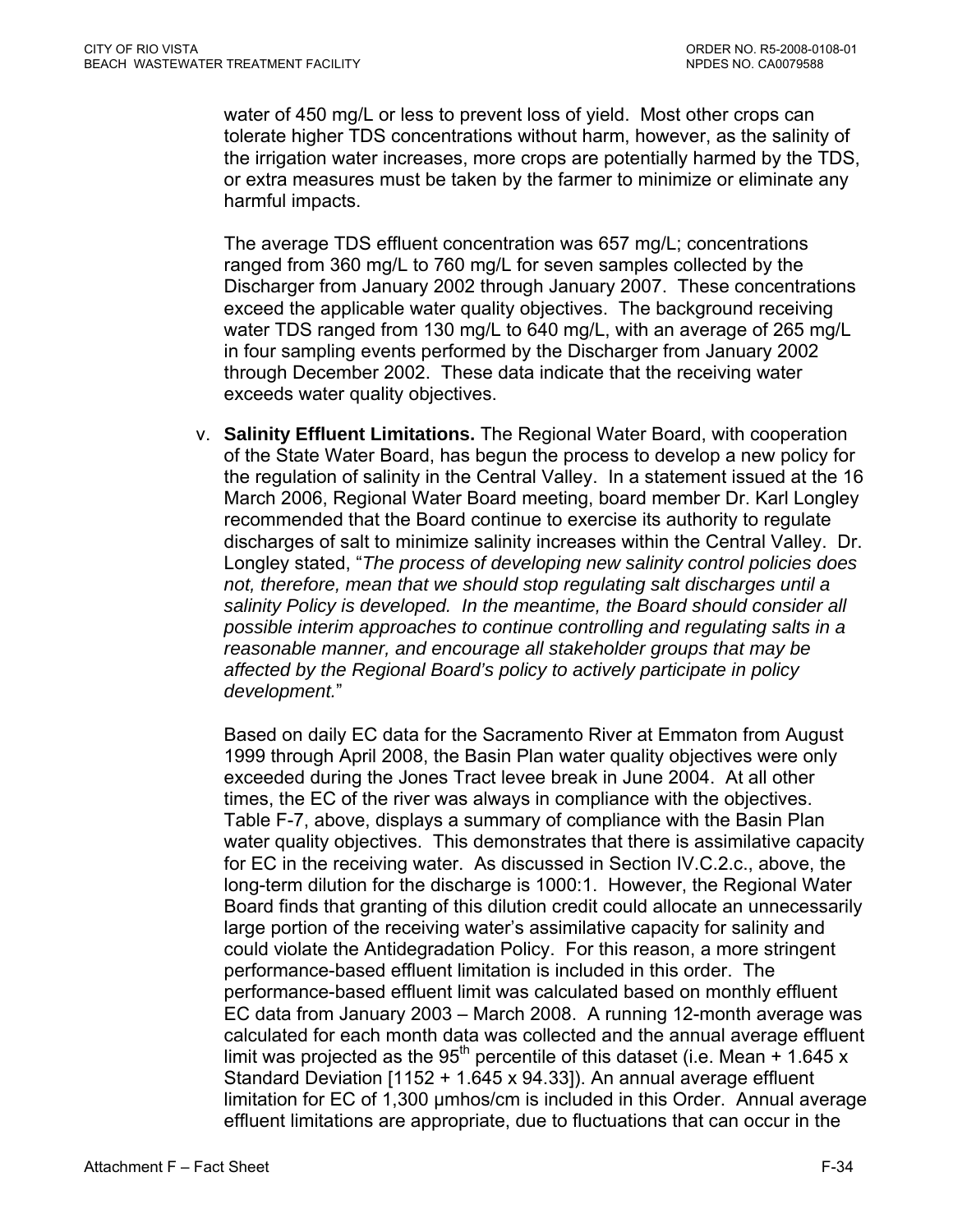<span id="page-90-0"></span>Discharger's effluent caused by changes in its water supply EC. Consequently, it is impracticable to calculate performance-based effluent limitations for EC on a shorter averaging period (e.g. weekly or monthly).

This Order also requires the Discharger to implement salinity reduction measures to reduce the salinity in its discharge to the Sacramento River. Specifically, Special Provision VI.C.3.a of this Order requires the Discharger to implement a salinity evaluation and minimization plan to ensure adequate measures are developed and implemented by the Discharger to reduce the discharge of salinity to the Sacramento River within the Sacramento-San Joaquin Delta. Special Provision VI.C.3.b requires the Discharger to report on progress in reducing salinity discharges to the Sacramento River. Implementation measures to reduce salt loading may include source control, mineralization reduction, chemical addition reductions, changing to water supplies with lower salinity, and limiting the salt load from domestic and industrial dischargers. Compliance with these requirements will result in a salinity reduction in the effluent discharged to the receiving water.

- z. **Temperature.** Since the Facility is discharging to the Sacramento-San Joaquin Delta, the *Water Quality Control Plan for Control of Temperature in the Coastal and Interstate Waters and Enclosed Bays and Estuaries of California* (Thermal Plan) is applicable to the discharge. The Thermal Plan requires that, "*The maximum temperature shall not exceed the natural receiving water temperature by more than 20°F*" nor the "*Shall cause a surface water temperature rise greater than 4°F above the natural temperature of the receiving waters at any time or place."* Therefore, to ensure compliance with the Thermal Plan temperature effluent limitations are included in this Order based on the thermal plan.
- aa. **Toxicity.** See Section IV.C.5. of the Fact Sheet regarding whole effluent toxicity.

# **4. WQBEL Calculations**

- a. As discussed in Section IV.C.3 above, effluent limitations based on primary MCLs were applied as AMELs for nitrate and nitrite. Effluent limitations based on the Basin Plan were applied as MDELs for arsenic, iron and manganese. Effluent limitations for chlorine residual, persistent chlorinated hydrocarbon pesticides, and pH were based on Basin Plan objectives and applied directly as effluent limitations. Effluent limitations for temperature were based on the Thermal Plan and applied directly as effluent limitations.
- b. Effluent limitations for aluminum, ammonia, copper, dibromochloromethane, dichlorobromomethane, and lead were calculated in accordance with section 1.4 of the SIP. The following paragraphs describe the methodology used for calculating effluent limitations.
- c. **Effluent Limitation Calculations.** For each water quality criterion/ objective, calculate the effluent concentration allowance (ECA) using the following steadystate mass balance equation: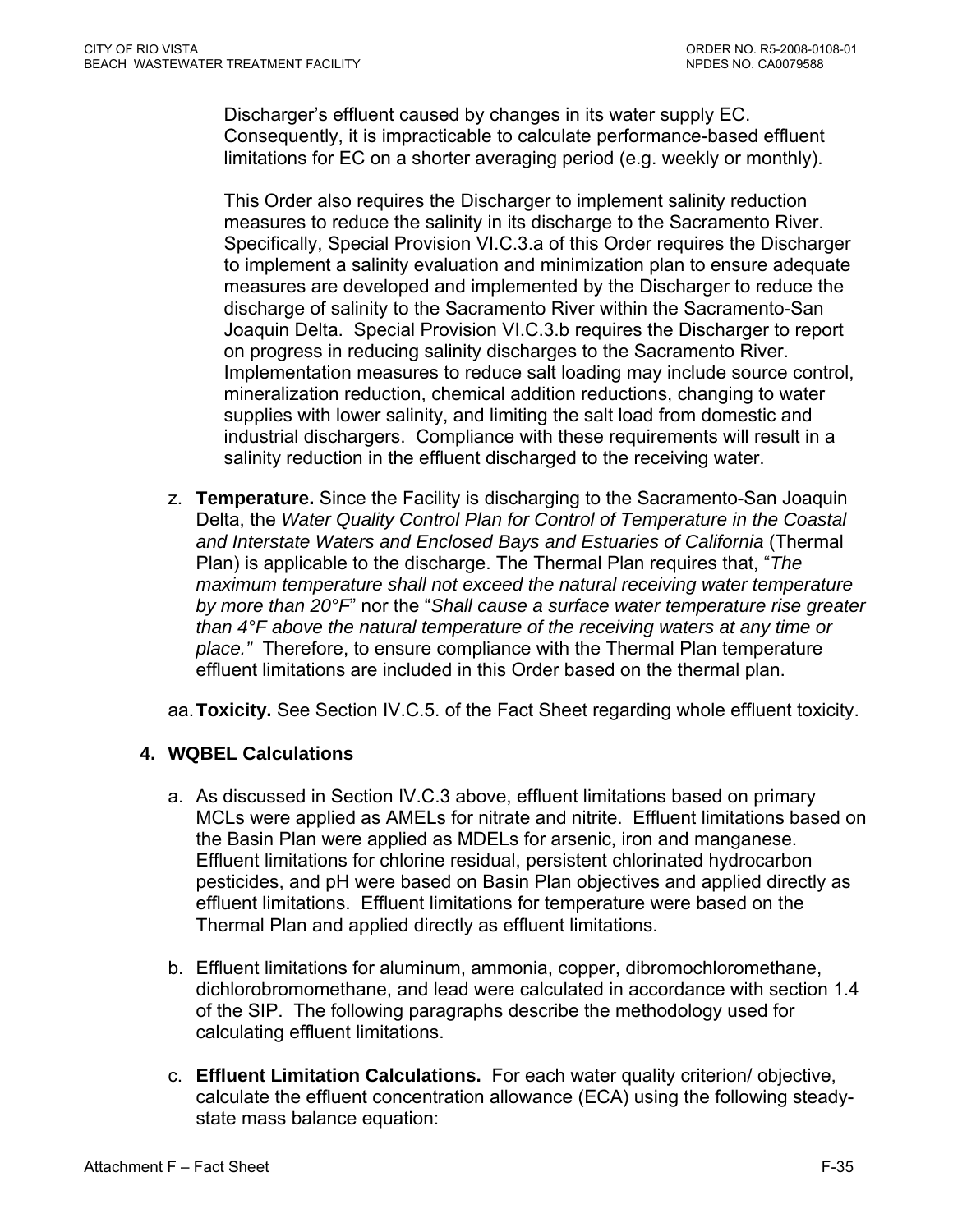| $ECA = C + D(C - B)$ | where C>B, and    |
|----------------------|-------------------|
| $ECA = C$            | where $C \le B$ , |

where:

- ECA = effluent concentration allowance
- $D =$  dilution credit
- $C =$  the priority pollutant criterion/objective
- B = the ambient background concentration. The ambient background concentration shall be the observed maximum with the exception that an ECA calculated from a priority pollutant criterion/objective that is intended to protect human health from carcinogenic effects shall use the ambient background concentration as an arithmetic mean.

Acute and chronic toxicity ECAs were then converted to equivalent long-term averages (LTAs) using statistical multipliers and the lowest is used. Additional statistical multipliers were then used to calculate the maximum daily effluent limitation (MDEL) and the average monthly effluent limitation (AMEL).

Human health ECAs are set equal to the AMEL and a statistical multiplier is used to calculate the MDEL.

$$
AMEL = mult_{AMEL} \left[ min(M_{A}ECA_{acute}, M_{C}ECA_{chronic}) \right]
$$
  
\n
$$
MDEL = mult_{MDEL} \left[ min(M_{A}ECA_{acute}, M_{C}ECA_{chronic}) \right]
$$
  
\n
$$
MDEL_{HH} = \left( \frac{mult_{MDEL}}{mult_{AMEL}} \right) AMEL_{HH}
$$
  
\n
$$
LTA_{chronic}
$$

where: mult<sub>AMEL</sub> = statistical multiplier converting minimum LTA to AMEL  $mult<sub>MDEL</sub>$  = statistical multiplier converting minimum LTA to MDEL  $M_A$  = statistical multiplier converting CMC to LTA  $M<sub>C</sub>$  = statistical multiplier converting CCC to LTA

Water quality-based effluent limitations were calculated for aluminum, ammonia, copper, dibromochloromethane, dichlorobromomethane, and lead as follows in Tables F-8 through F-13, below.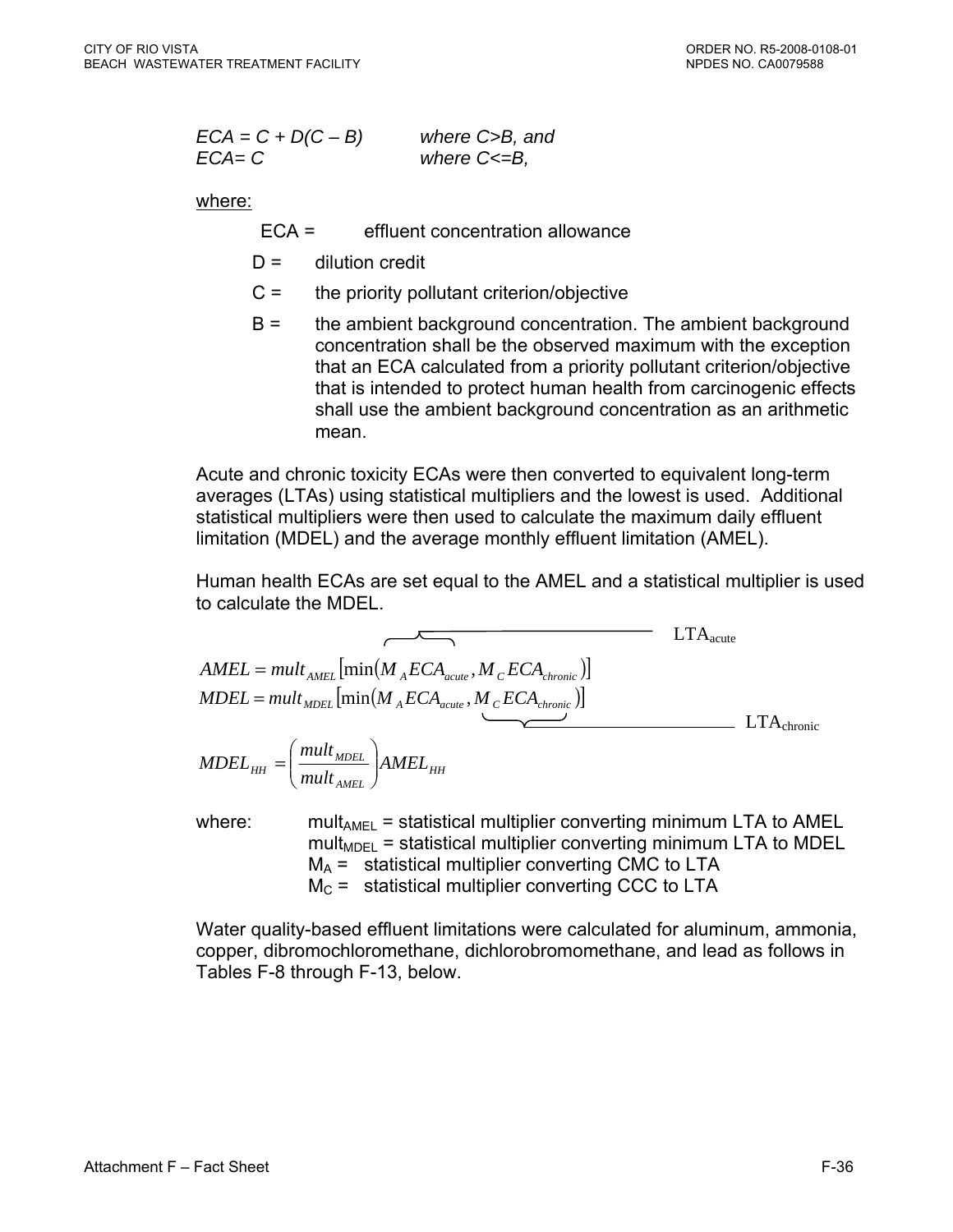|                                      | Acute       | Chronic     |
|--------------------------------------|-------------|-------------|
| Criteria $(\mu g/L)^{(1)}$           | 750         | 750         |
| <b>Dilution Credit</b>               | No Dilution | No Dilution |
| <b>ECA</b>                           | 750         | 750         |
| <b>ECA Multiplier</b>                | 0.38        | 0.59        |
| <b>LTA</b>                           | 285.0       | 441.4       |
| AMEL Multiplier (95 <sup>th</sup> %) | 1.44        | (2)         |
| $AMEL$ (µg/L)                        | 411         | (2)         |
| MDEL Multiplier (99 <sup>th</sup> %) | 2.63        | (2)         |
| $MDEL$ (µg/L)                        | 750         | (2)         |

## **Table F-8. WQBEL Calculations for Aluminium**

 $(1)$ 

<sup>(1)</sup> USEPA Ambient Water Quality Criteria.<br><sup>(2)</sup> Limitations based on Acute LTA (Acute LTA < Chronic LTA).

|                                | Acute | Chronic    | Chronic |
|--------------------------------|-------|------------|---------|
|                                |       | $(30-day)$ | (4-day) |
| $pH^{\overline{(1)}}$          | 8.1   | 7.8        | N/A     |
| Temperature $\mathrm{C}^{(2)}$ | N/A   | 24         | N/A     |
| Criteria (mg/L) <sup>(3)</sup> | 4.64  | 1.73       | 4.33    |
| <b>Dilution Credit</b>         | 20:1  | 20:1       | 20:1    |
| <b>ECA</b>                     | 91.44 | 30.33      | 84.83   |
| <b>ECA Multiplier</b>          | 0.19  | 0.65       | 0.35    |
| LTA <sup>(4)</sup>             | 17.60 | 19.73      | 30.02   |
| AMEL Multiplier (95th%)        | 2.01  | (5)        | (5)     |
| AMEL (mg/L)                    | 35    | (5)        | (5)     |
| MDEL Multiplier (99th%)        | 5.19  | (5)        | (5)     |
| MDEL (mg/L)                    | 91    | (5)        | (5)     |

## **Table F-9. WQBEL Calculations for Ammonia**

The Acute design pH = 8.1 (max. allowed pH); chronic design pH = 7.8 (max. observed 30-day effluent pH).<br>
(2) Temperature = the maximum observed running 30-day average effluent temperature.<br>
(3) USEDA Ambiont Water Qualit

 $(4)$  USEPA Ambient Water Quality Criteria.<br>(4) UTA developed based on Acute and Chr

 LTA developed based on Acute and Chronic ECA Multipliers calculated at 99th percentile level per sections 5.4.1 and 5.5.4 of TSD.

(5) Limitations based on the acute (1-hr) LTA.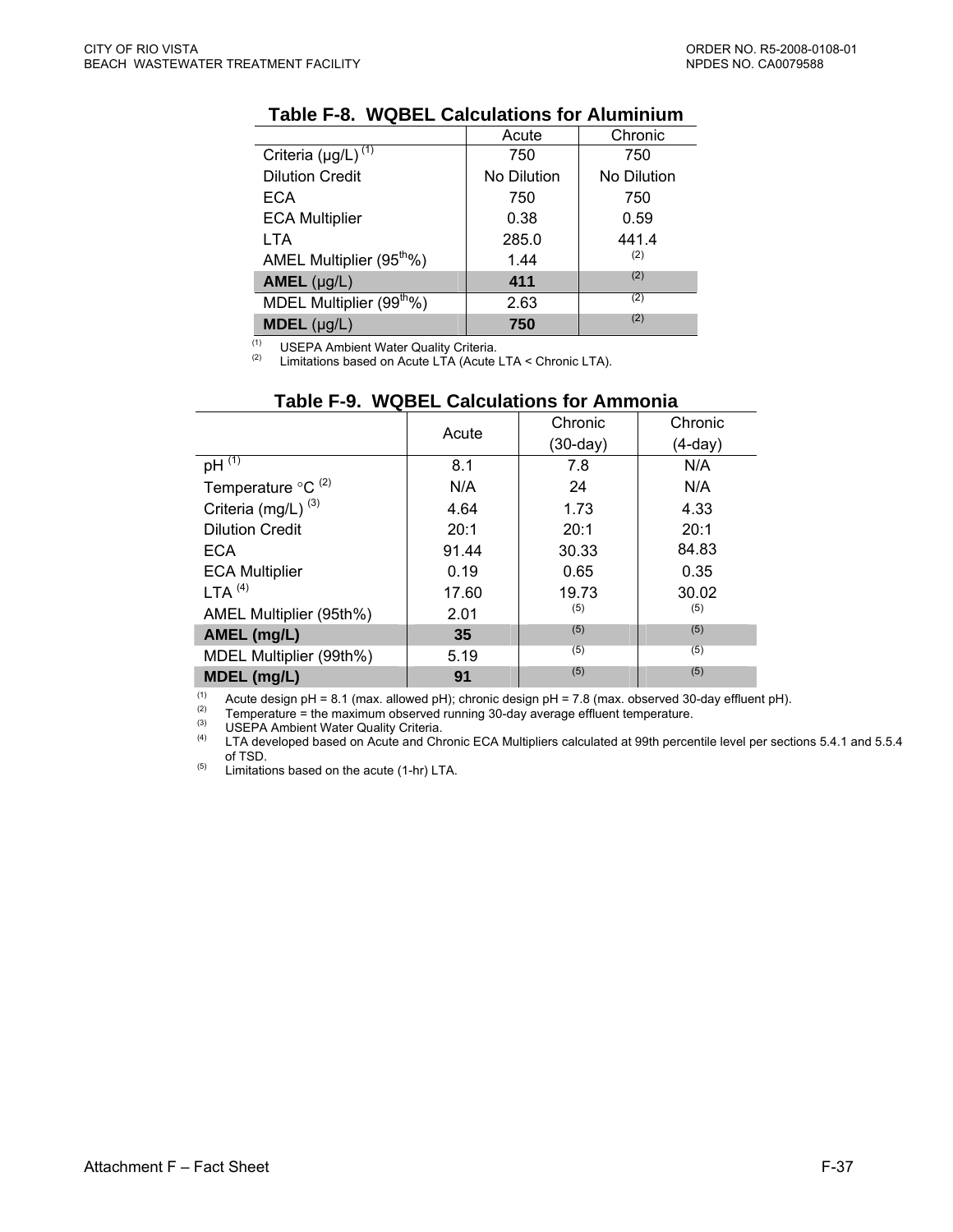|                                      | Acute         | Chronic      | <b>Basin Plan</b> |
|--------------------------------------|---------------|--------------|-------------------|
| Criteria, dissolved (µg/L)           | $10.63^{(1)}$ | $7.24^{(1)}$ | $10^{(2)}$        |
| <b>Dilution Credit</b>               | 20:1          | 20:1         | 20:1              |
| Translator <sup>(2)</sup>            | 0.96          | 0.96         | 0.96              |
| Criteria, total recoverable          | 11.1          | 7.5          | 10.4              |
| <b>ECA</b>                           | 145           | 70.4         | 131               |
| <b>ECA Multiplier</b>                | 0.32          | 0.53         | N/A               |
| <b>LTA</b>                           | 46.4          | 37.1         | N/A               |
| AMEL Multiplier (95 <sup>th</sup> %) | (4)           | 1.55         |                   |
| AMEL $(\mu g/L)$                     | (4)           | 58           |                   |
| MDEL Multiplier (99 <sup>th</sup> %) | (4)           | 3.11         |                   |
| <b>MDEL</b> $(\mu g/L)$              | (4)           | 116          | 131               |

### **Table F-10. WQBEL Calculations for Copper**

<sup>(1)</sup> CTR aquatic life criteria, based on the lowest hardness of the effluent of 78 mg/L as CaCO<sub>3</sub>.

(2) Basin Plan site-specific objective for the Delta.<br>  $(3)$  EPA Translator used as default.

(4) Limitations based on chronic LTA (chronic LTA < acute LTA).

### **Table F-11. WQBEL Calculations for Dibromochloromethane**

|                                     | Human Health |
|-------------------------------------|--------------|
| Criteria (µg/L)                     | 0.41         |
| <b>Dilution Credit</b>              | 1000:1       |
| ECA                                 | 230          |
| <b>AMEL</b> (µg/L) $^{(1)}$         | 230          |
| MDEL/AMEL Multiplier <sup>(2)</sup> | 2.01         |
| <b>MDEL</b> $(\mu g/L)$             | 463          |

(1) AMEL = ECA per section 1.4.B, Step 6 of SIP.<br>
(2) Assumes sampling frequency n <= 4. Uses MDEL/AMEL multiplier from Table 2 of SIP.

#### **Table F-12. WQBEL Calculations for Dichlorobromomethane**

|                                     | Human Health |
|-------------------------------------|--------------|
| Criteria $(\mu g/L)$                | 0.56         |
| <b>Dilution Credit</b>              | 1000:1       |
| ECA                                 | 360          |
| AMEL ( $\mu$ g/L) <sup>(1)</sup>    | 360          |
| MDEL/AMEL Multiplier <sup>(2)</sup> | 2.01         |
| $MDEL$ (µg/L)                       | 724          |

(1) AMEL = ECA per section 1.4.B, Step 6 of SIP.<br>(2) Assumes sampling frequency n <= 4. Uses MDEL/AMEL multiplier from Table 2 of SIP.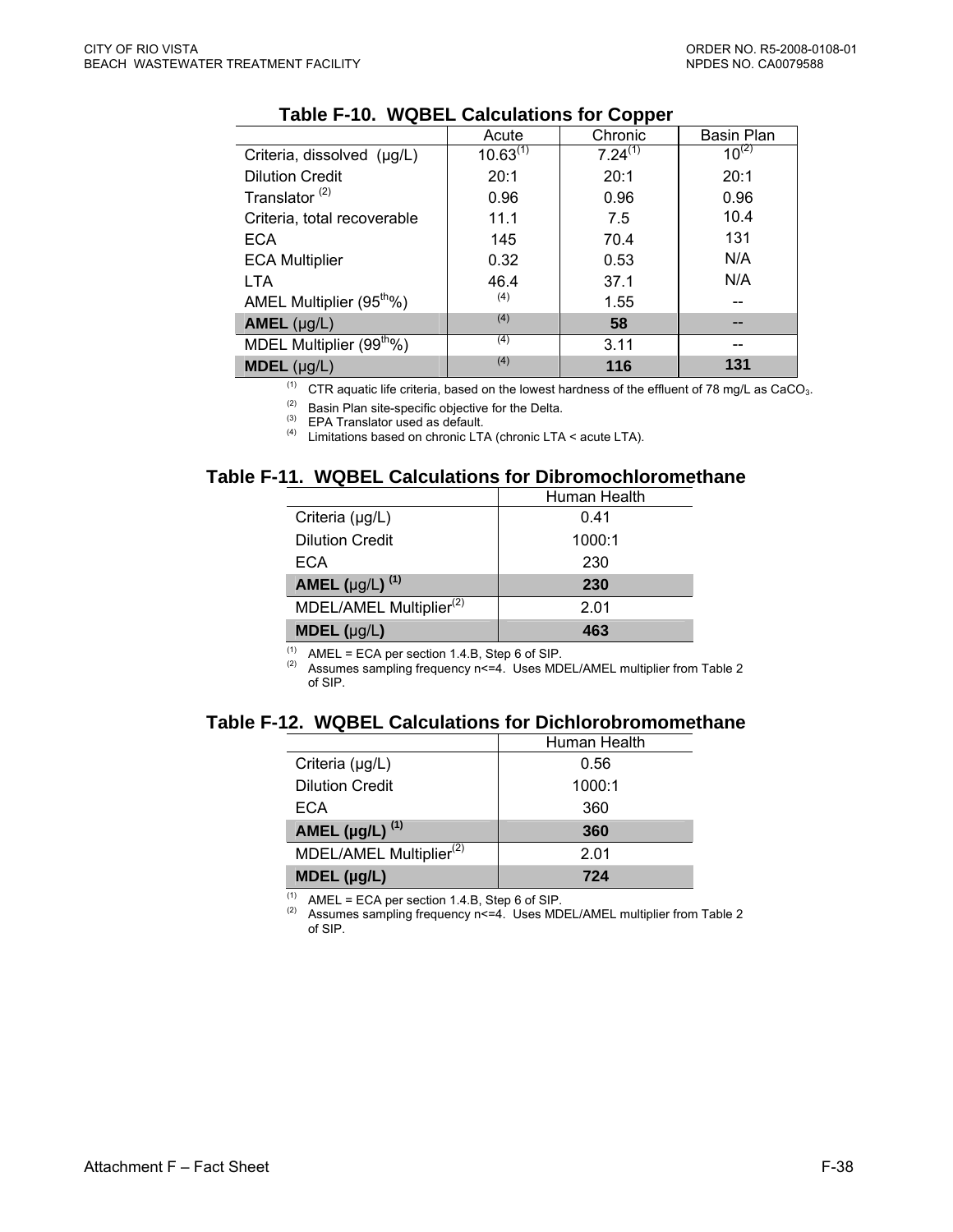|                                           | Acute | Chronic |
|-------------------------------------------|-------|---------|
| Criteria, dissolved (µg/L) <sup>(1)</sup> | 86    | 2.8     |
| Translator                                | 0.83  | 0.83    |
| Criteria, Total                           | 104   | 3.3     |
| <b>Dilution Credit</b>                    | 20:1  | 20:1    |
| ECA                                       | 2182  | 59.6    |
| <b>ECA Multiplier</b>                     | 0.32  | 0.53    |
| <b>LTA</b>                                | 700.6 | 31.4    |
| AMEL Multiplier (95 <sup>tho</sup> %)     | (2)   | 1.55    |
| $AMEL$ (µg/L)                             | (2)   | 49      |
| MDEL Multiplier (99 <sup>th</sup> %)      | (2)   | 3.11    |
| $MDEL$ ( $\mu$ g/L)                       | (2)   | 98      |

### **Table F-13. WQBEL Calculations for Lead**

 $(1)$  CTR aquatic life criteria, based on the lowest hardness of the effluent of 78 mg/L and the highest hardness of the receiving water of 100 mg/L as CaCO<sub>3</sub>.<br>(2) Limitations based on chronic LTA (Chronic LTA < Acute LTA).

#### **Summary of Water Quality-based Effluent Limitations Discharge Point No. 001**

### **Table F-14. Summary of Water Quality-based Effluent Limitations**

|                                   |                        | <b>Effluent Limitations</b> |                   |                                |                                        |                                        |
|-----------------------------------|------------------------|-----------------------------|-------------------|--------------------------------|----------------------------------------|----------------------------------------|
| <b>Parameter</b>                  | <b>Units</b>           | Average<br><b>Monthly</b>   | Average<br>Weekly | <b>Maximum</b><br><b>Daily</b> | <b>Instantaneous</b><br><b>Minimum</b> | <b>Instantaneous</b><br><b>Maximum</b> |
| Aluminum, Total<br>Recoverable    | µg/L                   | 411                         | $200^{(6)}$       | 750                            |                                        |                                        |
|                                   | mg/L                   | 35                          | $\overline{a}$    | 91                             | $\overline{a}$                         | $-$                                    |
| Ammonia Nitrogen,<br>Total (as N) | $lbs/day^{(8)}$        | 190                         | $-$               | 493                            | $\overline{\phantom{a}}$               | --                                     |
|                                   | lbs/day <sup>(9)</sup> | 671                         | $-$               | 1746                           | $\overline{a}$                         | $\overline{\phantom{a}}$               |
| Arsenic, Total<br>Recoverable     | µg/L                   |                             |                   | $6,910^{(7)}$                  |                                        |                                        |
| <b>Chlorine Total Residual</b>    | mg/L                   | $0.011^{(1)}$               | $-$               | $0.019^{(2)}$                  | --                                     | --                                     |
| Coliform, Total                   | <b>MPN/100</b><br>mL   |                             | $23^{(3)}$        | $240^{(4)}$                    |                                        |                                        |
| Copper, Total<br>Recoverable      | $\mu$ g/L              | 58                          |                   | 116                            |                                        |                                        |
| Dibromochloromethane              | µg/L                   | $230^{(7)}$                 | $\overline{a}$    | $463^{(7)}$                    | $\overline{a}$                         | --                                     |
| Dichlorobromomethane              | µg/L                   | $360^{(7)}$                 | $-$               | $724^{(7)}$                    | $-$                                    | --                                     |
| Iron, Total Recoverable           | µg/L                   | $\overline{a}$              | $-$               | 300                            | --                                     | --                                     |
| Lead, Total<br>Recoverable        | µg/L                   | $49^{(7)}$                  | $-$               | $98^{(7)}$                     |                                        |                                        |
| Manganese, Total<br>Recoverable   | µg/L                   | --                          | --                | $1,750^{(7)}$                  |                                        |                                        |
| Nitrate Nitrogen, Total<br>(as N) | mg/L                   | $7,810^{(7)}$               | --                | --                             |                                        |                                        |
| Nitrite Nitrogen, Total<br>(as N) | mg/L                   | $972^{(7)}$                 |                   |                                |                                        |                                        |
| pH                                | Standard<br>Units      |                             |                   | --                             | 6.5                                    | 8.5                                    |
| Settleable Solids                 | mI/L                   | 0.1                         | --                | 0.2                            | $-$                                    | $-$                                    |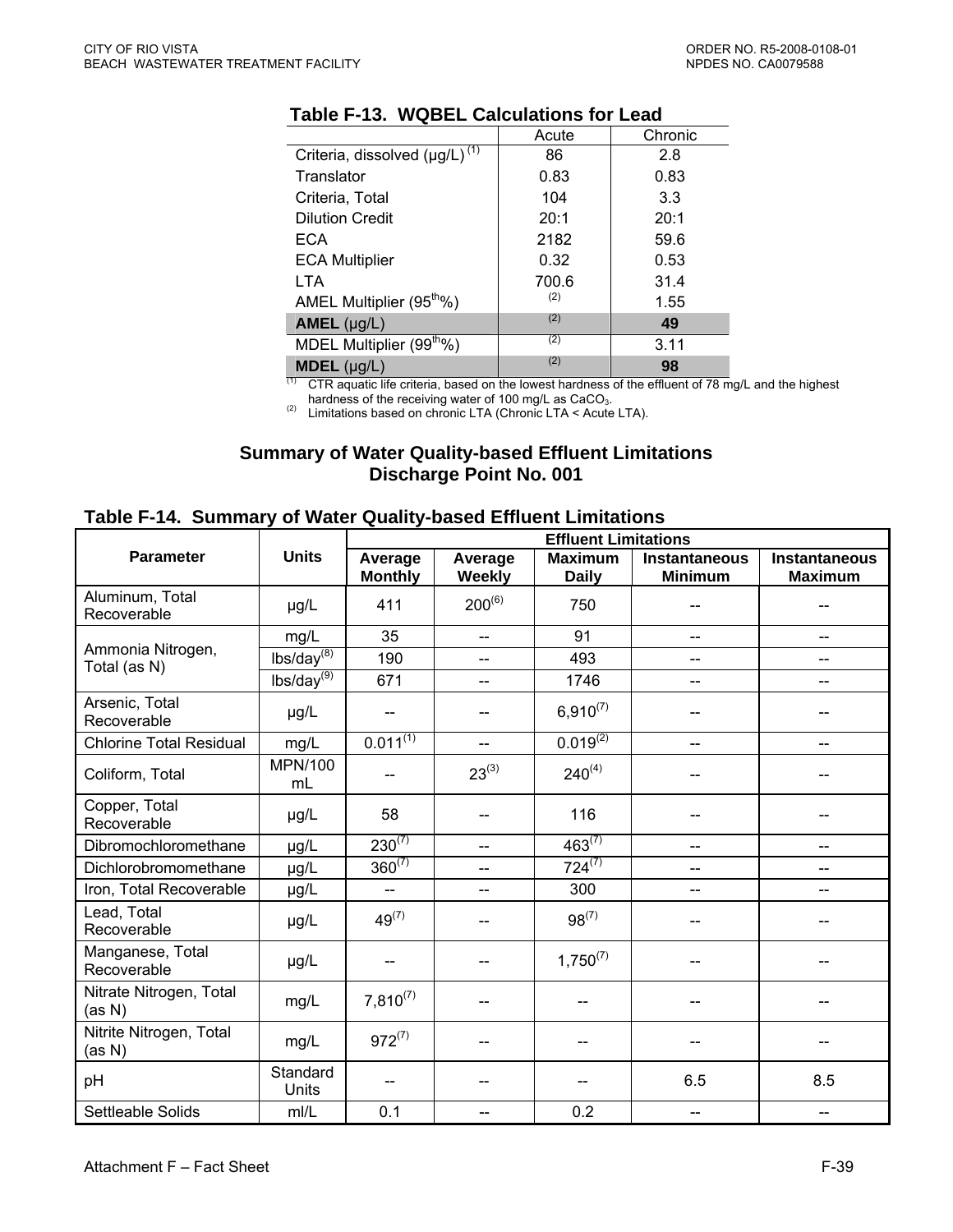|                  | Units | <b>Effluent Limitations</b> |                   |                          |                                        |                          |  |
|------------------|-------|-----------------------------|-------------------|--------------------------|----------------------------------------|--------------------------|--|
| <b>Parameter</b> |       | Average<br><b>Monthly</b>   | Average<br>Weekly | <b>Maximum</b><br>Daily  | <b>Instantaneous</b><br><b>Minimum</b> | Instantaneous<br>Maximum |  |
| Γemperature      | ∘⊏    | $- -$                       | $-$               | $\overline{\phantom{a}}$ | $- -$                                  | (5)                      |  |

(1) Applied as a 4-day average.<br>
(2) Applied as a 1-hour average.<br>
(3) 7-day median<br>
(4) Effluent total coliform concentration shall not exceed 240 MPN/100 mL more than once in any 30-day period.<br>
(5) The maximum effluent

Resolution 68-16.

(8) Based on a design average dry weather flow capacity of 0.65 mgd (applicable May-Oct).<br>(9) Based on a design peak wet weather flow capacity of 2.3 mgd (applicable Nov-Apr).

#### **5. Whole Effluent Toxicity (WET)**

For compliance with the Basin Plan's narrative toxicity objective, this Order requires the Discharger to conduct whole effluent toxicity testing for acute and chronic toxicity, as specified in the Monitoring and Reporting Program (Attachment E, Section V). This Order also contains effluent limitations for acute toxicity and requires the Discharger to implement best management practices to investigate the causes of, and identify corrective actions to reduce or eliminate effluent toxicity.

a. **Acute Aquatic Toxicity.** The Basin Plan contains a narrative toxicity objective that states, "*All waters shall be maintained free of toxic substances in concentrations that produce detrimental physiological responses in human, plant, animal, or aquatic life.*" (Basin Plan at III-8.00) The Basin Plan also states that, "…*effluent limits based upon acute biotoxicity tests of effluents will be prescribed where appropriate*…". USEPA Region 9 provided guidance for the development of acute toxicity effluent limitations in the absence of numeric water quality objectives for toxicity in its document titled "Guidance for NPDES Permit Issuance", dated February 1994. In section B.2. "Toxicity Requirements" (pgs. 14-15) it states that, "*In the absence of specific numeric water quality objectives for acute and chronic toxicity, the narrative criterion 'no toxics in toxic amounts' applies. Achievement of the narrative criterion, as applied herein, means that ambient waters shall not demonstrate for acute toxicity: 1) less than 90% survival, 50% of the time, based on the monthly median, or 2) less than 70% survival, 10% of the time, based on any monthly median. For chronic toxicity, ambient waters shall not demonstrate a test result of greater than 1 TUc."* Accordingly, effluent limitations for acute toxicity have been included in this Order as follows:

**Acute Toxicity.** Survival of aquatic organisms in 96-hour bioassays of undiluted waste shall be no less than:

|                                                                  | 70% |
|------------------------------------------------------------------|-----|
| Median for any three or more consecutive bioassays --------- 90% |     |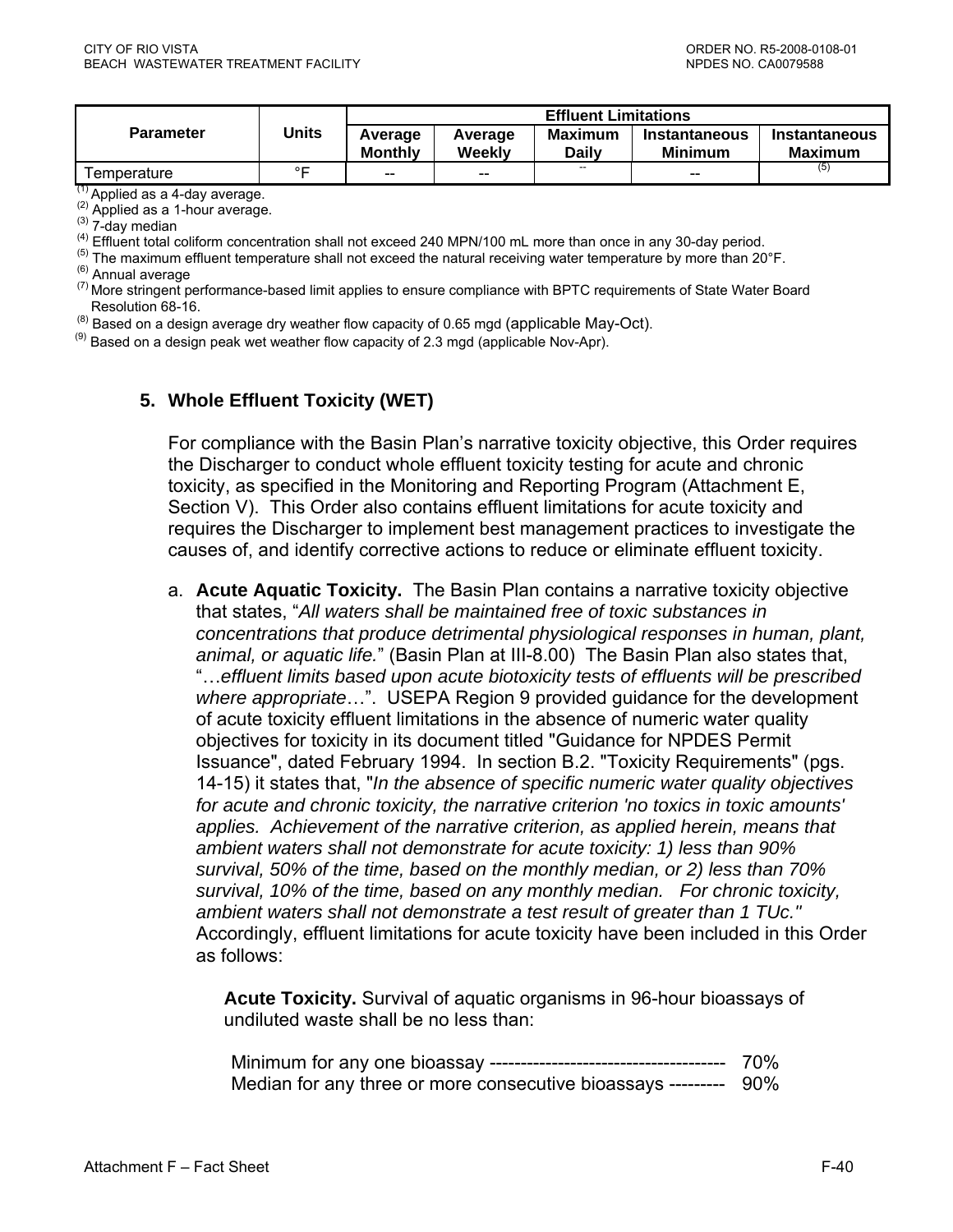b. **Chronic Aquatic Toxicity.** Based on annual whole effluent chronic toxicity testing performed by the Discharger, the discharge does not have a reasonable potential to cause or contribute to an in-stream excursion above of the Basin Plan's narrative toxicity objective. A dilution credit of 20:1 has been granted for the chronic condition. Therefore, chronic toxicity testing results exceeding 20 chronic toxicity unit (TUc) demonstrates the discharge has a reasonable potential to cause or contribute to an exceedance of the Basin Plan's narrative toxicity objective. Table F-15, below, shows chronic whole effluent toxicity testing for 2003 and 2004.

|                | <b>Chronic Toxicity Unit (TUc)</b> |                    |                            |        |                           |  |  |
|----------------|------------------------------------|--------------------|----------------------------|--------|---------------------------|--|--|
| Date           |                                    | Ceriodaphnia dubia | <b>Pimephales promelas</b> |        | Selenastrum capricornutum |  |  |
|                | survival                           | reproduction       | survival                   | growth | growth                    |  |  |
| 12 August 2003 | 4.0                                | 4.0                | --                         |        |                           |  |  |
| 12 August 2003 | $- -$                              | $-$                | 4.0                        | 2.0    | $-$                       |  |  |
| 12 August 2003 | 8.0                                | 8.0                | $- -$                      | --     | --                        |  |  |
| 14 August 2003 |                                    | $-$                | --                         | --     | 4.0                       |  |  |
| 14 August 2003 |                                    | --                 | --                         |        | 8.0                       |  |  |
| 31 August 2004 | 1.33                               | 4.0                | 4.0                        | 4.0    |                           |  |  |

### **Table F-15. Chronic Toxicity Exceedances**

To ensure compliance with the Basin Plan's narrative toxicity objective, the Discharger is required to conduct chronic whole effluent toxicity testing, as specified in the Monitoring and Reporting Program (Attachment E, Section V). Furthermore, Special Provision VI.C.2.a. of this Order requires the Discharger to conduct a Toxicity Reduction Evaluation (TRE), in accordance with an approved TRE work plan, if the discharge demonstrates a pattern of toxicity exceeding the numeric monitoring trigger (16 TUc). The numeric toxicity monitoring trigger is not an effluent limitation, it is the toxicity threshold at which the Discharger is required to perform accelerated chronic toxicity monitoring, as well as the threshold to initiate a TRE if a pattern of effluent toxicity has been demonstrated.

# **D. Final Effluent Limitations**

# **1. Mass-based Effluent Limitations**

Title 40 CFR 122.45(f)(1) requires effluent limitations be expressed in terms of mass, with some exceptions, and 40 CFR 122.45(f)(2) allows pollutants that are limited in terms of mass to additionally be limited in terms of other units of measurement. This Order includes effluent limitations expressed in terms of mass and concentration. In addition, pursuant to the exceptions to mass limitations provided in 40 CFR 122.45(f)(1), some effluent limitations are not expressed in terms of mass, such as pH and temperature, and when the applicable standards are expressed in terms of concentration (e.g., CTR criteria and MCLs) and mass limitations are not necessary to protect the beneficial uses of the receiving water.

Consistent with 40 CFR 122.45(b)(1) for POTWs, permit effluent limitations shall be calculated based on design flow. In Order No.5-01-178 mass limitations were based on a design average daily discharge flow of 0.65 mgd (applicable May through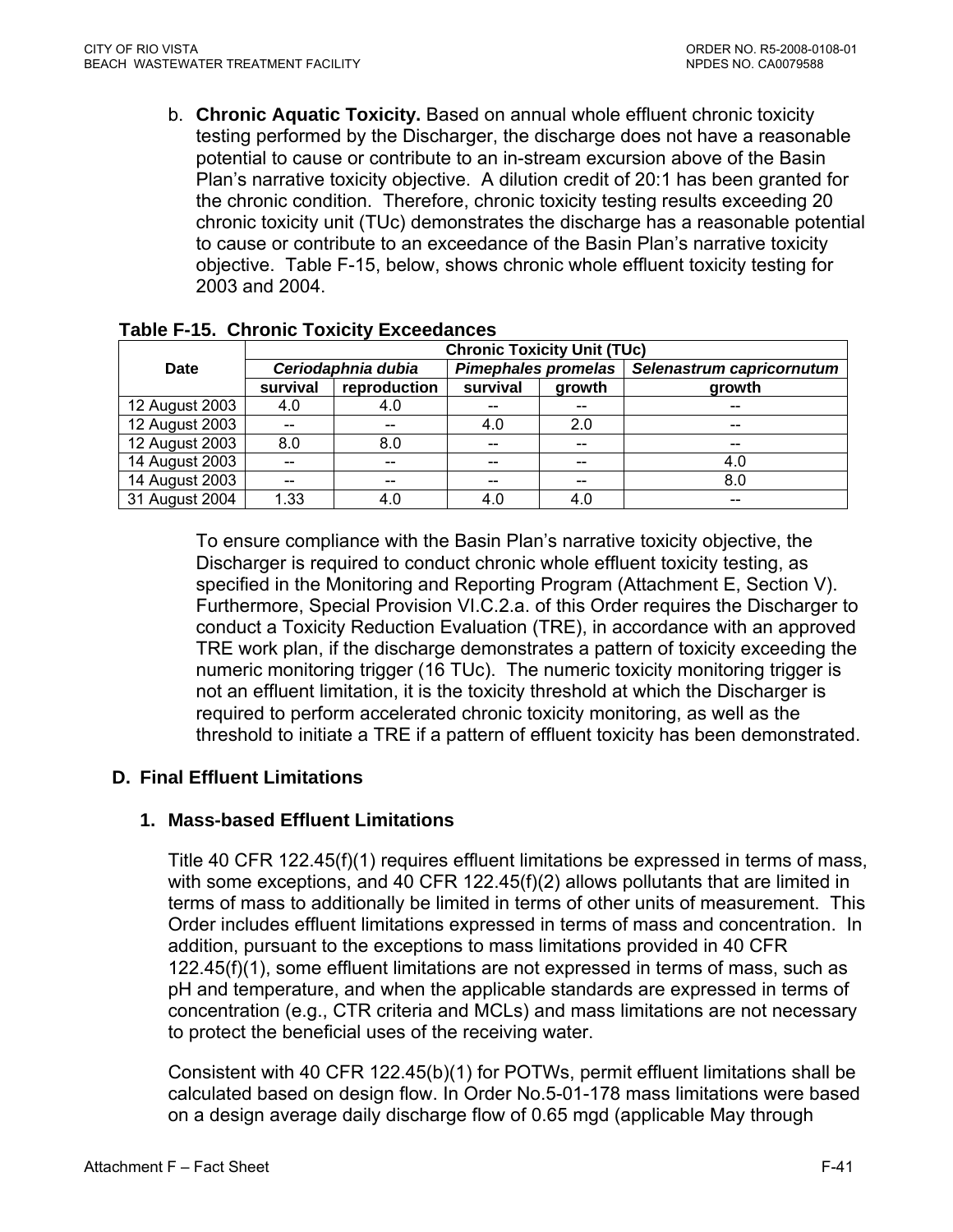<span id="page-97-0"></span>October) and a design peak wet weather flow (PWWF) of 2.3 mgd (applicable November through April). Mass-based effluent limitations for BOD and TSS in this Order remain unchanged from the previous Order and are based on an average daily discharge flow of 0.65.

Also, due to the concern over bioaccumulation, this Order contains an interim performance-based mass effluent limitation of 0.0071 lbs/month for mercury, which is based on an average daily discharge flow of 0.65 mgd.

# **2. Averaging Periods for Effluent Limitations**

Title 40 CFR 122.45 (d) requires average weekly and average monthly discharge limitations for POTWs unless impracticable. However, for toxic pollutants and pollutant parameters in water quality permitting, the USEPA recommends the use of a maximum daily effluent limitation in lieu of average weekly effluent limitations for two reasons. "*First, the basis for the 7-day average for POTWs derives from the secondary treatment requirements. This basis is not related to the need for assuring achievement of water quality standards. Second, a 7-day average, which could comprise up to seven or more daily samples, could average out peak toxic concentrations and therefore the discharge's potential for causing acute toxic effects would be missed.*" (TSD, pg. 96) This Order utilizes maximum daily effluent limitations in lieu of average weekly effluent limitations for aluminum, ammonia, copper, dibromochloromethane, dichlorobromomethane, and lead as recommended by the TSD for the achievement of water quality standards and for the protection of the beneficial uses of the receiving stream. Furthermore, for BOD, TSS, pH, settleable solids, and coliform, weekly average effluent limitations have been replaced or supplemented with effluent limitations utilizing shorter averaging periods. For chlorine residual average weekly and average monthly effluent limitations have been replaced or supplemented with effluent limitations utilizing shorter averaging periods.<sup>[2](#page-97-0)</sup> The rationale for using shorter averaging periods for these constituents is discussed in Attachment F, Section IV.C.3., above.

For effluent limitations based on Primary and Secondary MCLs, except nitrate and nitrite, this Order includes annual average effluent limitations. The Primary and Secondary MCLs are drinking water standards contained in Title 22 of the California Code of Regulations. Title 22 requires compliance with these standards on an annual average basis (except for nitrate and nitrite), when sampling at least quarterly. Since it is necessary to determine compliance on an annual average basis, it is impracticable to calculate average weekly and average monthly effluent limitations.

 $\overline{a}$ 

<sup>2</sup> This Order applies the USEPA National Ambient Water Quality Criteria for chlorine directly as effluent limitations (1-hour average, acute, and 4-day average, chronic). See Section IV.C.3., above, for rationale regarding the chlorine residual effluent limitations.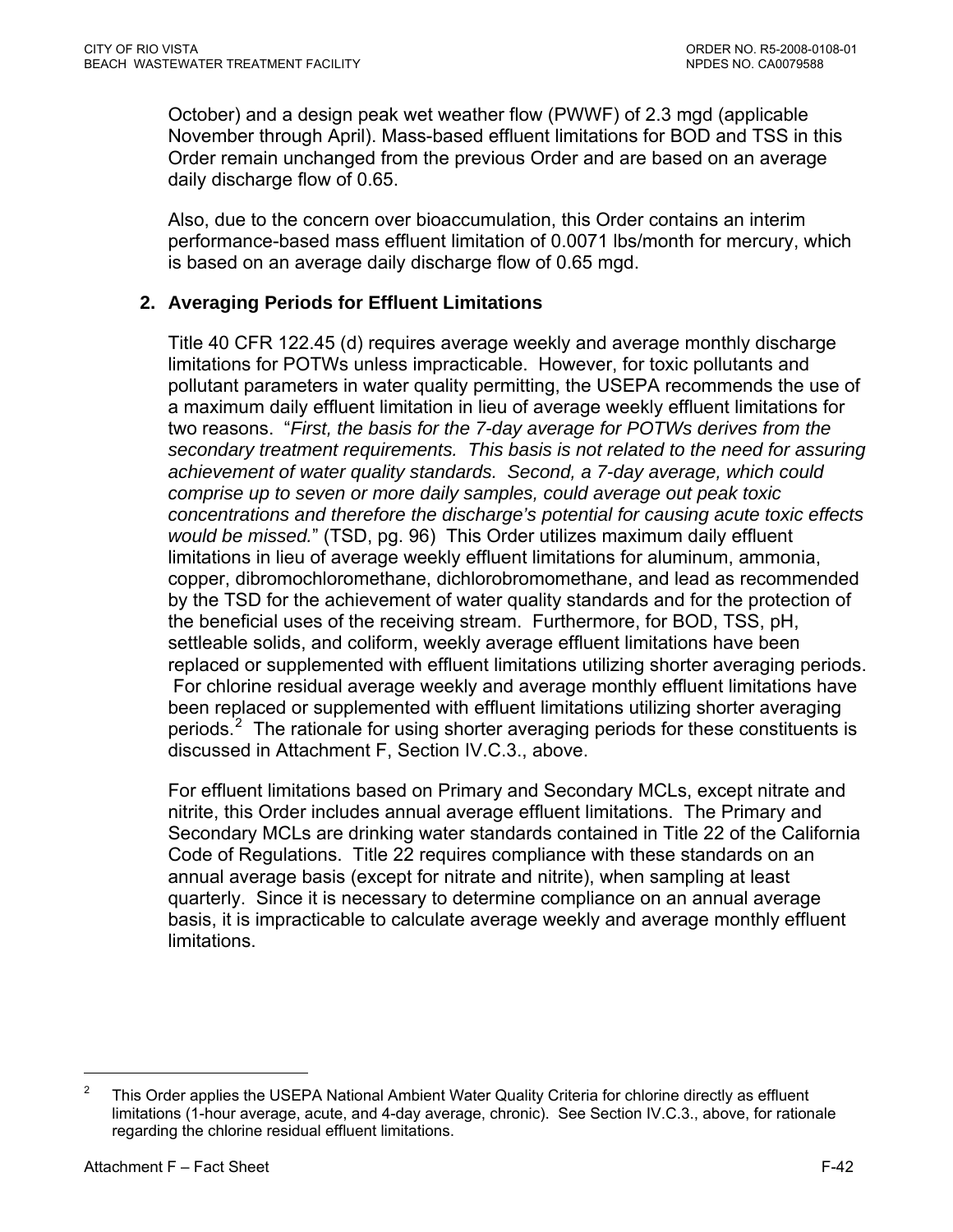## **3. Satisfaction of Anti-Backsliding Requirements**

The effluent limitations for oil and grease have been removed from this Order. The monitoring data for oil and grease collected during the existing Order term were well below the effluent limitations in the existing Order. The monitoring data submitted by the Facility is considered new information by the Regional Water Board. In addition, due to no detections of pesticides, the effluent limitations for organo-chlorine pesticides have been removed. The removal of the effluent limitations for pesticides and oil and grease is consistent with federal antibacksliding regulations and the antidegradation provisions of 40 CFR 131.12 and State Water Board Resolution No. 68-16. The impact to water quality will be insignificant.

### **4. Satisfaction of Antidegradation Policy**

The permitted discharge is consistent with the antidegradation provisions of 40 CFR 131.12 and State Water Board Resolution 68-16. There is no increase in flow or mass of pollutants from this Facility. Therefore, the permitted surface water discharge is consistent with the antidegradation provisions of 40 CFR 131.12 and State Water Board Resolution 68-16. Compliance with these requirements will result in the use of best practicable treatment or control of the discharge. The impact on existing water quality will be insignificant due to the relatively small size of the discharge in relation to the size of the receiving water and the level of treatment of the effluent.

This Order allows a mixing/dilution zone in accordance with the Basin Plan, the SIP, EPA's *Water Quality Standards Handbook*, *2d Edition* (updated July 2007) and EPA's *Technical Support Document for Water Quality-based Toxics Control*. As discussed in Finding IV.C.2.c of this Fact Sheet (Assimilative Capacity/Mixing Zone), the mixing zone complies with all applicable requirements. In addition, this Order includes more stringent performance-based requirements for total arsenic, dibromochloromethane, dichlorobromomethane, total lead, manganese, mercury, nitrate as nitrogen and salinity, than would be allowed under the mixing zone analysis alone. Therefore, the mixing zone will be not be adverse to the purpose of the state and federal antidegradation policies.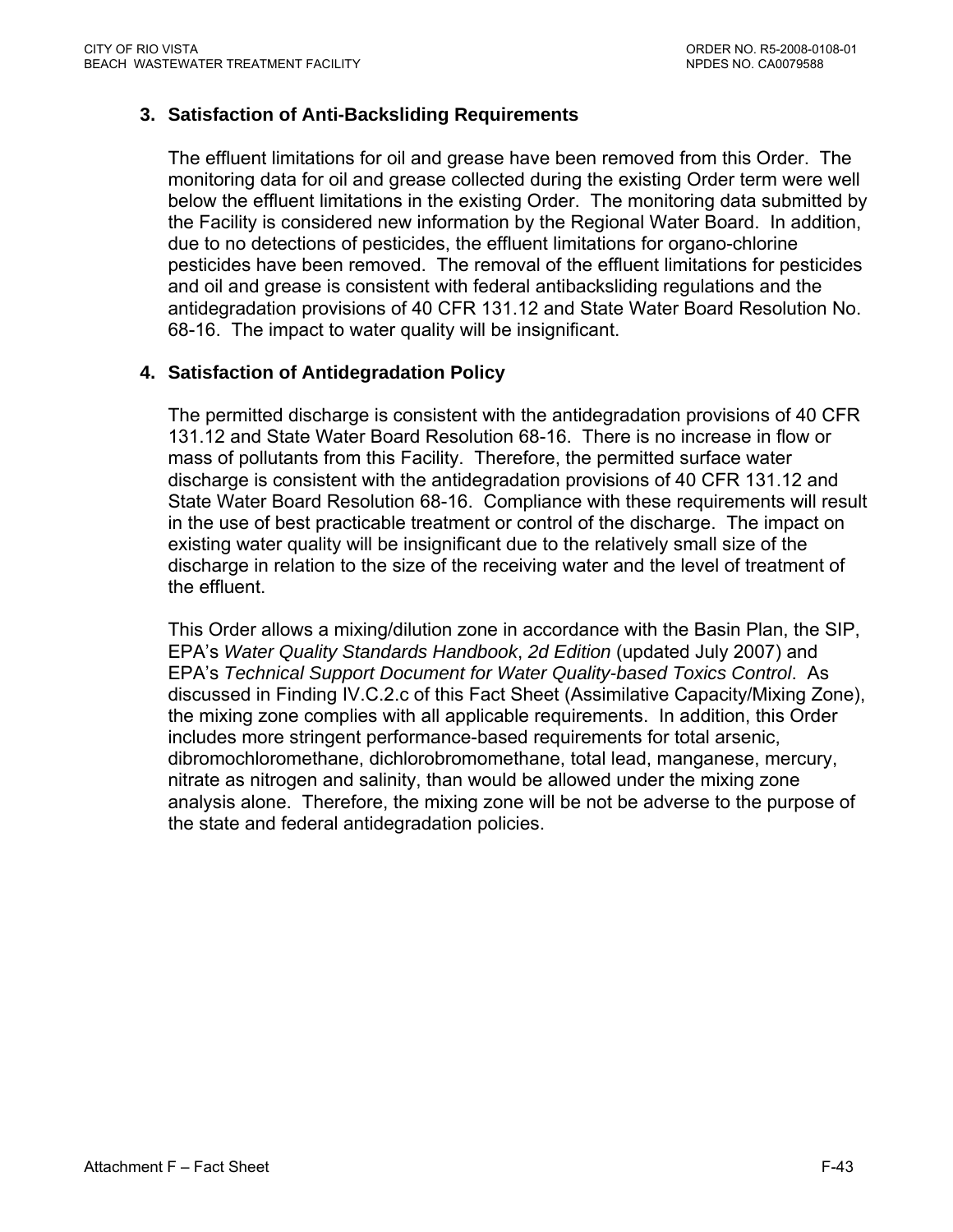| <b>Summary of Final Effluent Limitations</b> |
|----------------------------------------------|
| Discharge Point No. 001                      |

|                                   | <b>Units</b>               | <b>Effluent Limitations</b> |                          |                                |                                        |                                 |  |  |
|-----------------------------------|----------------------------|-----------------------------|--------------------------|--------------------------------|----------------------------------------|---------------------------------|--|--|
| <b>Parameter</b>                  |                            | Average<br><b>Monthly</b>   | Average<br>Weekly        | <b>Maximum</b><br><b>Daily</b> | <b>Instantaneous</b><br><b>Minimum</b> | Instantaneous<br><b>Maximum</b> |  |  |
| <b>Electrical Conductivity</b>    | umhos/cm                   | $1,300^{(6)}$               | Ц.,                      | --                             |                                        |                                 |  |  |
| Aluminum, Total<br>Recoverable    | µg/L                       | 411                         | $200^{(6)}$              | 750                            |                                        |                                 |  |  |
| <b>Biochemical Oxygen</b>         | mg/L                       | 30                          | 45                       | 60<br>--                       |                                        |                                 |  |  |
| Demand, 5-day @ 20°C              | lbs/day <sup>(7)</sup>     | 163                         | 244                      | 326                            | --                                     |                                 |  |  |
| (BOD <sub>5</sub> )               | lbs/day <sup>(8)</sup>     | 575                         | 863                      | 1151                           | --                                     | $-$                             |  |  |
|                                   | %removal                   | 85                          | $\overline{\phantom{a}}$ | --                             | --                                     | --                              |  |  |
|                                   | mg/L                       | 30                          | 45                       | 60                             | $-$                                    | $-$                             |  |  |
| <b>Total Suspended Solids</b>     | lbs/day <sup>(7)</sup>     | 163                         | 244                      | 326                            | --                                     | $\overline{\phantom{a}}$        |  |  |
| (TSS)                             | lbs/day <sup>(8)</sup>     | 575                         | 863                      | 1151                           | --                                     | $\overline{a}$                  |  |  |
|                                   | %removal                   | 85                          | ш.,                      | $\frac{1}{2}$                  | $\overline{\phantom{a}}$               | $\overline{\phantom{a}}$        |  |  |
|                                   | mg/L                       | 15                          | $\overline{a}$           | 39                             | --                                     | $\overline{a}$                  |  |  |
| Ammonia Nitrogen,<br>Total (as N) | $\overline{Ibs/day}^{(7)}$ | 190                         | --                       | 493                            | --                                     | --                              |  |  |
|                                   | lbs/day <sup>(8)</sup>     | 671                         |                          | 1746                           | --                                     |                                 |  |  |
| Arsenic, Total<br>Recoverable     | µg/L                       | $\qquad \qquad -$           |                          | 16                             |                                        |                                 |  |  |
| <b>Chlorine Total Residual</b>    | mg/L                       | $0.011^{(1)}$               | ш.,                      | $0.019^{(2)}$                  | Ц.                                     | $\overline{a}$                  |  |  |
| Coliform, Total                   | MPN/100mL                  |                             | $23^{(3)}$               | $240^{(4)}$<br>--              |                                        |                                 |  |  |
| Copper, Total<br>Recoverable      | µg/L                       | 58                          |                          | 116                            | --                                     |                                 |  |  |
| Dibromochloromethane              | µg/L                       | цü                          | $\overline{\phantom{a}}$ | 41                             | --                                     | $\overline{a}$                  |  |  |
| Dichlorobromomethane              | µg/L                       | --                          |                          | 38                             | --                                     |                                 |  |  |
| Iron, Total Recoverable           | µg/L                       | $-$                         |                          | 300                            | $-$                                    |                                 |  |  |
| Lead, Total<br>Recoverable        | $\mu g/L$                  | --                          |                          | 7.2                            |                                        |                                 |  |  |
| Manganese, Total<br>Recoverable   | µg/L                       | $\overline{\phantom{a}}$    |                          | 467                            |                                        |                                 |  |  |
| Nitrate Nitrogen, Total<br>(as N) | mg/L                       | $-$                         |                          | 65                             |                                        |                                 |  |  |
| Nitrite Nitrogen, Total<br>(as N) | mg/L                       | --                          | --                       | 3.1                            | --                                     |                                 |  |  |
| pH                                | Stand. Units               | $\overline{\phantom{a}}$    | $\overline{\phantom{a}}$ | $\overline{a}$                 | 6.5                                    | 8.5                             |  |  |
| Settleable Solids                 | mI/L                       | 0.1                         | --                       | 0.2                            | --                                     |                                 |  |  |
| Temperature                       | $\overline{F}$             | $--$                        | $\overline{\phantom{a}}$ | $\overline{a}$                 | $\overline{\phantom{a}}$               | (4)                             |  |  |

#### **Table F-16. Summary of Final Effluent Limitations**

(1) Applied as a 4-day average.<br>
(2) Applied as a 1-hour average.<br>
(3) 7-day median<br>
(4) Effluent total coliform concentration shall not exceed 240 MPN/100 mL more than once in any 30-day period.<br>
(5) The maximum effluent The maximum effluent temperature shall not exceed the natural receiving water temperature by more than 20°F.<br>
(6) Annual average<br>
(7) Based on a design average dry weather flow capacity of 0.65 mgd (applicable May-Oct).<br>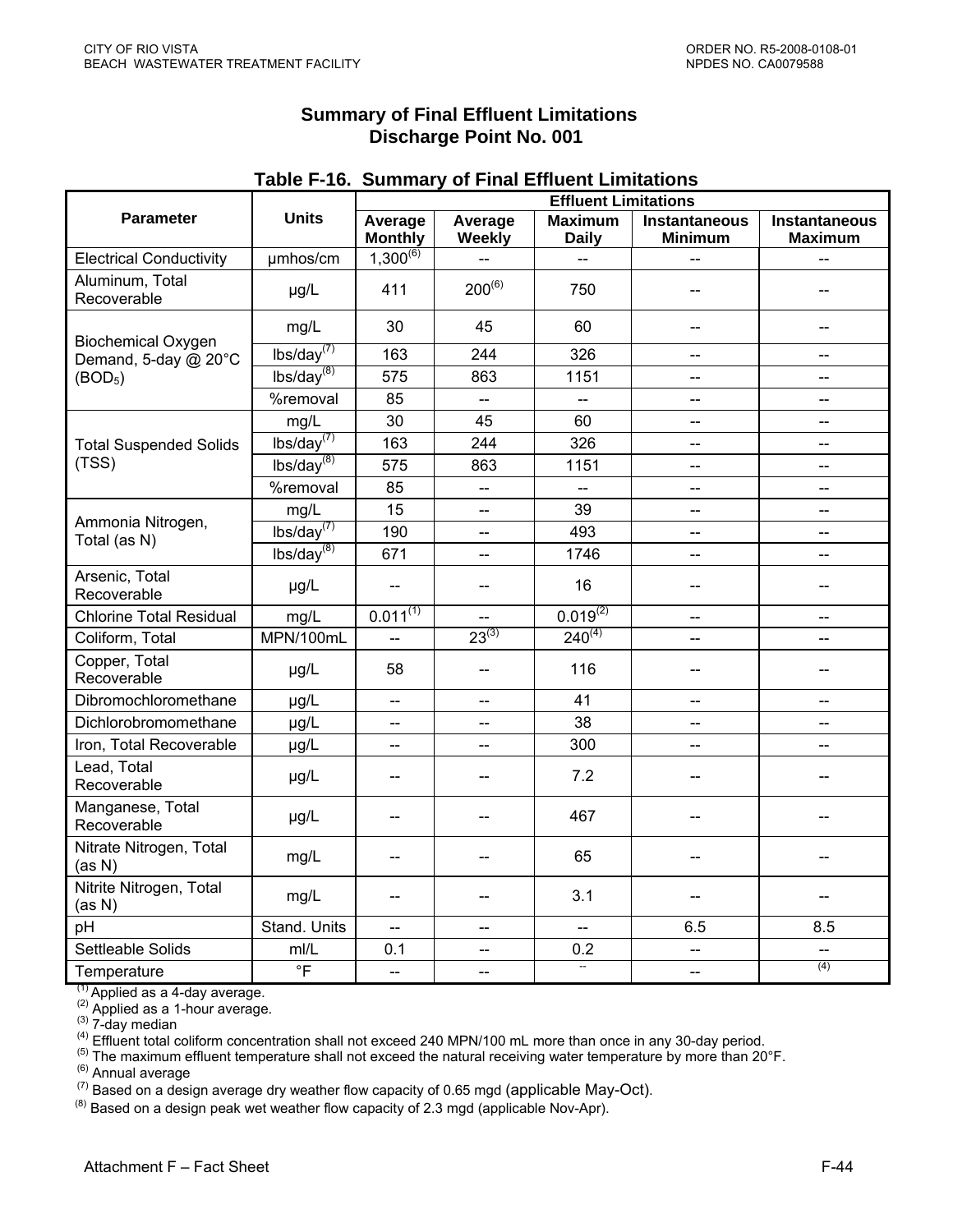# **E. Interim Effluent Limitations**

1. The SIP, section 2.2.1, requires that if a compliance schedule is granted for a CTR or NTR constituent, the Regional Water Board shall establish interim requirements and dates for their achievement in the NPDES permit. The interim limitations must be based on current treatment plant performance or existing permit limitations, whichever is more stringent. The State Water Board has held that the SIP may be used as guidance for non-CTR constituents. Therefore, the SIP requirement for interim effluent limitations has been applied to both CTR and non-CTR constituents in this Order.

In developing performance-based interim limitations, where there are 10 sampling data points or more, sampling and laboratory variability is accounted for by establishing interim limits that are based on log normally distributed data where 99.9% of the data points will lie within 3.3 standard deviations of the mean Therefore, the interim limitations in this Order are established as the mean plus 3.3 standard deviations of the available data transformed by the natural log.

When there are less than 10 sampling data points available, the *Technical Support Document for Water Quality- Based Toxics Control* ((EPA/505/2-90-001), TSD) recommends a coefficient of variation of 0.6 be utilized as representative of wastewater effluent sampling. The TSD recognizes that a minimum of 10 data points is necessary to conduct a valid statistical analysis. The multipliers contained in Table 5-2 of the TSD are used to determine a maximum daily limitation based on a long-term average objective. In this case, the long-term average objective is to maintain, at a minimum, the current plant performance level. Therefore, when there are less than 10 sampling points for a constituent, interim limitations are based on 3.11 times the maximum observed effluent concentration to obtain the daily maximum interim limitation (TSD, Table 5-2).

Interim limitations are established when compliance with effluent limitations cannot be achieved by the existing discharge. Discharge of constituents in concentrations in excess of the final effluent limitations, but in compliance with the interim effluent limitations, can significantly degrade water quality and adversely affect the beneficial uses of the receiving stream on a long-term basis. The interim limitations, however, establish an enforceable ceiling concentration until compliance with the effluent limitation can be achieved.

The procedure for calculating performance-based interim effluent limitations, discussed above, has been used in this Order to calculate performance-based effluent limitations for arsenic, dibromochloromethane, dichlorobromomethane, lead, manganese, nitrate, and nitrite. Table F-15 summarizes the calculations of the performance-based effluent limitations.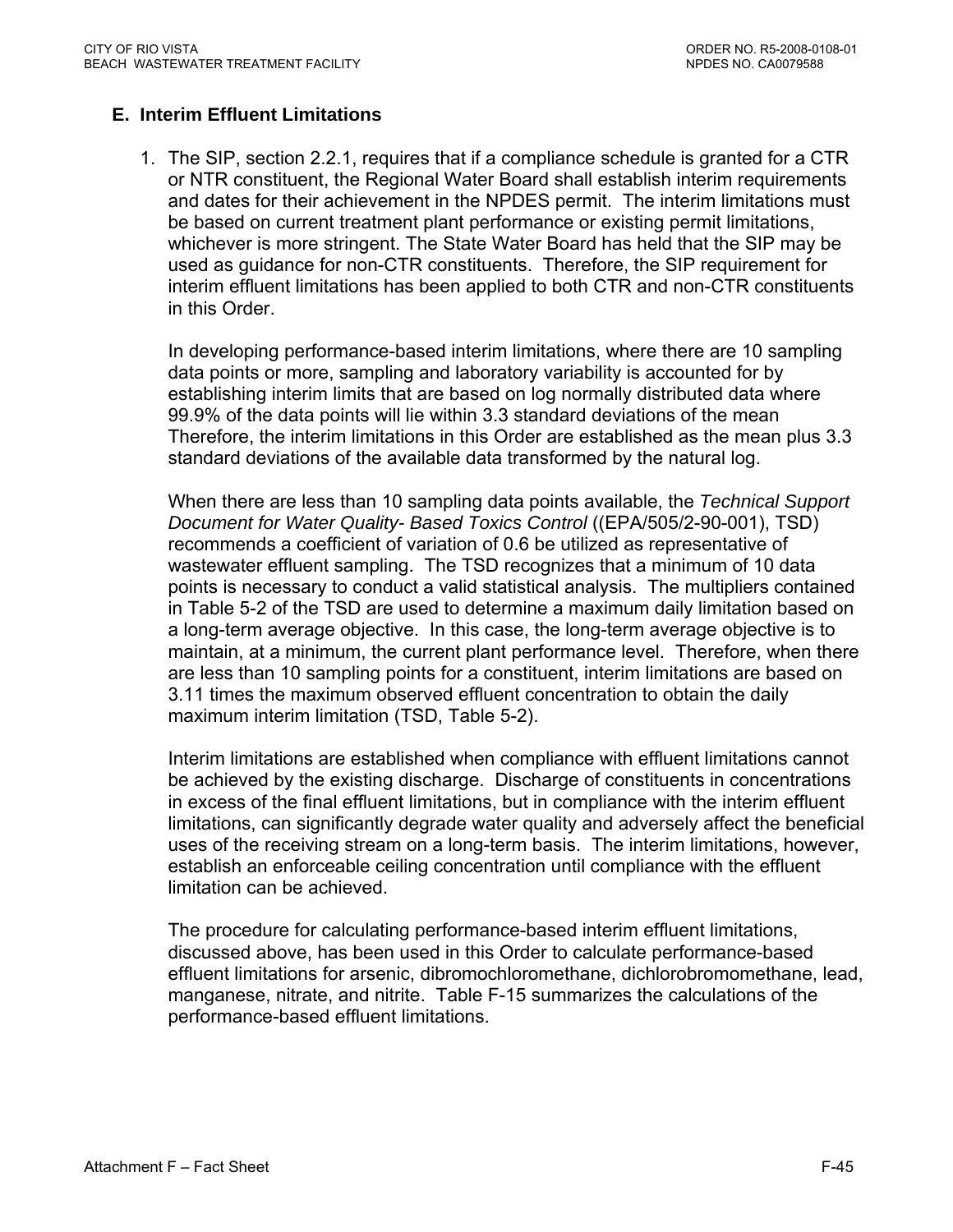| <b>Parameter</b>             | Unit      | <b>MEC</b> | Mean of<br>In. | Std. Dev.<br>of In | # of<br><b>Samples</b> | Performance-<br>based Limit |
|------------------------------|-----------|------------|----------------|--------------------|------------------------|-----------------------------|
| Arsenic                      | $\mu$ g/L | 14         | 2.19           | 0.175              | 30                     | 16                          |
| Dibromochloromethane         | $\mu$ g/L | 29         | 13.4           | 8.42               | 10                     | 41                          |
| Dichlorobromomethane         | $\mu$ g/L | 29         | 16.1           | 6.73               | 10                     | 38                          |
| Lead, Total Recoverable      | µg/L      | 2.3        |                |                    | 5                      | 7.2                         |
| Manganese, Total Recoverable | µg/L      | 150        |                | --                 | 5                      | 467                         |
| Nitrate as N                 | mg/L      | 21         |                | --                 | 4                      | 65                          |
| Nitrite as N                 | mg/L      |            |                | $-$                | 4                      | 3.1                         |

## **Table F-17. Performance-based Effluent Limitation Calculation Summary**

2. **Mercury.** This Order contains an interim performance-based mass effluent limitation of 0.007196 lbs/month for mercury. This limitation is based on maintaining the mercury loading at the current level until a TMDL can be established and USEPA develops mercury standards that are protective of human health.

## **F. Land Discharge Specifications**

**[Not applicable]** 

## **G. Reclamation Specifications**

**[Not applicable]** 

# **V. RATIONALE FOR RECEIVING WATER LIMITATIONS**

Basin Plan water quality objectives to protect the beneficial uses of surface water and groundwater include numeric objectives and narrative objectives, including objectives for chemical constituents, toxicity, and tastes and odors. The toxicity objective requires that surface water and groundwater be maintained free of toxic substances in concentrations that produce detrimental physiological responses in humans, plants, animals, or aquatic life. The chemical constituent objective requires that surface water and groundwater shall not contain chemical constituents in concentrations that adversely affect any beneficial use or that exceed the maximum contaminant levels (MCLs) in Title 22, CCR. The tastes and odors objective states that surface water and groundwater shall not contain taste- or odorproducing substances in concentrations that cause nuisance or adversely affect beneficial uses. The Basin Plan requires the application of the most stringent objective necessary to ensure that surface water and groundwater do not contain chemical constituents, toxic substances, radionuclides, or taste and odor producing substances in concentrations that adversely affect domestic drinking water supply, agricultural supply, or any other beneficial use.

### **A. Surface Water**

1. CWA section 303(a-c), requires states to adopt water quality standards, including criteria where they are necessary to protect beneficial uses. The Regional Water Board adopted water quality criteria as water quality objectives in the Basin Plan.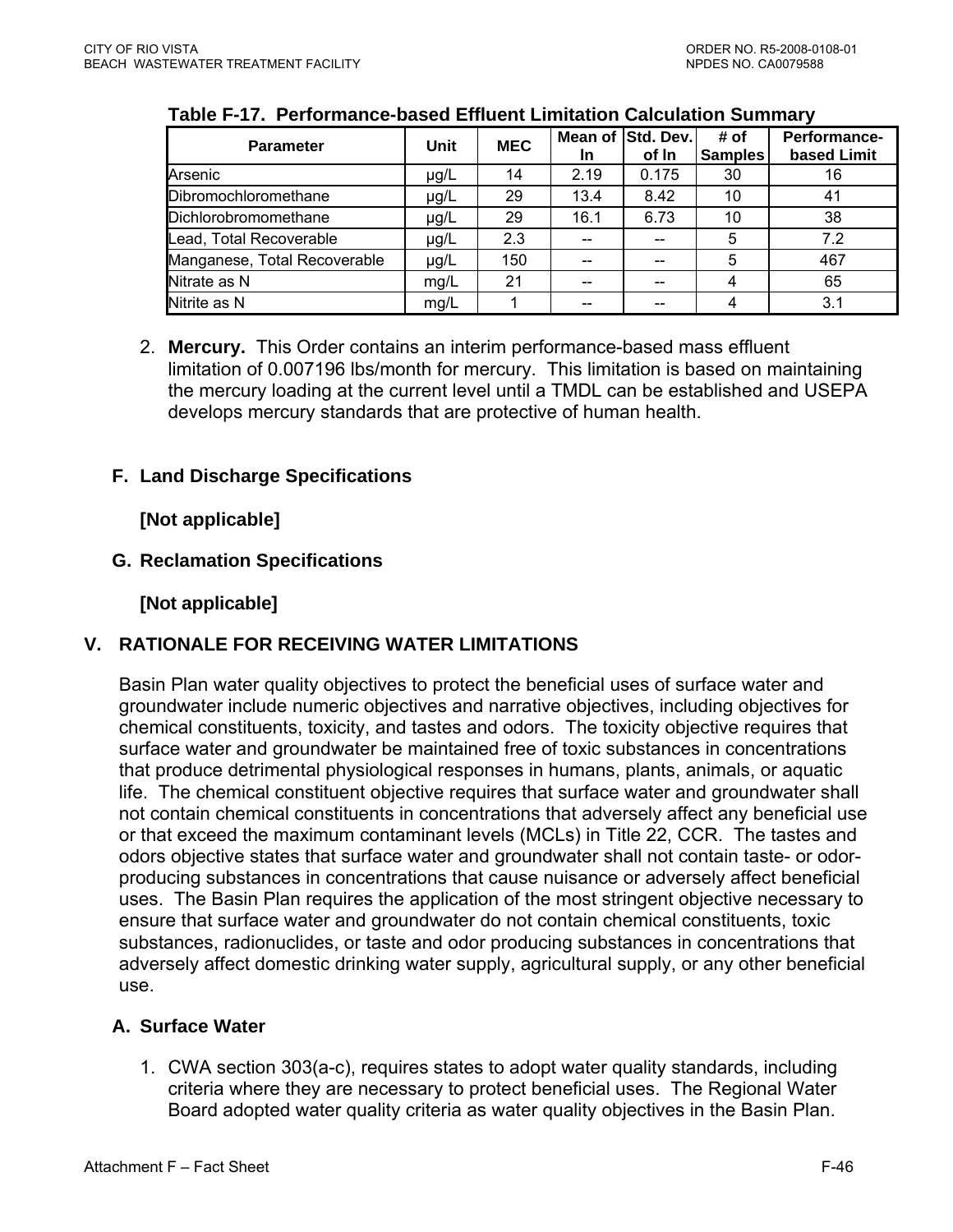The Basin Plan states that "*[t]he numerical and narrative water quality objectives define the least stringent standards that the Regional Board will apply to regional waters in order to protect the beneficial uses*." The Basin Plan includes numeric and narrative water quality objectives for various beneficial uses and water bodies. This Order contains Receiving Surface Water Limitations based on the Basin Plan numerical and narrative water quality objectives for biostimulatory substances, chemical constituents, color, dissolved oxygen, floating material, oil and grease, pH, pesticides, radioactivity, sediment, settleable material, suspended material, tastes and odors, temperature, toxicity, turbidity, and electrical conductivity.

Numeric Basin Plan objectives for bacteria, dissolved oxygen, pH, temperature, and turbidity are applicable to this discharge and have been incorporated as Receiving Surface Water Limitations. Rational for these numeric receiving surface water limitations are as follows:

- a. **Bacteria.** The Basin Plan includes a water quality objective that "*[I]n water designated for contact recreation (REC-1), the fecal coliform concentration based on a minimum of not less than five samples for any 30-day period shall not exceed a geometric mean of 200/100 ml, nor shall more than ten percent of the total number of samples taken during any 30-day period exceed 400/100 ml*." Numeric Receiving Water Limitations for bacteria are included in this Order and are based on the Basin Plan objective.
- b. **Biostimulatory Substances**. The Basin Plan includes a water quality objective that "*[W]ater shall not contain biostimulatory substances which promote aquatic growths in concentrations that cause nuisance or adversely affect beneficial uses."* Receiving Water Limitations for biostimulatory substances are included in this Order and are based on the Basin Plan objective.
- c. **Color**. The Basin Plan includes a water quality objective that "*[W]ater shall be free of discoloration that causes nuisance or adversely affects beneficial uses."*  Receiving Water Limitations for color are included in this Order and are based on the Basin Plan objective.
- d. **Chemical Constituents**. The Basin Plan includes a water quality objective that *"[W]aters shall not contain chemical constituents in concentrations that adversely affect beneficial uses."* Receiving Water Limitations for chemical constituents are included in this Order and are based on the Basin Plan objective.
- e. **Dissolved Oxygen.** The Basin Plan includes a water quality objective that "*[W]ithin the legal boundaries of the Delta, the dissolved oxygen concentrations shall not be reduced below: 7.0 mg/L in the Sacramento River (below the I Street Bridge) and in all Delta waters west of the Antioch Bridge; 6.0 mg/L in the San Joaquin River (between Turner Cut and Stockton, 1 September through 30 November); and 5.0 mg/L in all other Delta waters except those bodies of water which are constructed for special purposes and from which fish have been excluded or where the fishery is not important as a beneficial use*." Numeric Receiving Water Limitations for dissolved oxygen are included in this Order and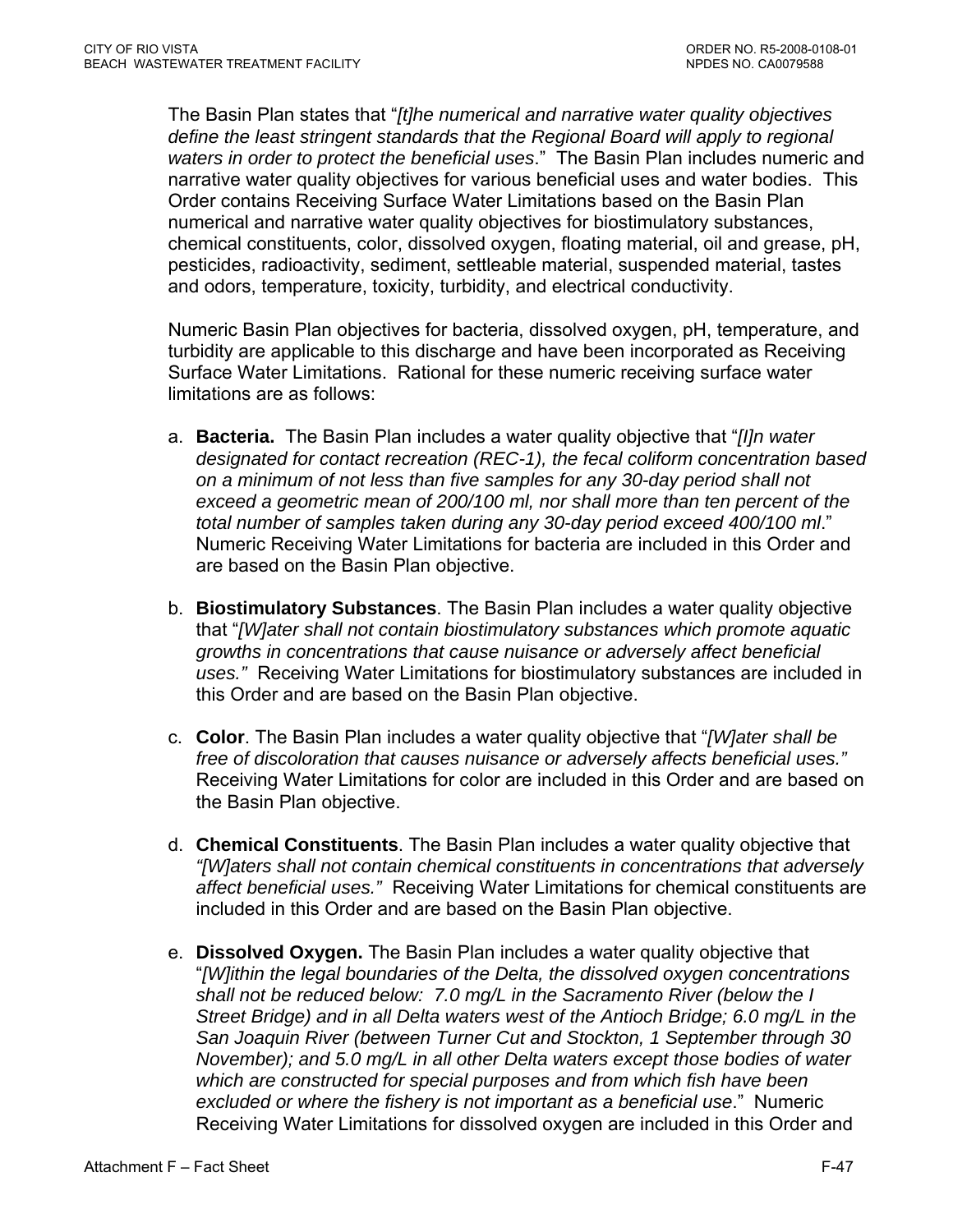are based on the Basin Plan objective.

- f. **Floating Material**. The Basin Plan includes a water quality objective that *"[W]ater shall not contain floating material in amounts that cause nuisance or adversely affect beneficial uses."* Receiving Water Limitations for floating material are included in this Order and are based on the Basin Plan objective.
- g. **Oil and Grease**. The Basin Plan includes a water quality objective that *"[W]aters shall not contain oils, greases, waxes, or other materials in concentrations that cause nuisance, result in a visible film or coating on the surface of the water or on objects in the water, or otherwise adversely affect beneficial uses."* Receiving Water Limitations for oil and grease are included in this Order and are based on the Basin Plan objective.
- h. **pH.** The Basin Plan includes water quality objective that *"[T]he pH shall not be depressed below 6.5 nor raised above 8.5. Changes in normal ambient pH levels shall not exceed 0.5 in fresh waters with designated COLD or WARM beneficial uses*" This Order includes receiving water limitations for both pH range and pH change.

The Basin Plan allows an appropriate averaging period for pH change in the receiving stream. Since there is no technical information available that indicates that aquatic organisms are adversely affected by shifts in pH within the 6.5 to 8.5 range, an averaging period is considered appropriate and a monthly averaging period for determining compliance with the 0.5 receiving water pH limitation is included in this Order.

- i. **Pesticides**. The Basin Plan includes a water quality objective for pesticides beginning on page III-6.00 . Receiving Water Limitations for pesticides are included in this Order and are based on the Basin Plan objective.
- j. **Radioactivity**. The Basin Plan includes a water quality objective that *"[R]adionuclides shall not be present in concentrations that are harmful to human, plant, animal or aquatic life nor that result in the accumulation of radionuclides in the food web to an extent that presents a hazard to human, plant, animal or aquatic life."* The Basin Plan states further that *"[A]t a minimum, waters designated for use as domestic or municipal supply (MUN) shall not contain concentrations of radionuclides in excess of the maximum contaminant levels (MCLs) specified in Table 4 (MCL Radioactivity) of Section 64443 of Title 22 of the California Code of Regulations…"* Receiving Water Limitations for radioactivity are included in this Order and are based on the Basin Plan objective.
- k. **Sediment.** The Basin Plan includes a water quality objective that *"[T]he suspended sediment load and suspended sediment discharge rate of surface waters shall not be altered in such a manner as to cause nuisance or adversely affect beneficial uses"* Receiving Water Limitations for suspended sediments are included in this Order and are based on the Basin Plan objective.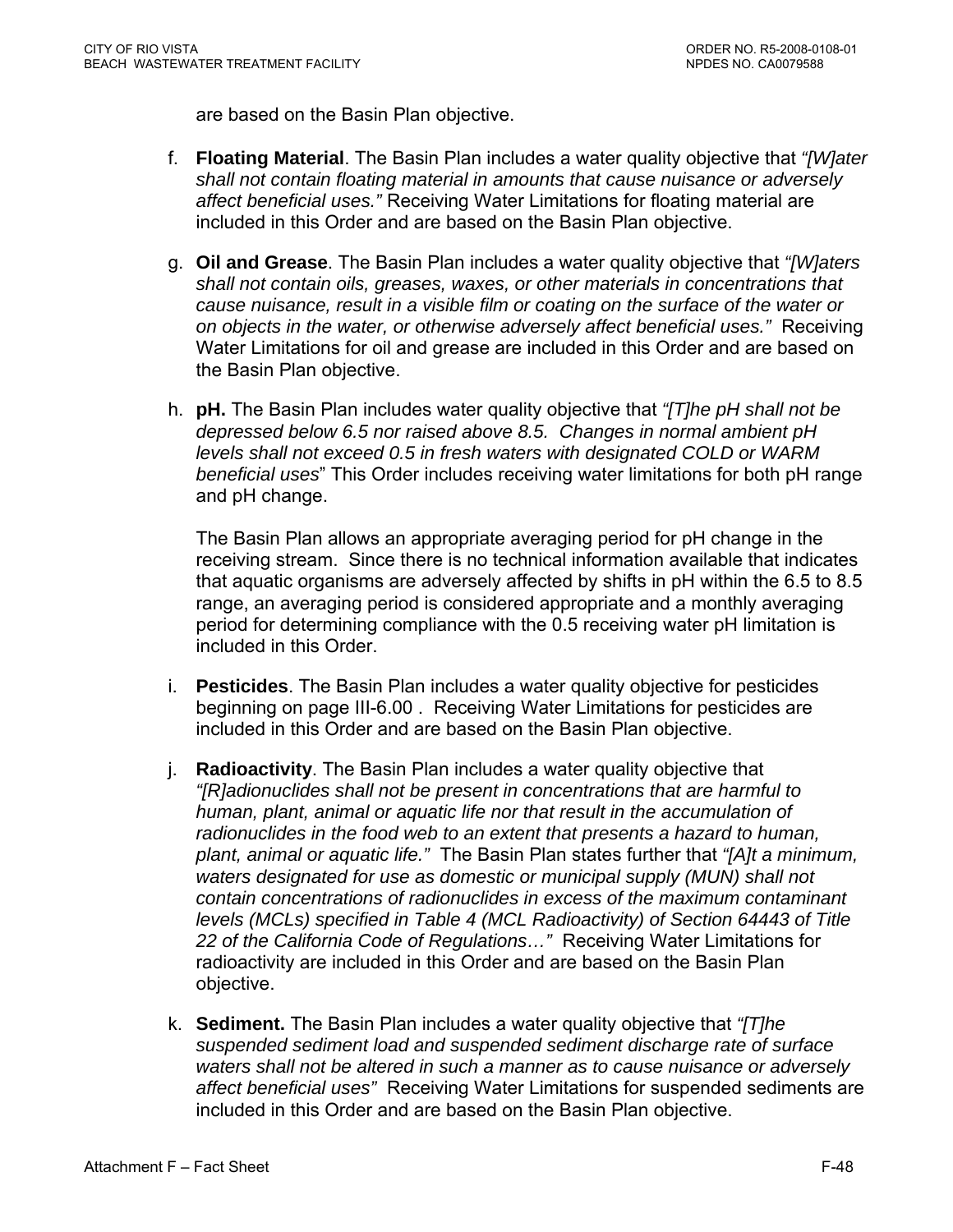- l. **Settleable Material.** The Basin Plan includes a water quality objective that *"[W]aters shall not contain substances in concentrations that result in the deposition of material that causes nuisance or adversely affects beneficial uses."* Receiving Water Limitations for settleable material are included in this Order and are based on the Basin Plan objective.
- m. **Suspended Material.** The Basin Plan includes a water quality objective that *"[W]aters shall not contain suspended material in concentrations that cause nuisance or adversely affect beneficial uses."* Receiving Water Limitations for suspended material are included in this Order and are based on the Basin Plan objective.
- n. **Taste and Odors**. The Basin Plan includes a water quality objective that *"[W]ater shall not contain taste- or odor-producing substances in concentrations that impart undesirable tastes or odors to domestic or municipal water supplies or to fish flesh or other edible products of aquatic origin, or that cause nuisance, or otherwise adversely affect beneficial uses."* Receiving Water Limitations for tasteor odor-producing substances are included in this Order and are based on the Basin Plan objective.
- o. **Temperature.** The Thermal Plan is applicable to this discharge. The Thermal Plan requires the following:
	- No discharge shall cause a surface water temperature rise greater than 4<sup>°</sup>F above the natural temperature of the receiving water at any time or place;
	- The maximum temperature shall not exceed the natural receiving water temperature by more than 20°F.

This Order includes receiving water limitations based on these objectives.

- p. **Toxicity**. The Basin Plan includes a water quality objective that *"[A]ll waters shall be maintained free of toxic substances in concentrations that produce detrimental physiological responses in human, plant, animal, or aquatic life."* Receiving Water Limitations for toxicity are included in this Order and are based on the Basin Plan objective.
- q. **Turbidity.** The Basin Plan includes a water quality objective that "*[I]ncreases in turbidity attributable to controllable water quality factors shall not exceed the following limits:* 
	- *Where natural turbidity is between 0 and 5 Nephelometric Turbidity Units (NTUs), increases shall not exceed 1 NTU.*
	- *Where natural turbidity is between 5 and 50 NTUs, increases shall not exceed 20 percent.*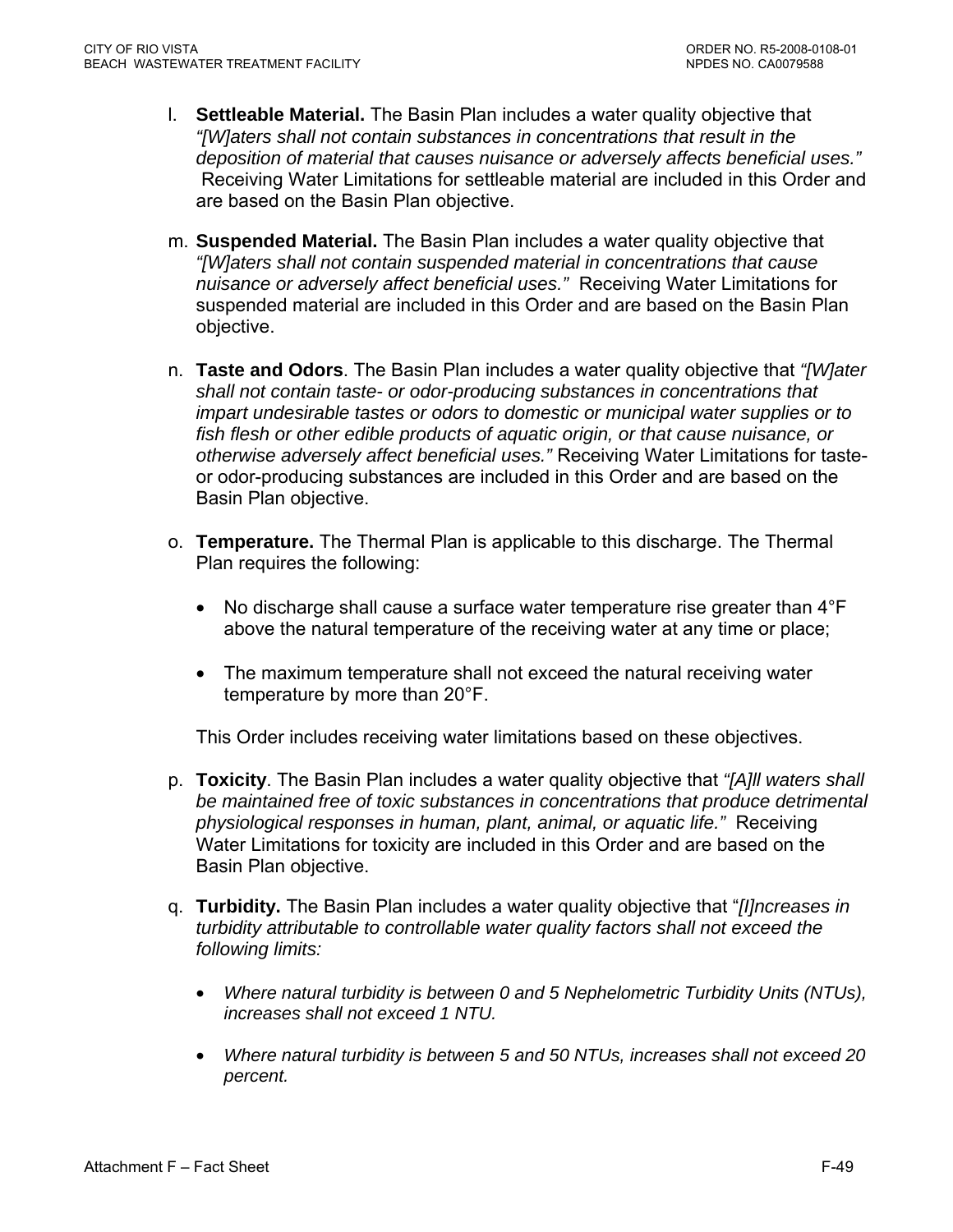- *Where natural turbidity is between 50 and 100 NTUs, increases shall not exceed 10 NTUs.*
- *Where natural turbidity is greater than 100 NTUs, increases shall not exceed 10 percent*."

A numeric Receiving Surface Water Limitation for turbidity is included in this Order and is based on the Basin Plan objective for turbidity.

## **B. Groundwater**

- 1. The discharge shall not cause the groundwater to exceed water quality objectives, unreasonably affect beneficial uses, or cause a condition of pollution or nuisance.
- 2. The previous Order contained groundwater limitations. This Order carries forward the following groundwater limitations:

Release of waste constituents from any storage, treatment, or disposal component associated with the Facility shall not, in combination with other sources of the waste constituents, cause groundwater within influence of the Facility to contain waste constituents in concentrations in excess of natural background quality or that listed below, whichever is greater:

a. Total coliform organisms median of 2.2 MPN/100 mL over any 7-day period.

# **VI. RATIONALE FOR MONITORING AND REPORTING REQUIREMENTS**

Section 122.48 requires that all NPDES permits specify requirements for recording and reporting monitoring results. Water Code sections 13267 and 13383 authorizes the Regional Water Board to require technical and monitoring reports. The Monitoring and Reporting Program (MRP), Attachment E of this Order, establishes monitoring and reporting requirements to implement federal and state requirements. The following provides the rationale for the monitoring and reporting requirements contained in the MRP for this facility.

# **A. Influent Monitoring**

1. Influent monitoring is required to collect data on the characteristics of the wastewater and to assess compliance with effluent limitations (e.g.,  $BOD<sub>5</sub>$  and TSS percent reduction requirements). Continuous flow monitoring, weekly monitoring for BOD<sub>5</sub>, TSS, and pH and monthly monitoring for electrical conductivity have been carried over from Monitoring and Reporting Program No. 5-01-178.

### B. **Effluent Monitoring**

1. Pursuant to the requirements of 40 CFR 122.44(i)(2) effluent monitoring is required for all constituents with effluent limitations. Effluent monitoring is necessary to assess compliance with effluent limitations, assess the effectiveness of the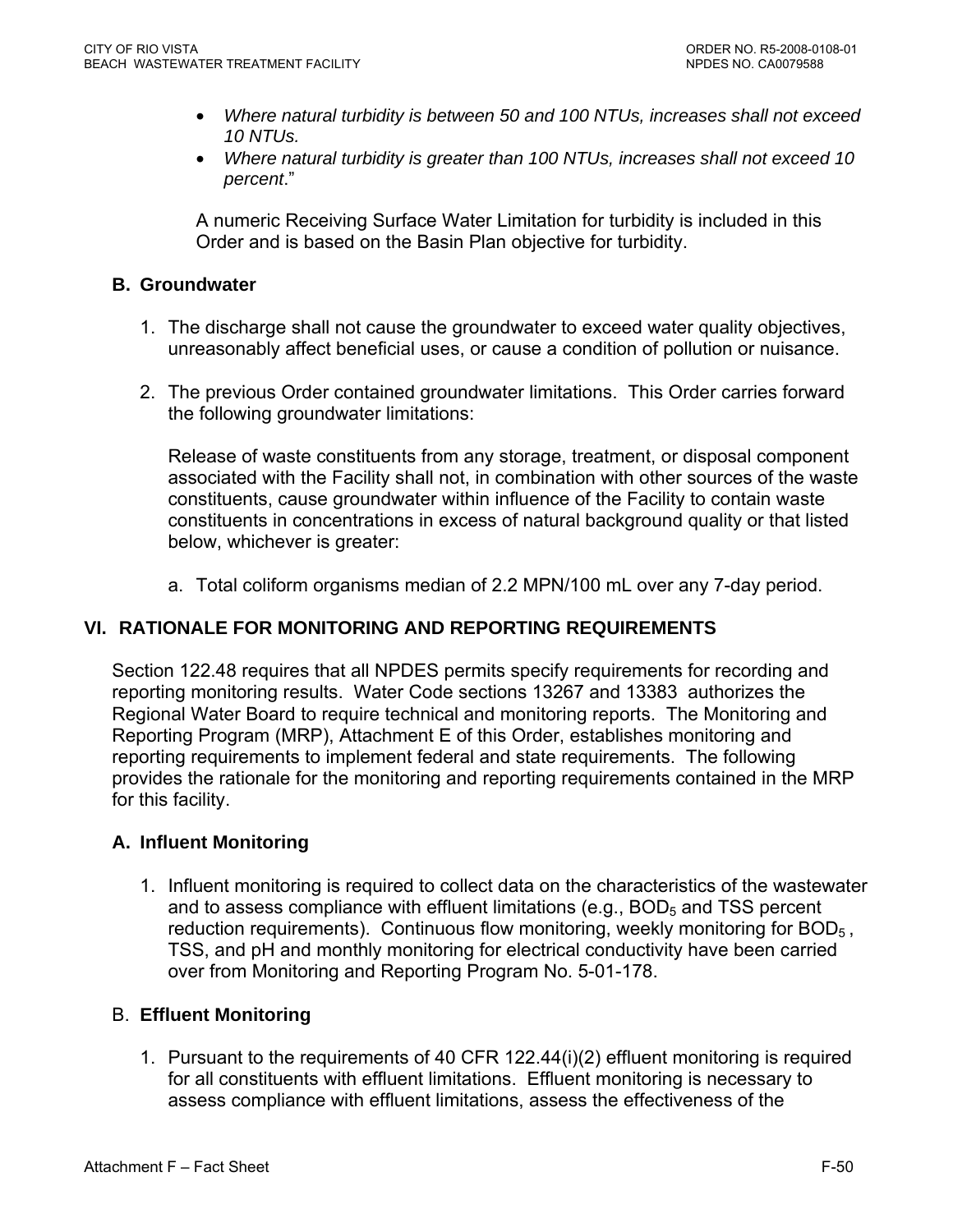treatment process, and to assess the impacts of the discharge on the receiving stream.

Monitoring requirements for flow, BOD, TSS, pH, settleable solids, temperature, total coliform, dissolved oxygen, oil and grease, electrical conductivity, ammonia, aluminum, arsenic, total dissolved solids, mercury, and priority pollutants have been retained from the previous Order. The monitoring frequency for chlorine residual has been changed to continuous. Monitoring data collected over the previous permit term for total organic carbon did not demonstrate potential to violate water quality. Therefore, monitoring for total organic carbon will be removed from the Order.

Monthly monitoring requirements for copper, dibromochloromethane, dichlorobromomethane, iron, lead, manganese, nitrate, and nitrite have been added to this Order, since the reasonable potential analysis demonstrated a reasonable potential to exceed water quality objectives/criteria. Quarterly monitoring requirement for boron and bis (2-chloroethyl) ether has been added to this Order in order to collect additional effluent data to evaluate reasonable potential.

# **C. Whole Effluent Toxicity Testing Requirements**

- 1. **Acute Toxicity.** Consistent with the previous Order, quarterly 96-hour bioassay testing is required to demonstrate compliance with the effluent limitation for acute toxicity.
- 2. **Chronic Toxicity.** Consistent with the previous Order, annual chronic whole effluent toxicity testing is required to demonstrate compliance with the Basin Plan's narrative toxicity objective.

# **D. Receiving Water Monitoring**

### **1. Surface Water**

- a. Receiving water monitoring is necessary to assess compliance with receiving water limitations and to assess the impacts of the discharge on the receiving stream.
- b. Quarterly monitoring for priority pollutants upstream of the discharge point is required during the third year of the permit term to collect the necessary data to determine reasonable potential as required in section 1.2 of the SIP. The pH and hardness (as  $CaCO<sub>3</sub>$ ) of the up stream receiving water shall also be monitoring concurrently with the priority pollutants to ensure the water quality criteria/objectives are correctly adjusted for the receiving water when determining reasonable potential as specified in section 1.3 of the SIP.

# **2. Groundwater**

# **[Not applicable]**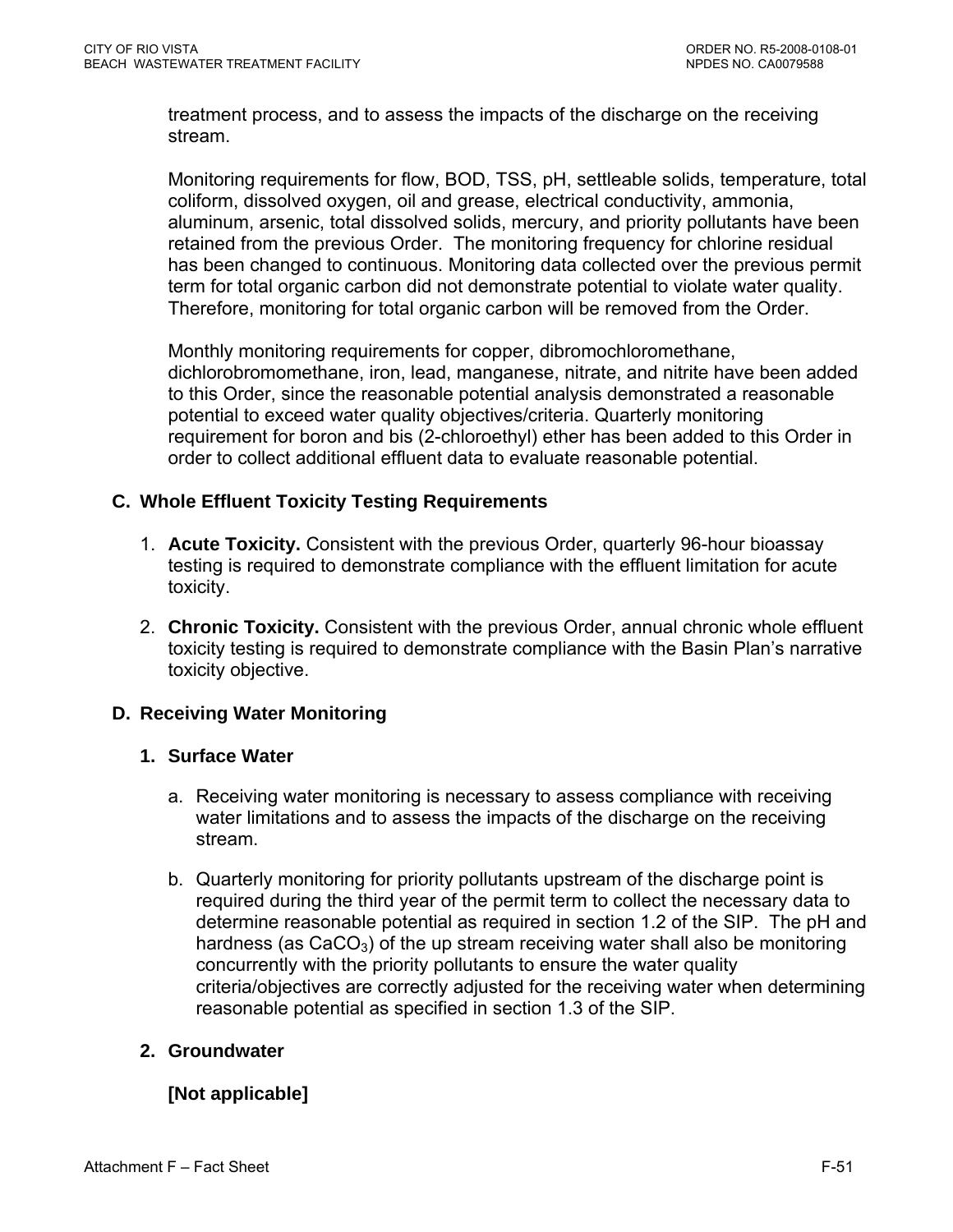# **E. Other Monitoring Requirements**

### 1. **Biosolids Monitoring**

Biosolids monitoring is required to ensure compliance with the biosolids disposal requirements (Special Provision VI.C.5). Biosolids disposal requirements are imposed pursuant to 40 CFR Part 503 to protect public health and prevent groundwater degradation.

### 2. **Water Supply Monitoring**

Consistent with the requirements contained in Order No. 5-01-178, monitoring water supply monitoring is required to evaluate the relative contribution of salinity from the source water to the effluent. In particular, quarterly monitoring for electrical conductivity and total dissolved solids is required.

### **VII. RATIONALE FOR PROVISIONS**

#### **A. Standard Provisions**

Standard Provisions, which apply to all NPDES permits in accordance with section 122.41, and additional conditions applicable to specified categories of permits in accordance with section 122.42, are provided in Attachment D. The discharger must comply with all standard provisions and with those additional conditions that are applicable under section 122.42.

Section 122.41(a)(1) and (b) through (n) establish conditions that apply to all Stateissued NPDES permits. These conditions must be incorporated into the permits either expressly or by reference. If incorporated by reference, a specific citation to the regulations must be included in the Order. Section 123.25(a)(12) allows the state to omit or modify conditions to impose more stringent requirements. In accordance with section 123.25, this Order omits federal conditions that address enforcement authority specified in sections 122.41(j)(5) and (k)(2) because the enforcement authority under the Water Code is more stringent. In lieu of these conditions, this Order incorporates by reference Water Code section 13387(e).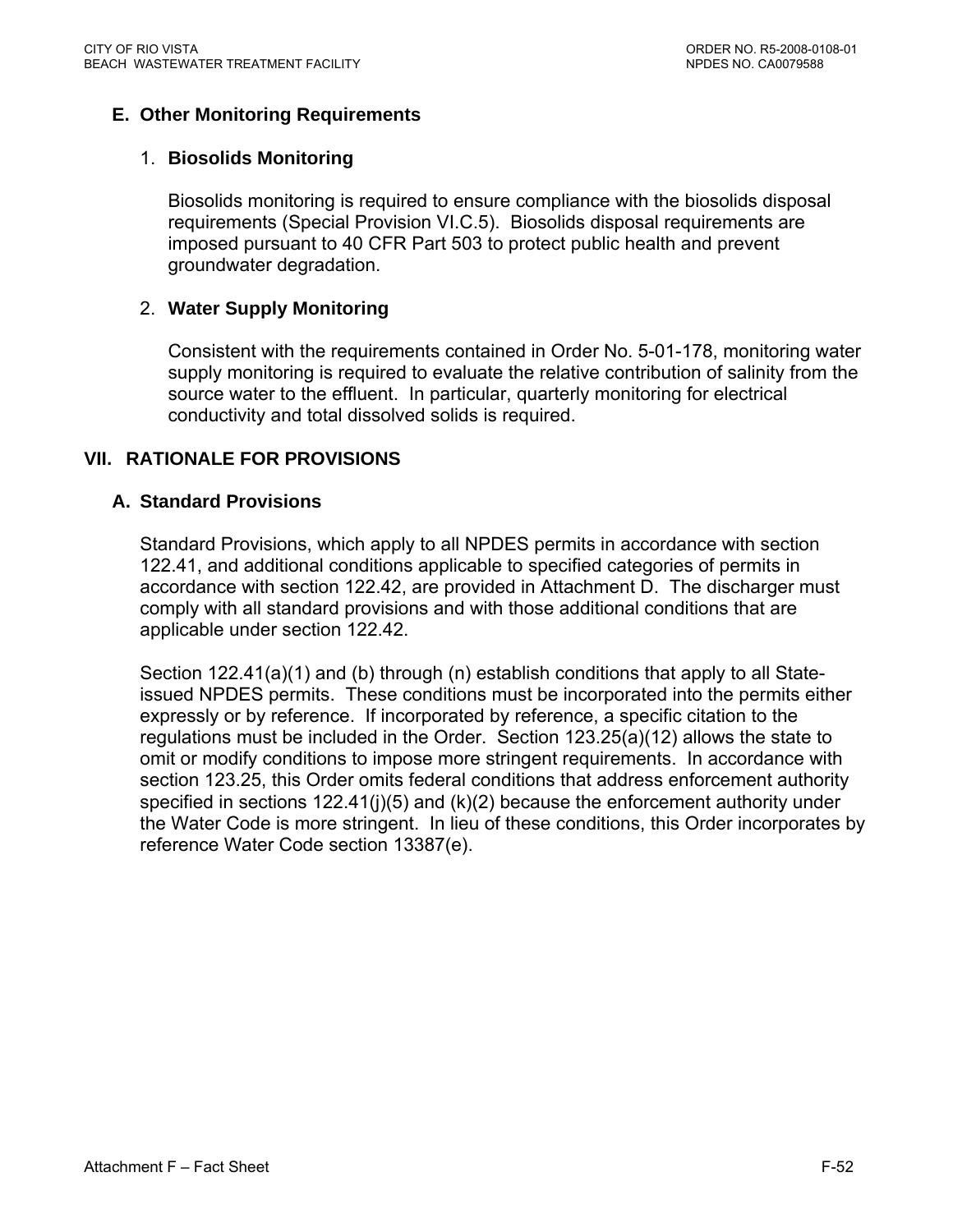# **B. Special Provisions**

#### **1. Reopener Provisions**

a. This Order may be reopened for modification, or revocation and reissuance, as a result of the detection of a reportable priority pollutant generated by special conditions included in this Order. These special conditions may be, but are not limited to, fish tissue sampling, whole effluent toxicity, monitoring requirements on internal waste stream(s), and monitoring for surrogate parameters. Additional requirements may be included in this Order as a result of the special condition monitoring data.

Conditions that necessitate a major modification of a permit are described in 40 CFR 122.62, including:

- i. If new or amended applicable water quality standards are promulgated or approved pursuant to Section 303 of the CWA, or amendments thereto, this permit may be reopened and modified in accordance with the new or amended standards.
- ii. When new information, that was not available at the time of permit issuance, would have justified different permit conditions at the time of issuance.
- b. **Mercury.** This reopener provision allows the Regional Water Board to reopen this Order if mercury is found to be causing toxicity based on acute or chronic toxicity test results, if a TMDL program is adopted, or if the Regional Water Board determines that a mercury offset program is feasible for Dischargers subject to a NPDES permit.
- c. **Whole Effluent Toxicity.** This Order requires the Discharger to investigate the causes of, and identify corrective actions to reduce or eliminate effluent toxicity through a Toxicity Reduction Evaluation (TRE). This Order may be reopened to include a numeric chronic toxicity limitation, a new acute toxicity limitation, and/or a limitation for a specific toxicant identified in the TRE. Additionally, if a numeric chronic toxicity water quality objective is adopted by the State Water Board, this Order may be reopened to include a numeric chronic toxicity limitation based on that objective.
- d. **Water Effects Ratio (WER) and Metal Translators.** A default WER of 1.0 has been used in this Order for calculating CTR criteria for applicable priority pollutant inorganic constituents.In addition, default dissolved-to-total metal translators have been used to convert water quality objectives from dissolved to total recoverable when developing effluent limitations for inorganic constituents. If the Discharger performs studies to determine site-specific WERs and/or sitespecific dissolved-to-total metal translators, this Order may be reopened to modify the effluent limitations for the applicable inorganic constituents. The Discharger is considering performing studies to develop site-specific dissolvedto-total metal translators for iron and manganese. This Order may be reopened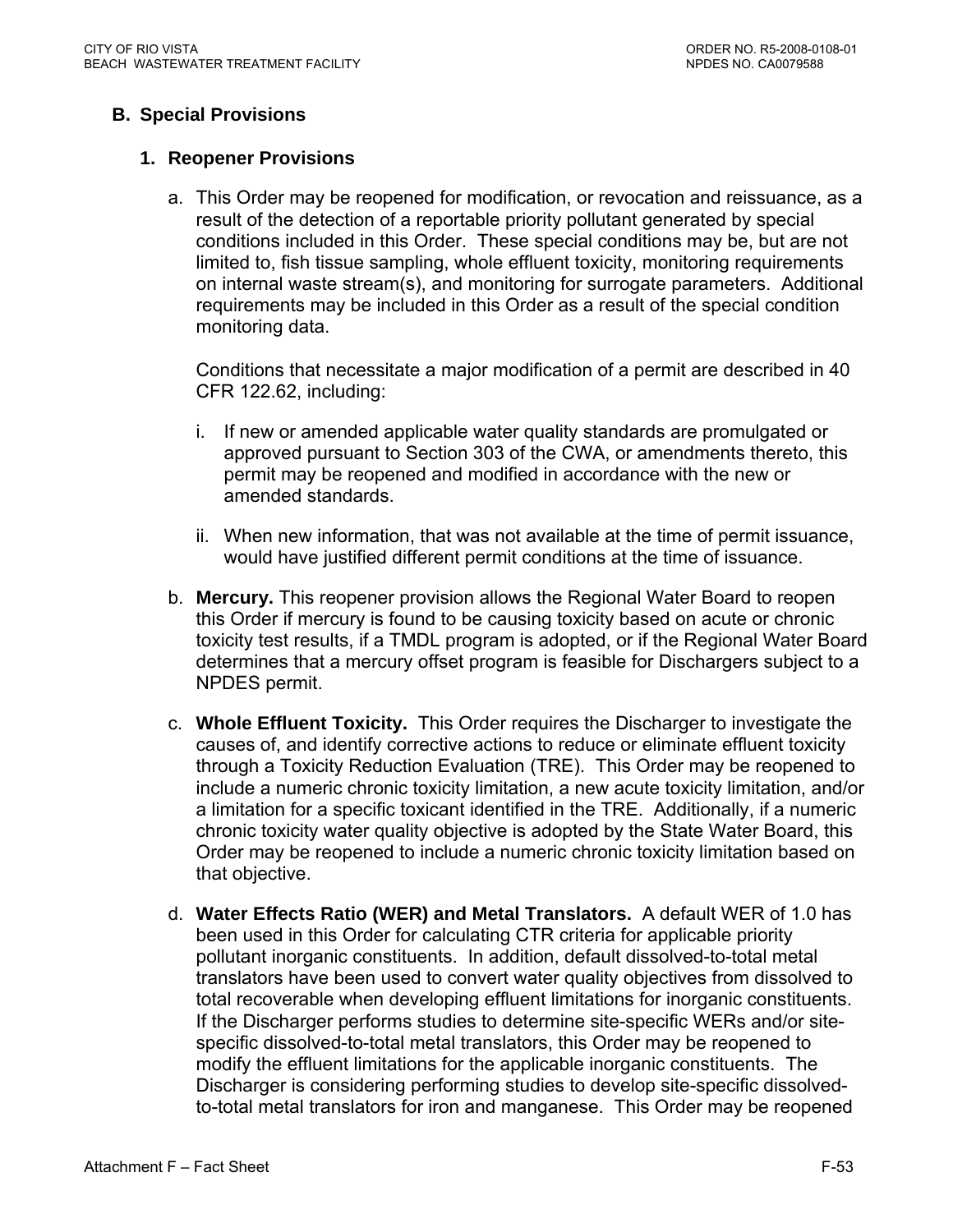to modify the reasonable potential analysis and/or effluent limitations for iron and manganese based on the results of the Discharger's studies.

## **2. Special Studies and Additional Monitoring Requirements**

a. **Chronic Whole Effluent Toxicity Requirements.** The Basin Plan contains a narrative toxicity objective that states, "*All waters shall be maintained free of toxic substances in concentrations that produce detrimental physiological responses in human, plant, animal, or aquatic life.*" (Basin Plan at III-8.00.) Based on annual whole effluent chronic toxicity testing performed by the Discharger, the discharge has reasonable potential to cause or contribute to an to an in-stream excursion above of the Basin Plan's narrative toxicity objective.

This provision requires the Discharger to develop a Toxicity Reduction Evaluation (TRE) Work Plan in accordance with EPA guidance. In addition, the provision provides a numeric toxicity monitoring trigger and requirements for accelerated monitoring, as well as, requirements for TRE initiation if a pattern of toxicity has been demonstrated.

**Monitoring Trigger.** A numeric toxicity monitoring trigger of >16 TUc (where TUc = 100/NOEC) is applied in the provision, because this Order allows up to a 20:1 dilution credit for the chronic condition. Therefore, a TRE is triggered when the effluent exhibits a pattern of toxicity at 6.25% effluent.

**Accelerated Monitoring.** The provision requires accelerated WET testing when a regular WET test result exceeds the monitoring trigger. The purpose of accelerated monitoring is to determine, in an expedient manner, whether there is a pattern of toxicity before requiring the implementation of a TRE. Due to possible seasonality of the toxicity, the accelerated monitoring should be performed in a timely manner, preferably taking no more than 2 to 3 months to complete.

The provision requires accelerated monitoring consisting of four chronic toxicity tests every 2 weeks using the species that exhibited toxicity. Guidance regarding accelerated monitoring and TRE initiation is provided in the *Technical Support Document for Water Quality-based Toxics Control, EPA/505/2-90-001, March 1991* (TSD)*.* The TSD at page 118 states, "EPA recommends if toxicity is repeatedly or periodically present at levels above effluent limits more than 20 percent of the time, a TRE should be required." Therefore, four accelerated monitoring tests are required in this provision. If no toxicity is demonstrated in the four accelerated tests, then it demonstrates that toxicity is not present at levels above the monitoring trigger more than 20 percent of the time (only 1 of 5 tests are toxic, including the initial test). However, notwithstanding the accelerated monitoring results, if there is adequate evidence of a pattern of effluent toxicity (i.e., toxicity present exceeding the monitoring trigger more than 20 percent of the time), the Executive Officer may require that the Discharger initiate a TRE.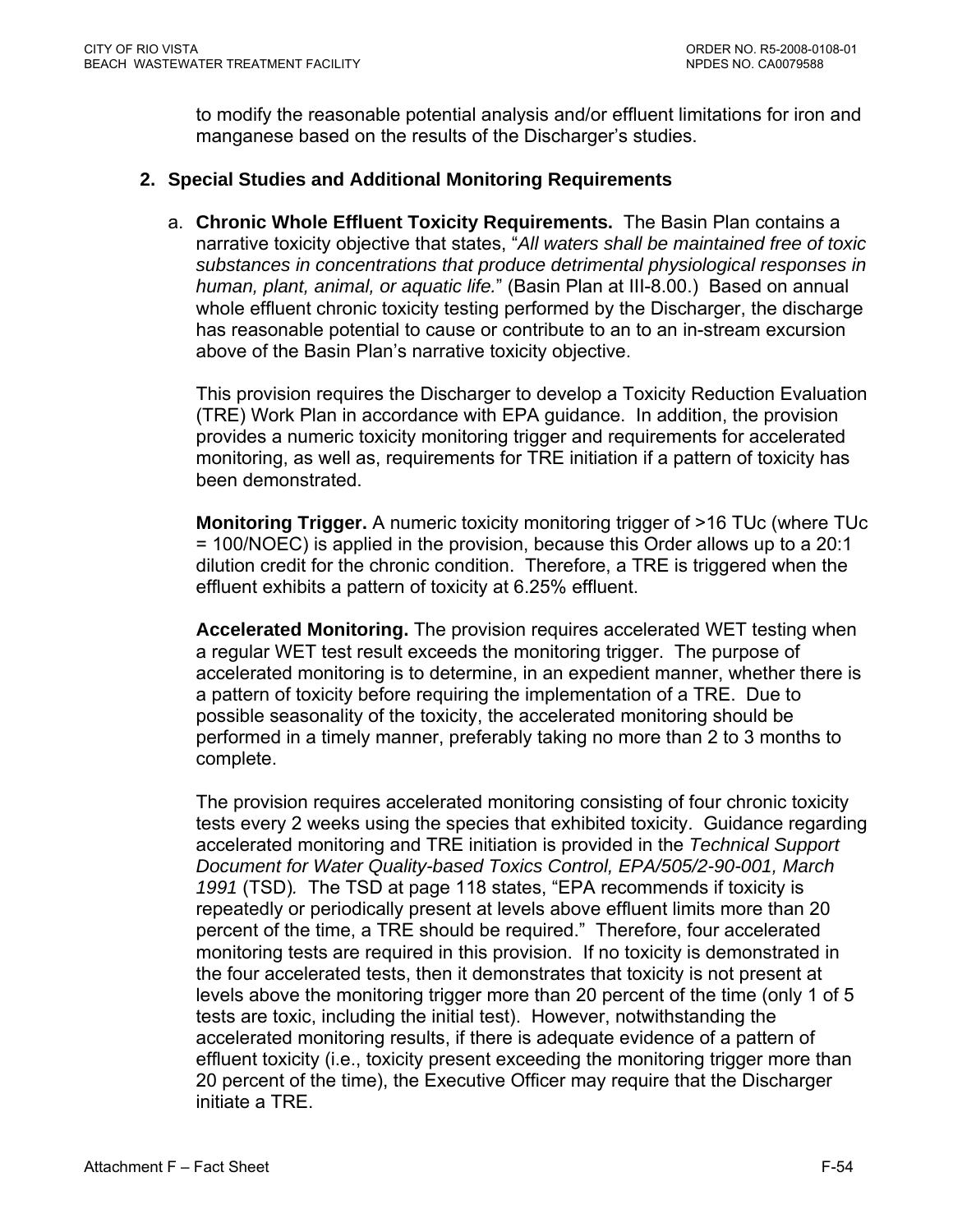See the WET Accelerated Monitoring Flow Chart (Figure F-1), below, for further clarification of the accelerated monitoring requirements and for the decision points for determining the need for TRE initiation.

**TRE Guidance.** The Discharger is required to prepare a TRE Work Plan in accordance with USEPA guidance. Numerous guidance documents are available, as identified below:

- *Toxicity Reduction Evaluation Guidance for Municipal Wastewater Treatment Plants,* EPA 833/B-99/002, August 1999.
- *Generalized Methodology for Conducting Industrial TREs,* EPA 600/2-88/070, April 1989.
- *Methods for Aquatic Toxicity Identification Evaluations: Phase I Toxicity Characterization Procedures,* Second Edition, EPA 600/6-91/005F, February 1991.
- *Toxicity Identification Evaluation: Characterization of Chronically Toxic Effluents, Phase I*, EPA 600/6-91/005F, May 1992.
- *Methods for Aquatic Toxicity Identification Evaluations: Phase II Toxicity Identification Procedures for Samples Exhibiting acute and Chronic Toxicity,*  Second Edition, EPA 600/R-92/080, September 1993.
- *Methods for Aquatic Toxicity Identification Evaluations: Phase III Toxicity Confirmation Procedures for Samples Exhibiting Acute and Chronic Toxicity*, Second Edition, EPA 600/R-92/081, September 1993.
- *Methods for Measuring the Acute Toxicity of Effluents and Receiving Waters to Freshwater and Marine Organisms*, Fifth Edition, EPA 821/R-02/012, October 2002.
- *Short-term Methods for Estimating the Chronic Toxicity of Effluents and Receiving Waters to Freshwater Organisms*, Fourth Edition, EPA 821/R-02/013, October 2002.
- *Technical Support Document for Water Quality-based Toxics Control, EPA* 505/2-90-001, March 1991.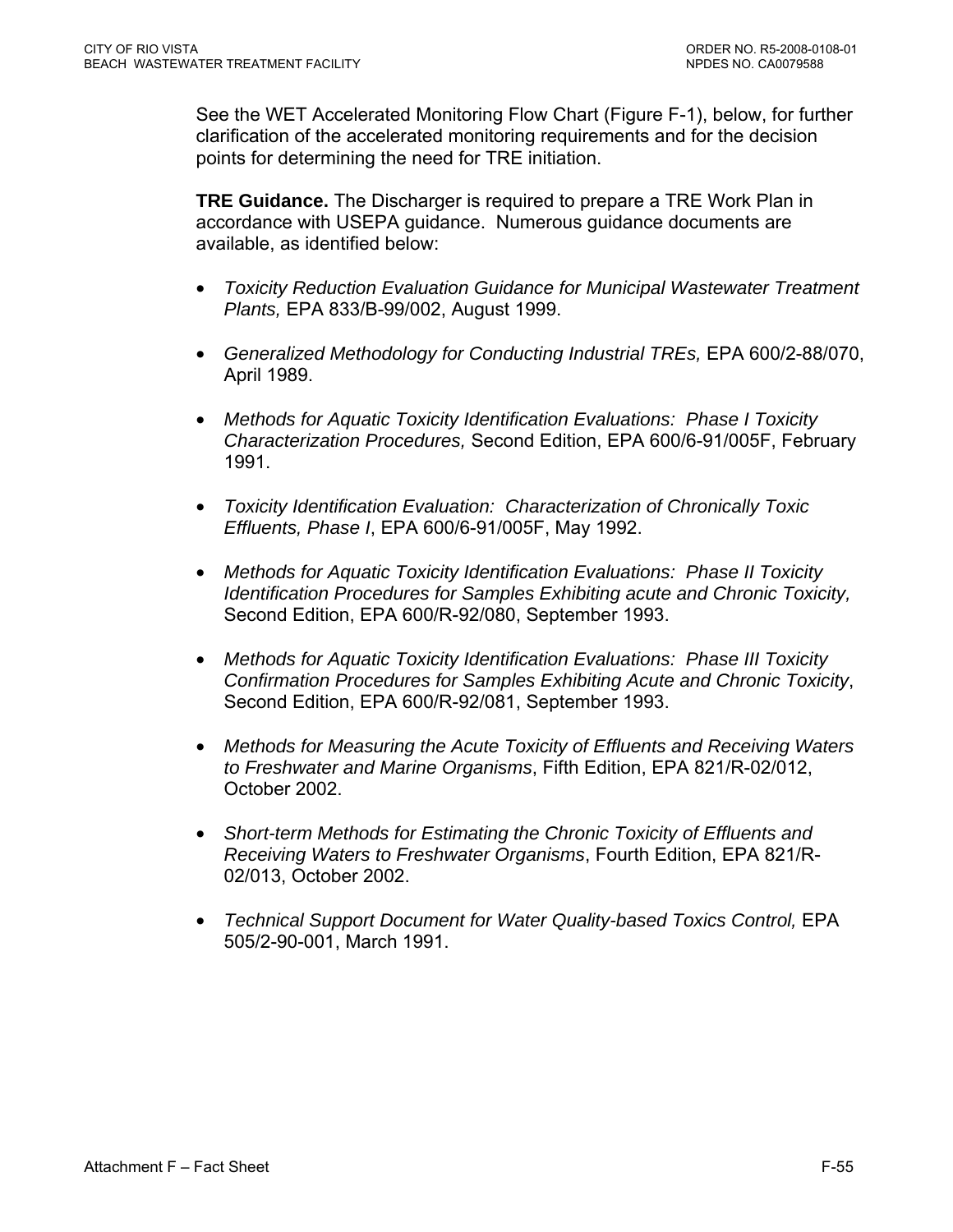

**Figure F-1 WET Accelerated Monitoring Flow Chart**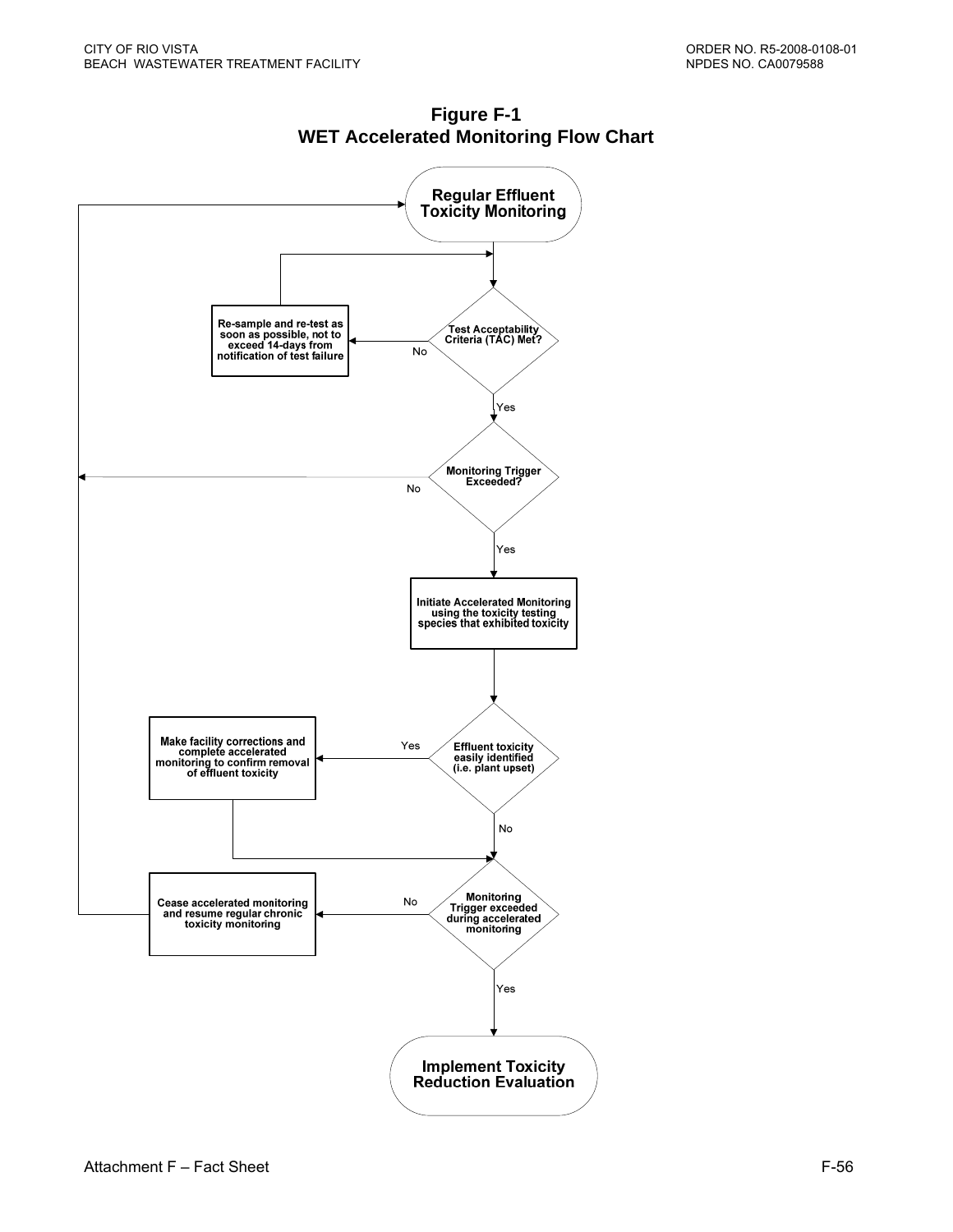# b. **Groundwater Monitoring**

#### **[Not applicable]**

- **3. Best Management Practices and Pollution Prevention** 
	- a. **Salinity Evaluation and Minimization Plan.** An Evaluation and Minimization Plan for salinity is required in this Order to ensure adequate measures are developed and implemented by the Discharger to reduce the discharge of salinity to the Sacramento River within the Sacramento-San Joaquin Delta.
	- b. **Salinity Reduction Goal.** In an effort to monitor progress in reducing salinity discharges to the Sacramento River, the Discharger shall provide annual reports demonstrating reasonable progress in the reduction of salinity in its discharge to the Sacramento River. Based on effluent data for this Facility, the Regional Water Board finds that an average annual salinity effluent limitation of 1256 µmhos/cm as EC is a reasonable interim performance-based limitation that can be immediately achieved upon the effective date of this Order. The annual reports shall be submitted in accordance with the Monitoring and Reporting Program (Attachment E, Section X.D.1.).
- **4. Construction, Operation, and Maintenance Specifications**

#### **[Not applicable]**

- **5. Special Provisions for Municipal Facilities** 
	- a. **Pretreatment Requirements**

#### **[Not applicable]**

#### b. **Sludge/Biosolids Discharge Specifications**

The sludge/biosolids provisions are required to ensure compliance with State disposal requirements (Title 27, CCR, Division 2, Subdivision 1, section 20005, et seq) and USEPA sludge/biosolids use and disposal requirements at 40 CFR Part 503.

#### c. **Collection System**

This provision is included to ensure that the Discharger complies with the requirements in the State Water Board adopted Statewide General WDR for Sanitary Sewer Systems (Order 2006-0003).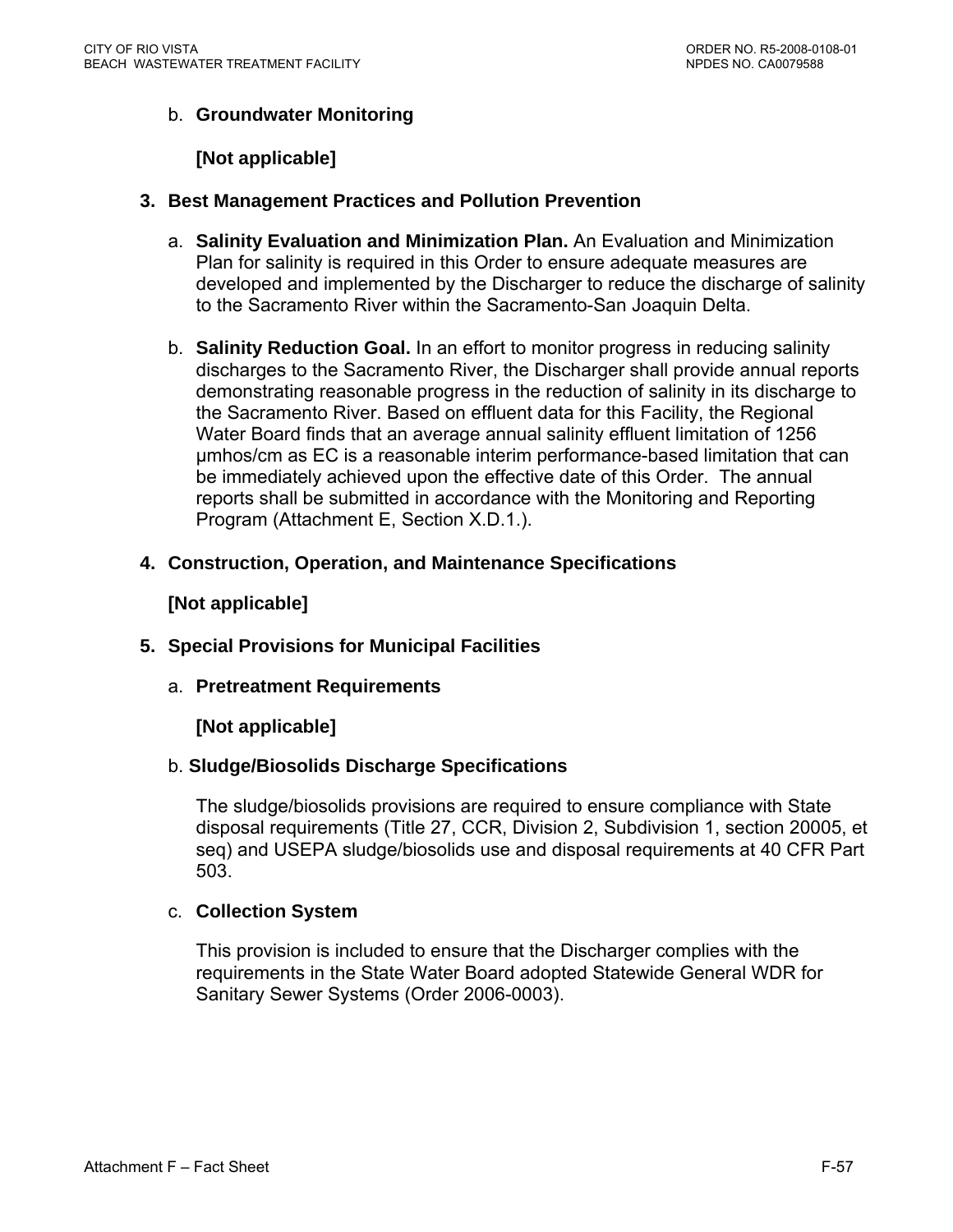# **6. Other Special Provisions**

a. Prior to making any change in the discharge point, place of use, or purpose of use of the wastewater, the Discharger must obtain approval of, or clearance from the State Water Resources Control Board (Division of Water Rights).

In the event of any change in control or ownership of land or waste discharge facilities presently owned or controlled by the Discharger, the Discharger shall notify the succeeding owner or operator of the existence of this Order by letter, a copy of which shall be immediately forwarded to this office.

To assume operation under this Order, the succeeding owner or operator must apply in writing to the Executive Officer requesting transfer of the Order. The request must contain the requesting entity's full legal name, the State of incorporation if a corporation, address and telephone number of the persons responsible for contact with the Regional Water Board and a statement. The statement shall comply with the signatory paragraph of Federal Standard Provision V.B.5 and state that the new owner or operator assumes full responsibility for compliance with this Order. Failure to submit the request shall be considered a discharge without requirements, a violation of the California Water Code. Transfer shall be approved or disapproved in writing by the Executive Officer.

#### **7. Compliance Schedules – Not Applicable**

#### **VIII. PUBLIC PARTICIPATION**

The California Regional Water Quality Control Board, Central Valley Region (Regional Water Board) is considering the issuance of waste discharge requirements (WDRs) that will serve as a National Pollutant Discharge Elimination System (NPDES) permit for the City of Rio Vista Beach Wastewater Treatment Facility. As a step in the WDR adoption process, the Regional Water Board staff has developed tentative WDRs. The Regional Water Board encourages public participation in the WDR adoption process.

#### **A. Notification of Interested Parties**

The Regional Water Board has notified the Discharger and interested agencies and persons of its intent to prescribe waste discharge requirements for the discharge and has provided them with an opportunity to submit their written comments and recommendations. Notification was provided through direct mailing to agencies and known interested parties, posting of the NOPH at the Discharger's offices and the local post office and publication in the local newspaper.

#### **B. Written Comments**

The staff determinations are tentative. Interested persons are invited to submit written comments concerning these tentative WDRs. Comments must be submitted either in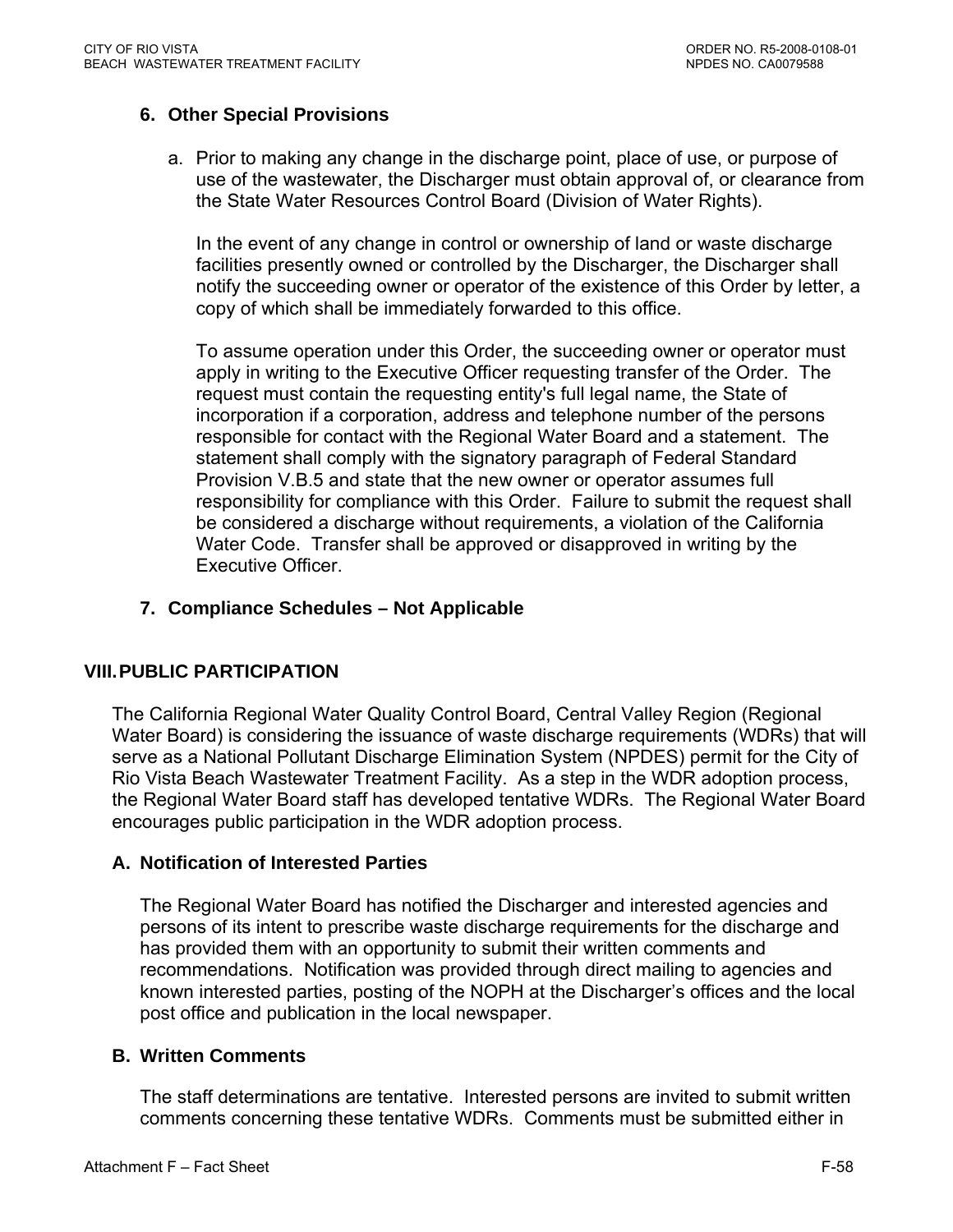person or by mail to the Executive Office at the Regional Water Board at the address above on the cover page of this Order.

To be fully responded to by staff and considered by the Regional Water Board, written comments should be received at the Regional Water Board offices by 5:00 p.m. on **8 July 2008.**

#### **C. Public Hearing**

The Regional Water Board will hold a public hearing on the tentative WDRs during its regular Board meeting on the following date and time and at the following location:

Date: **31 July/1 August 2008**  Time: 8:30 am Location: Regional Water Quality Control Board, Central Valley Region 11020 Sun Center Dr., Suite #200 Rancho Cordova, CA 95670

Interested persons are invited to attend. At the public hearing, the Regional Water Board will hear testimony, if any, pertinent to the discharge, WDRs, and permit. Oral testimony will be heard; however, for accuracy of the record, important testimony should be in writing.

Please be aware that dates and venues may change. Our Web address is <http://www.waterboards.ca.gov/rwqcb5/> where you can access the current agenda for changes in dates and locations.

#### **D. Waste Discharge Requirements Petitions**

Any aggrieved person may petition the State Water Resources Control Board to review the decision of the Regional Water Board regarding the final WDRs. The petition must be submitted within 30 days of the Regional Water Board's action to the following address:

State Water Resources Control Board Office of Chief Counsel P.O. Box 100, 1001 I Street Sacramento, CA 95812-0100

# **E. Information and Copying**

The Report of Waste Discharge (RWD), related documents, tentative effluent limitations and special provisions, comments received, and other information are on file and may be inspected at the address above at any time between 8:30 a.m. and 4:45 p.m., Monday through Friday. Copying of documents may be arranged through the Regional Water Board by calling (916) 464-3291.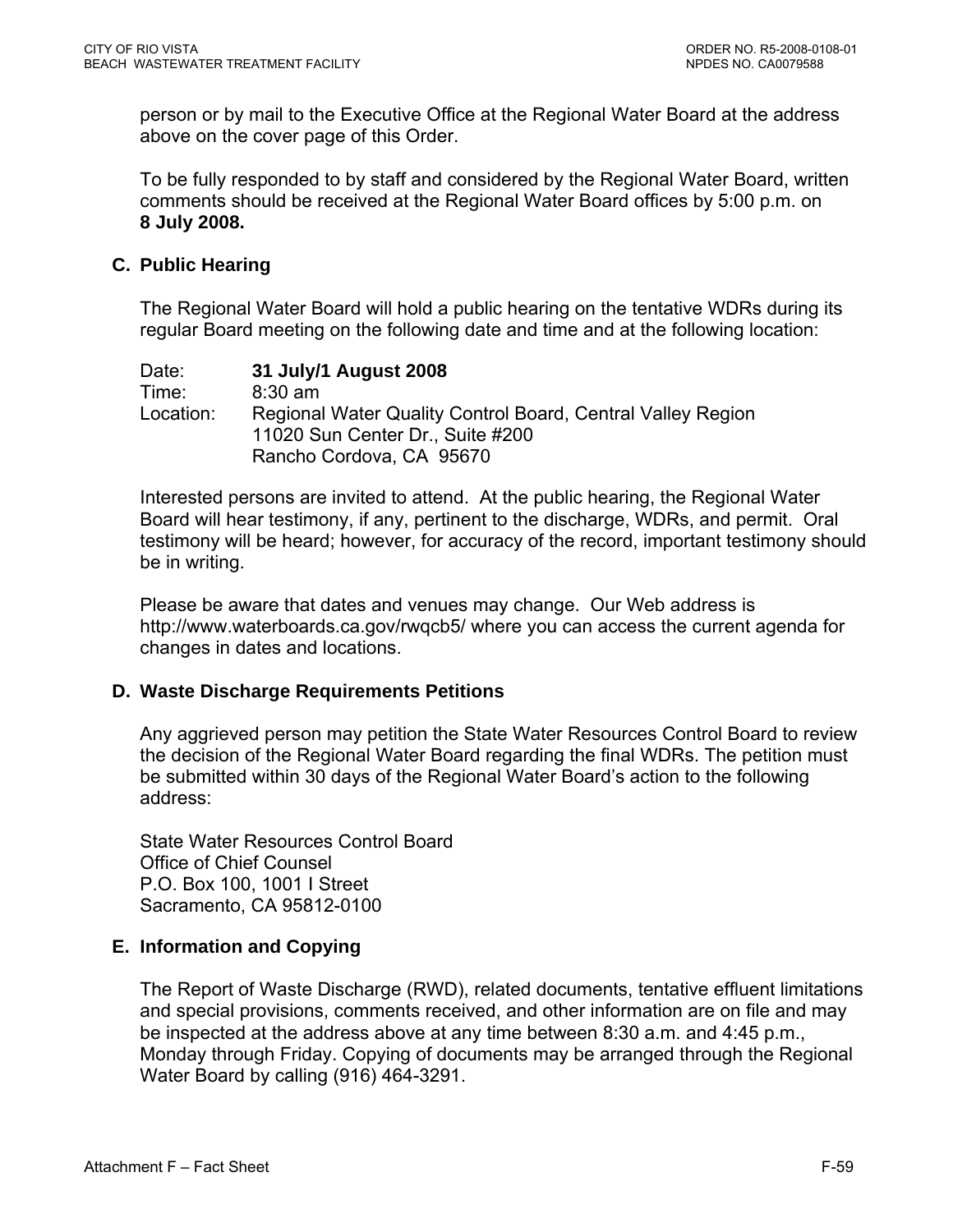# **F. Register of Interested Persons**

Any person interested in being placed on the mailing list for information regarding the WDRs and NPDES permit should contact the Regional Water Board, reference this facility, and provide a name, address, and phone number.

#### **G. Additional Information**

Requests for additional information or questions regarding this order should be directed to James D. Marshall at 916-464-4772.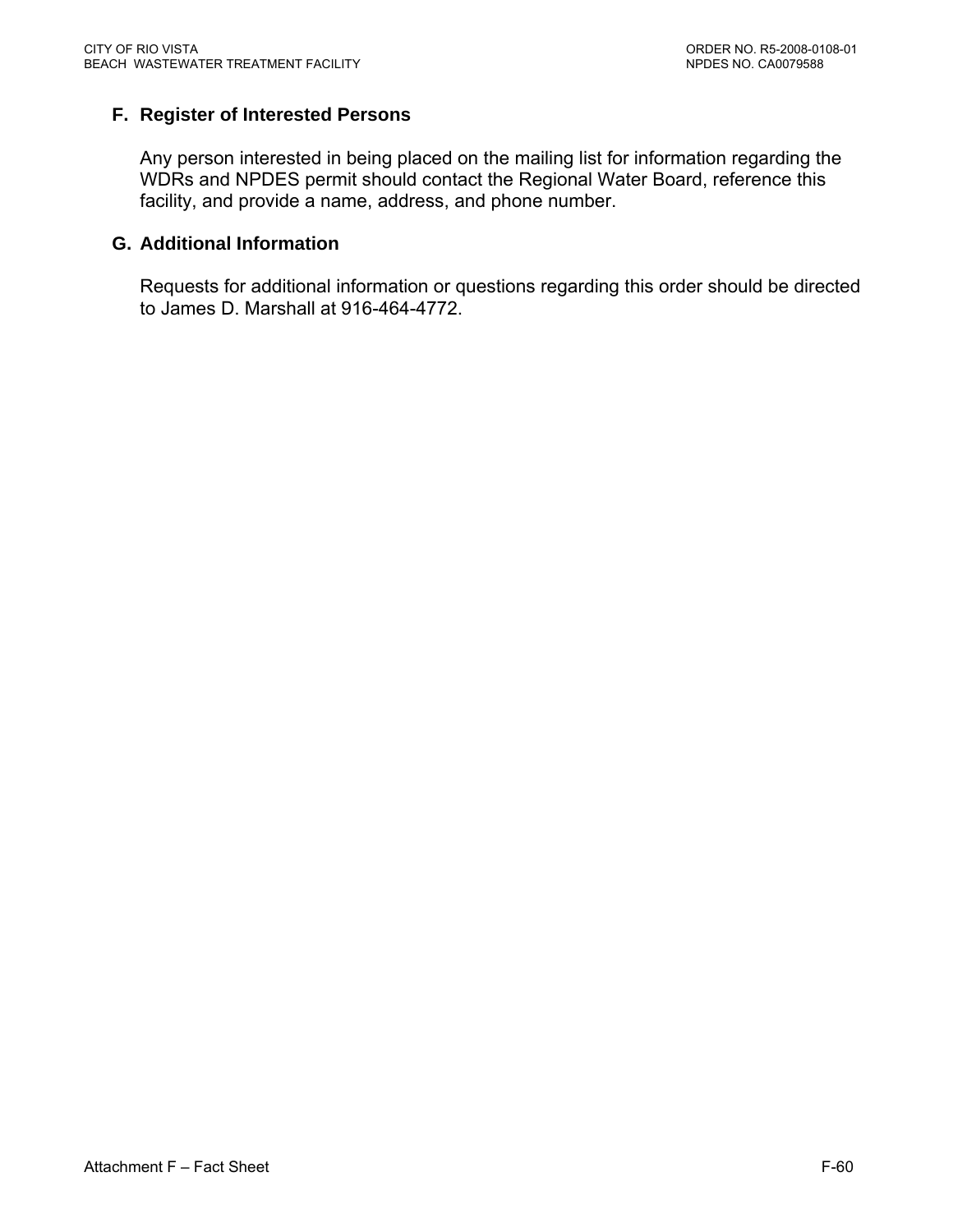#### **ATTACHMENT G - SUMMARY OF REASONABLE POTENTIAL ANALYSIS**

| <b>Constituent</b>                | <b>Units</b> | <b>MEC</b>       | B                | C              | <b>CMC</b>                        | <b>CCC</b>               | Water &<br>Org           | Org.<br>Only             | <b>Basin</b><br>Plan     | <b>MCL</b>                                          | <b>Reasonable</b><br><b>Potential</b> |
|-----------------------------------|--------------|------------------|------------------|----------------|-----------------------------------|--------------------------|--------------------------|--------------------------|--------------------------|-----------------------------------------------------|---------------------------------------|
| Aluminum                          | µg/L         | 100              | 800              | 750            | $750^{(1)}$                       | $750^{(1)}$              | $\leftarrow$             | $\overline{\phantom{m}}$ | $\overline{\phantom{a}}$ | $200^{(2)}$                                         | Yes                                   |
| Ammonia Nitrogen,<br>Total (as N) | mg/L         | 30               | 0.3              | 1.73           | $2.14^{(3)}$                      | $1.73^{(3)}$             | $\frac{1}{2}$            | $\frac{1}{2}$            | $\overline{\phantom{a}}$ | $-$                                                 | <b>Yes</b>                            |
| Antimony                          | µg/L         | 0.5              | $\overline{0.3}$ | $6\phantom{a}$ | $\overline{\phantom{a}}$          | $-$                      | $14^{(4)}$               | $- -$                    | $\overline{\phantom{a}}$ | $6^{(7)}$                                           | <b>No</b>                             |
| <b>Arsenic</b>                    | $\mu$ g/L    | 14               | 3.1              | 10             | 340                               | 150                      | $-\!$                    | $\leftarrow$             | 10                       | $10^{(7)}$                                          | Yes                                   |
| <b>Barium</b>                     | µg/L         | $\overline{24}$  | $\overline{4}$   | 100            | $\overline{\phantom{a}}$          | $\overline{\phantom{a}}$ | $\overline{\phantom{a}}$ | $- -$                    | 100                      | $1,000^{(7)}$                                       | <b>No</b>                             |
| Bis (2-Chloroethyl)<br>Ether      | µg/L         | 0.12J            | <b>ND</b>        | 0.031          | $-$                               | $\overline{\phantom{a}}$ | 0.031                    | $\overline{\phantom{a}}$ | --                       | 360                                                 | <b>No</b>                             |
| <b>Boron</b>                      | $\mu q/L$    | 1,200            | <b>NA</b>        | 1,000          | $\overline{\phantom{a}}$          | $\leftarrow$             | $1,000^{8}$              | $\leftarrow$             | $\longrightarrow$        | $\leftarrow$                                        | <b>Yes</b>                            |
| Bromoform                         | µg/L         | 1.3              | <b>ND</b>        | 4.3            | $\overline{\phantom{m}}$          | $-$                      | 4.3                      | -−                       | $--$                     | $100^{(6)}$                                         | No                                    |
| Bromomethane                      | $\mu$ g/L    | 1.8              | <b>ND</b>        | 48             | $\hspace{0.05cm} \dashrightarrow$ | $--$                     | 48                       | $\overline{\phantom{a}}$ | $--$                     | $\hspace{0.05cm} -\hspace{0.05cm} -\hspace{0.05cm}$ | <b>No</b>                             |
| Butylbenzylphthalate              | µg/L         | 0.2              | <b>ND</b>        | $\mathfrak{S}$ | $\overline{a}$                    | $3^{(1)}$                | 3,000                    | $\overline{\phantom{a}}$ | $-$                      | $\mathbf{u}$                                        | <b>No</b>                             |
| Cadmium                           | µg/L         | 0.1              | 0.09             | 1.61           | 2.44                              | 1.61                     | $\overline{\phantom{a}}$ | $\overline{\phantom{a}}$ | $--$                     | 5                                                   | <b>No</b>                             |
| Chloride                          | mg/L         | 135              | 20               | 106            | 860                               | 230                      | $\rightarrow$            | $\frac{1}{2}$            | $-$                      | 250                                                 | Yes                                   |
| Chloroform                        | µg/L         | 2.9              | <b>ND</b>        | 100            | $\overline{a}$                    | $\overline{a}$           | $\overline{a}$           | $- -$                    | $-$                      | $100^{(6)}$                                         | <b>No</b>                             |
| Chromium (VI)                     | $\mu$ g/L    | 0.7              | <b>ND</b>        | 11.43          | 16.29                             | 11.43                    | $\overline{\phantom{a}}$ | $\overline{\phantom{a}}$ | $- -$                    | $100^{(5)}$                                         | <b>No</b>                             |
| Chromium, Total                   | µg/L         | 1.6              | 14               | 50             | $\overline{a}$                    | $- -$                    | $\overline{a}$           | $\overline{\phantom{a}}$ | $- -$                    | $50^{(7)}$                                          | <b>No</b>                             |
| Copper                            | $\mu$ g/L    | 41               | 14               | 7.54           | 11.08                             | 7.54                     | 1,300                    | $\frac{1}{2}$            | 10                       | $200^{(5)}$                                         | Yes                                   |
| Cyanide                           | µg/L         | 3                | 3                | 5.2            | 22                                | 5.2                      | 700                      | $\overline{\phantom{a}}$ | 10                       | 150                                                 | <b>No</b>                             |
| Diazinon                          | $\mu$ g/L    | 0.23             | $\overline{ND}$  | $6\phantom{1}$ | $\overline{\phantom{a}}$          | $\overline{\phantom{a}}$ | $6^{(8)}$                | $-$                      | $-$                      | $\mathbf{u}$                                        | <b>No</b>                             |
| <b>Dibromochloromethane</b>       | $\mu$ g/L    | 29               | $\overline{ND}$  | 0.41           | $\rightarrow$                     | $\frac{1}{2}$            | 0.41                     | $-$                      | $\overline{\phantom{0}}$ | $100^{(6)}$                                         | Yes                                   |
| 1,2-Dichlorobenzene               | µg/L         | 0.08             | <b>ND</b>        | 600            | $\mathbf{u}$                      | $763^{(1)}$              | 2,700                    | $-$                      | $-$                      | $600^{(7)}$                                         | No                                    |
| 1,3-Dichlorobenzene               | $\mu$ g/L    | 0.5              | <b>ND</b>        | 400            | $\overline{a}$                    | $763^{(1)}$              | 400                      | $\overline{\phantom{a}}$ | ——                       |                                                     | <b>No</b>                             |
| 1,4-Dichlorobenzene               | $\mu$ g/L    | $\overline{0.7}$ | $\overline{ND}$  | 5              | $\overline{\phantom{a}}$          | $763^{(1)}$              | 6                        | Щ.                       | <u>.</u>                 | $5^{(7)}$                                           | <b>No</b>                             |
| Dichlorobromomethane              | $\mu$ g/L    | 29               | $\overline{ND}$  | 0.56           | $\overline{\phantom{0}}$          | $\overline{\phantom{0}}$ | 0.56                     | $\equiv$                 | <u>--</u>                | 80                                                  | Yes                                   |
| 2,4-Dichlorophenol                | µg/L         | 0.066            | $\overline{ND}$  | 70             | $\overline{a}$                    | $70^{(1)}$               | 93                       | $-$                      | $- -$                    | $\overline{\phantom{a}}$                            | <b>No</b>                             |
| Diethylphthalate                  | µg/L         | 0.37             | <b>ND</b>        | $\mathfrak{S}$ | $\overline{\phantom{a}}$          | $3^{(1)}$                | 23,000                   | --                       | --                       | $\overline{\phantom{a}}$                            | <b>No</b>                             |
| 2,4-Dimethylphenol                | µg/L         | 0.11             | $\overline{ND}$  | 540            | $\overline{\phantom{a}}$          | 2,120                    | 540                      | $-$                      | $- -$                    | --                                                  | <b>No</b>                             |
| Dimethylphthalate                 | µg/L         | 0.03             | 0.4              | $\mathfrak{S}$ | $-$                               | 313,000                  | 3                        | $\overline{a}$           | $\overline{\phantom{0}}$ | $\overline{\phantom{a}}$                            | <b>No</b>                             |
| Di-n-Butylphthalate               | µg/L         | 1.9              | 1.7              | $\mathfrak{S}$ | $\overline{\phantom{a}}$          | $3^{(1)}$                | 2,700                    | --                       | $-$                      | $- -$                                               | <b>No</b>                             |
| Dinoseb                           | µg/L         | 1.11             | 0.1              | $\overline{7}$ | $\overline{\phantom{a}}$          | $\overline{\phantom{a}}$ | $\overline{\phantom{a}}$ | $- -$                    | $- -$                    | $7^{(7)}$                                           | <b>No</b>                             |
| Fluoride                          | $\mu$ g/L    | 700              | 400              | 2,000          | $\equiv$                          | $\overline{a}$           | $\overline{a}$           | $-$                      | $\overline{a}$           | $2,000^{(7)}$                                       | <b>No</b>                             |
| <b>Iron</b>                       | $\mu$ g/L    | 1,800            | 1,600            | 300            | $\overline{\phantom{a}}$          | $1.000^{(1)}$            | $\frac{1}{2}$            | $\overline{\phantom{0}}$ | 300                      | $300^{(2)}$                                         | Yes                                   |
| Lead                              | ug/L         | 2.3              | 3.1              | 2.29           | 58.8                              | 2.3                      | $\leftarrow$             | $-$                      | $\equiv$                 | $15^{(7)}$                                          | Yes                                   |
| Manganese                         | ug/L         | 150              | 33               | 50             | $\overline{\phantom{0}}$          | $\overline{\phantom{a}}$ | $\frac{1}{2}$            | $\overline{\phantom{a}}$ | 50                       | $50^{(2)}$                                          | Yes                                   |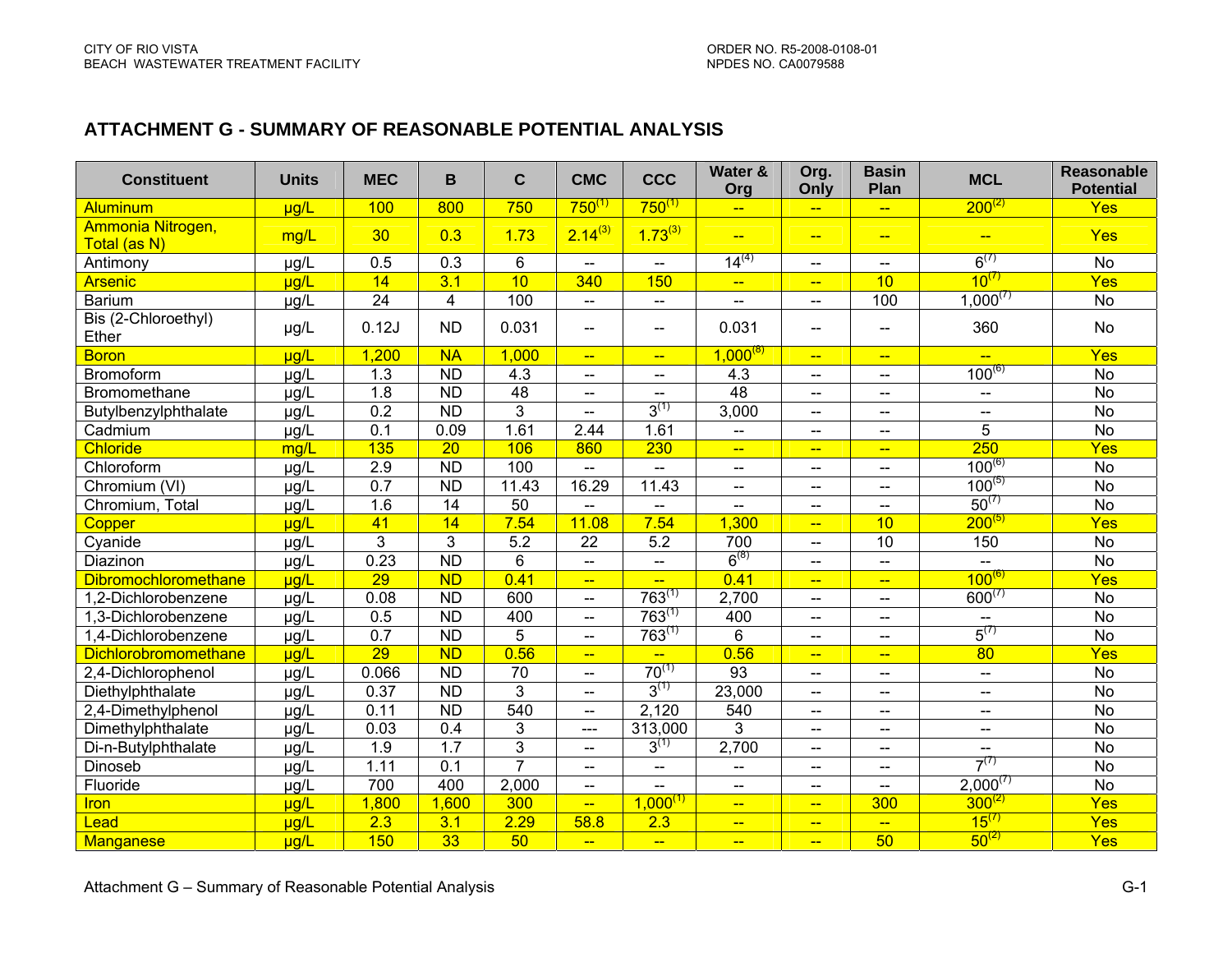| <b>Constituent</b>                             | <b>Units</b>    | <b>MEC</b>       | В               | $\mathbf C$      | <b>CMC</b>                 | <b>CCC</b>               | Water &<br>Org           | Org.<br>Only             | <b>Basin</b><br>Plan     | <b>MCL</b>                   | <b>Reasonable</b><br><b>Potential</b> |
|------------------------------------------------|-----------------|------------------|-----------------|------------------|----------------------------|--------------------------|--------------------------|--------------------------|--------------------------|------------------------------|---------------------------------------|
| <b>Mercury</b>                                 | $\mu$ g/L       | 0.043            | 0.026           | 0.050            | $1.4^{(1)}$                | $0.77^{(1)}$             | 0.050                    | 0.051                    |                          | 2.0                          | Yes                                   |
| Mercury, Dissolved                             | µg/L            | 0.0087           | <b>ND</b>       | 0.050            | $1.4^{(1)}$                | $0.77^{(1)}$             | 0.050                    | 0.051                    | $-$                      | 2.0                          | No                                    |
| <b>Methyl Blue Active</b><br>Substances (MBAS) | µg/L            | 180              | <b>ND</b>       | 500              | --                         | --                       |                          | --                       |                          | $500^{(2)}$                  | <b>No</b>                             |
| Methyl-T-Butyl Ether<br>(MTBE)                 | µg/L            | 0.3              | 0.8             | 5                | $\overline{\phantom{a}}$   | $\qquad \qquad -$        | 13                       |                          | $- -$                    | $5^{(2)}$                    | No                                    |
| Naphthalene                                    | µg/L            | 0.03             | <b>ND</b>       | 21               | $\qquad \qquad \text{---}$ | $\overline{\phantom{a}}$ | 170                      | $\overline{\phantom{a}}$ | --                       | $21^{(10)}$                  | <b>No</b>                             |
| Nickel                                         | µg/L            | $\overline{3.5}$ | $\overline{22}$ | 32.9             | 295.9                      | 32.9                     | 610                      | $\overline{a}$           | --                       | 100                          | $\overline{No}$                       |
| Nitrate Nitrogen, Total<br>(a s N)             | mg/L            | 21               | 2.2             | 10               | <u>--</u>                  | $- -$                    | $-$                      | $-$                      | $-$                      | $10^{(7)}$                   | <b>Yes</b>                            |
| <b>Nitrite Nitrogen, Total</b><br>(as N)       | mg/L            | $\overline{1}$   | 0.029           | $\overline{1}$   | $-$                        | $-$                      | $- -$                    | $-$                      | $-$                      | 1 <sup>(7)</sup>             | <b>Yes</b>                            |
| 2-Nitrophenol                                  | µg/L            | 0.027            | 0.02            | 150              | $\overline{a}$             | $150^{(1)}$              | $\overline{\phantom{a}}$ | $--$                     | $--$                     | 290                          | <b>No</b>                             |
| 4-Nitrophenol                                  | $\mu g/L$       | 0.12             | <b>ND</b>       | 60               | $-$                        | $150^{(1)}$              | $60^{(11)}$              | $--$                     | ——                       | $\overline{\phantom{m}}$     | <b>No</b>                             |
| Pentachlorophenol                              | µg/L            | 0.11             | 0.04            | 0.28             | $\overline{\phantom{a}}$   | 0.28                     | 0.4                      | $\overline{\phantom{a}}$ | $\overline{\phantom{a}}$ |                              | No                                    |
| Picloram                                       | µg/L            | 0.98             | <b>ND</b>       | 490              | $\overline{a}$             | $\overline{\phantom{a}}$ | $490^{(9)}$              | $- -$                    | $-$                      | 500                          | <b>No</b>                             |
| Pyrene                                         | $\mu g/\bar{L}$ | 0.069            | $\overline{ND}$ | 960              | $\overline{\phantom{a}}$   | $\overline{\phantom{a}}$ | 960                      | $\overline{\phantom{a}}$ | --                       | $\overline{\phantom{a}}$     | <b>No</b>                             |
| Selenium                                       | $\mu g/\bar{L}$ | $\overline{2}$   | <b>ND</b>       | 5                | 20                         | 5                        | $\overline{\phantom{a}}$ | $\overline{\phantom{a}}$ | --                       | $20^{(5)}$                   | <b>No</b>                             |
| Silver                                         | µg/L            | 0.05             | 0.03            | 1.59             | 1.59                       | $\overline{\phantom{a}}$ | $\overline{\phantom{a}}$ | $- -$                    | 10                       | $100^{(2)}$                  | <b>No</b>                             |
| <b>Specific Conductance</b><br>(EC)            | umhos/cm        | 1,300            | 280             | 450              | $\overline{\phantom{a}}$   | $-$                      | $-$                      | $\overline{\phantom{a}}$ | $450 -$<br>$2,780^{12}$  | 900/1600/2200 <sup>(5)</sup> | <b>Yes</b>                            |
| Sulfate                                        | µg/L            | 120              | 15              | 250              | $\overline{a}$             | $\overline{\phantom{a}}$ | $--$                     | $\qquad \qquad -$        | $\qquad \qquad -$        | $250^{(9)}$                  | <b>No</b>                             |
| Thallium                                       | µg/L            | 0.06             | 0.03            | $\overline{1.7}$ | $-$                        | $\overline{\phantom{a}}$ | 1.7                      | $\qquad \qquad -$        | --                       | 2.0                          | <b>No</b>                             |
| Toluene                                        | $\mu g/L$       | 1.5              | <b>ND</b>       | 150              | $\overline{\phantom{a}}$   | --                       | 6,800                    | $\overline{\phantom{a}}$ | ——                       | $150^{(7)}$                  | <b>No</b>                             |
| <b>Total Dissolved Solids</b><br>(TDS)         | mg/L            | 760              | 640             | 450              | $\overline{\phantom{a}}$   | $-$                      | $-$                      | $-$                      | $-$                      | $450^{(5)}$                  | <b>Yes</b>                            |
| Tributyltin                                    | µg/L            | 0.003            | 0.002           | 0.063            | $-$                        | $0.063^{(1)}$            | $\overline{2}$           | $-$                      | $\overline{\phantom{a}}$ | $\overline{\phantom{a}}$     | <b>No</b>                             |
| 2,4,6-Trichlorophenol                          | µg/L            | 0.16             | <b>ND</b>       | 2.1              | $-$                        | 970                      | 2.1                      | --                       |                          |                              | <b>No</b>                             |
| Zinc                                           | µg/L            | 37               | 24              | 75.52            | 75.52                      | 75.52                    | $--$                     | $\overline{\phantom{a}}$ | 100                      | $2,000^{(5)}$                | <b>No</b>                             |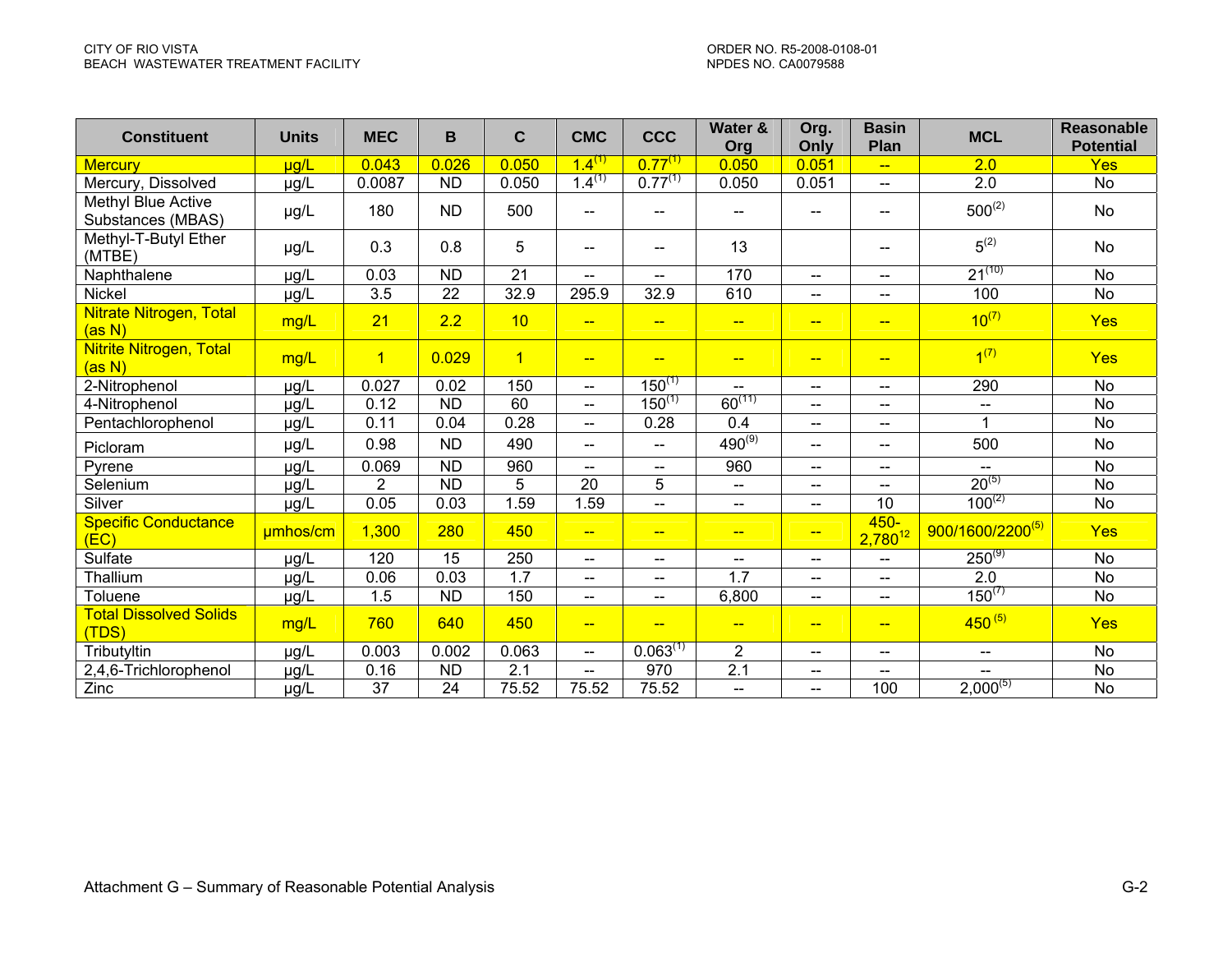General Note: All inorganic concentrations are given as a total recoverable.

- MEC = Maximum Effluent Concentration
- B = Maximum Receiving Water Concentration or lowest detection level, if non-detect
- C = Criterion used for Reasonable Potential Analysis
- CMC = Criterion Maximum Concentration (CTR or NTR)
- CCC = Criterion Continuous Concentration (CTR or NTR)
- Water & Org = Water and Organism Criterion Concentration (CTR or NTR)
- Org. Only = Organism Criterion Concentration (CTR or NTR)
- Basin Plan = Numeric Site-specific Basin Plan Water Quality Objective
- MCL = Drinking Water Standards Maximum Contaminant Level
- NA = Not available
- ND = Reported as non-detect

Footnotes:

- (1) USEPA National Recommended Ambient Water Quality Standard.
- (2) Secondary MCL.
- (3) USEPA National Recommended Ambient Water Quality Standard. Chronic Criterion (CCC) based on the maximum 30-day average effluent pH (7.8), and the maximum 30-day running average effluent water temperature (24° C). The acute criterion (CMC) based on the maximum effluent pH (8.5).
- (4) National Toxics Rule criteria.
- (5) California Secondary MCL (recommended level/upper level/maximum short-term level).
- (6) California Primary MCL for total trihalomethanes.
- (7) California Primary MCL.
- (8) California DHS Notification Level for Drinking Water.
- (9) USEPA IRIS Reference Dose.
- (10) Odor threshold (Amoore and Hautala).
- (11) USEPA SNARL.
- (12) Basin Plan Objective at Emmaton for protection of agricultural water supply beneficial use (varies during year based on water year)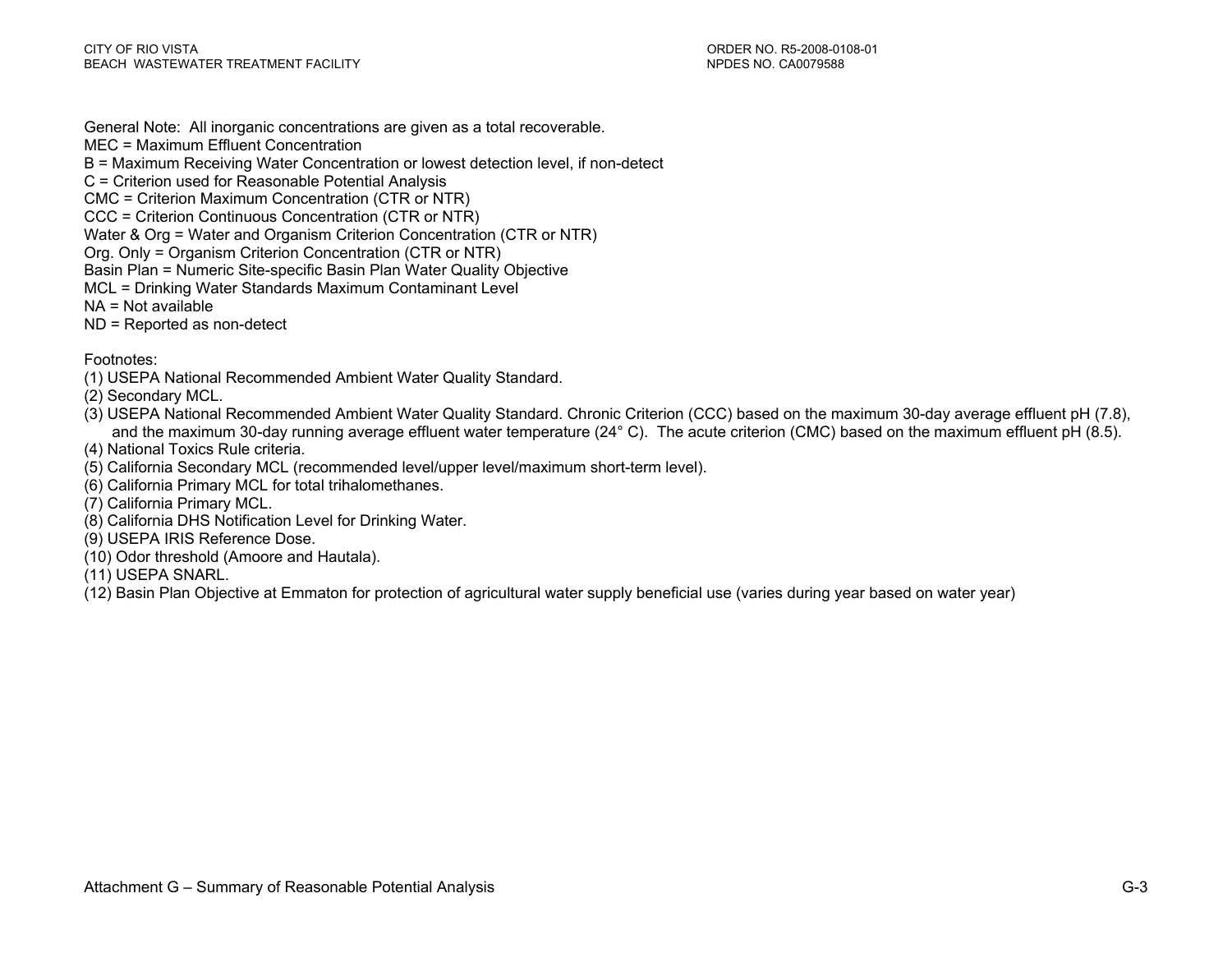# **Attachment H - Constituents to be monitored**

|                 |                                       |                   | <b>Controlling Water Quality Criterion for</b><br><b>Surface Waters</b> |                                                                    |                                                              |                                         |
|-----------------|---------------------------------------|-------------------|-------------------------------------------------------------------------|--------------------------------------------------------------------|--------------------------------------------------------------|-----------------------------------------|
| <b>CTR</b><br># | <b>Constituent</b>                    | <b>CAS Number</b> | <b>Basis</b>                                                            | <b>Criterion</b><br><b>Concentration</b><br>(ug/L or noted)<br>(1) | <b>Criterion</b><br>Quantitation<br>Limit (ug/L or<br>noted) | <b>Suggested Test</b><br><b>Methods</b> |
|                 | <b>VOLATILE ORGANICS</b>              |                   |                                                                         |                                                                    |                                                              |                                         |
| 28              | 1.1-Dichloroethane                    | 75343             | <b>Primary MCL</b>                                                      | 5                                                                  | 0.5                                                          | <b>EPA 8260B</b>                        |
| 30              | 1.1-Dichloroethene                    | 75354             | <b>National Toxics Rule</b>                                             | 0.057                                                              | 0.5                                                          | <b>EPA 8260B</b>                        |
| 41              | 1,1,1-Trichloroethane                 | 71556             | <b>Primary MCL</b>                                                      | 200                                                                | 0.5                                                          | <b>EPA 8260B</b>                        |
| 42              | 1,1,2-Trichloroethane                 | 79005             | <b>National Toxics Rule</b>                                             | 0.6                                                                | 0.5                                                          | <b>EPA 8260B</b>                        |
| 37              | 1,1,2,2-Tetrachloroethane             | 79345             | <b>National Toxics Rule</b>                                             | 0.17                                                               | 0.5                                                          | <b>EPA 8260B</b>                        |
| 75              | 1.2-Dichlorobenzene                   | 95501             | Taste & Odor                                                            | 10                                                                 | 0.5                                                          | <b>EPA 8260B</b>                        |
| 29              | 1.2-Dichloroethane                    | 107062            | <b>National Toxics Rule</b>                                             | 0.38                                                               | 0.5                                                          | <b>EPA 8260B</b>                        |
|                 | cis-1,2-Dichloroethene                | 156592            | <b>Primary MCL</b>                                                      | 6                                                                  | 0.5                                                          | <b>EPA 8260B</b>                        |
| 31              | 1,2-Dichloropropane                   | 78875             | Calif. Toxics Rule                                                      | 0.52                                                               | 0.5                                                          | <b>EPA 8260B</b>                        |
| 101             | 1.2.4-Trichlorobenzene                | 120821            | <b>Public Health Goal</b>                                               | 5                                                                  | 0.5                                                          | <b>EPA 8260B</b>                        |
| 76              | 1.3-Dichlorobenzene                   | 541731            | Taste & Odor                                                            | 10                                                                 | 0.5                                                          | <b>EPA 8260B</b>                        |
| 32              | 1,3-Dichloropropene                   | 542756            | <b>Primary MCL</b>                                                      | 0.5                                                                | 0.5                                                          | <b>EPA 8260B</b>                        |
| 77              | 1.4-Dichlorobenzene                   | 106467            | Primary MCL                                                             | 5                                                                  | 0.5                                                          | <b>EPA 8260B</b>                        |
| 17              | Acrolein                              | 107028            | <b>Aquatic Toxicity</b>                                                 | 21                                                                 | $\overline{2}$                                               | <b>EPA 8260B</b>                        |
| 18              | Acrylonitrile                         | 107131            | <b>National Toxics Rule</b>                                             | 0.059                                                              | $\overline{2}$                                               | <b>EPA 8260B</b>                        |
| 19              | Benzene                               | 71432             | <b>Primary MCL</b>                                                      | 1                                                                  | 0.5                                                          | <b>EPA 8260B</b>                        |
| 20              | <b>Bromoform</b>                      | 75252             | Calif. Toxics Rule                                                      | 4.3                                                                | 0.5                                                          | <b>EPA 8260B</b>                        |
| 34              | Bromomethane                          | 74839             | Calif. Toxics Rule                                                      | 48                                                                 | $\mathbf{1}$                                                 | <b>EPA 8260B</b>                        |
| 21              | Carbon tetrachloride                  | 56235             | <b>National Toxics Rule</b>                                             | 0.25                                                               | 0.5                                                          | <b>EPA 8260B</b>                        |
| 22              | Chlorobenzene (mono chlorobenzene)    | 108907            | Taste & Odor                                                            | 50                                                                 | 0.5                                                          | <b>EPA 8260B</b>                        |
| 24              | Chloroethane                          | 75003             | Taste & Odor                                                            | 16                                                                 | 0.5                                                          | <b>EPA 8260B</b>                        |
| 25              | 2- Chloroethyl vinyl ether            | 110758            | <b>Aquatic Toxicity</b>                                                 | 122(3)                                                             | $\mathbf{1}$                                                 | <b>EPA 8260B</b>                        |
| 26              | Chloroform                            | 67663             | OEHHA Cancer Risk                                                       | 1.1                                                                | 0.5                                                          | <b>EPA 8260B</b>                        |
| 35              | Chloromethane                         | 74873             | <b>USEPA Health Advisory</b>                                            | 3                                                                  | 0.5                                                          | <b>EPA 8260B</b>                        |
| 23              | Dibromochloromethane                  | 124481            | Calif. Toxics Rule                                                      | 0.41                                                               | 0.5                                                          | <b>EPA 8260B</b>                        |
| 27              | Dichlorobromomethane                  | 75274             | Calif. Toxics Rule                                                      | 0.56                                                               | 0.5                                                          | <b>EPA 8260B</b>                        |
| 36              | Dichloromethane                       | 75092             | Calif. Toxics Rule                                                      | 4.7                                                                | 0.5                                                          | <b>EPA 8260B</b>                        |
| 33              | Ethylbenzene                          | 100414            | Taste & Odor                                                            | 29                                                                 | 0.5                                                          | <b>EPA 8260B</b>                        |
| 88              | Hexachlorobenzene                     | 118741            | Calif. Toxics Rule                                                      | 0.00075                                                            | 1                                                            | <b>EPA 8260B</b>                        |
| 89              | Hexachlorobutadiene                   | 87683             | <b>National Toxics Rule</b>                                             | 0.44                                                               | 1                                                            | EPA 8260B                               |
| 91              | Hexachloroethane                      | 67721             | <b>National Toxics Rule</b>                                             | 1.9                                                                | $\mathbf{1}$                                                 | EPA 8260B                               |
| 94              | Naphthalene                           | 91203             | <b>USEPA IRIS</b>                                                       | 14                                                                 | 10                                                           | <b>EPA 8260B</b>                        |
| 38              | Tetrachloroethene                     | 127184            | <b>National Toxics Rule</b>                                             | 0.8                                                                | 0.5                                                          | <b>EPA 8260B</b>                        |
| 39              | Toluene                               | 108883            | Taste & Odor                                                            | 42                                                                 | 0.5                                                          | EPA 8260B                               |
| 40              | trans-1,2-Dichloroethylene            | 156605            | <b>Primary MCL</b>                                                      | 10                                                                 | 0.5                                                          | <b>EPA 8260B</b>                        |
| 43              | Trichloroethene                       | 79016             | <b>National Toxics Rule</b>                                             | 2.7                                                                | 0.5                                                          | <b>EPA 8260B</b>                        |
| 44              | Vinyl chloride                        | 75014             | <b>Primary MCL</b>                                                      | 0.5                                                                | 0.5                                                          | <b>EPA 8260B</b>                        |
|                 | Methyl-tert-butyl ether (MTBE)        | 1634044           | Secondary MCL                                                           | 5                                                                  | 0.5                                                          | <b>EPA 8260B</b>                        |
|                 | Trichlorofluoromethane                | 75694             | <b>Primary MCL</b>                                                      | 150                                                                | 5                                                            | <b>EPA 8260B</b>                        |
|                 | 1,1,2-Trichloro-1,2,2-Trifluoroethane | 76131             | <b>Primary MCL</b>                                                      | 1200                                                               | 10                                                           | <b>EPA 8260B</b>                        |
|                 | Styrene                               | 100425            | Taste & Odor                                                            | 11                                                                 | 0.5                                                          | EPA 8260B                               |
|                 | Xylenes                               | 1330207           | Taste & Odor                                                            | 17                                                                 | 0.5                                                          | <b>EPA 8260B</b>                        |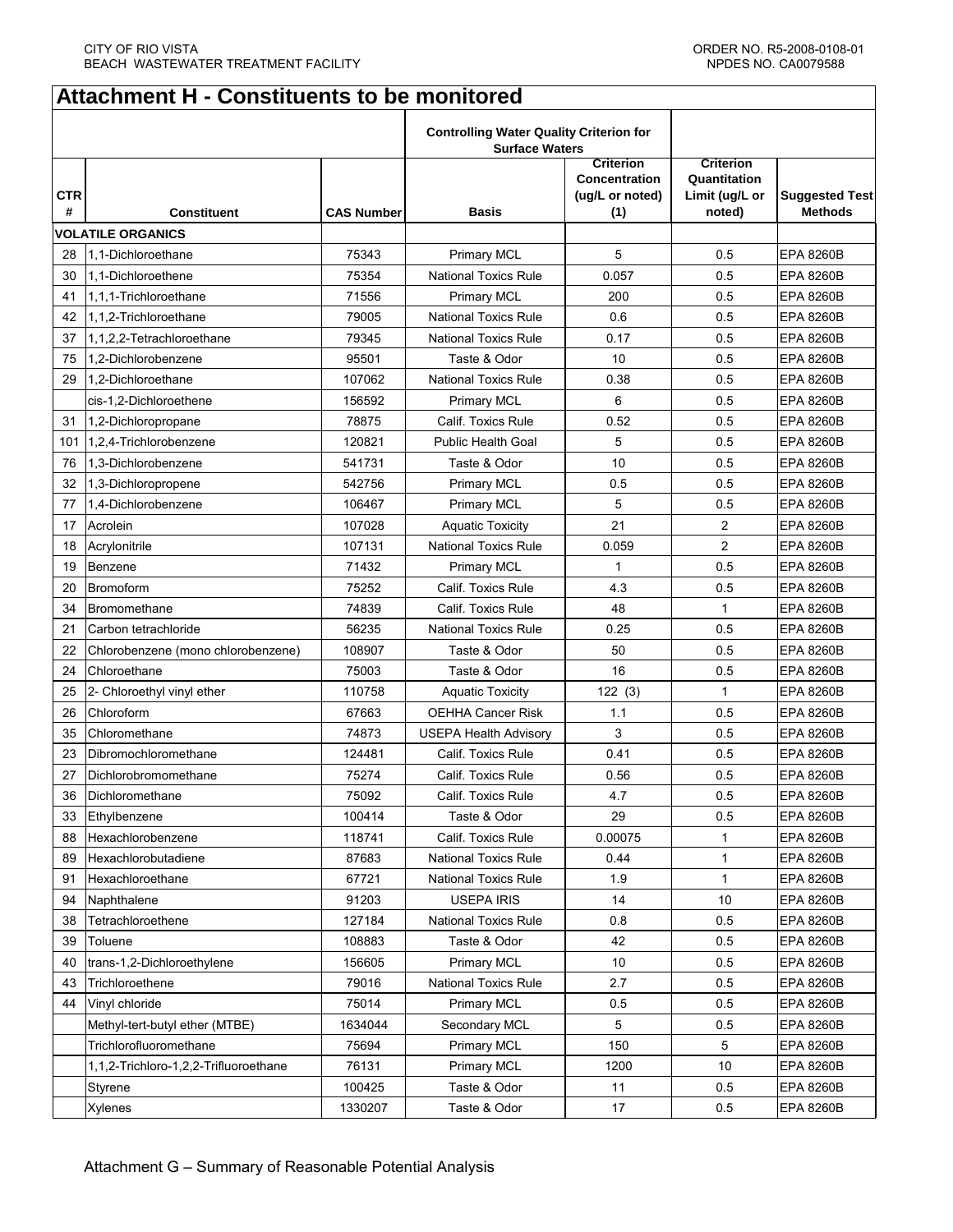|     | <b>SEMI-VOLATILE ORGANICS</b>    |          |                              |                |                |                  |
|-----|----------------------------------|----------|------------------------------|----------------|----------------|------------------|
| 60  | 1,2-Benzanthracene               | 56553    | Calif. Toxics Rule           | 0.0044         | 5              | <b>EPA 8270C</b> |
| 85  | 1,2-Diphenylhydrazine            | 122667   | <b>National Toxics Rule</b>  | 0.04           | 1              | <b>EPA 8270C</b> |
| 45  | 2-Chlorophenol                   | 95578    | Taste and Odor               | 0.1            | $\overline{c}$ | <b>EPA 8270C</b> |
| 46  | 2,4-Dichlorophenol               | 120832   | Taste and Odor               | 0.3            | 1              | <b>EPA 8270C</b> |
| 47  | 2,4-Dimethylphenol               | 105679   | Calif. Toxics Rule           | 540            | $\overline{c}$ | <b>EPA 8270C</b> |
| 49  | 2,4-Dinitrophenol                | 51285    | <b>National Toxics Rule</b>  | 70             | 5              | <b>EPA 8270C</b> |
| 82  | 2,4-Dinitrotoluene               | 121142   | <b>National Toxics Rule</b>  | 0.11           | 5              | <b>EPA 8270C</b> |
| 55  | 2,4,6-Trichlorophenol            | 88062    | Taste and Odor               | $\overline{2}$ | 10             | <b>EPA 8270C</b> |
| 83  | 2,6-Dinitrotoluene               | 606202   | <b>USEPA IRIS</b>            | 0.05           | 5              | <b>EPA 8270C</b> |
| 50  | 2-Nitrophenol                    | 25154557 | <b>Aquatic Toxicity</b>      | 150(5)         | 10             | <b>EPA 8270C</b> |
| 71  | 2-Chloronaphthalene              | 91587    | <b>Aquatic Toxicity</b>      | 1600(6)        | 10             | <b>EPA 8270C</b> |
| 78  | 3,3'-Dichlorobenzidine           | 91941    | <b>National Toxics Rule</b>  | 0.04           | 5              | <b>EPA 8270C</b> |
| 62  | 3,4-Benzofluoranthene            | 205992   | Calif. Toxics Rule           | 0.0044         | 10             | <b>EPA 8270C</b> |
| 52  | 4-Chloro-3-methylphenol          | 59507    | <b>Aquatic Toxicity</b>      | 30             | 5              | <b>EPA 8270C</b> |
| 48  | 4,6-Dinitro-2-methylphenol       | 534521   | <b>National Toxics Rule</b>  | 13.4           | 10             | <b>EPA 8270C</b> |
| 51  | 4-Nitrophenol                    | 100027   | <b>USEPA Health Advisory</b> | 60             | 5              | <b>EPA 8270C</b> |
| 69  | 4-Bromophenyl phenyl ether       | 101553   | <b>Aquatic Toxicity</b>      | 122            | 10             | <b>EPA 8270C</b> |
| 72  | 4-Chlorophenyl phenyl ether      | 7005723  | <b>Aquatic Toxicity</b>      | 122(3)         | 5              | <b>EPA 8270C</b> |
| 56  | Acenaphthene                     | 83329    | Taste and Odor               | 20             | 1              | <b>EPA 8270C</b> |
| 57  | Acenaphthylene                   | 208968   | No Criteria Available        |                | 10             | <b>EPA 8270C</b> |
| 58  | Anthracene                       | 120127   | Calif. Toxics Rule           | 9,600          | 10             | <b>EPA 8270C</b> |
| 59  | <b>Benzidine</b>                 | 92875    | <b>National Toxics Rule</b>  | 0.00012        | 5              | <b>EPA 8270C</b> |
| 61  | Benzo(a)pyrene (3,4-Benzopyrene) | 50328    | Calif. Toxics Rule           | 0.0044         | 0.1            | <b>EPA 8270C</b> |
| 63  | Benzo(g,h,i)perylene             | 191242   | No Criteria Available        |                | 5              | <b>EPA 8270C</b> |
| 64  | Benzo(k)fluoranthene             | 207089   | Calif. Toxics Rule           | 0.0044         | 2              | <b>EPA 8270C</b> |
| 65  | Bis(2-chloroethoxy) methane      | 111911   | No Criteria Available        |                | 5              | <b>EPA 8270C</b> |
| 66  | Bis(2-chloroethyl) ether         | 111444   | <b>National Toxics Rule</b>  | 0.031          | 1              | <b>EPA 8270C</b> |
| 67  | Bis(2-chloroisopropyl) ether     | 39638329 | <b>Aquatic Toxicity</b>      | 122(3)         | 10             | <b>EPA 8270C</b> |
| 68  | Bis(2-ethylhexyl) phthalate      | 117817   | <b>National Toxics Rule</b>  | 1.8            | 3              | <b>EPA 8270C</b> |
| 70  | Butyl benzyl phthalate           | 85687    | <b>Aquatic Toxicity</b>      | 3(7)           | 10             | <b>EPA 8270C</b> |
| 73  | Chrysene                         | 218019   | Calif. Toxics Rule           | 0.0044         | 5              | <b>EPA 8270C</b> |
| 81  | Di-n-butylphthalate              | 84742    | <b>Aquatic Toxicity</b>      | 3(7)           | 10             | <b>EPA 8270C</b> |
| 84  | Di-n-octylphthalate              | 117840   | <b>Aquatic Toxicity</b>      | 3(7)           | 10             | <b>EPA 8270C</b> |
| 74  | Dibenzo(a,h)-anthracene          | 53703    | Calif. Toxics Rule           | 0.0044         | 0.1            | <b>EPA 8270C</b> |
| 79  | Diethyl phthalate                | 84662    | <b>Aquatic Toxicity</b>      | 3(7)           | 2              | <b>EPA 8270C</b> |
| 80  | Dimethyl phthalate               | 131113   | <b>Aquatic Toxicity</b>      | 3(7)           | 2              | <b>EPA 8270C</b> |
| 86  | Fluoranthene                     | 206440   | Calif. Toxics Rule           | 300            | 10             | <b>EPA 8270C</b> |
| 87  | Fluorene                         | 86737    | Calif. Toxics Rule           | 1300           | 10             | <b>EPA 8270C</b> |
| 90  | Hexachlorocyclopentadiene        | 77474    | Taste and Odor               | 1              | 1              | <b>EPA 8270C</b> |
| 92  | Indeno $(1,2,3-c,d)$ pyrene      | 193395   | Calif. Toxics Rule           | 0.0044         | 0.05           | <b>EPA 8270C</b> |
| 93  | Isophorone                       | 78591    | <b>National Toxics Rule</b>  | 8.4            | 1              | <b>EPA 8270C</b> |
| 98  | N-Nitrosodiphenylamine           | 86306    | <b>National Toxics Rule</b>  | 5              | 1              | <b>EPA 8270C</b> |
| 96  | N-Nitrosodimethylamine           | 62759    | <b>National Toxics Rule</b>  | 0.00069        | 5              | <b>EPA 8270C</b> |
| 97  | N-Nitrosodi-n-propylamine        | 621647   | Calif. Toxics Rule           | 0.005          | 5              | <b>EPA 8270C</b> |
| 95  | Nitrobenzene                     | 98953    | <b>National Toxics Rule</b>  | 17             | 10             | <b>EPA 8270C</b> |
| 53  | Pentachlorophenol                | 87865    | Calif. Toxics Rule           | 0.28           | 0.2            | <b>EPA 8270C</b> |
| 99  | Phenanthrene                     | 85018    | No Criteria Available        |                | 5              | <b>EPA 8270C</b> |
| 54  | Phenol                           | 108952   | Taste and Odor               | 5              | 1              | <b>EPA 8270C</b> |
| 100 | Pyrene                           | 129000   | Calif. Toxics Rule           | 960            | 10             | <b>EPA 8270C</b> |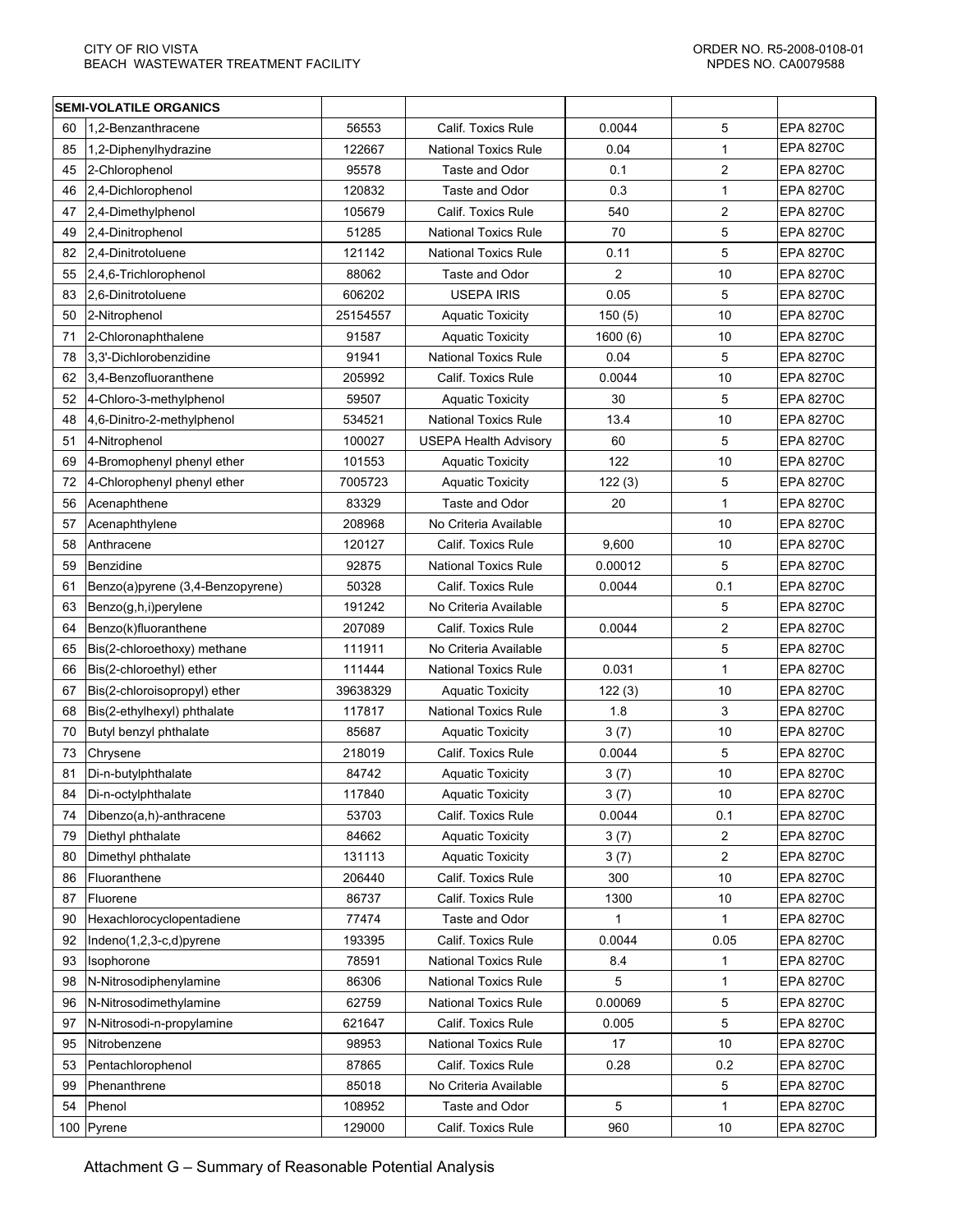|     | <b>INORGANICS</b>                         |          |                                                           |              |               |                           |
|-----|-------------------------------------------|----------|-----------------------------------------------------------|--------------|---------------|---------------------------|
|     | Aluminum                                  | 7429905  | <b>Ambient Water Quality</b>                              | 87           | 50            | EPA 6020/200.8            |
| -1  | Antimony                                  | 7440360  | <b>Primary MCL</b>                                        | 6            | 5             | EPA 6020/200.8            |
| 2   | Arsenic                                   | 7440382  | <b>Ambient Water Quality</b>                              | 0.018        | 0.01          | EPA 1632                  |
| 15  | Asbestos                                  | 1332214  | <b>National Toxics Rule/</b><br><b>Primary MCL</b>        | 7 MFL        | 0.2 MFL >10um | EPA/600/R-<br>93/116(PCM) |
|     | Barium                                    | 7440393  | <b>Basin Plan Objective</b>                               | 100          | 100           | EPA 6020/200.8            |
| 3   | Beryllium                                 | 7440417  | <b>Primary MCL</b>                                        | 4            | 1             | EPA 6020/200.8            |
| 4   | Cadmium                                   | 7440439  | <b>Public Health Goal</b>                                 | 0.07         | 0.25          | EPA 1638/200.8            |
| 5a  | Chromium (total)                          | 7440473  | <b>Primary MCL</b>                                        | 50           | 2             | EPA 6020/200.8            |
| 5b  | Chromium (VI)                             | 18540299 | <b>Public Health Goal</b>                                 | 0.2          | 0.5           | <b>EPA 7199/</b><br>1636  |
| 6   | Copper                                    | 7440508  | <b>National Toxics Rule</b>                               | 4.1(2)       | 0.5           | EPA 6020/200.8            |
| 14  | Cyanide                                   | 57125    | <b>National Toxics Rule</b>                               | 5.2          | 5             | EPA 9012A                 |
|     | Fluoride                                  | 7782414  | <b>Public Health Goal</b>                                 | 1000         | 0.1           | <b>EPA 300</b>            |
|     | Iron                                      | 7439896  | Secondary MCL                                             | 300          | 100           | EPA 6020/200.8            |
| 7   | Lead                                      | 7439921  | Calif. Toxics Rule                                        | 0.92(2)      | 0.5           | EPA 1638                  |
| 8   | Mercury                                   | 7439976  | <b>TMDL Development</b>                                   |              | 0.0002(11)    | EPA 1669/1631             |
|     |                                           |          | Secondary MCL/ Basin Plan                                 |              |               |                           |
|     | Manganese                                 | 7439965  | Objective                                                 | 50           | 20            | EPA 6020/200.8            |
| 9   | Nickel                                    | 7440020  | Calif. Toxics Rule                                        | 24(2)        | 5             | EPA 6020/200.8            |
| 10  | Selenium                                  | 7782492  | Calif. Toxics Rule                                        | 5(8)         | 5             | EPA 6020/200.8            |
| 11  | Silver                                    | 7440224  | Calif. Toxics Rule                                        | 0.71(2)      | 1             | EPA 6020/200.8            |
| 12  | Thallium                                  | 7440280  | <b>National Toxics Rule</b>                               | 1.7          | 1             | EPA 6020/200.8            |
|     | Tributyltin                               | 688733   | <b>Ambient Water Quality</b><br>Calif. Toxics Rule/ Basin | 0.063        | 0.002         | EV-024/025                |
| 13  | Zinc                                      | 7440666  | Plan Objective                                            | 54/16(2)     | 10            | EPA 6020/200.8            |
|     |                                           |          |                                                           |              |               |                           |
|     | <b>PESTICIDES - PCBs</b>                  |          |                                                           |              |               |                           |
|     | 110 4,4'-DDD                              | 72548    | Calif. Toxics Rule                                        | 0.00083      | 0.02          | <b>EPA 8081A</b>          |
|     | 109 4,4'-DDE                              | 72559    | <b>Calif. Toxics Rule</b>                                 | 0.00059      | 0.01          | <b>EPA 8081A</b>          |
|     | 108 4,4'-DDT                              | 50293    | Calif. Toxics Rule                                        | 0.00059      | 0.01          | <b>EPA 8081A</b>          |
|     | 112 alpha-Endosulfan                      | 959988   | <b>National Toxics Rule</b>                               | 0.056(9)     | 0.02          | <b>EPA 8081A</b>          |
|     | 103 alpha-Hexachlorocyclohexane (BHC)     | 319846   | Calif. Toxics Rule                                        | 0.0039       | 0.01          | <b>EPA 8081A</b>          |
|     | Alachlor                                  | 15972608 | <b>Primary MCL</b>                                        | $\mathbf{2}$ | 1             | <b>EPA 8081A</b>          |
|     | 102 Aldrin                                | 309002   | Calif. Toxics Rule                                        | 0.00013      | 0.005         | EPA 8081A                 |
| 113 | beta-Endosulfan                           | 33213659 | Calif. Toxics Rule                                        | 0.056(9)     | 0.01          | EPA 8081A                 |
| 104 | beta-Hexachlorocyclohexane                | 319857   | Calif. Toxics Rule                                        | 0.014        | 0.005         | EPA 8081A                 |
| 107 | Chlordane                                 | 57749    | Calif. Toxics Rule                                        | 0.00057      | 0.1           | EPA 8081A                 |
|     | 106 delta-Hexachlorocyclohexane           | 319868   | No Criteria Available                                     |              | 0.005         | EPA 8081A                 |
| 111 | Dieldrin                                  | 60571    | Calif. Toxics Rule                                        | 0.00014      | 0.01          | EPA 8081A                 |
|     | 114 Endosulfan sulfate                    | 1031078  | <b>Ambient Water Quality</b>                              | 0.056        | 0.05          | EPA 8081A                 |
|     | 115 $ Endrin$                             | 72208    | Calif. Toxics Rule                                        | 0.036        | 0.01          | EPA 8081A                 |
|     | 116 Endrin Aldehyde                       | 7421934  | Calif. Toxics Rule                                        | 0.76         | 0.01          | EPA 8081A                 |
|     | 117 Heptachlor                            | 76448    | Calif. Toxics Rule                                        | 0.00021      | 0.01          | EPA 8081A                 |
|     | 118 Heptachlor Epoxide                    | 1024573  | Calif. Toxics Rule                                        | 0.0001       | 0.01          | EPA 8081A                 |
|     | 105 Lindane (gamma-Hexachlorocyclohexane) | 58899    | Calif. Toxics Rule                                        | 0.019        | 0.019         | EPA 8081A                 |
|     | 119   PCB-1016                            | 12674112 | Calif. Toxics Rule                                        | 0.00017(10)  | 0.5           | EPA 8082                  |
|     | 120 PCB-1221                              | 11104282 | Calif. Toxics Rule                                        | 0.00017(10)  | 0.5           | EPA 8082                  |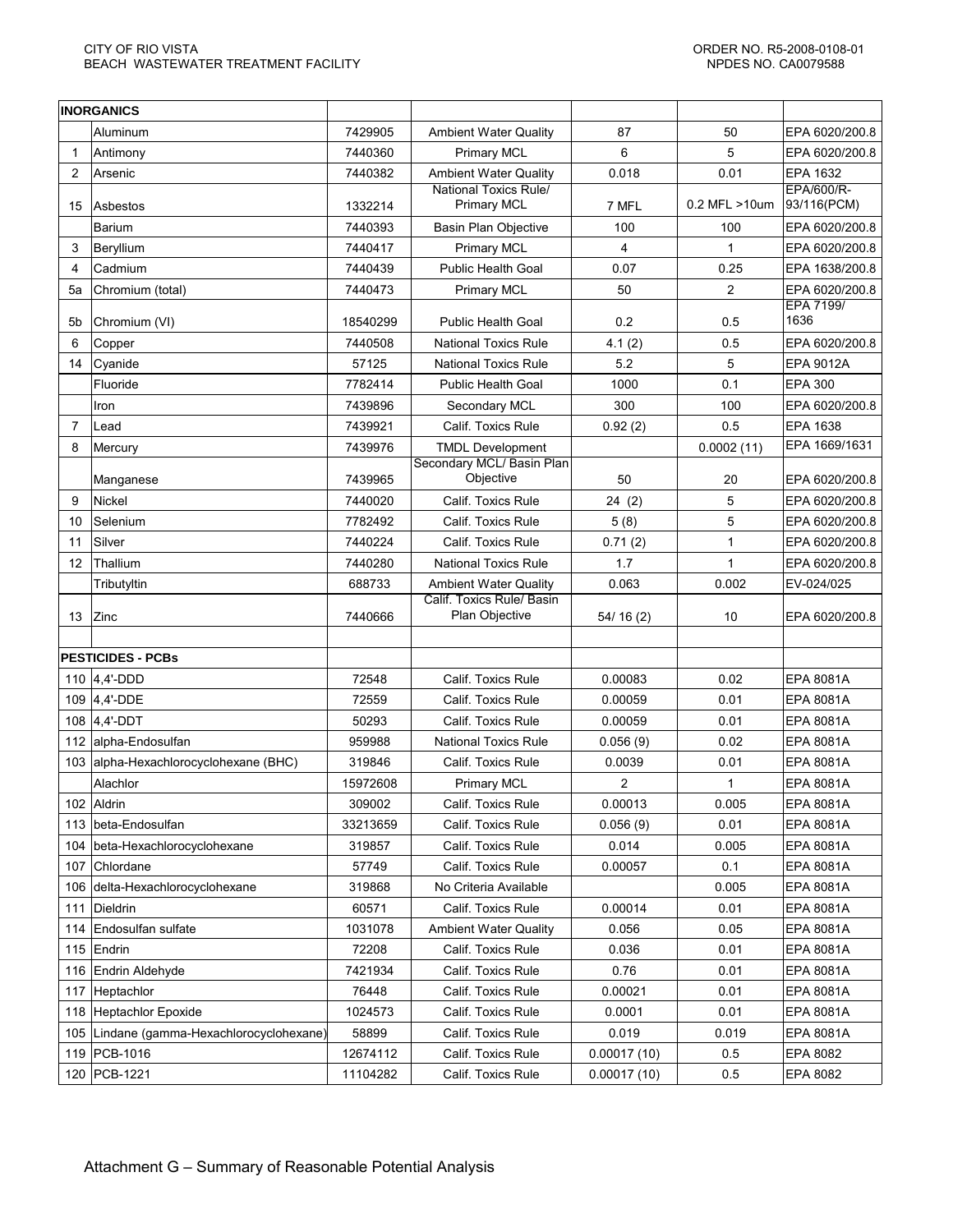| 121 PCB-1232                       | 11141165 | Calif. Toxics Rule                     | 0.00017(10)    | 0.5            | EPA 8082                         |
|------------------------------------|----------|----------------------------------------|----------------|----------------|----------------------------------|
| 122 PCB-1242                       | 53469219 | Calif. Toxics Rule                     | 0.00017(10)    | 0.5            | EPA 8082                         |
| 123 PCB-1248                       | 12672296 | Calif. Toxics Rule                     | 0.00017(10)    | 0.5            | EPA 8082                         |
| 124 PCB-1254                       | 11097691 | Calif. Toxics Rule                     | 0.00017(10)    | 0.5            | EPA 8082                         |
| 125 PCB-1260                       | 11096825 | Calif. Toxics Rule                     | 0.00017(10)    | 0.5            | EPA 8082                         |
| 126 Toxaphene                      | 8001352  | Calif. Toxics Rule                     | 0.0002         | 0.5            | <b>EPA 8081A</b>                 |
| Atrazine                           | 1912249  | <b>Public Health Goal</b>              | 0.15           | $\mathbf{1}$   | <b>EPA 8141A</b>                 |
| Bentazon                           | 25057890 | <b>Primary MCL</b>                     | 18             | 2              | EPA 643/<br>515.2                |
| Carbofuran                         | 1563662  | <b>CDFG Hazard Assess.</b>             | 0.5            | 5              | EPA 8318                         |
| $2,4-D$                            | 94757    | <b>Primary MCL</b>                     | 70             | 10             | <b>EPA 8151A</b>                 |
| Dalapon                            | 75990    | <b>Ambient Water Quality</b>           | 110            | 10             | <b>EPA 8151A</b>                 |
| 1,2-Dibromo-3-chloropropane (DBCP) | 96128    | <b>Public Health Goal</b>              | 0.0017         | 0.01           | <b>EPA 8260B</b>                 |
| Di(2-ethylhexyl)adipate            | 103231   | <b>USEPA IRIS</b>                      | 30             | 5              | <b>EPA 8270C</b>                 |
| Dinoseb                            | 88857    | <b>Primary MCL</b>                     | $\overline{7}$ | $\overline{2}$ | <b>EPA 8151A</b>                 |
| Diquat                             | 85007    | <b>Ambient Water Quality</b>           | 0.5            | 4              | EPA 8340/<br>549.1/HPLC          |
| Endothal                           | 145733   | <b>Primary MCL</b>                     | 100            | 45             | EPA 548.1                        |
| Ethylene Dibromide                 | 106934   | <b>OEHHA Cancer Risk</b>               | 0.0097         | 0.02           | EPA 8260B/<br>504                |
| Glyphosate                         | 1071836  | <b>Primary MCL</b>                     | 700            | 25             | HPLC/<br><b>EPA 547</b>          |
| Methoxychlor                       | 72435    | <b>Public Health Goal</b>              | 30             | 10             | EPA 8081A                        |
| Molinate (Ordram)                  | 2212671  | <b>CDFG Hazard Assess.</b>             | 13             | $\overline{c}$ | EPA 634                          |
| Oxamyl                             | 23135220 | <b>Public Health Goal</b>              | 50             | 20             | EPA 8318/<br>632                 |
| Picloram                           | 1918021  | Primary MCL                            | 500            | $\mathbf{1}$   | <b>EPA 8151A</b>                 |
| Simazine (Princep)                 | 122349   | <b>USEPA IRIS</b>                      | 3.4            | $\mathbf{1}$   | <b>EPA 8141A</b>                 |
| Thiobencarb                        | 28249776 | Basin Plan Objective/<br>Secondary MCL | $\mathbf{1}$   | 1              | HPLC/<br>EPA 639                 |
| 16 2,3,7,8-TCDD (Dioxin)           | 1746016  | Calif. Toxics Rule                     | 1.30E-08       | 5.00E-06       | EPA 8290<br>(HRGC) MS            |
| 2,4,5-TP (Silvex)                  | 93765    | <b>Ambient Water Quality</b>           | 10             | $\mathbf{1}$   | <b>EPA 8151A</b>                 |
| Diazinon                           | 333415   | <b>CDFG Hazard Assess.</b>             | 0.05           | 0.25           | <b>EPA 8141A/</b><br><b>GCMS</b> |
| Chlorpyrifos                       | 2921882  | <b>CDFG Hazard Assess.</b>             | 0.014          | 1              | <b>EPA 8141A/</b><br><b>GCMS</b> |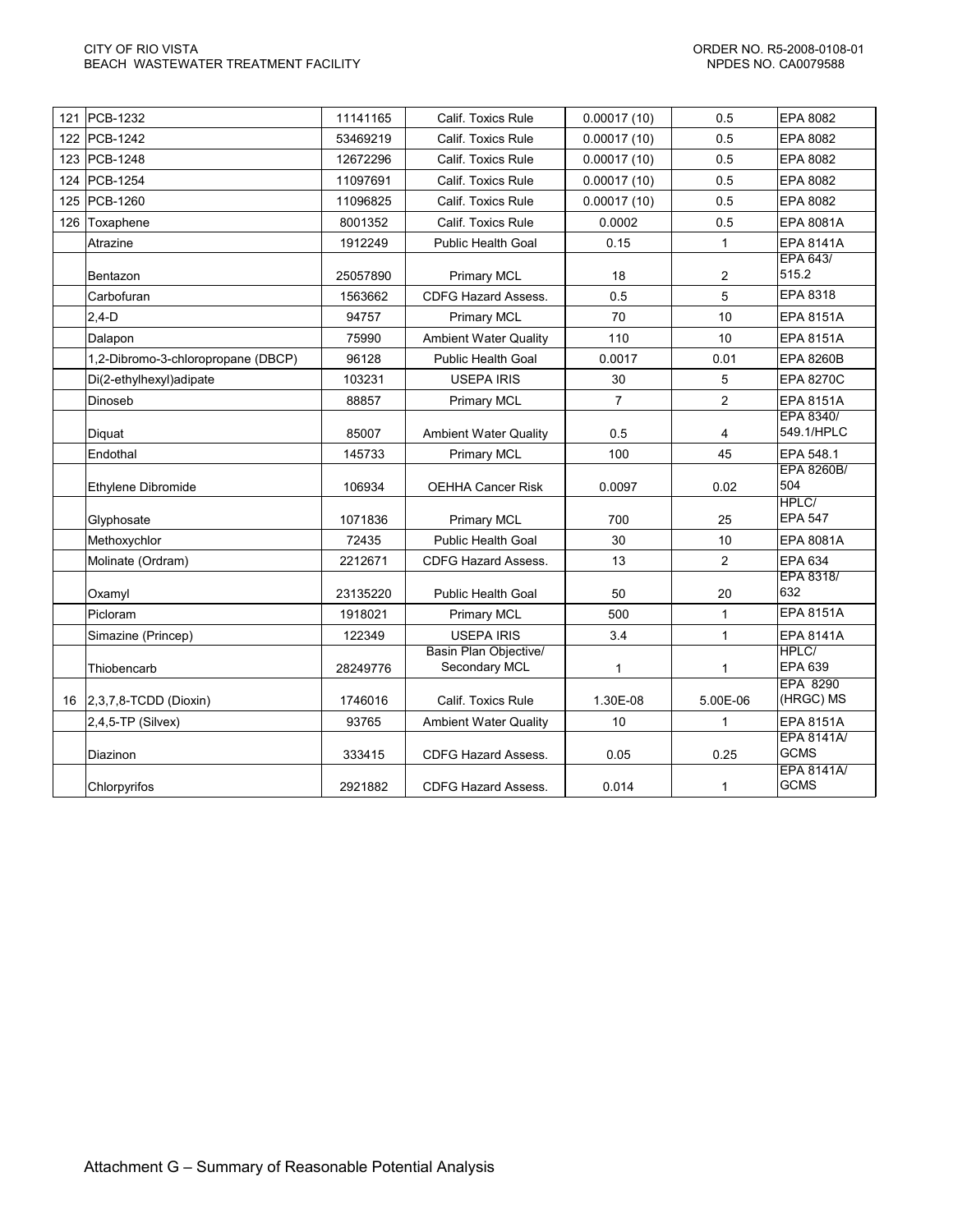| <b>OTHER CONSTITUENTS</b>          |          |                              |                           |       |            |
|------------------------------------|----------|------------------------------|---------------------------|-------|------------|
| Ammonia (as N)                     | 7664417  | <b>Ambient Water Quality</b> | 1500(4)                   |       | EPA 350.1  |
| <b>Chloride</b>                    | 16887006 | <b>Agricultural Use</b>      | 106,000                   |       | EPA 300.0  |
| Flow                               |          |                              | 1 CFS                     |       |            |
| Hardness (as $CaCO3$ )             |          |                              | 5000                      |       | EPA 130.2  |
| Foaming Agents (MBAS)              |          | Secondary MCL                | 500                       |       | SM5540C    |
| Nitrate (as N)                     | 14797558 | <b>Primary MCL</b>           | 10,000                    | 2,000 | EPA 300.0  |
| Nitrite (as N)                     | 14797650 | <b>Primary MCL</b>           | 1000                      | 400   | EPA 300.0  |
| рH                                 |          | <b>Basin Plan Objective</b>  | $6.5 - 8.5$               | 0.1   | EPA 150.1  |
| Phosphorus, Total (as P)           | 7723140  | <b>USEPA IRIS</b>            | 0.14                      |       | EPA 365.3  |
| Specific conductance (EC)          |          | Agricultural Use             | 700 umhos/cm              |       | EPA 120.1  |
| Sulfate                            |          | Secondary MCL                | 250,000                   | 500   | EPA 300.0  |
| Sulfide (as S)                     |          | Taste and Odor               | 0.029                     |       | EPA 376.2  |
| Sulfite (as $SO_3$ )               |          | No Criteria Available        |                           |       | SM4500-SO3 |
| Temperature                        |          | <b>Basin Plan Objective</b>  | $\mathrm{P}_{\mathsf{F}}$ |       |            |
| <b>Total Disolved Solids (TDS)</b> |          | <b>Agricultural Use</b>      | 450,000                   |       | EPA 160.1  |
|                                    |          |                              |                           |       |            |

#### FOOTNOTES:

(1) - The Criterion Concentrations serve only as a point of reference for the selection of the appropriate analytical method. They do not indicate a regulatory decision that the cited concentration is either necessary or sufficient for full protection of beneficial uses. Available technology may require that effluent limits be set lower than these values.

(2) - Freshwater aquatic life criteria for metals are expressed as a function of total hardness (mg/L) in the water body. Values displayed correspond to a total hardness of 40 mg/L.

(3) - For haloethers

(4) - Freshwater aquatic life criteria for ammonia are expressed as a function of pH and temperature of the water body. Values displayed correspond to pH 8.0 and temperature of 22 C.

- (5) For nitrophenols.
- (6) For chlorinated naphthalenes.
- (7) For phthalate esters.
- (8) Basin Plan objective = 2 ug/L for Salt Slough and specific constructed channels in the Grassland watershed.
- (9) Criteria for sum of alpha- and beta- forms.
- (10) Criteria for sum of all PCBs.

(11) - Mercury monitoring shall utilize "ultra-clean" sampling and analytical methods. These methods include: Method 1669: Sampling Ambient Water for Trace Metals at EPA Water Quality Criteria Levels, US EPA; and Method 1631: Mercury in Water by Oxidation, Purge and Trap, and Cold Vapor Atomic Fluoresence, US EPA